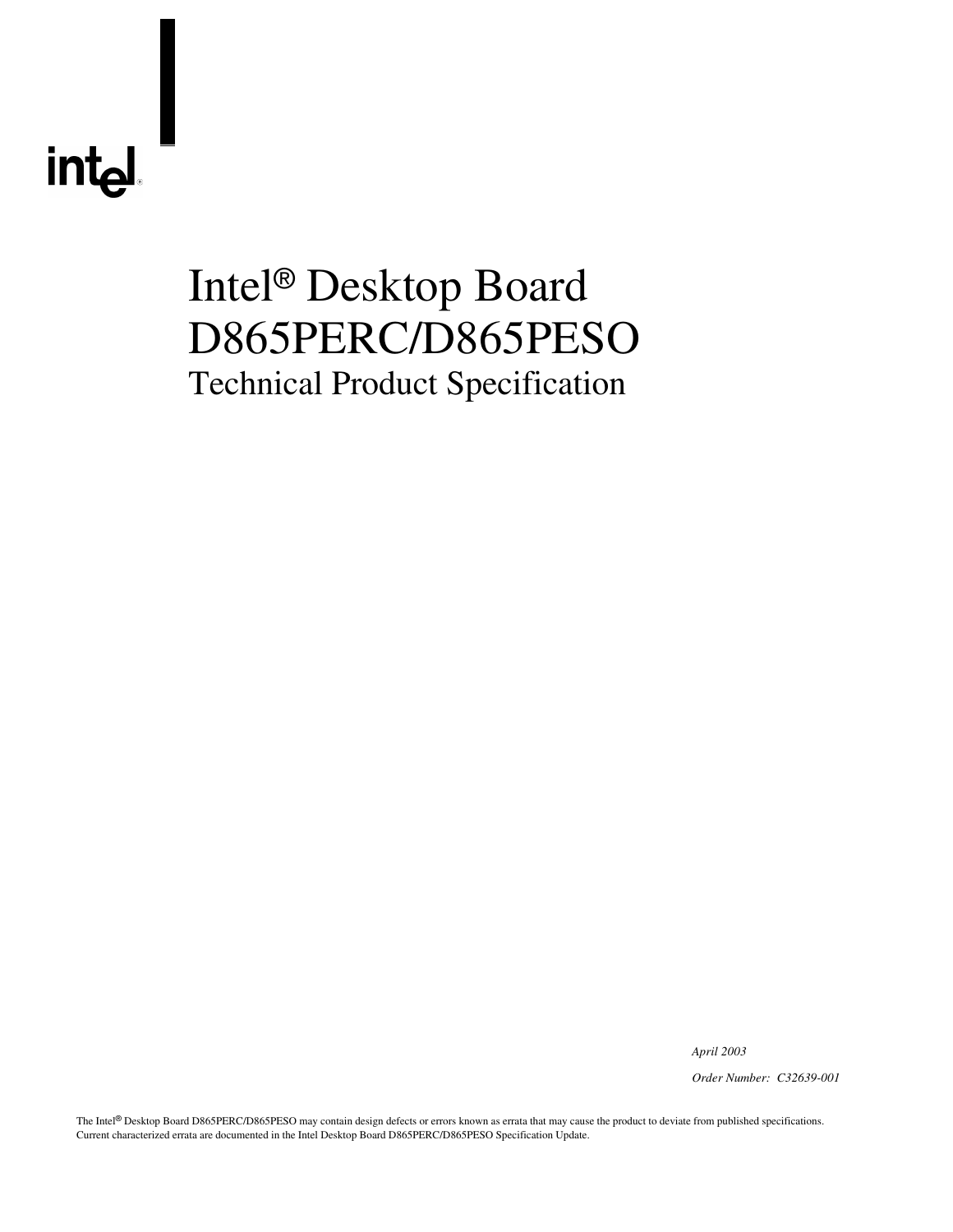### **Revision History**

| <b>Revision</b> | <b>Revision History</b>                                                                                | <b>Date</b> |
|-----------------|--------------------------------------------------------------------------------------------------------|-------------|
| $-001$          | First release of the Intel® Desktop Board D865PERC/D865PESO<br><b>Technical Product Specification.</b> | April 2003  |

This product specification applies to only standard Intel® Desktop Boards D865PERC and D865PESO with BIOS identifier RC86510A.86A.

Changes to this specification will be published in the Intel Desktop Board D865PERC/D865PESO Specification Update before being incorporated into a revision of this document.

INFORMATION IN THIS DOCUMENT IS PROVIDED IN CONNECTION WITH INTEL® PRODUCTS. NO LICENSE, EXPRESS OR IMPLIED, BY ESTOPPEL OR OTHERWISE, TO ANY INTELLECTUAL PROPERTY RIGHTS IS GRANTED BY THIS DOCUMENT. EXCEPT AS PROVIDED IN INTEL'S TERMS AND CONDITIONS OF SALE FOR SUCH PRODUCTS, INTEL ASSUMES NO LIABILITY WHATSOEVER, AND INTEL DISCLAIMS ANY EXPRESS OR IMPLIED WARRANTY, RELATING TO SALE AND/OR USE OF INTEL® PRODUCTS INCLUDING LIABILITY OR WARRANTIES RELATING TO FITNESS FOR A PARTICULAR PURPOSE, MERCHANTABILITY, OR INFRINGEMENT OF ANY PATENT, COPYRIGHT OR OTHER INTELLECTUAL PROPERTY RIGHT. INTEL PRODUCTS ARE NOT INTENDED FOR USE IN MEDICAL, LIFE SAVING, OR LIFE SUSTAINING APPLICATIONS.

Intel Corporation may have patents or pending patent applications, trademarks, copyrights, or other intellectual property rights that relate to the presented subject matter. The furnishing of documents and other materials and information does not provide any license, express or implied, by estoppel or otherwise, to any such patents, trademarks, copyrights, or other intellectual property rights.

Intel may make changes to specifications and product descriptions at any time, without notice.

Designers must not rely on the absence or characteristics of any features or instructions marked "reserved" or "undefined." Intel reserves these for future definition and shall have no responsibility whatsoever for conflicts or incompatibilities arising from future changes to them.

Intel® desktop boards may contain design defects or errors known as errata, which may cause the product to deviate from published specifications. Current characterized errata are available on request.

Contact your local Intel sales office or your distributor to obtain the latest specifications before placing your product order.

Copies of documents which have an ordering number and are referenced in this document, or other Intel literature, may be obtained from:

 Intel Corporation P.O. Box 5937 Denver, CO 80217-9808

 or call in North America 1-800-548-4725, Europe 44-0-1793-431-155, France 44-0-1793-421-777, Germany 44-0-1793-421-333, other Countries 708-296-9333.

Intel, Pentium, and Celeron are registered trademarks of Intel Corporation or its subsidiaries in the United States and other countries.

\* Other names and brands may be claimed as the property of others.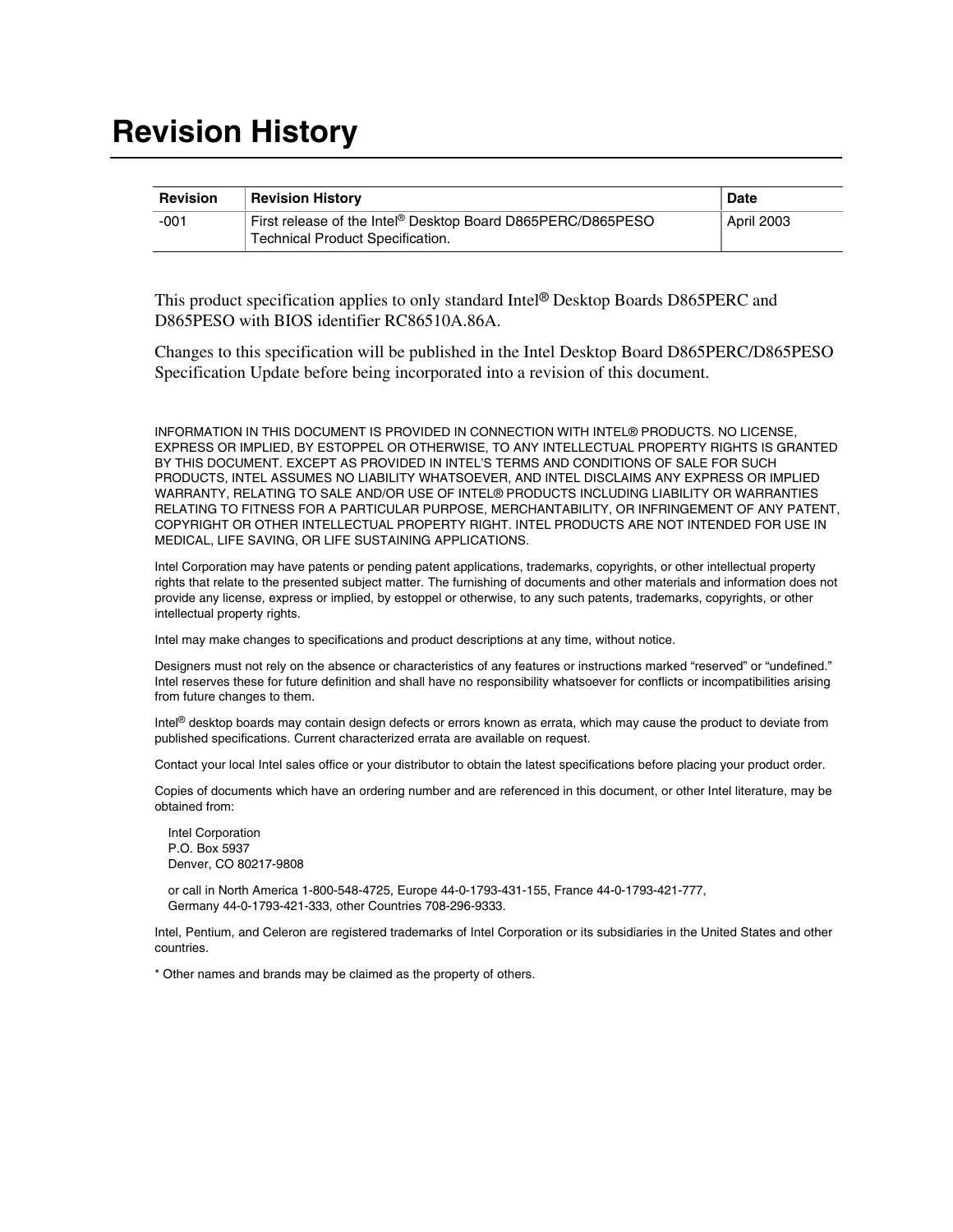This Technical Product Specification (TPS) specifies the board layout, components, connectors, power and environmental requirements, and the BIOS for these Intel® Desktop Boards: D865PERC and D865PESO. It describes the standard product and available manufacturing options.

### **Intended Audience**

The TPS is intended to provide detailed, technical information about the Desktop Boards D865PERC and D865PESO and their components to the vendors, system integrators, and other engineers and technicians who need this level of information. It is specifically *not* intended for general audiences.

### **What This Document Contains**

#### **Chapter Description**

- 1 A description of the hardware used on the Desktop Boards D865PERC and D865PESO
- 2 A map of the resources of the Desktop Boards
- 3 The features supported by the BIOS Setup program
- 4 The contents of the BIOS Setup program's menus and submenus
- 5 A description of the BIOS error messages, beep codes, and POST codes

### **Typographical Conventions**

This section contains information about the conventions used in this specification. Not all of these symbols and abbreviations appear in all specifications of this type.

#### **Notes, Cautions, and Warnings**

#### ✏ **NOTE**

*Notes call attention to important information.* 



#### **X** INTEGRATOR'S NOTES

*Integrator's notes are used to call attention to information that may be useful to system integrators.*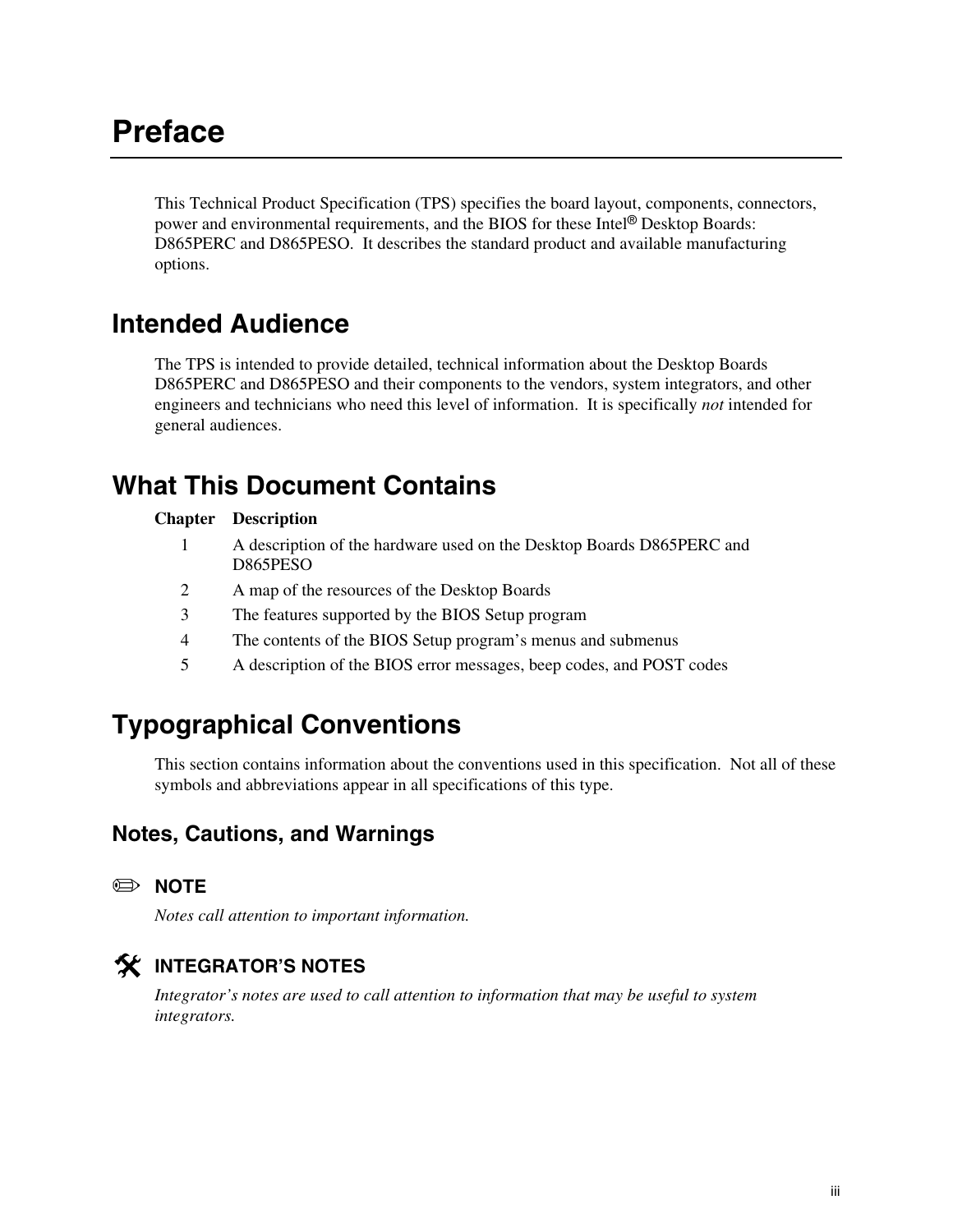### $\hat{I}$  **CAUTION**

*Cautions are included to help you avoid damaging hardware or losing data.* 

### **WARNING**

*Warnings indicate conditions, which if not observed, can cause personal injury.* 

### **Other Common Notation**

| #         | Used after a signal name to identify an active-low signal (such as USBP0#)                                                                                                                                                                                                                                                                       |  |
|-----------|--------------------------------------------------------------------------------------------------------------------------------------------------------------------------------------------------------------------------------------------------------------------------------------------------------------------------------------------------|--|
| (NxnX)    | When used in the description of a component, N indicates component type, xn are the relative<br>coordinates of its location on the Desktop Boards D865PERC and D865PESO, and X is the<br>instance of the particular part at that general location. For example, J5J1 is a connector,<br>located at 5J. It is the first connector in the 5J area. |  |
| GB        | Gigabyte (1,073,741,824 bytes)                                                                                                                                                                                                                                                                                                                   |  |
| GB/sec    | Gigabytes per second                                                                                                                                                                                                                                                                                                                             |  |
| KB.       | Kilobyte (1024 bytes)                                                                                                                                                                                                                                                                                                                            |  |
| Kbit      | Kilobit (1024 bits)                                                                                                                                                                                                                                                                                                                              |  |
| kbits/sec | 1000 bits per second                                                                                                                                                                                                                                                                                                                             |  |
| MВ        | Megabyte $(1,048,576)$ bytes)                                                                                                                                                                                                                                                                                                                    |  |
| MB/sec    | Megabytes per second                                                                                                                                                                                                                                                                                                                             |  |
| Mbit      | Megabit (1,048,576 bits)                                                                                                                                                                                                                                                                                                                         |  |
| Mbit/sec  | Megabits per second                                                                                                                                                                                                                                                                                                                              |  |
| xxh       | An address or data value ending with a lowercase h indicates a hexadecimal value.                                                                                                                                                                                                                                                                |  |
| x.x V     | Volts. Voltages are DC unless otherwise specified.                                                                                                                                                                                                                                                                                               |  |
| $\star$   | This symbol is used to indicate third-party brands and names that are the property of their<br>respective owners.                                                                                                                                                                                                                                |  |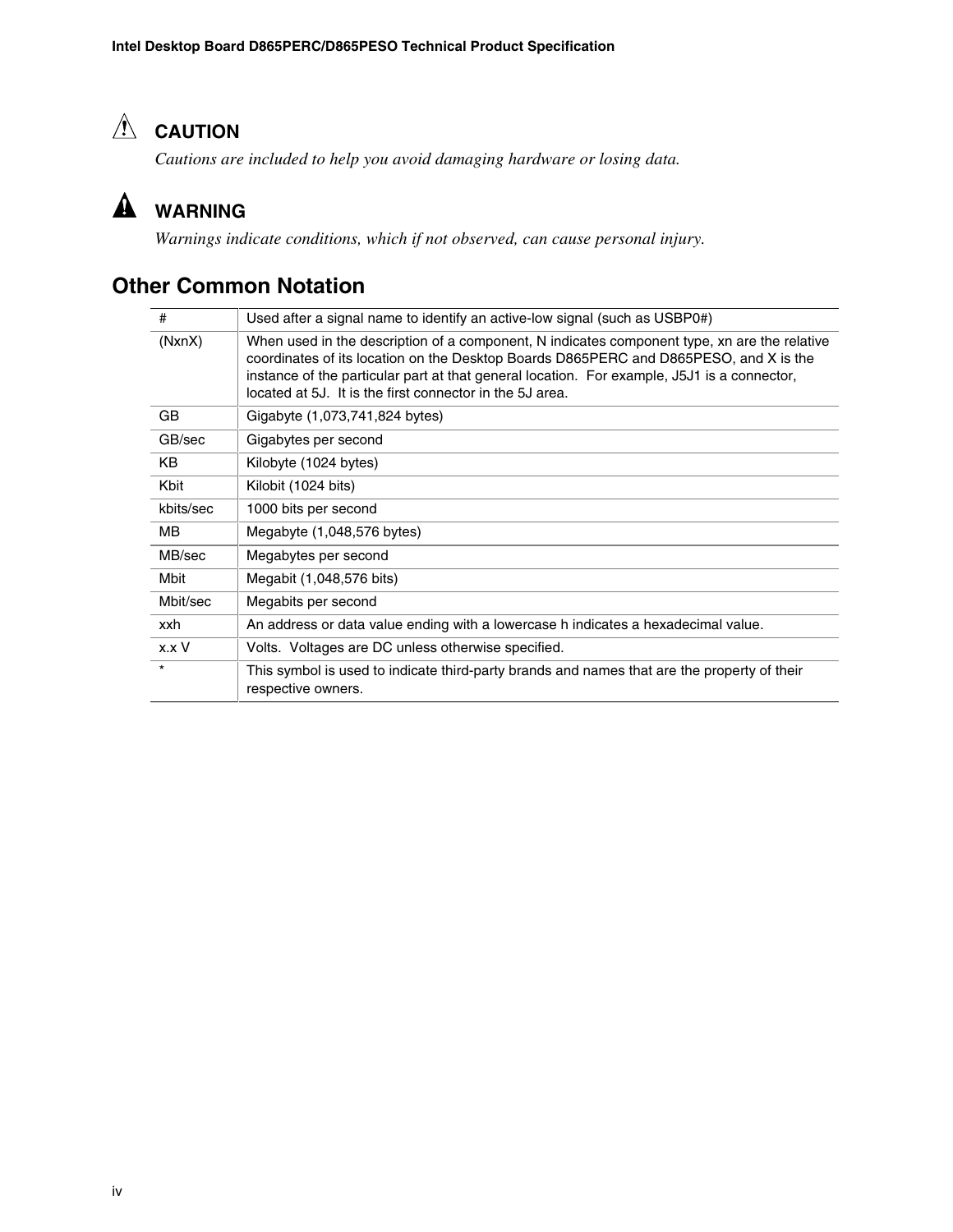### 1 Product Description

| 1.1 |        |  |  |
|-----|--------|--|--|
| 1.2 |        |  |  |
|     | 1.2.1  |  |  |
|     | 1.2.2  |  |  |
|     | 1.2.3  |  |  |
|     | 1.2.4  |  |  |
| 1.3 |        |  |  |
| 1.4 |        |  |  |
| 1.5 |        |  |  |
| 1.6 |        |  |  |
| 1.7 |        |  |  |
|     | 1.7.1  |  |  |
| 1.8 |        |  |  |
|     | 1.8.1  |  |  |
|     | 1.8.2  |  |  |
|     | 1.8.3  |  |  |
|     | 1.8.4  |  |  |
| 1.9 |        |  |  |
|     | 1.9.1  |  |  |
|     | 1.9.2  |  |  |
|     | 1.9.3  |  |  |
|     | 1.9.4  |  |  |
|     |        |  |  |
|     | 1.10.1 |  |  |
|     | 1.10.2 |  |  |
|     | 1.10.3 |  |  |
|     |        |  |  |
|     | 1.11.1 |  |  |
|     | 1.11.2 |  |  |
|     | 1.11.3 |  |  |
|     |        |  |  |
|     | 1.12.1 |  |  |
|     | 1.12.2 |  |  |
|     | 1.12.3 |  |  |
|     | 1.12.4 |  |  |
|     |        |  |  |
|     | 1.13.1 |  |  |
|     | 1.13.2 |  |  |
|     |        |  |  |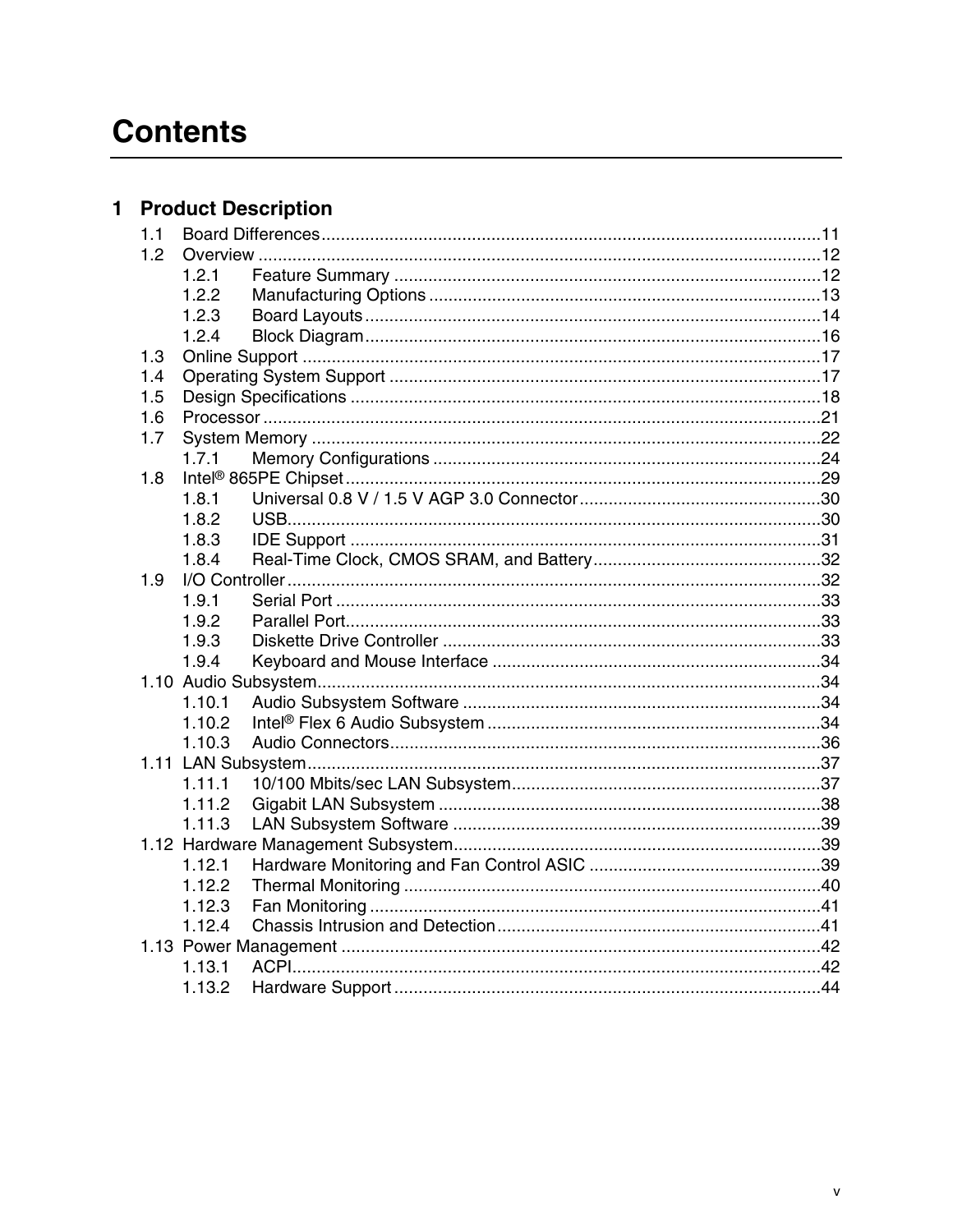### 2 Technical Reference

|   | 2.1 |        |                                                       |  |
|---|-----|--------|-------------------------------------------------------|--|
|   | 2.2 |        |                                                       |  |
|   |     | 2.2.1  |                                                       |  |
|   |     | 2.2.2  |                                                       |  |
|   | 2.3 |        |                                                       |  |
|   | 2.4 |        |                                                       |  |
|   | 2.5 |        |                                                       |  |
|   | 2.6 |        |                                                       |  |
|   | 2.7 |        |                                                       |  |
|   | 2.8 |        |                                                       |  |
|   |     | 2.8.1  |                                                       |  |
|   |     | 2.8.2  |                                                       |  |
|   |     | 2.8.3  |                                                       |  |
|   | 2.9 |        |                                                       |  |
|   |     | 2.9.1  |                                                       |  |
|   |     | 2.9.2  |                                                       |  |
|   |     |        |                                                       |  |
|   |     | 2.10.1 |                                                       |  |
|   |     | 2.10.2 |                                                       |  |
|   |     | 2.10.3 |                                                       |  |
|   |     |        |                                                       |  |
|   |     | 2.11.1 |                                                       |  |
|   |     | 2.11.2 |                                                       |  |
|   |     | 2.11.3 |                                                       |  |
|   |     | 2.11.4 |                                                       |  |
|   |     |        |                                                       |  |
|   |     |        |                                                       |  |
|   |     |        |                                                       |  |
|   |     |        |                                                       |  |
|   |     | 2.15.1 |                                                       |  |
|   |     | 2.15.2 |                                                       |  |
|   |     | 2.15.3 | European Union Declaration of Conformity Statement 83 |  |
|   |     | 2.15.4 |                                                       |  |
|   |     | 2.15.5 |                                                       |  |
| 3 |     |        | <b>Overview of BIOS Features</b>                      |  |
|   | 3.1 |        |                                                       |  |
|   | 3.2 |        |                                                       |  |
|   | 3.3 |        |                                                       |  |
|   |     | 3.3.1  |                                                       |  |
|   |     | 3.3.2  |                                                       |  |
|   | 3.4 |        |                                                       |  |
|   | 3.5 |        |                                                       |  |
|   | 3.6 |        |                                                       |  |
|   |     | 3.6.1  |                                                       |  |
|   |     | 3.6.2  |                                                       |  |
|   |     |        |                                                       |  |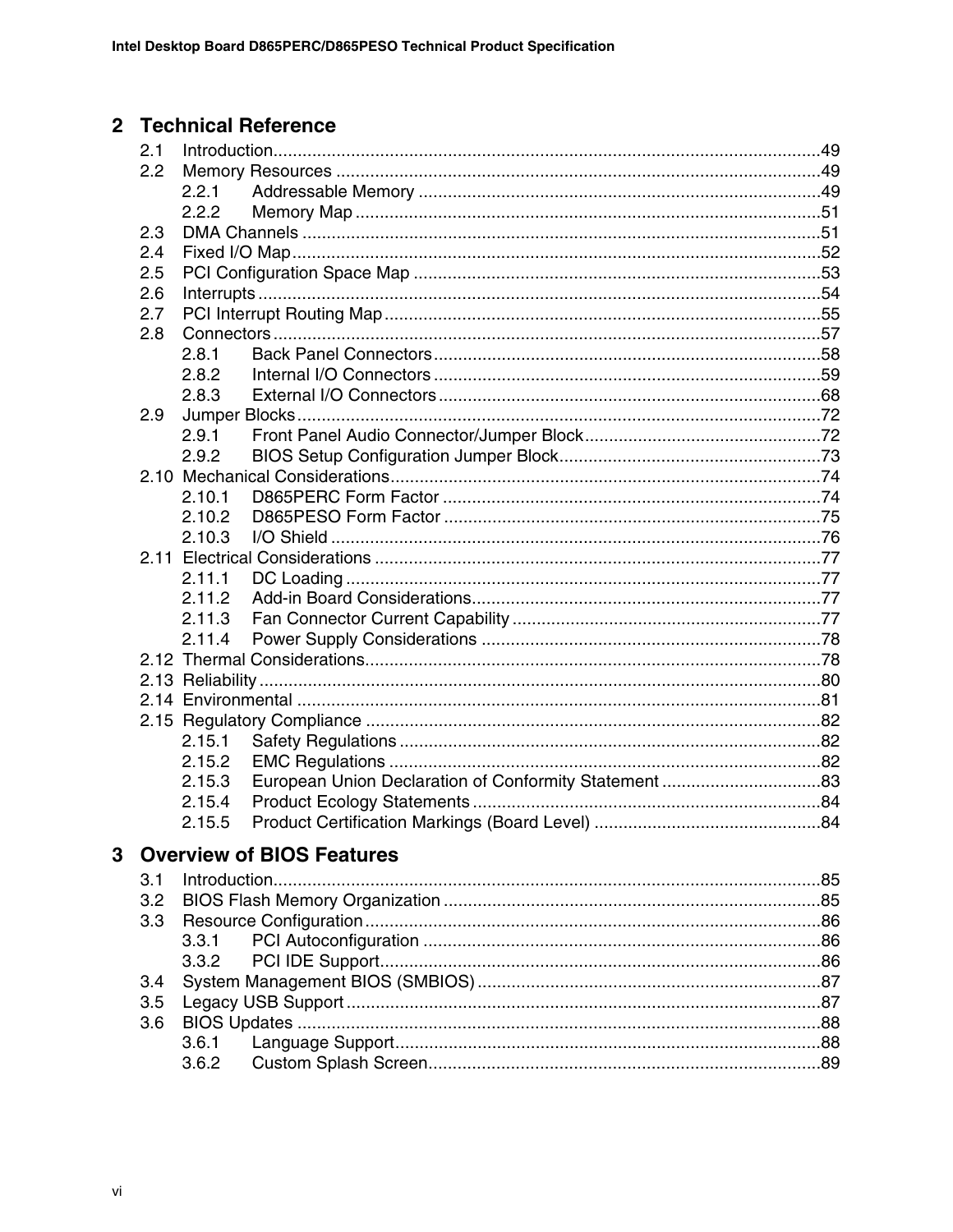|   | 3.7 |        |                                      |  |
|---|-----|--------|--------------------------------------|--|
|   | 3.8 |        |                                      |  |
|   |     | 3.8.1  |                                      |  |
|   |     | 3.8.2  |                                      |  |
|   |     | 3.8.3  |                                      |  |
|   |     | 3.8.4  |                                      |  |
|   | 3.9 |        |                                      |  |
|   |     | 3.9.1  |                                      |  |
|   |     | 3.9.2  |                                      |  |
|   |     |        |                                      |  |
| 4 |     |        | <b>BIOS Setup Program</b>            |  |
|   | 4.1 |        |                                      |  |
|   | 4.2 |        |                                      |  |
|   | 4.3 |        |                                      |  |
|   | 4.4 |        |                                      |  |
|   |     | 441    |                                      |  |
|   |     | 4.4.2  |                                      |  |
|   |     | 4.4.3  |                                      |  |
|   |     | 4.4.4  |                                      |  |
|   |     | 4.4.5  |                                      |  |
|   |     | 4.4.6  |                                      |  |
|   |     | 4.4.7  |                                      |  |
|   |     | 4.4.8  |                                      |  |
|   |     | 4.4.9  |                                      |  |
|   |     | 4.4.10 |                                      |  |
|   |     | 4.4.11 |                                      |  |
|   | 4.5 |        |                                      |  |
|   | 4.6 |        |                                      |  |
|   |     | 4.6.1  |                                      |  |
|   | 4.7 |        |                                      |  |
|   |     | 4.7.1  |                                      |  |
|   |     | 4.7.2  |                                      |  |
|   |     | 4.7.3  |                                      |  |
|   |     | 4.74   |                                      |  |
|   | 4.8 |        |                                      |  |
| 5 |     |        | <b>Error Messages and Beep Codes</b> |  |
|   |     |        |                                      |  |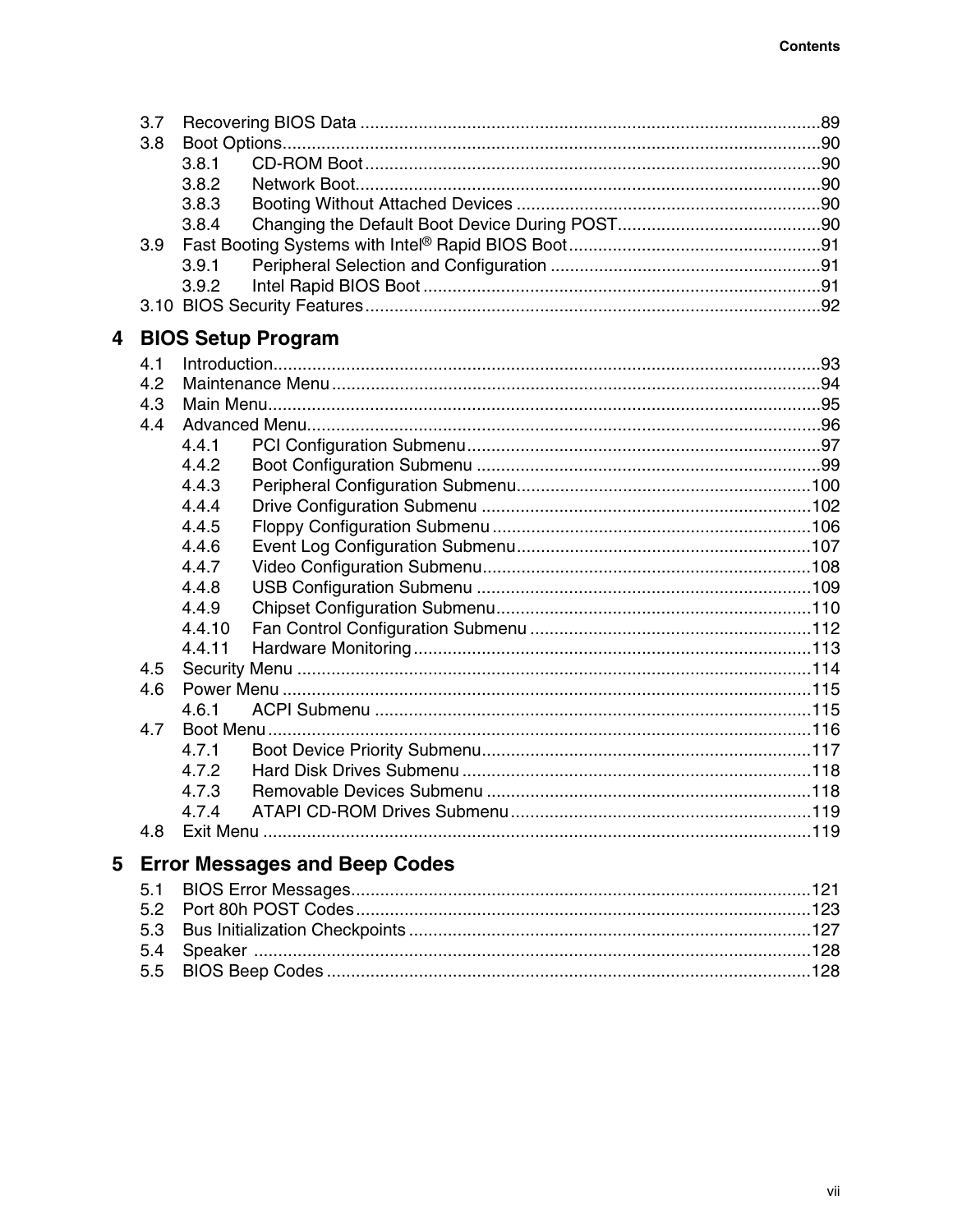#### **Figures**

| 1.            |                                                                     |  |
|---------------|---------------------------------------------------------------------|--|
| 2.            |                                                                     |  |
| 3.            |                                                                     |  |
| 4.            |                                                                     |  |
| 5.            |                                                                     |  |
| 6.            | Example of Dual Channel Configuration without Dynamic Mode 26       |  |
| 7.            | Examples of Single Channel Configuration with Dynamic Mode27        |  |
| 8.            | Examples of Single Channel Configuration without Dynamic Mode28     |  |
| 9.            |                                                                     |  |
| 10.           | Back Panel Audio Connector Options for Flex 6 Audio Subsystem 35    |  |
| 11.           |                                                                     |  |
| 12.           |                                                                     |  |
| 13.           |                                                                     |  |
| 14.           |                                                                     |  |
| 15.           |                                                                     |  |
| 16.           | Location of the Standby Power Indicator LED on the D865PERC Board48 |  |
| 17.           |                                                                     |  |
| 18.           |                                                                     |  |
| 19.           |                                                                     |  |
| 20.           |                                                                     |  |
| 21.           |                                                                     |  |
| 22.           |                                                                     |  |
| 23.           |                                                                     |  |
| 24.           |                                                                     |  |
| 25.           |                                                                     |  |
| 26.           |                                                                     |  |
| 27.           |                                                                     |  |
| 28.           |                                                                     |  |
| 29.           |                                                                     |  |
| 30.           |                                                                     |  |
| <b>Tables</b> |                                                                     |  |
| 1.            |                                                                     |  |
|               |                                                                     |  |

| -1. |                                                                                  |  |
|-----|----------------------------------------------------------------------------------|--|
| 2.  |                                                                                  |  |
| 3.  |                                                                                  |  |
| 4.  |                                                                                  |  |
| 5.  | Supported System Bus Frequency and Memory Speed Combinations22                   |  |
| 6.  |                                                                                  |  |
| 7.  | Characteristics of Dual/Single Channel Configuration with/without Dynamic Mode24 |  |
| 8.  |                                                                                  |  |
| 9.  |                                                                                  |  |
| 10. |                                                                                  |  |
| 11. |                                                                                  |  |
| 12. |                                                                                  |  |
| 13. |                                                                                  |  |
| 14. |                                                                                  |  |
|     |                                                                                  |  |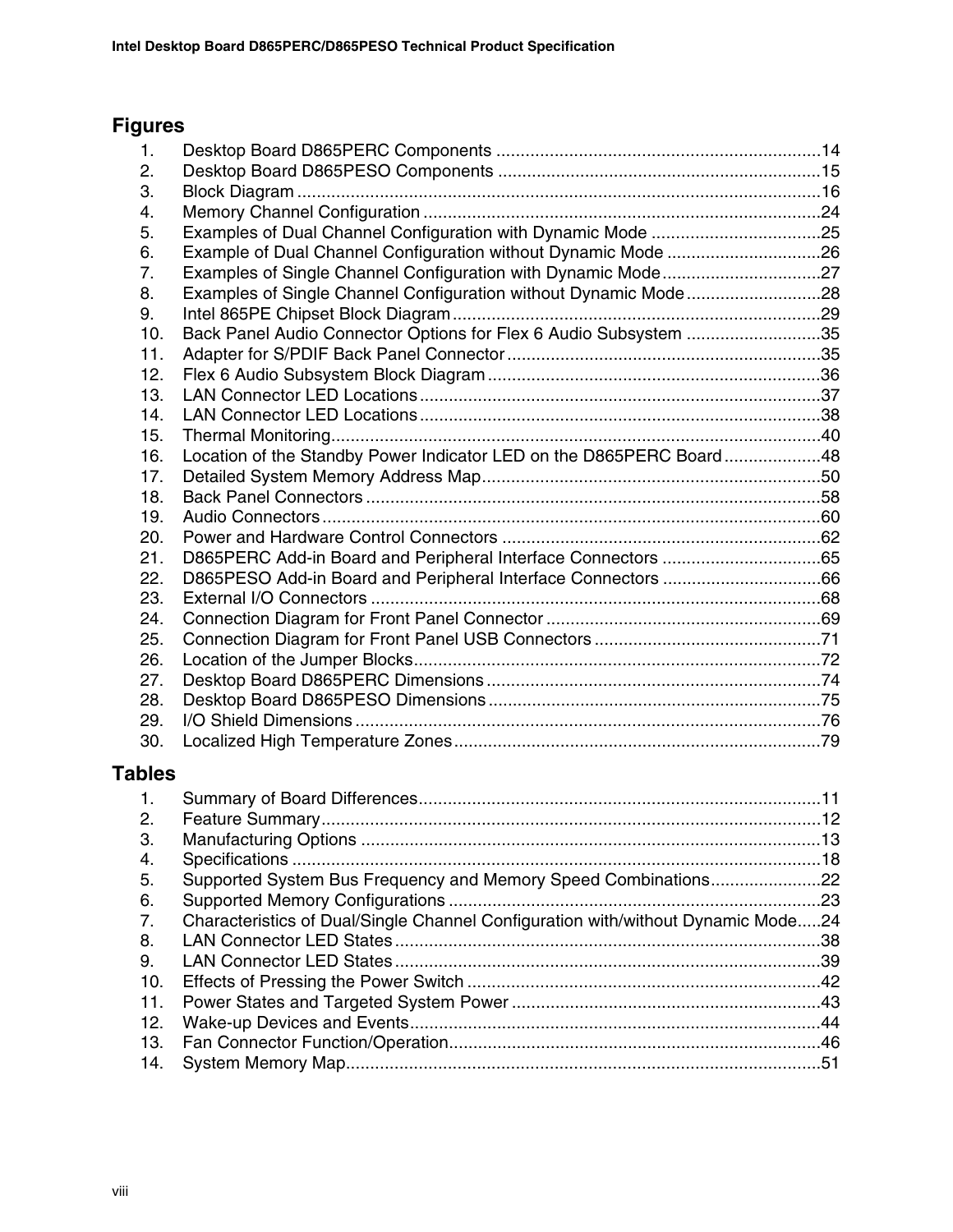| 15.        |                                                                    |  |
|------------|--------------------------------------------------------------------|--|
| 16.        |                                                                    |  |
| 17.        |                                                                    |  |
| 18.        |                                                                    |  |
| 19.        |                                                                    |  |
| 20.        |                                                                    |  |
| 21.        |                                                                    |  |
| 22.        |                                                                    |  |
| 23.        |                                                                    |  |
| 24.        |                                                                    |  |
| 25.        |                                                                    |  |
| 26.        |                                                                    |  |
| 27.        |                                                                    |  |
| 28.        |                                                                    |  |
| 29.        |                                                                    |  |
| 30.        |                                                                    |  |
| 31.        | Auxiliary Front Panel Power/Sleep/Message-Waiting LED Connector 69 |  |
| 32.        |                                                                    |  |
| 33.        |                                                                    |  |
| 34.        |                                                                    |  |
| 35.        |                                                                    |  |
| 36.        |                                                                    |  |
| 37.        |                                                                    |  |
| 38.        |                                                                    |  |
| 39.        |                                                                    |  |
| 40.        |                                                                    |  |
| 41.        | Desktop Board D865PERC/D865PESO Environmental Specifications81     |  |
| 42.        |                                                                    |  |
| 43.        |                                                                    |  |
| 44.        |                                                                    |  |
| 45.        |                                                                    |  |
| 46.        |                                                                    |  |
|            |                                                                    |  |
| 47.        |                                                                    |  |
| 48.        |                                                                    |  |
| 49.        |                                                                    |  |
| 50.<br>51. |                                                                    |  |
| 52.        |                                                                    |  |
| 53.        |                                                                    |  |
|            |                                                                    |  |
| 54.        |                                                                    |  |
| 55.        |                                                                    |  |
| 56.        |                                                                    |  |
| 57.        |                                                                    |  |
| 58.        |                                                                    |  |
| 59.        |                                                                    |  |
| 60.        |                                                                    |  |
| 61.        |                                                                    |  |
| 62.        |                                                                    |  |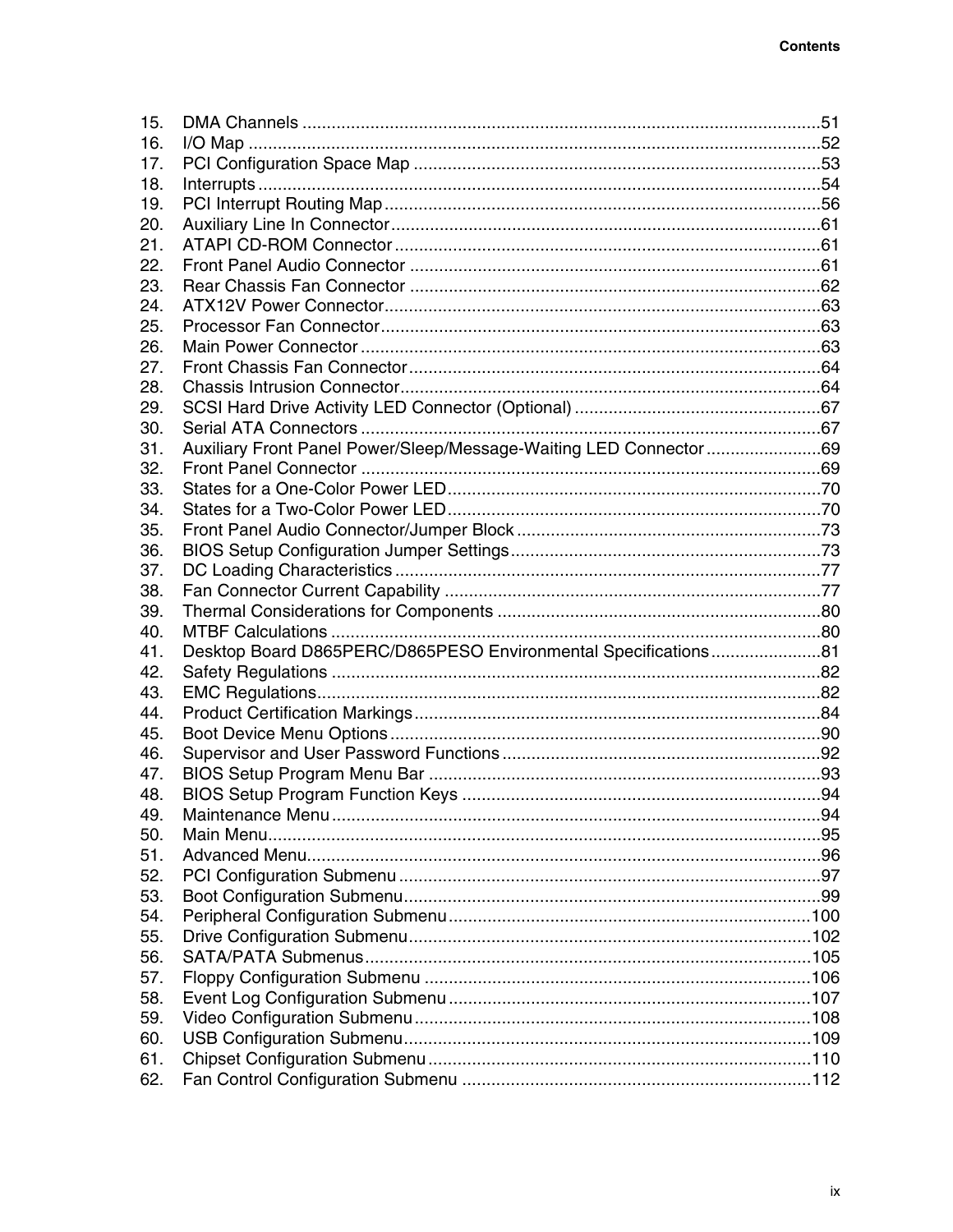| 63. |  |
|-----|--|
| 64. |  |
| 65. |  |
| 66. |  |
| 67. |  |
| 68. |  |
| 69. |  |
| 70. |  |
| 71. |  |
| 72. |  |
| 73. |  |
| 74. |  |
| 75. |  |
| 76. |  |
| 77. |  |
| 78. |  |
| 79. |  |
| 80. |  |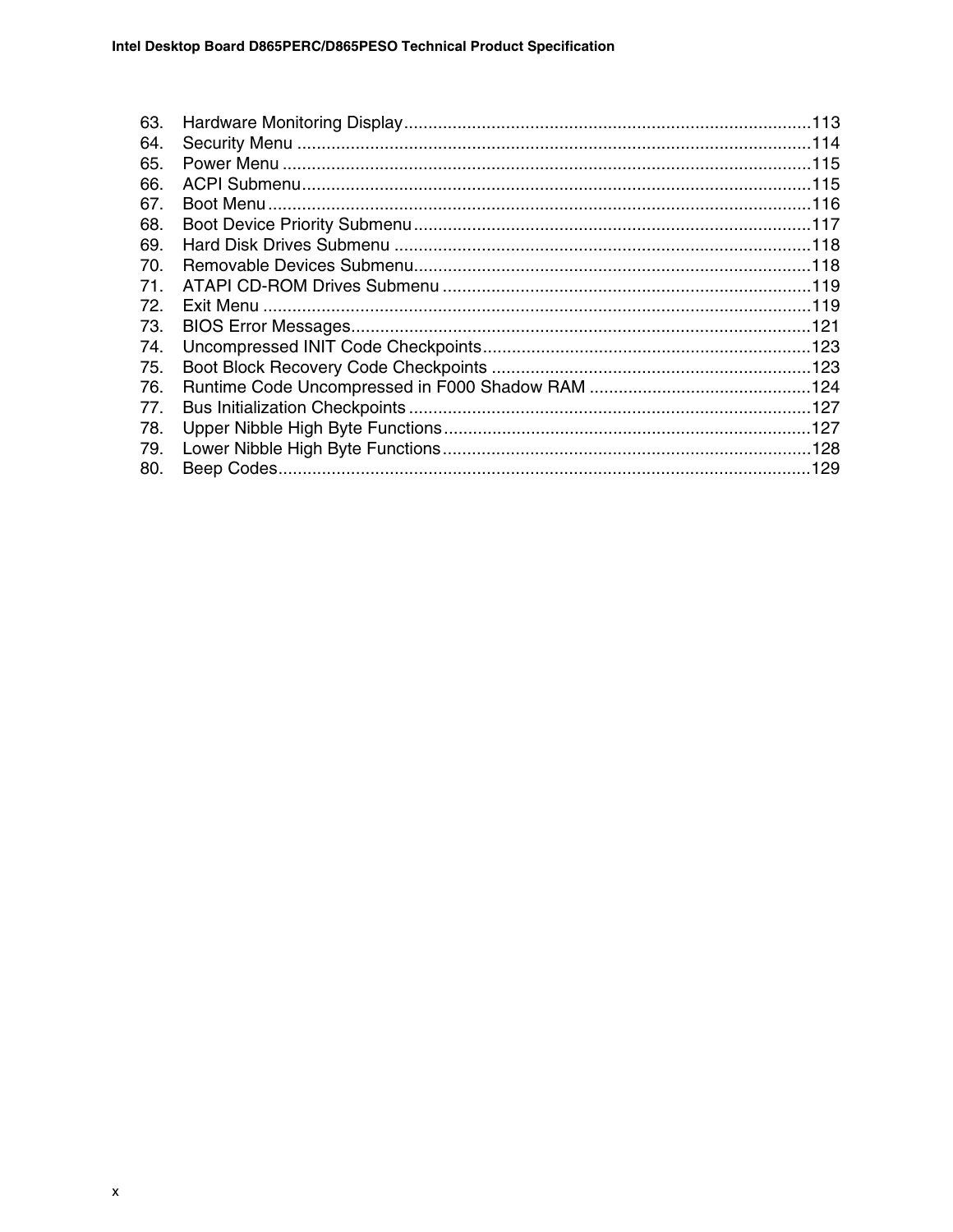## <span id="page-10-0"></span>**1 Product Description**

### **What This Chapter Contains**

| 1.2 |  |
|-----|--|
| 1.3 |  |
| 1.4 |  |
| 1.5 |  |
| 1.6 |  |
|     |  |
| 1.8 |  |
| 1.9 |  |
|     |  |
|     |  |
|     |  |
|     |  |
|     |  |

### **1.1 Board Differences**

This TPS describes these Intel® Desktop Boards: D865PERC and D865PESO. The Desktop Boards are identical with the exception of the items listed in Table 1.

| Table 1. | <b>Summary of Board Differences</b> |  |
|----------|-------------------------------------|--|
|----------|-------------------------------------|--|

| D865PERC | • ATX Form Factor (11.60 inches by 9.60 inches [294.64 millimeters by<br>243.84 millimeters])<br>• Six PCI bus connectors   |
|----------|-----------------------------------------------------------------------------------------------------------------------------|
| D865PESO | microATX Form Factor (9.60 inches by 9.60 inches [243.84 millimeters by<br>243.84 millimeters])<br>Three PCI bus connectors |

#### ✏ **NOTE**

*Most of the illustrations in this document show only the Desktop Board D865PERC. When there are significant differences between the two Desktop Boards, illustrations of both boards are provided.*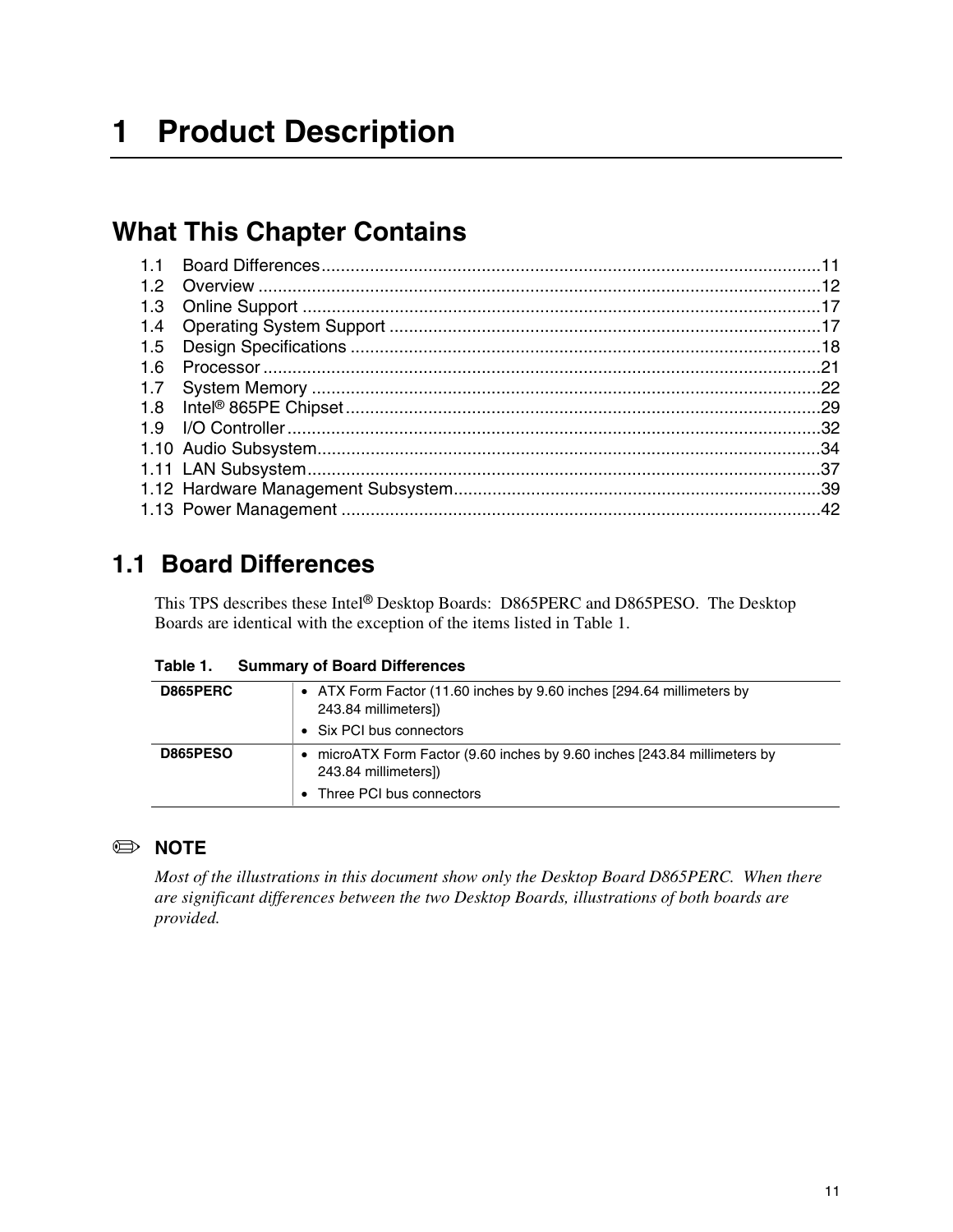### <span id="page-11-0"></span>**1.2 Overview**

#### **1.2.1 Feature Summary**

Table 2 summarizes the major features of the Desktop Boards D865PERC and D865PESO.

| <b>Form Factor</b> | D865PERC: ATX (11.60 inches by 9.60 inches [294.64 millimeters by<br>243.84 millimeters])                                                                   |  |  |
|--------------------|-------------------------------------------------------------------------------------------------------------------------------------------------------------|--|--|
|                    | D865PESO: microATX (9.60 inches by 9.60 inches [243.84 millimeters by<br>243.84 millimeters])                                                               |  |  |
| <b>Processor</b>   | • Support for an Intel <sup>®</sup> Pentium <sup>®</sup> 4 processor in an mPGA478 socket with a<br>400/533/800 MHz system bus                              |  |  |
|                    | • Support for an Intel® Celeron® processor in an mPGA478 socket with a<br>400 MHz system bus                                                                |  |  |
| <b>Memory</b>      | • Four 184-pin DDR SDRAM Dual Inline Memory Module (DIMM) sockets                                                                                           |  |  |
|                    | • Support for DDR 400, DDR 333, and DDR 266                                                                                                                 |  |  |
|                    | • Support for up to 4 GB of system memory                                                                                                                   |  |  |
| <b>Chipset</b>     | Intel <sup>®</sup> 865PE Chipset, consisting of:                                                                                                            |  |  |
|                    | • Intel <sup>®</sup> 82865PE Memory Controller Hub (MCH)                                                                                                    |  |  |
|                    | • Intel <sup>®</sup> 82801EB I/O Controller Hub (ICH5)                                                                                                      |  |  |
|                    | • 4 Mbit Firmware Hub (FWH)                                                                                                                                 |  |  |
| <b>Video</b>       | Universal 0.8 V / 1.5 V AGP 3.0 connector (with integrated retention mechanism)<br>supporting 1x, 4x, and 8x AGP cards or an AGP Digital Display (ADD) card |  |  |
| <b>Audio</b>       | Flex 6 audio subsystem using the Analog Devices AD1985 codec                                                                                                |  |  |
| I/O Control        | LPC Bus I/O controller                                                                                                                                      |  |  |
| <b>USB</b>         | Support for USB 2.0 devices                                                                                                                                 |  |  |
| <b>Peripheral</b>  | • Eight USB ports                                                                                                                                           |  |  |
| <b>Interfaces</b>  | • One serial port                                                                                                                                           |  |  |
|                    | One parallel port                                                                                                                                           |  |  |
|                    | • Two Serial ATA interfaces                                                                                                                                 |  |  |
|                    | Two Parallel ATA IDE interfaces with UDMA 33, ATA-66/100 support                                                                                            |  |  |
|                    | • One diskette drive interface                                                                                                                              |  |  |
|                    | • PS/2* keyboard and mouse ports                                                                                                                            |  |  |
| <b>LAN Support</b> | The board provides one of the following:                                                                                                                    |  |  |
|                    | • Gigabit (10/100/1000 Mbits/sec) LAN subsystem using the Intel® 82547EI<br>Platform LAN Connect (PLC) device                                               |  |  |
|                    | • 10/100 Mbits/sec LAN subsystem using the Intel® 82562EZ Platform LAN<br>Connect (PLC) device                                                              |  |  |

**Table 2. Feature Summary** 

continued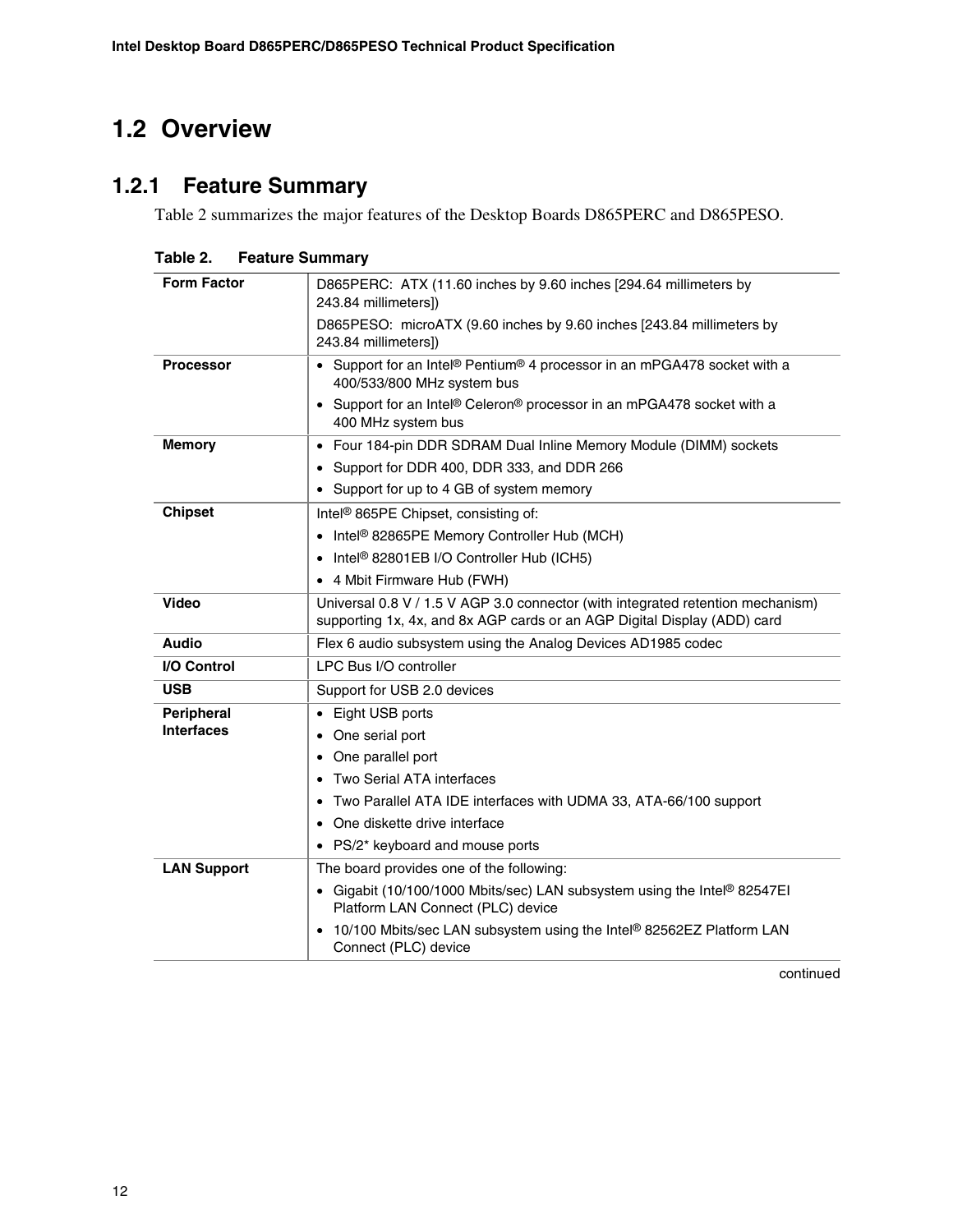| <b>BIOS</b>                             | Intel/AMI BIOS (resident in the 4 Mbit FWH)                                                 |
|-----------------------------------------|---------------------------------------------------------------------------------------------|
|                                         | Support for Advanced Configuration and Power Interface (ACPI), Plug and Play,<br>and SMBIOS |
| <b>Instantly Available</b>              | Support for PCI Local Bus Specification Revision 2.2                                        |
| <b>PC Technology</b>                    | Suspend to RAM support                                                                      |
|                                         | Wake on PCI, RS-232, front panel, PS/2 devices, and USB ports                               |
| <b>Expansion</b><br><b>Capabilities</b> | D865PERC: Six PCI bus add-in card connectors (SMBus routed to PCI bus<br>connector 2)       |
|                                         | D865PESO: Three PCI bus add-in card connectors (SMBus routed to PCI bus<br>connector 2)     |
| <b>Hardware Monitor</b>                 | • Hardware monitoring and fan control ASIC                                                  |
| <b>Subsystem</b>                        | Voltage sense to detect out of range power supply voltages                                  |
|                                         | Thermal sense to detect out of range thermal values                                         |
|                                         | Three fan connectors                                                                        |
|                                         | Three fan sense inputs used to monitor fan activity                                         |
|                                         | Fan speed control                                                                           |
|                                         |                                                                                             |

<span id="page-12-0"></span>**Table 2. Feature Summary** (continued)

| For information about                                             | <b>Refer to</b>      |
|-------------------------------------------------------------------|----------------------|
| The board's compliance level with ACPI, Plug and Play, and SMBIOS | Section 1.5, page 18 |

### **1.2.2 Manufacturing Options**

Table 3 describes the manufacturing options on the Desktop Boards D865PERC and D865PESO. Not every manufacturing option is available in all marketing channels. Please contact your Intel representative to determine which manufacturing options are available to you.

#### **Table 3. Manufacturing Options**

| <b>SCSI Hard Drive</b> | Allows add-in hard drive controller (SCSI or other) to use the same LED as the |
|------------------------|--------------------------------------------------------------------------------|
| <b>Activity LED</b>    | onboard IDE controller.                                                        |
| <b>Connector</b>       |                                                                                |

| For information about                                                 | <b>Refer to</b>      |
|-----------------------------------------------------------------------|----------------------|
| Available configurations for the Desktop Boards D865PERC and D865PESO | Section 1.3, page 17 |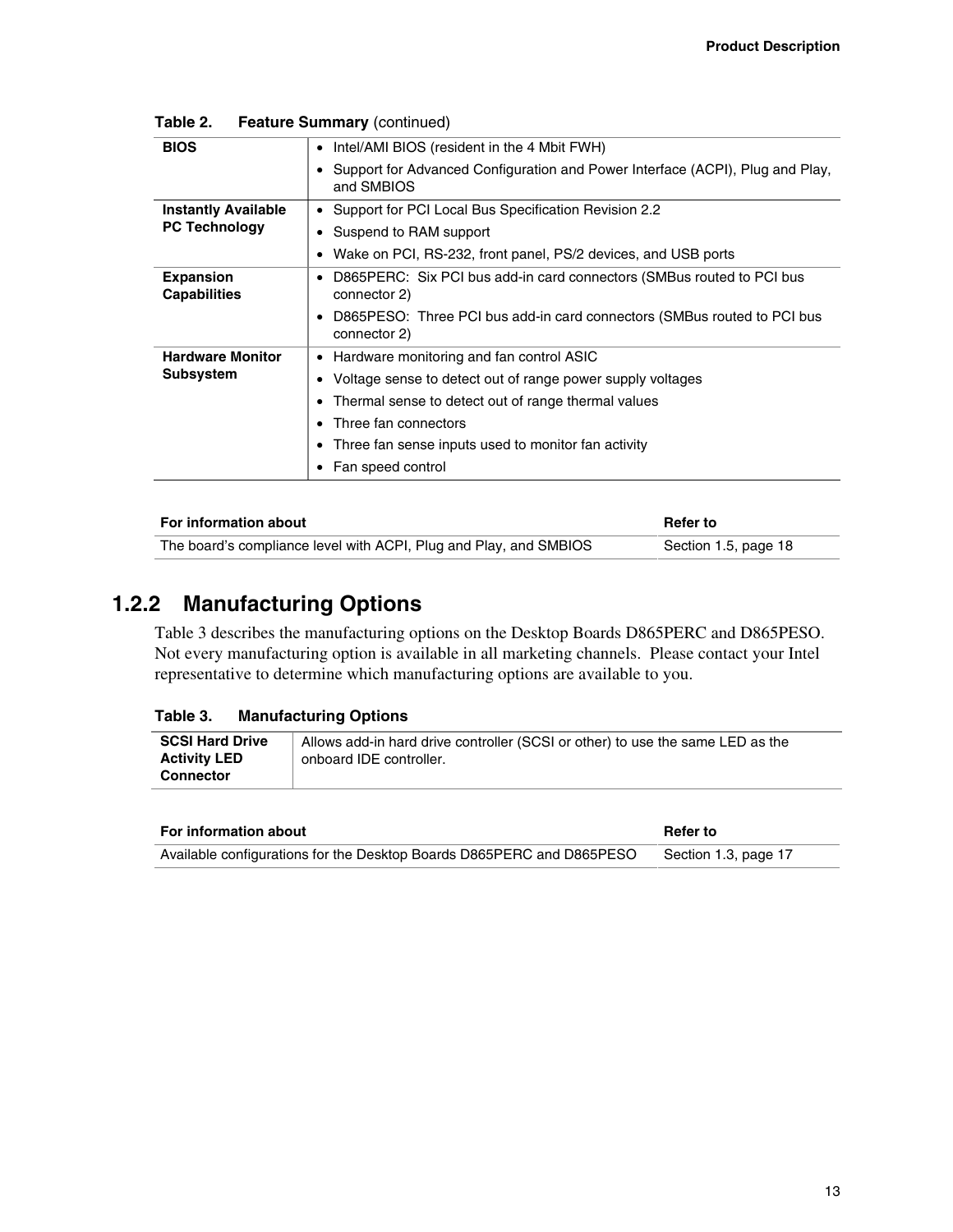#### <span id="page-13-0"></span>**1.2.3 Board Layouts**



Figure 1 shows the location of the major components on the Desktop Board D865PERC.

- A Auxiliary line-in connector Q Diskette drive connector
- 
- 
- 
- E Ethernet PLC device (Optional) U Chassis intrusion connector
- 
- G Rear chassis fan connector W Speaker
- 
- 
- J mPGA478 processor socket Z Front panel connector
- K Processor fan connector **AA Serial ATA connectors**
- 
- 
- 
- O I/O controller CO CONTEXT CONTEXT CONTEXT CONTEXT CONTEXT CONTEXT CONTEXT CONTEXT CONTEXT CONTEXT CONTEXT CONTEXT CONTEXT CONTEXT CONTEXT CONTEXT CONTEXT CONTEXT CONTEXT CONTEXT CONTEXT CONTEXT CONTEXT CONTEXT CONTEXT CO
- 
- 
- 
- B Audio codec **R** Parallel ATE IDE connectors
- C Front panel audio connector S SCSI Hard Drive Activity LED connector (optional)
- D ATAPI CD-ROM connector T Front chassis fan connector
	-
- F AGP connector  $V = 4$  Mbit Firmware Hub (FWH)
	-
- H Back panel connectors X BIOS Setup configuration jumper block
- I +12V power connector (ATX12V) Y Auxiliary front panel power LED connector
	-
	-
- L Intel 82865PE MCH BB Front panel USB connector
- M DIMM Channel A sockets CC Intel 82801EB I/O Controller Hub (ICH5)
- N DIMM Channel B sockets **DD** Front panel USB connector
	-
- P Power connector **P** POI bus add-in card connectors

**Figure 1. Desktop Board D865PERC Components**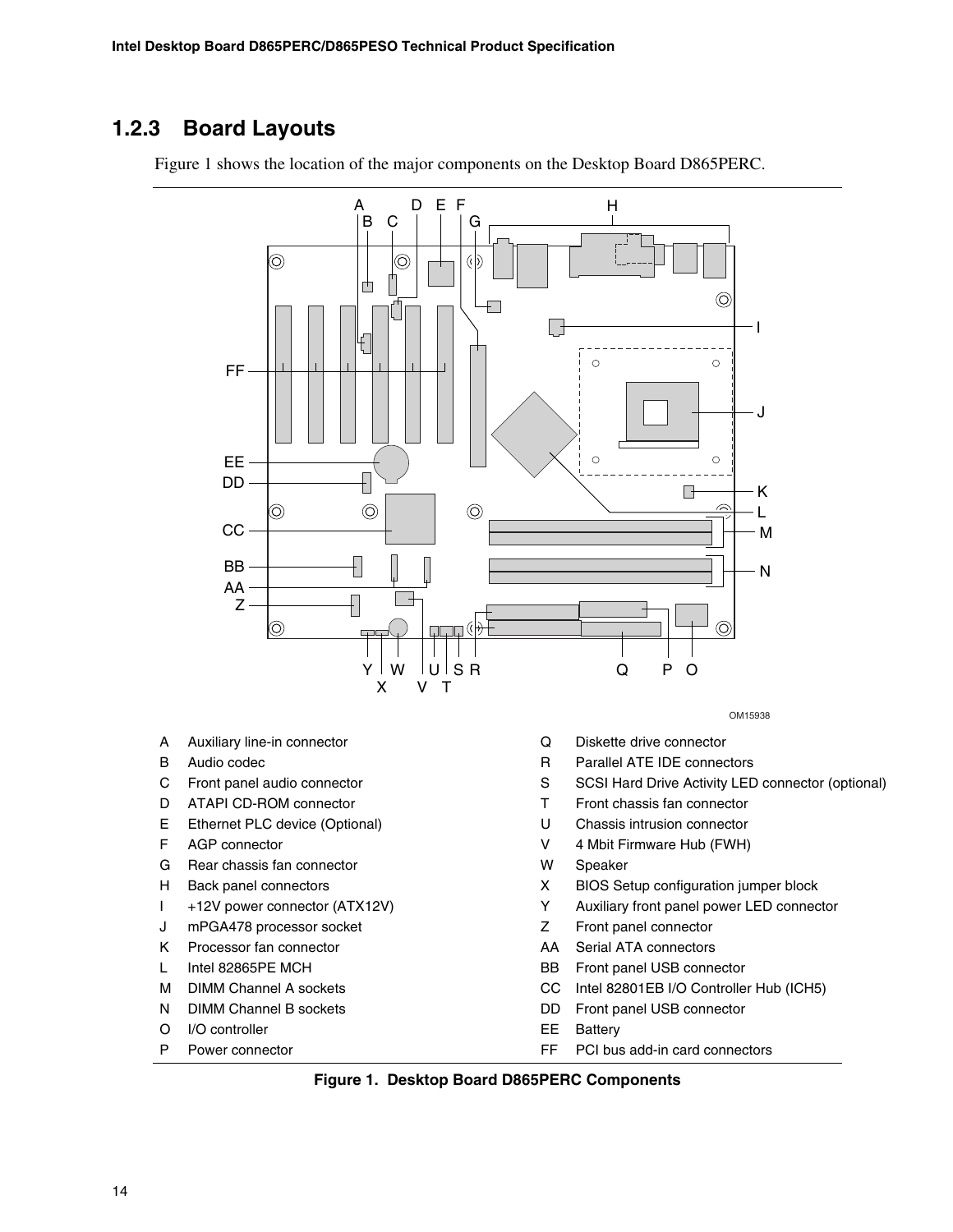

<span id="page-14-0"></span>Figure 2 shows the location of the major components on the Desktop Board D865PESO.

- 
- 
- C ATAPI CD-ROM connector S Front chassis fan connector
- 
- 
- F Rear chassis fan connector V Speaker
- 
- 
- I mPGA478 processor socket Y Front panel connector
- 
- 
- 
- 
- N I/O controller controller controller controller controller controller controller controller controller controller
- 
- 

OM15950

- A Audio codec Q Parallel ATE IDE connectors
- B Front panel audio connector **R** SCSI Hard Drive Activity LED connector (optional)
	-
- D Ethernet PLC device (Optional) T Chassis intrusion connector
- E AGP connector U 4 Mbit Firmware Hub (FWH)
	-
- G Back panel connectors W BIOS Setup configuration jumper block
- H +12V power connector (ATX12V) X Auxiliary front panel power LED connector
	-
- J Processor fan connector <br>
Z Serial ATA connector
- K Intel 82865PE MCH **A**A Front panel USB connector
- L DIMM Channel A sockets BB Intel 82801EB I/O Controller Hub (ICH5)
- M DIMM Channel B sockets CC Front panel USB connector
	-
- O Power connector EE PCI bus add-in card connectors
- P Diskette drive connector **FF** Auxiliary line-in connector

**Figure 2. Desktop Board D865PESO Components**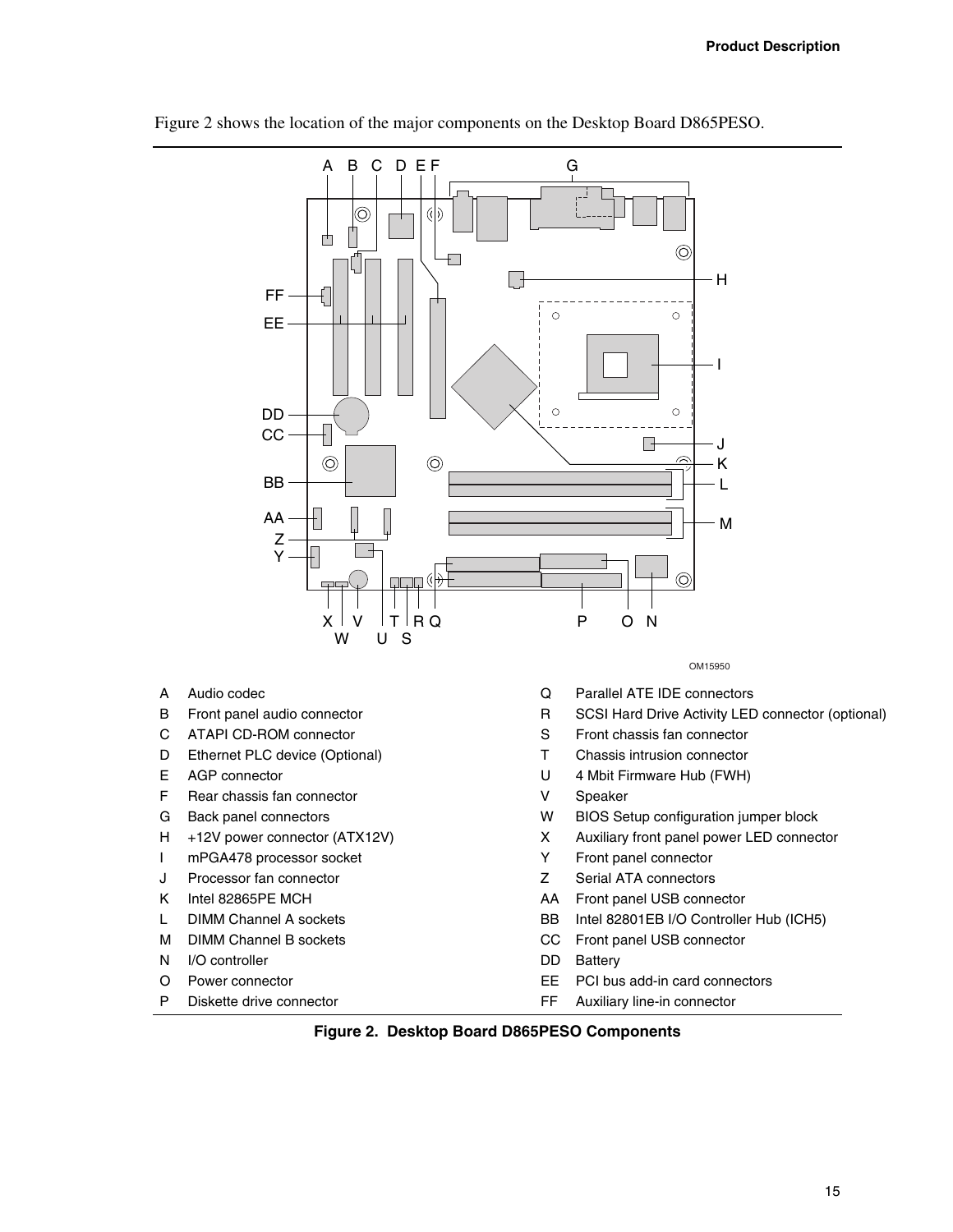#### <span id="page-15-0"></span>**1.2.4 Block Diagram**

Figure 3 is a block diagram of the major functional areas of the boards.



**Figure 3. Block Diagram**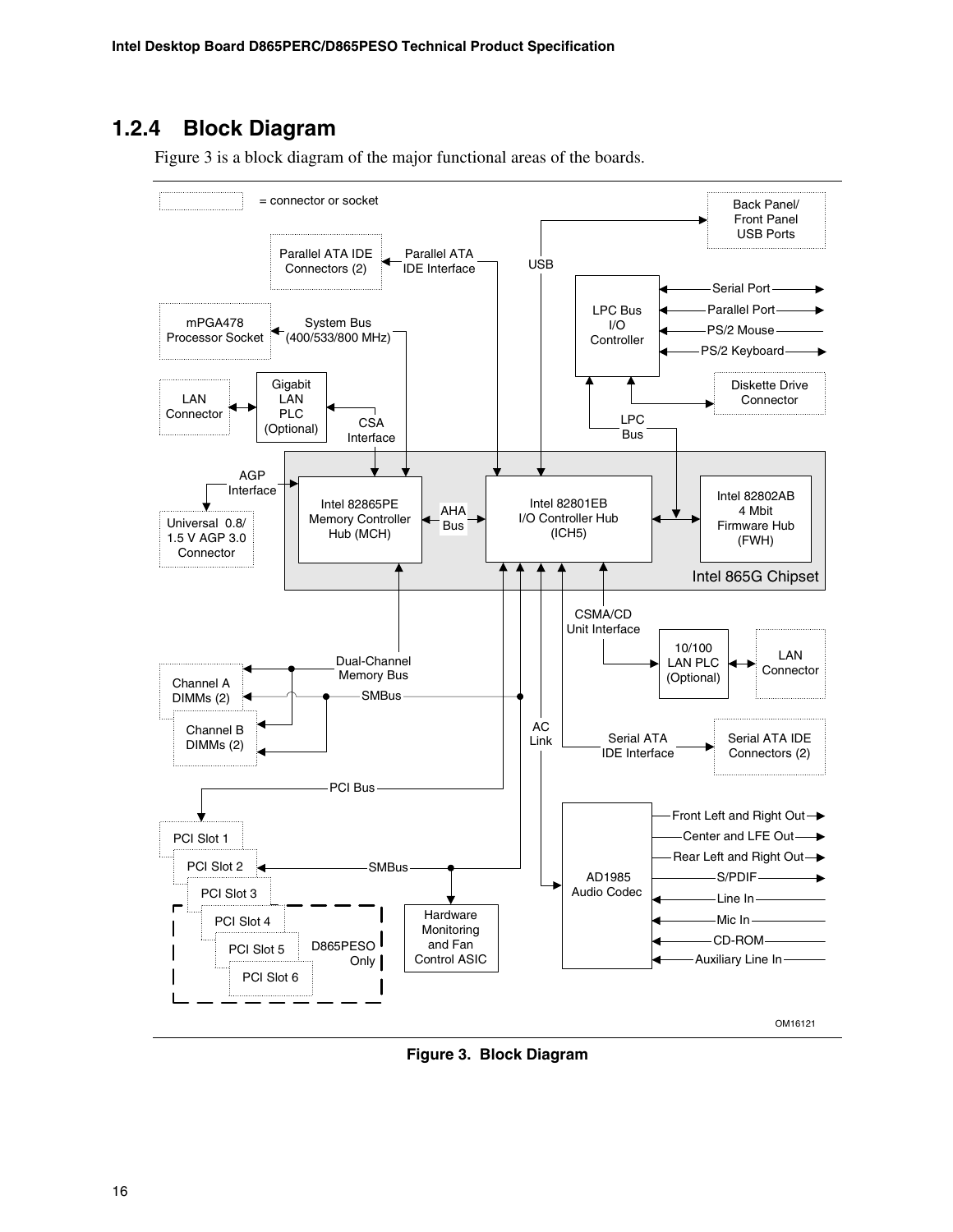### <span id="page-16-0"></span>**1.3 Online Support**

| To find information about                                          | Visit this World Wide Web site:                                |
|--------------------------------------------------------------------|----------------------------------------------------------------|
| Intel Desktop Boards D865PERC and<br>D865PESO under "Desktop Board | http://www.intel.com/design/motherbd                           |
| Products" or "Desktop Board Support"                               | http://support.intel.com/support/motherboards/desktop          |
| Available configurations for the Desktop<br>Board D865PERC         | http://developer.intel.com/design/motherbd/rc/rc_available.htm |
| Available configurations for the Desktop<br>Board D865PESO         | http://developer.intel.com/design/motherbd/so/so_available.htm |
| Processor data sheets                                              | http://www.intel.com/design/litcentr                           |
| ICH5 addressing                                                    | http://developer.intel.com/design/chipsets/datashts            |
| Custom splash screens                                              | http://intel.com/design/motherbd/gen_indx.htm                  |
| Audio software and utilities                                       | http://www.intel.com/design/motherbd                           |
| LAN software and drivers                                           | http://www.intel.com/design/motherbd                           |

### **1.4 Operating System Support**

The Desktop Boards D865PERC and D865PESO support drivers for all of the onboard hardware and subsystems under the following operating systems:

- Microsoft Windows\* XP
- Windows ME
- Windows 2000
- Windows 98 SE

| <b>For information about</b> | Refer to    |
|------------------------------|-------------|
| Supported drivers            | Section 1.3 |



- *Native USB 2.0 support has been tested with drivers for Windows 2000 (with Service Pack 3) and Windows XP (with Service Pack 1) and is not currently supported by any other operating system in the list above. Check Intel's Desktop Board website for possible driver updates for other operating systems.*
- *Third party vendors may offer other drivers.*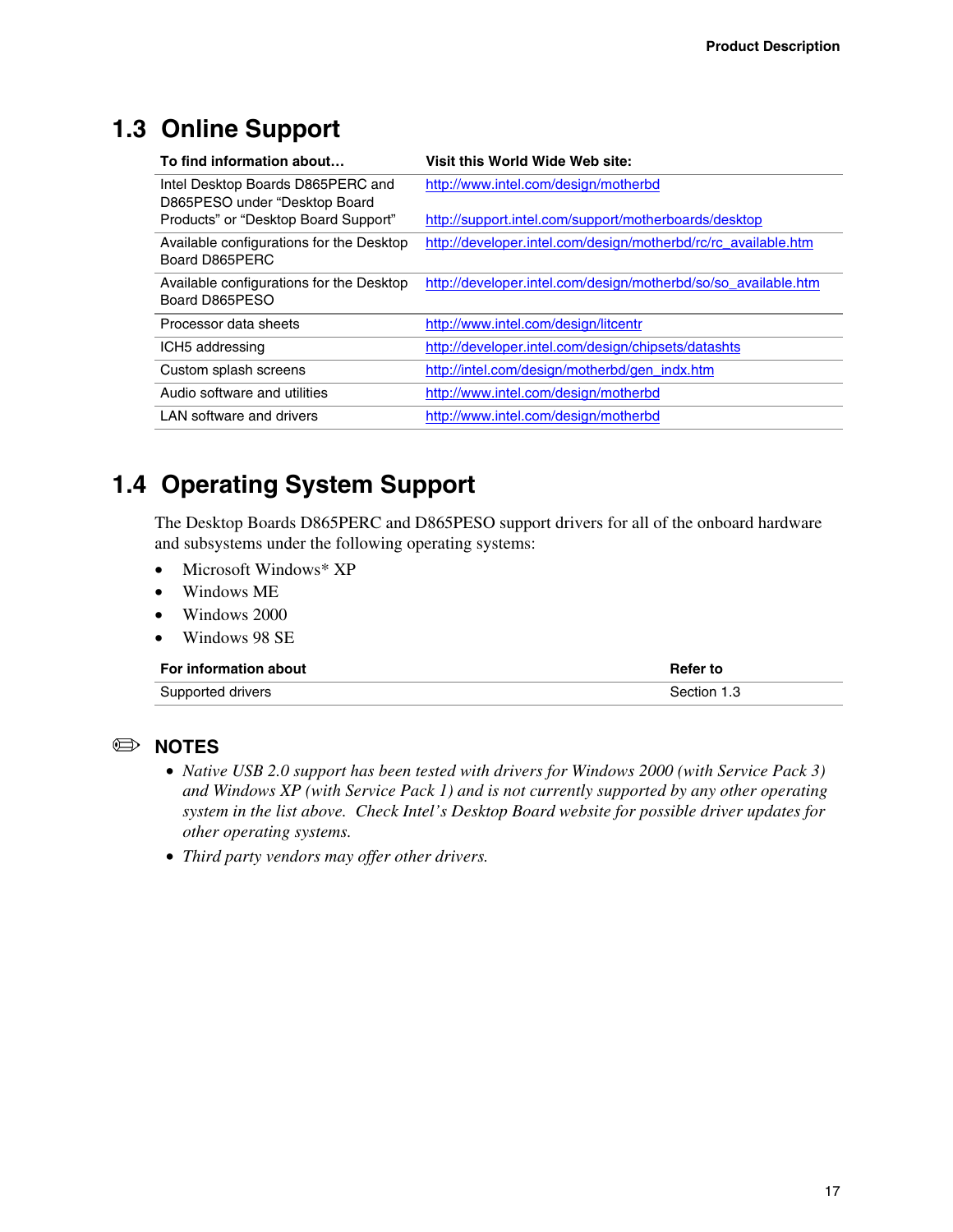### <span id="page-17-0"></span>**1.5 Design Specifications**

Table 4 lists the specifications applicable to the Desktop Boards D865PERC and D865PESO.

| Reference<br>Name | <b>Specification</b><br><b>Title</b>                                                      | Version, Revision Date,<br>and Ownership                                                                                                                                          | The information is<br>available from                                   |
|-------------------|-------------------------------------------------------------------------------------------|-----------------------------------------------------------------------------------------------------------------------------------------------------------------------------------|------------------------------------------------------------------------|
| AC '97            | Audio Codec '97                                                                           | Revision 2.2,<br>September 2000,<br>Intel Corporation.                                                                                                                            | ftp://download.intel.com/labs/<br>media/audio/download/ac97r<br>22.pdf |
| <b>ACPI</b>       | Advanced Configuration and<br>Power Interface<br>Specification                            | Version 2.0,<br>July 27, 2000,<br>Compaq Computer<br>Corporation,<br>Intel Corporation,<br>Microsoft Corporation,<br>Phoenix Technologies<br>Limited, and<br>Toshiba Corporation. | http://www.acpi.info/spec.htm                                          |
| <b>AGP</b>        | <b>Accelerated Graphics Port</b><br>Interface Specification                               | Revision 3.0,<br>September 2002,<br>Intel Corporation.                                                                                                                            | http://www.agpforum.org/spec<br>s specs.htm                            |
| <b>AMI BIOS</b>   | AMIBIOS Desktop Core 8.0                                                                  | AMIBIOS 8.0,<br>2001,<br>American Megatrends, Inc.                                                                                                                                | http://www.ami.com/support/d<br>oc/amibios8.pdf                        |
| <b>ASF</b>        | Alert Standard Format (ASF)<br>Specification                                              | Version 1.03,<br>June 20, 2001,<br>DMTF,<br>Intel Corporation.                                                                                                                    | http://www.dmtf.org/standards<br>/documents/ASF/DSP0114.p<br>df        |
| ATA/<br>ATAPI-5   | Information Technology-AT<br><b>Attachment with Packet</b><br>Interface - 5 (ATA/ATAPI-5) | Revision 3,<br>February 29, 2000,<br>Contact: T13 Chair,<br>Seagate Technology.                                                                                                   | http://www.t13.org                                                     |
| <b>ATX</b>        | <b>ATX Specification</b>                                                                  | Version 2.03,<br>December 1998,<br>Intel Corporation.                                                                                                                             | http://www.formfactors.org/de<br>veloper/specs/atx/atxspecs.ht<br>m    |
| ATX12V            | ATX/ATX12V Power Supply<br>Design Guide                                                   | Version 1.2,<br>August 2000,<br>Intel Corporation.                                                                                                                                | http://www.formfactors.org/de<br>veloper/specs/atx/atxspecs.ht<br>m    |
| <b>BIS</b>        | <b>Boot Integrity Services (BIS)</b><br><b>Application Programming</b><br>Interface (API) | Version 1.0,<br>August 4, 1999,<br>Intel Corporation.                                                                                                                             | http://www.intel.com/labs/man<br>age/wfm/wfmspecs.htm                  |

**Table 4. Specifications** 

continued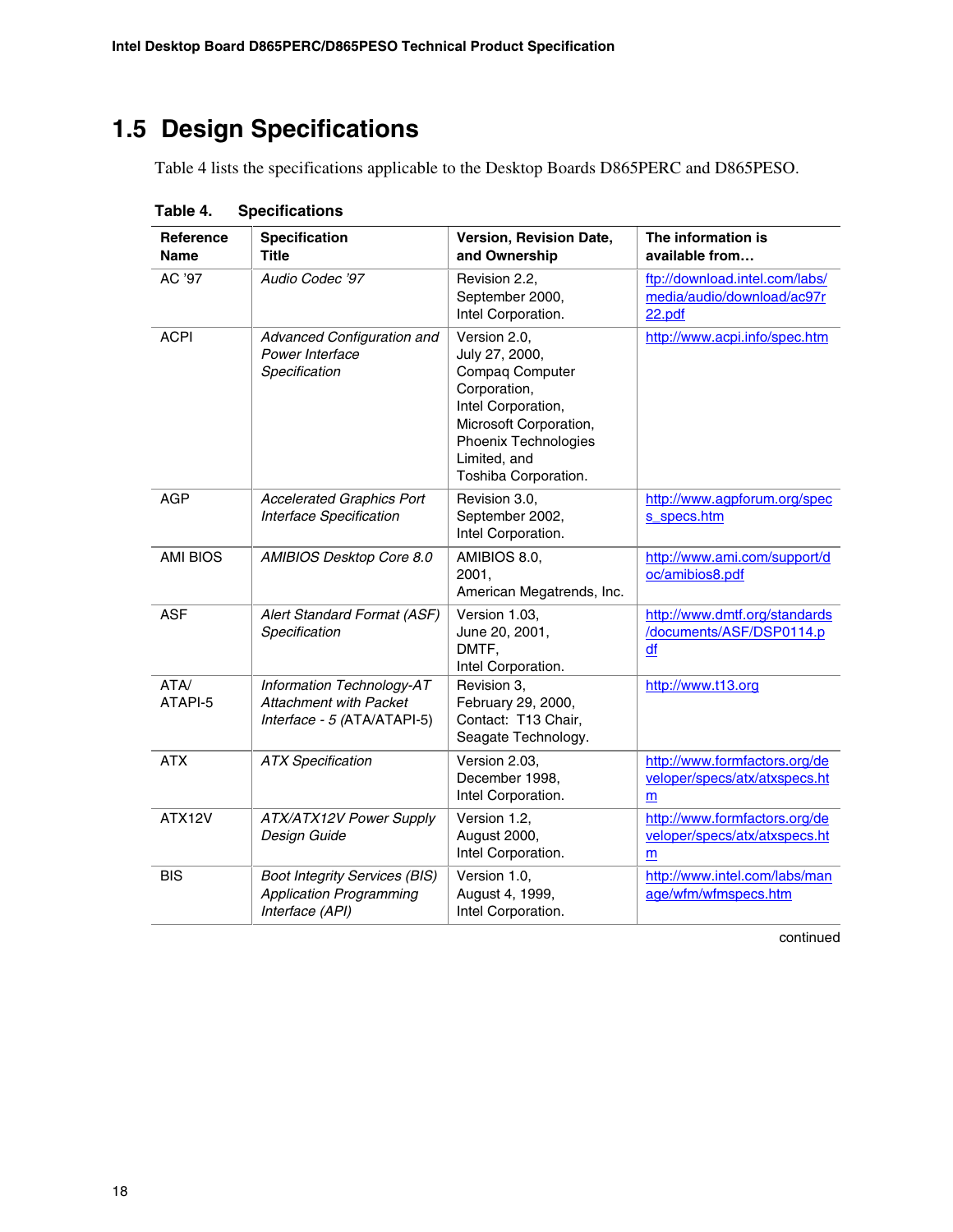| Reference<br>Name          | <b>Specification</b><br><b>Title</b>                                                             | Version, Revision Date and<br>Ownership                                                                                  | The information is<br>available from                                                                    |
|----------------------------|--------------------------------------------------------------------------------------------------|--------------------------------------------------------------------------------------------------------------------------|---------------------------------------------------------------------------------------------------------|
| <b>DDR</b><br><b>SDRAM</b> | Double Data Rate (DDR)<br><b>SDRAM Specification</b>                                             | Version 1.0,<br>June 2000,<br>JEDEC Solid State Technology<br>Association.                                               | http://www.jedec.org/                                                                                   |
|                            | Design Specification for<br>a 184 Pin DDR<br><b>Unbuffered DIMM</b>                              | Revision 1.0,<br>October 2001,<br><b>JEDEC Solid State Technology</b><br>Association.                                    | http://www.jedec.org/                                                                                   |
|                            | Intel <sup>®</sup> JEDEC DDR<br>200/266 Unbuffered<br><b>DIMM Specification</b><br>Addendum      | Revision 0.9,<br>September 27, 2001,<br>Intel Corporation.                                                               | http://developer.intel.com/t<br>echnology/memory/index.ht<br>m                                          |
| <b>EHCI</b>                | <b>Enhanced Host</b><br>Controller Interface<br>Specification for<br><b>Universal Serial Bus</b> | Revision 1.0,<br>March 12, 2002,<br>Intel Corporation.                                                                   | http://developer.intel.com/t<br>echnology/usb/download/e<br>hci-r10.pdf                                 |
| <b>EPP</b>                 | IEEE Std 1284.1-1997<br>(Enhanced Parallel Port)                                                 | Version 1.7,<br>1997,<br>Institute of Electrical and<br>Electronic Engineers.                                            | http://standards.ieee.org/re<br>ading/ieee/std_public/descr<br>iption/busarch/1284.1-<br>1997_desc.html |
| El Torito                  | <b>Bootable CD-ROM</b><br><b>Format Specification</b>                                            | Version 1.0,<br>January 25, 1995,<br>Phoenix Technologies Limited<br>and International Business<br>Machines Corporation. | http://www.phoenix.com/res<br>ources/specs-cdrom.pdf                                                    |
| <b>LPC</b>                 | Low Pin Count Interface<br>Specification                                                         | Revision 1.0,<br>September 29, 1997,<br>Intel Corporation.                                                               | http://www.intel.com/design<br>/chipsets/industry/lpc.htm                                               |
| <b>MicroATX</b>            | microATX Motherboard<br>Interface Specification                                                  | Version 1.0,<br>December 1997,<br>Intel Corporation.                                                                     | http://www.formfactors.org/<br>developer/specs/microatx/<br>microatxspecs.htm                           |
| PCI                        | <b>PCI Local Bus</b><br>Specification                                                            | Revision 2.2,<br>December 18, 1998,<br>PCI Special Interest Group.                                                       | http://www.pcisig.com/speci<br>fications                                                                |
|                            | PCI Bus Power<br>Management Interface<br>Specification                                           | Revision 1.1,<br>December 18, 1998,<br>PCI Special Interest Group.                                                       | http://www.pcisig.com/speci<br>fications                                                                |
| Plug and<br>Play           | Plug and Play BIOS<br>Specification                                                              | Version 1.0a,<br>May 5, 1994,<br>Compaq Computer Corporation,<br>Phoenix Technologies Limited,<br>and Intel Corporation. | http://www.microsoft.com/h<br>wdev/tech/PnP/default.asp                                                 |

**Table 4. Specifications** (continued)

continued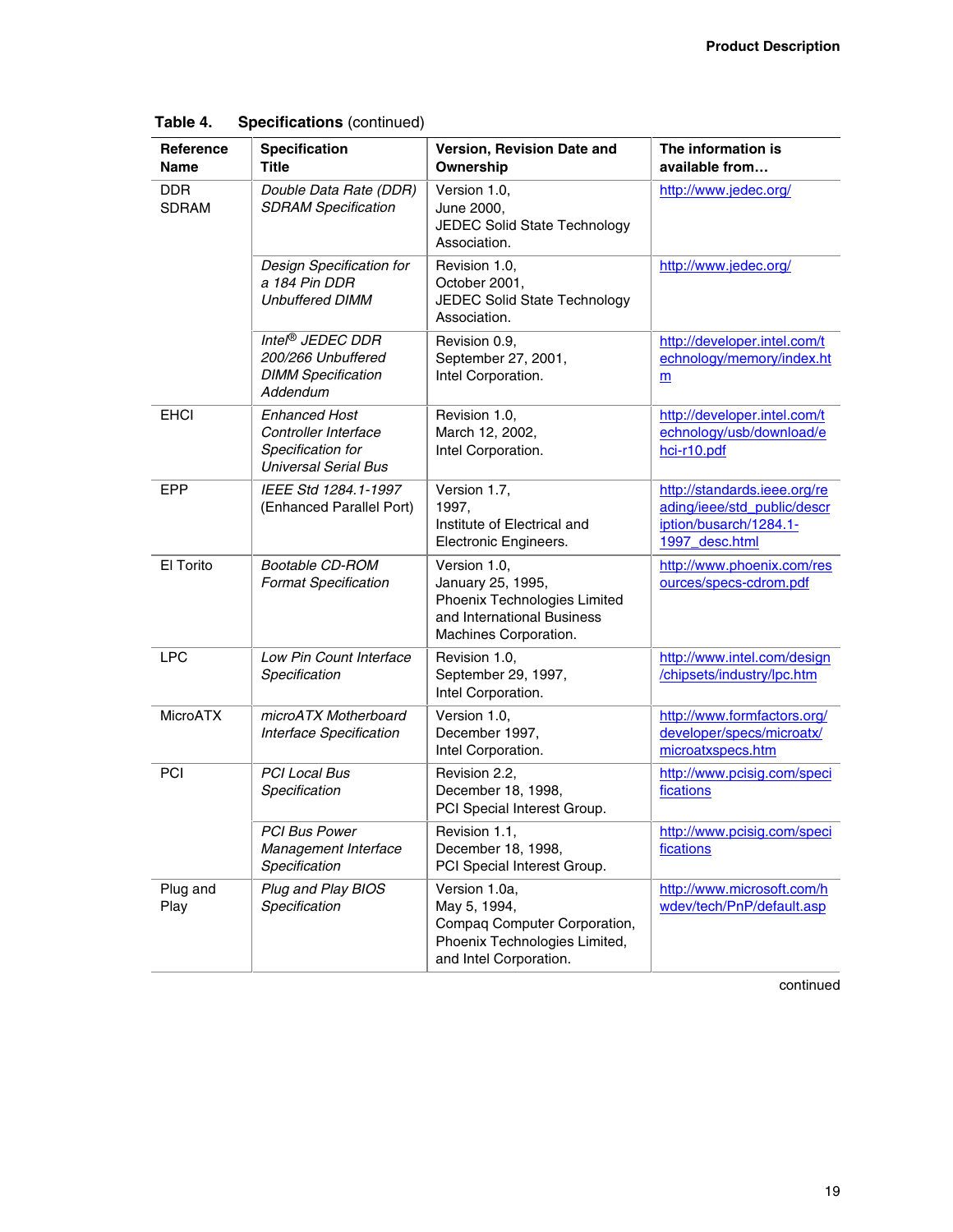| Reference<br>Name | Specification<br><b>Title</b>                              | <b>Version, Revision Date</b><br>and Ownership                                                                                                                                                                                                                                                                                                                              | The information is<br>available from                                          |
|-------------------|------------------------------------------------------------|-----------------------------------------------------------------------------------------------------------------------------------------------------------------------------------------------------------------------------------------------------------------------------------------------------------------------------------------------------------------------------|-------------------------------------------------------------------------------|
| <b>PXE</b>        | <b>Preboot Execution</b><br>Environment                    | Version 2.1,<br>September 20, 1999,<br>Intel Corporation.                                                                                                                                                                                                                                                                                                                   | ftp://download.intel.com/lab<br>s/manage/wfm/download/p<br>xespec.pdf         |
| <b>SFX</b>        | SFX/SFX12V Power<br><b>Supply Design Guide</b>             | Version 2.0,<br>May 2001,<br>Intel Corporation.                                                                                                                                                                                                                                                                                                                             | http://www.formfactors.org/<br>developer/specs/sfx/sfx12v.<br>pdf             |
| <b>SMBIOS</b>     | <b>System Management</b><br><b>BIOS</b>                    | Version 2.3.1,<br>March 16, 1999,<br>American Megatrends<br>Incorporated,<br><b>Award Software International</b><br>Incorporated,<br>Compaq Computer Corporation,<br>Dell Computer Corporation,<br>Hewlett-Packard Company,<br>Intel Corporation,<br><b>International Business Machines</b><br>Corporation,<br>Phoenix Technologies Limited,<br>and SystemSoft Corporation. | http://www.dmtf.org/downlo<br>ad/standards/DSP0119.pdf                        |
| <b>TFX12V</b>     | TFX12V Power Supply<br>Design Guide                        | Revision 1.01,<br>May 2002,<br>Intel Corporation.                                                                                                                                                                                                                                                                                                                           | http://www.formfactors.org/<br>developer/specs/tfx12v/tfx1<br>2v psdg_101.pdf |
| <b>UHCI</b>       | <b>Universal Host Controller</b><br>Interface Design Guide | Revision 1.1,<br>March 1996,<br>Intel Corporation.                                                                                                                                                                                                                                                                                                                          | http://developer.intel.com/d<br>esign/USB/UHCl11D.htm                         |
| <b>USB</b>        | <b>Universal Serial Bus</b><br>Specification               | Revision 2.0,<br>April 27, 2000,<br>Compaq Computer Corporation,<br>Hewlett-Packard Company,<br>Lucent Technologies Inc.,<br>Intel Corporation,<br>Microsoft Corporation,<br>NEC Corporation, and<br>Koninklijke Philips Electronics<br>N.V.                                                                                                                                | http://www.usb.org/develop<br>ers/docs                                        |
| <b>WfM</b>        | Wired for Management<br>Baseline                           | Version 2.0,<br>December 18, 1998,<br>Intel Corporation.                                                                                                                                                                                                                                                                                                                    | http://www.intel.com/labs/m<br>anage/wfm/wfmspecs.htm                         |

<span id="page-19-0"></span>**Table 4. Specifications** (continued)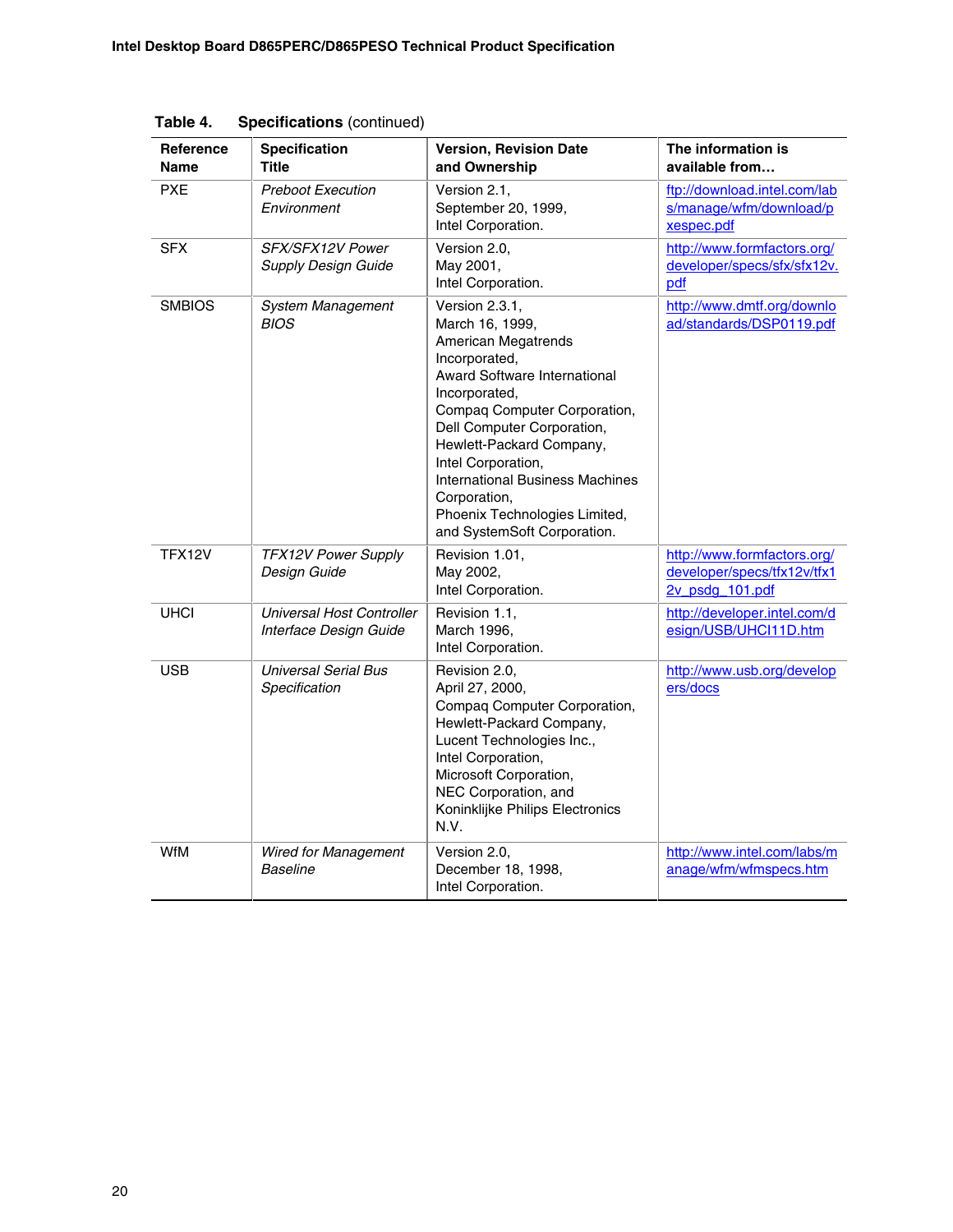### <span id="page-20-0"></span>**1.6 Processor**

#### ✏ **NOTE**

*Refer to [Thermal Considerations](#page-77-0) (Section [2.12,](#page-77-0) page [78\)](#page-77-0) for important information when using an Intel Pentium 4 processor operating above 2.80 GHz with this Intel desktop board.* 

The board is designed to support the following:

- Intel Pentium 4 processors in an mPGA478 processor socket with a 400/533/800 MHz system bus
- Intel Celeron processors in an mPGA478 processor socket with a 400 MHz system bus

See the Intel web site listed below for the most up-to-date list of supported processors.

| For information about                       | <b>Refer to:</b>                                    |
|---------------------------------------------|-----------------------------------------------------|
| Supported processors for the D865PERC board | http://www.intel.com/design/motherbd/rc/rc_proc.htm |
| Supported processors for the D865PESO board | http://www.intel.com/design/motherbd/so/so_proc.htm |

### $\hat{I}$  **CAUTION**

*Use only the processors listed on web site above. Use of unsupported processors can damage the board, the processor, and the power supply.* 

#### **X** INTEGRATOR'S NOTES

- *Use only ATX12V-compliant power supplies with the Desktop Board D865PERC. Use only ATX12V-, SFX12V-, or TFX12V-compliant power supplies with the Desktop Board D865PESO. ATX12V, SFX12V, and TFX12V power supplies have an additional power lead that provides required supplemental power for the processor. Always connect the 20-pin and 4-pin leads of ATX12V, SFX12V, and TFX12V power supplies to the corresponding connectors on the desktop board, otherwise the board will not boot.*
- *Do not use a standard ATX power supply. The board will not boot with a standard ATX power supply.*
- *Refer to [Table 5](#page-21-0) on page [22](#page-21-0) for a list of supported system bus frequency and memory speed combinations.*

| <b>For information about</b> | <b>Refer to</b>          |
|------------------------------|--------------------------|
| Power supply connectors      | Section 2.8.2.2, page 60 |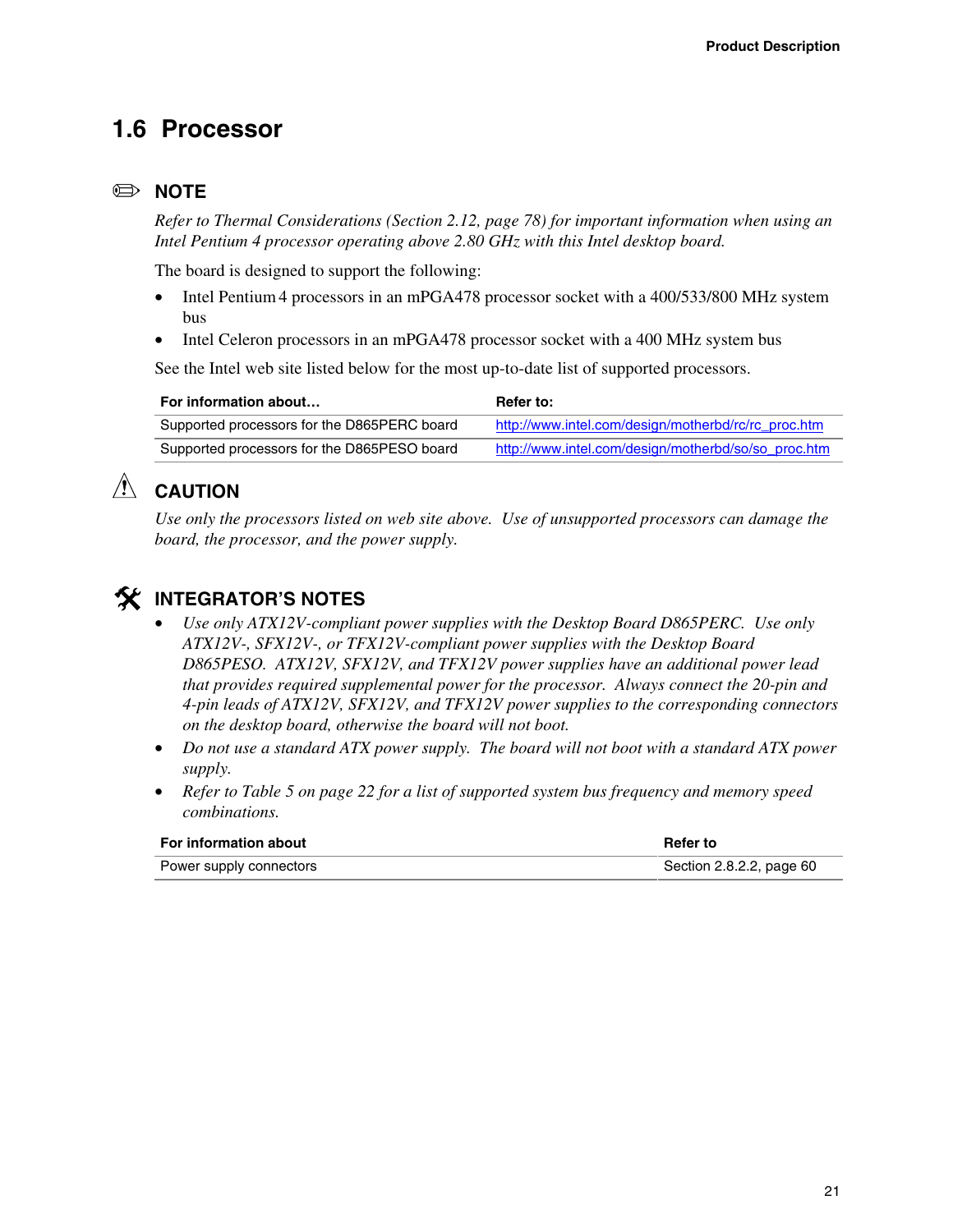### <span id="page-21-0"></span>**1.7 System Memory**

The Desktop Boards D865PERC and D865PESO have four DIMM sockets and support the following memory features:

- 2.5 V (only) 184-pin DDR SDRAM DIMMs with gold-plated contacts
- Unbuffered, single-sided or double-sided DIMMs with the following restriction: Double-sided DIMMS with x16 organization are not supported.
- 4 GB maximum total system memory. Refer to Section [2.2.1](#page-48-0) on page [49](#page-48-0) for information on the total amount of addressable memory.
- Minimum total system memory: 64 MB
- Non-ECC DIMMs
- Serial Presence Detect
- DDR400, DDR333, and DDR266 SDRAM DIMMs

Table 5 lists the supported system bus frequency and memory speed combinations.

| Table 5. | <b>Supported System Bus Frequency and Memory Speed Combinations</b> |  |  |
|----------|---------------------------------------------------------------------|--|--|
|----------|---------------------------------------------------------------------|--|--|

| To use this type of DIMM | The processor's system bus frequency must be |
|--------------------------|----------------------------------------------|
| DDR400                   | 800 MHz                                      |
| DDR333 (Note)            | 800 or 533 MHz                               |
| DDR266                   | 800, 533, or 400 MHz                         |

Note: When using an 800 MHz system bus frequency processor, DDR333 memory is clocked at 320 MHz. This minimizes system latencies to optimize system throughput.

### ✏ **NOTES**

- *Remove the AGP video card before installing or upgrading memory to avoid interference with the memory retention mechanism.*
- *To be fully compliant with all applicable DDR SDRAM memory specifications, the board should be populated with DIMMs that support the Serial Presence Detect (SPD) data structure. This allows the BIOS to read the SPD data and program the chipset to accurately configure memory settings for optimum performance. If non-SPD memory is installed, the BIOS will attempt to correctly configure the memory settings, but performance and reliability may be impacted or the DIMMs may not function under the determined frequency.*

| <b>For information about</b>       | Refer to             |
|------------------------------------|----------------------|
| Obtaining DDR SDRAM specifications | Section 1.5, page 18 |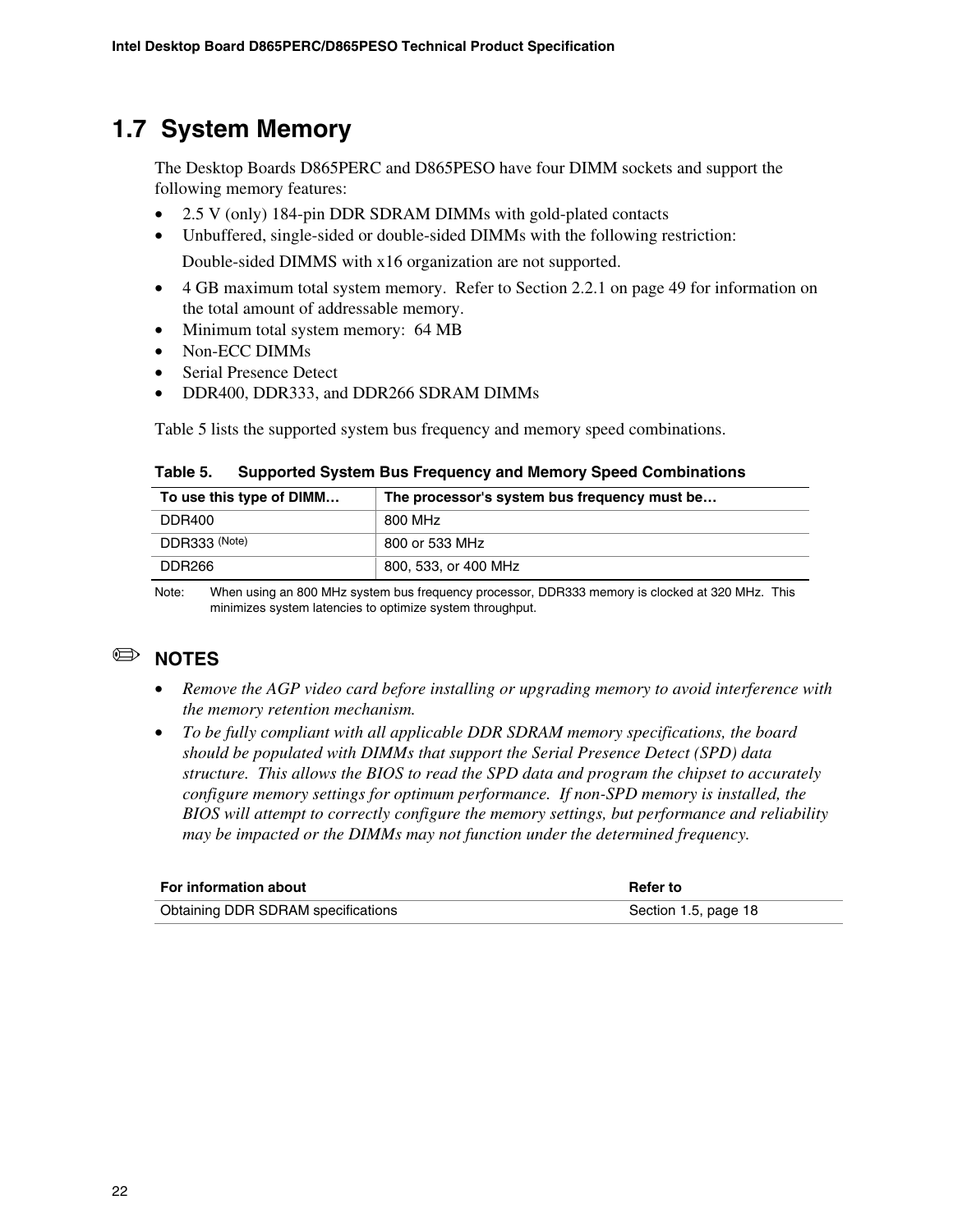<span id="page-22-0"></span>Table 6 lists the supported DIMM configurations.

| <b>DIMM</b><br>Capacity | Configuration | <b>DDR SDRAM</b><br><b>Density</b> | <b>DDR SDRAM Organization</b><br><b>Front-side/Back-side</b> | <b>Number of DDR</b><br><b>SDRAM Devices</b> |
|-------------------------|---------------|------------------------------------|--------------------------------------------------------------|----------------------------------------------|
| 64 MB                   | SS            | 64 Mbit                            | 8 M x 8/empty                                                | 8                                            |
| 64 MB                   | <b>SS</b>     | 128 Mbit                           | 8 M x 16/empty                                               | $\overline{4}$                               |
| 128 MB                  | <b>DS</b>     | 64 Mbit                            | $8$ M x $8/8$ M x $8$                                        | 16                                           |
| 128 MB                  | <b>SS</b>     | 128 Mbit                           | 16 M x 8/empty                                               | 8                                            |
| 128 MB                  | <b>SS</b>     | 256 Mbit                           | 16 M $\times$ 16/empty                                       | 4                                            |
| 256 MB                  | <b>DS</b>     | 128 Mbit                           | $16$ M x 8/16 M x 8                                          | 16                                           |
| 256 MB                  | <b>SS</b>     | 256 Mbit                           | 32 M x 8/empty                                               | 8                                            |
| 256 MB                  | <b>SS</b>     | 512 Mbit                           | 32 M x 16/empty                                              | $\overline{4}$                               |
| 512 MB                  | DS            | 256 Mbit                           | 32 M x 8/32 M x 8                                            | 16                                           |
| 512 MB                  | <b>SS</b>     | 512 Mbit                           | 64 M x 8/empty                                               | 8                                            |
| 1024 MB                 | DS            | 512 Mbit                           | 64 M x 8/64 M x 8                                            | 16                                           |

**Table 6. Supported Memory Configurations** 

Note: In the second column, "DS" refers to double-sided memory modules (containing two rows of DDR SDRAM) and "SS" refers to single-sided memory modules (containing one row of DDR SDRAM).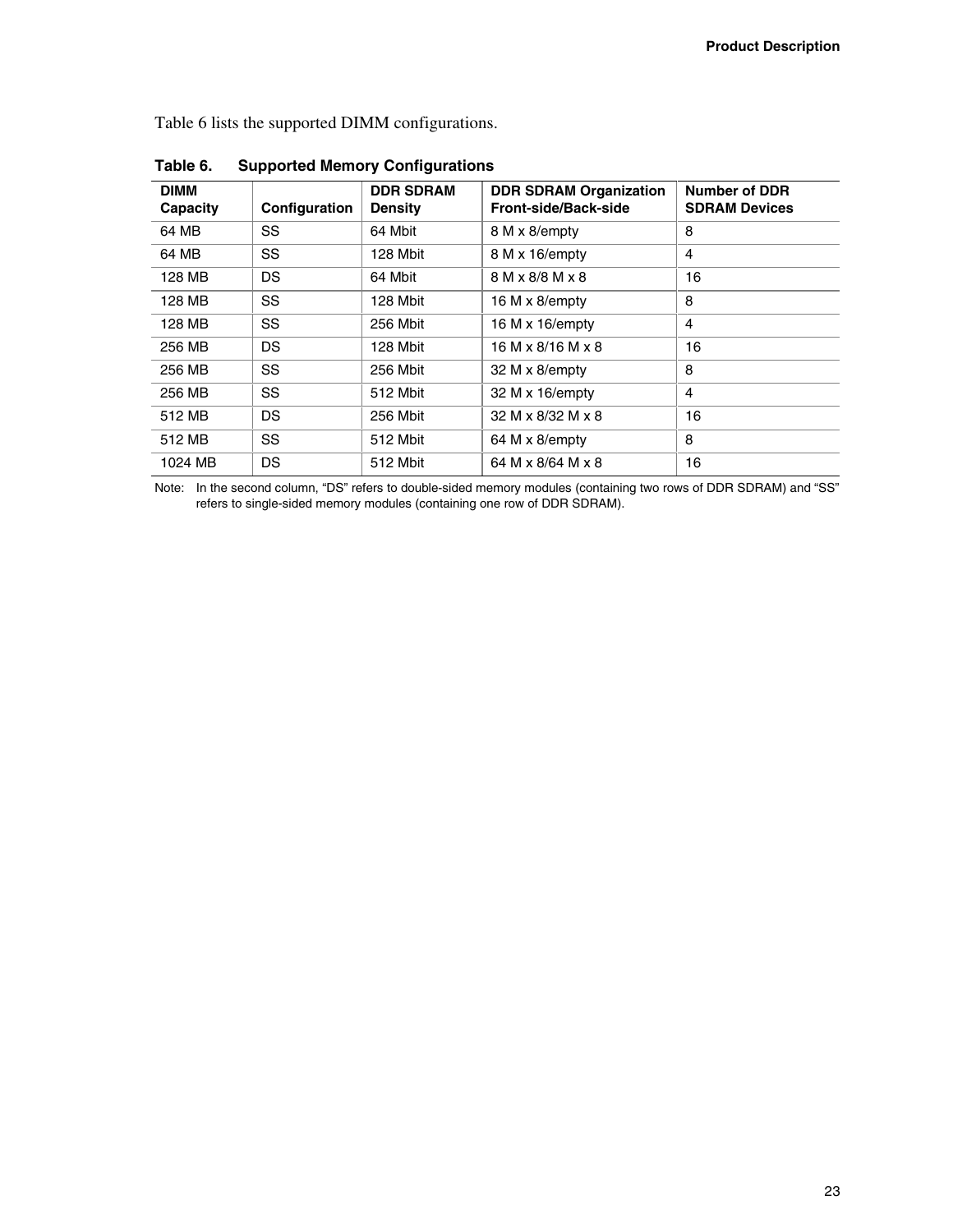#### <span id="page-23-0"></span>**1.7.1 Memory Configurations**

The Intel 82865PE MCH component provides two features for enhancing memory throughput:

- Dual Channel memory interface. The board has two memory channels, each with two DIMM sockets, as shown in Figure 4
- Dynamic Addressing Mode. Dynamic mode minimizes overhead by reducing memory accesses

Table 7 summarizes the characteristics of Dual and Single Channel configurations with and without the use of Dynamic Mode.

| <b>Throughput</b><br>Level | Configuration                       | <b>Characteristics</b>                         |
|----------------------------|-------------------------------------|------------------------------------------------|
| Highest                    | Dual Channel with Dynamic Mode      | All DIMMs matched                              |
|                            |                                     | (Example configurations are shown in Figure 5) |
|                            | Dual Channel without Dynamic Mode   | DIMMs matched from Channel A to Channel B      |
|                            |                                     | DIMMs not matched within channels              |
|                            |                                     | (Example configuration is shown in Figure 6)   |
|                            | Single Channel with Dynamic Mode    | Single DIMM or DIMMs matched within a channel  |
|                            |                                     | (Example configurations are shown in Figure 7) |
| Lowest                     | Single Channel without Dynamic Mode | DIMMs not matched                              |
|                            |                                     | (Example configurations are shown in Figure 8) |

**Table 7. Characteristics of Dual/Single Channel Configuration with/without Dynamic Mode** 



**Figure 4. Memory Channel Configuration**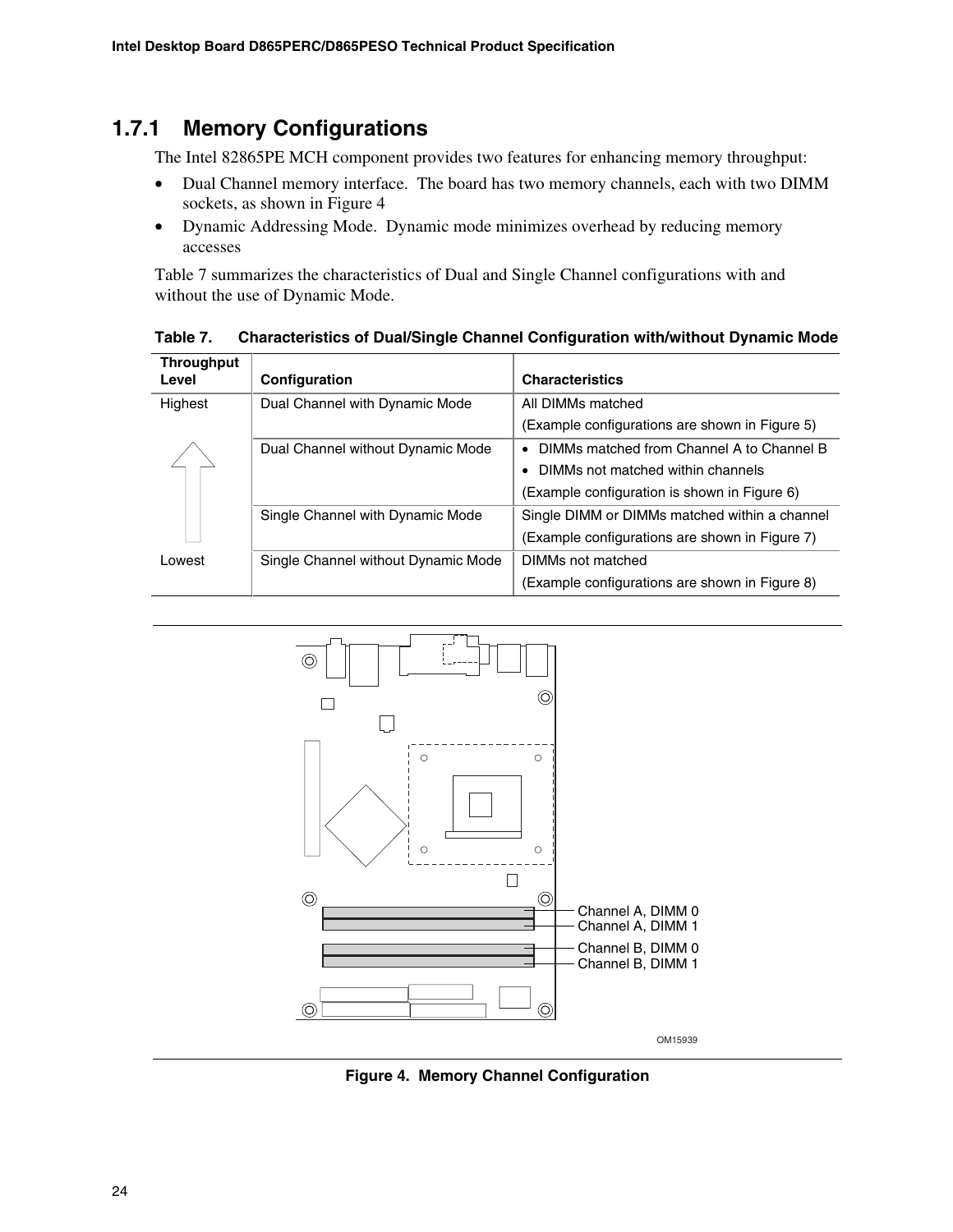<span id="page-24-0"></span>

#### Dual Channel Configuration with Dynamic Mode (All DIMMs matched)

**Figure 5. Examples of Dual Channel Configuration with Dynamic Mode**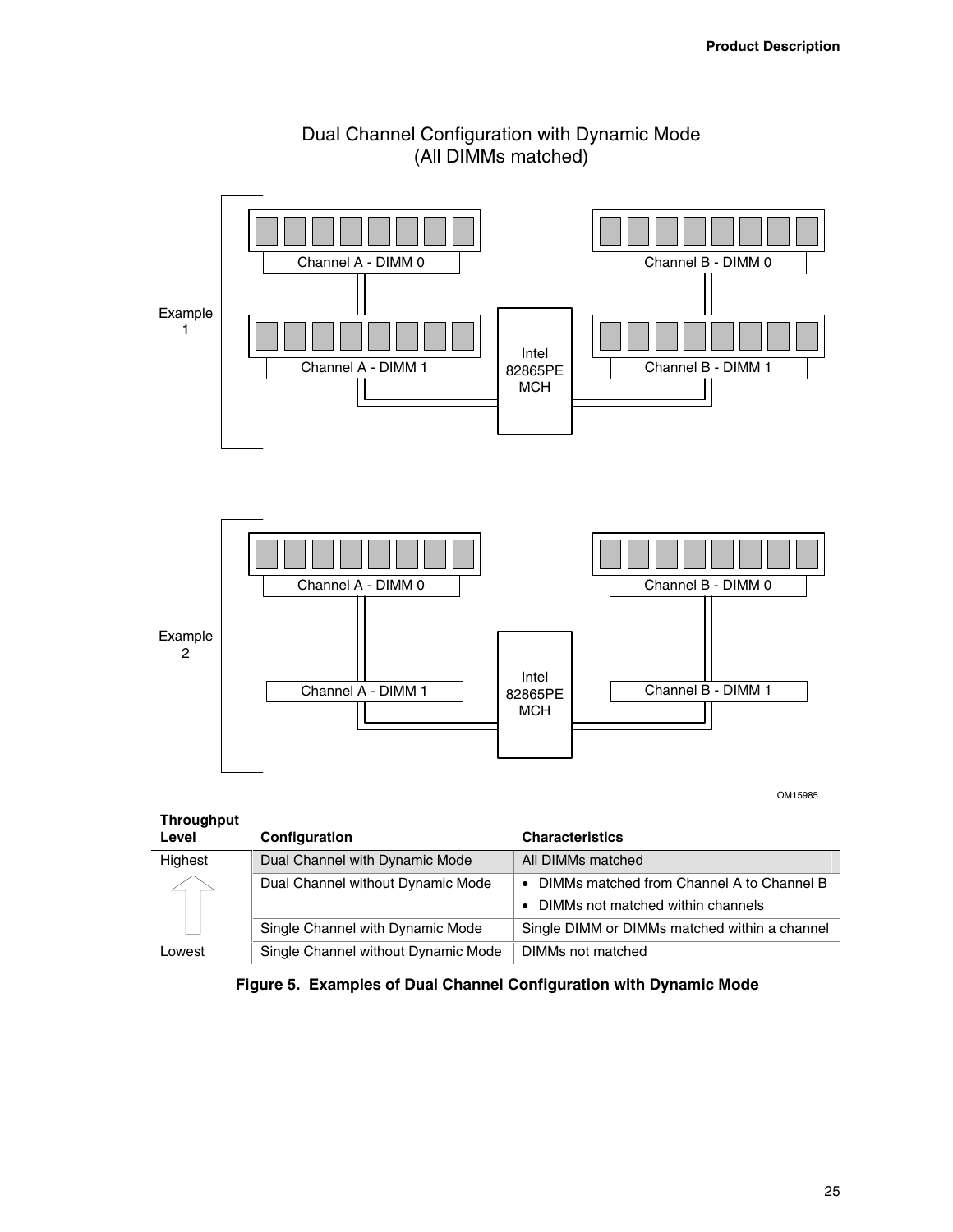

- DIMMs match Channel A to Channel B

<span id="page-25-0"></span>

OM15986

| <b>Throughput</b><br>Level | <b>Configuration</b>                | <b>Characteristics</b>                                 |
|----------------------------|-------------------------------------|--------------------------------------------------------|
| Highest                    | Dual Channel with Dynamic Mode      | All DIMMs matched                                      |
|                            | Dual Channel without Dynamic Mode   | DIMMs matched from Channel A to Channel B<br>$\bullet$ |
|                            |                                     | DIMMs not matched within channels                      |
|                            | Single Channel with Dynamic Mode    | Single DIMM or DIMMs matched within a channel          |
| Lowest                     | Single Channel without Dynamic Mode | DIMMs not matched                                      |

**Figure 6. Example of Dual Channel Configuration without Dynamic Mode**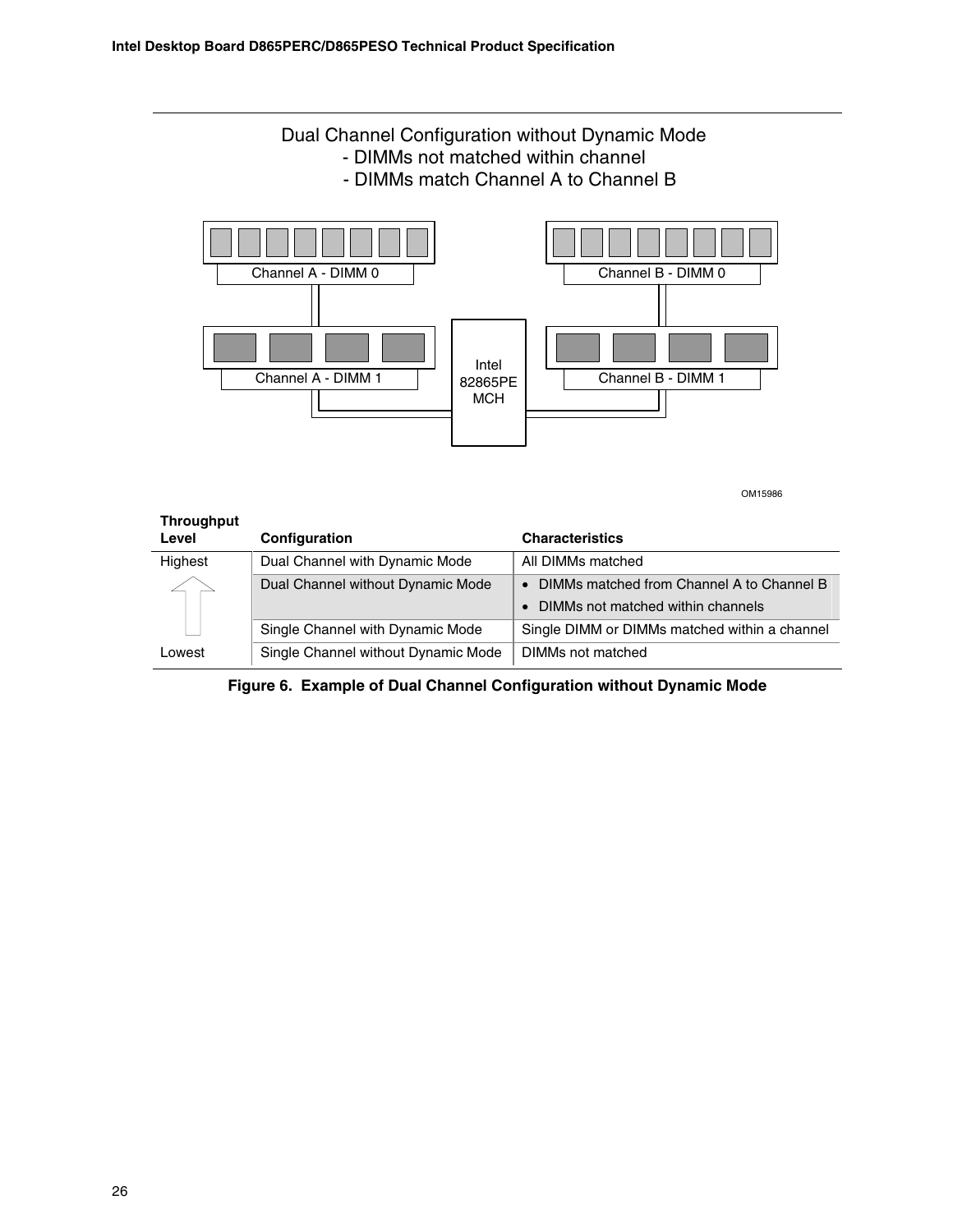<span id="page-26-0"></span>

Single Channel Configuration with Dynamic Mode

**Figure 7. Examples of Single Channel Configuration with Dynamic Mode** 

Lowest | Single Channel without Dynamic Mode | DIMMs not matched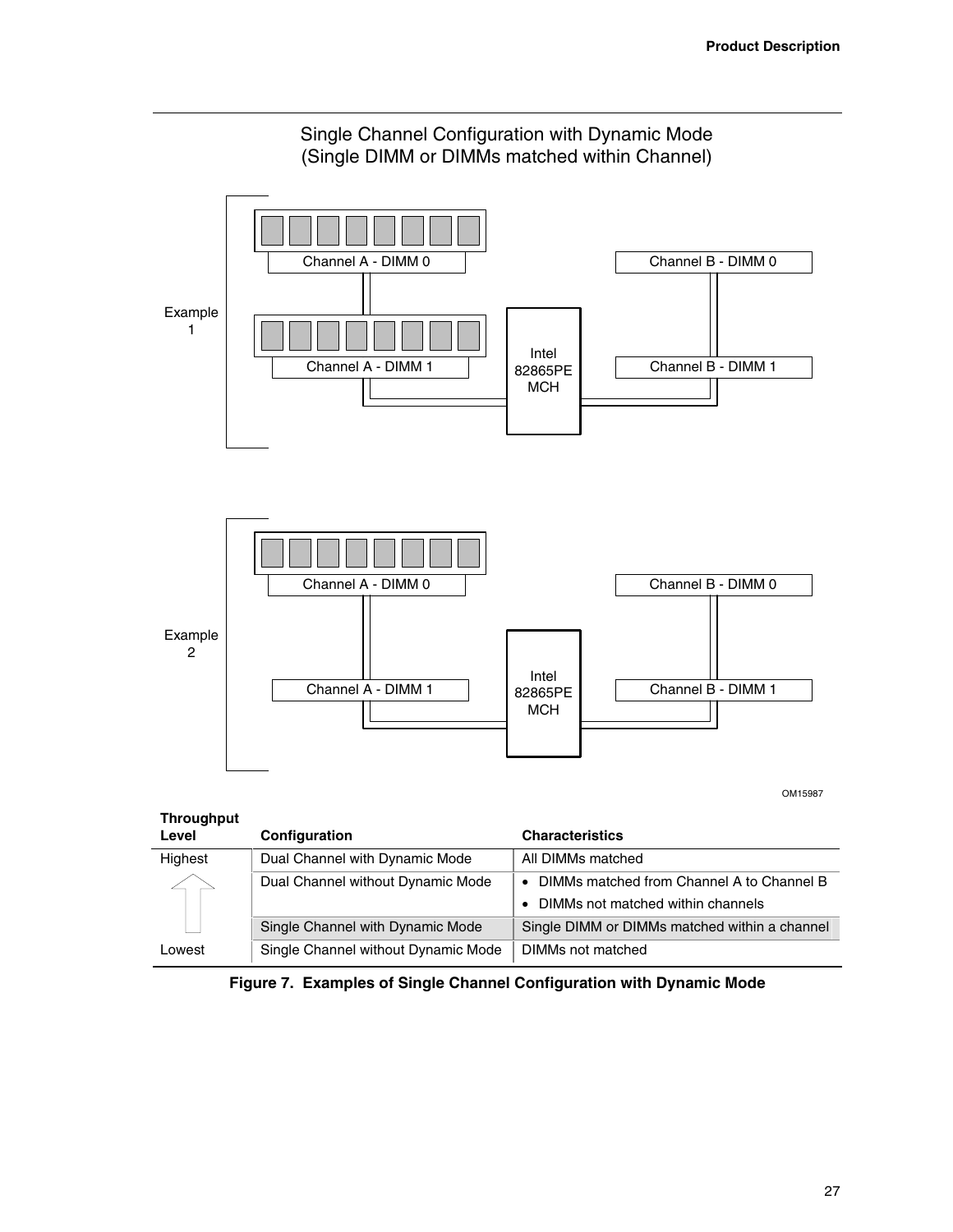<span id="page-27-0"></span>

| Configuration                       | <b>Characteristics</b>                                 |
|-------------------------------------|--------------------------------------------------------|
| Dual Channel with Dynamic Mode      | All DIMMs matched                                      |
| Dual Channel without Dynamic Mode   | DIMMs matched from Channel A to Channel B<br>$\bullet$ |
|                                     | DIMMs not matched within channels                      |
| Single Channel with Dynamic Mode    | Single DIMM or DIMMs matched within a channel          |
| Single Channel without Dynamic Mode | DIMMs not matched                                      |
|                                     |                                                        |

**Figure 8. Examples of Single Channel Configuration without Dynamic Mode**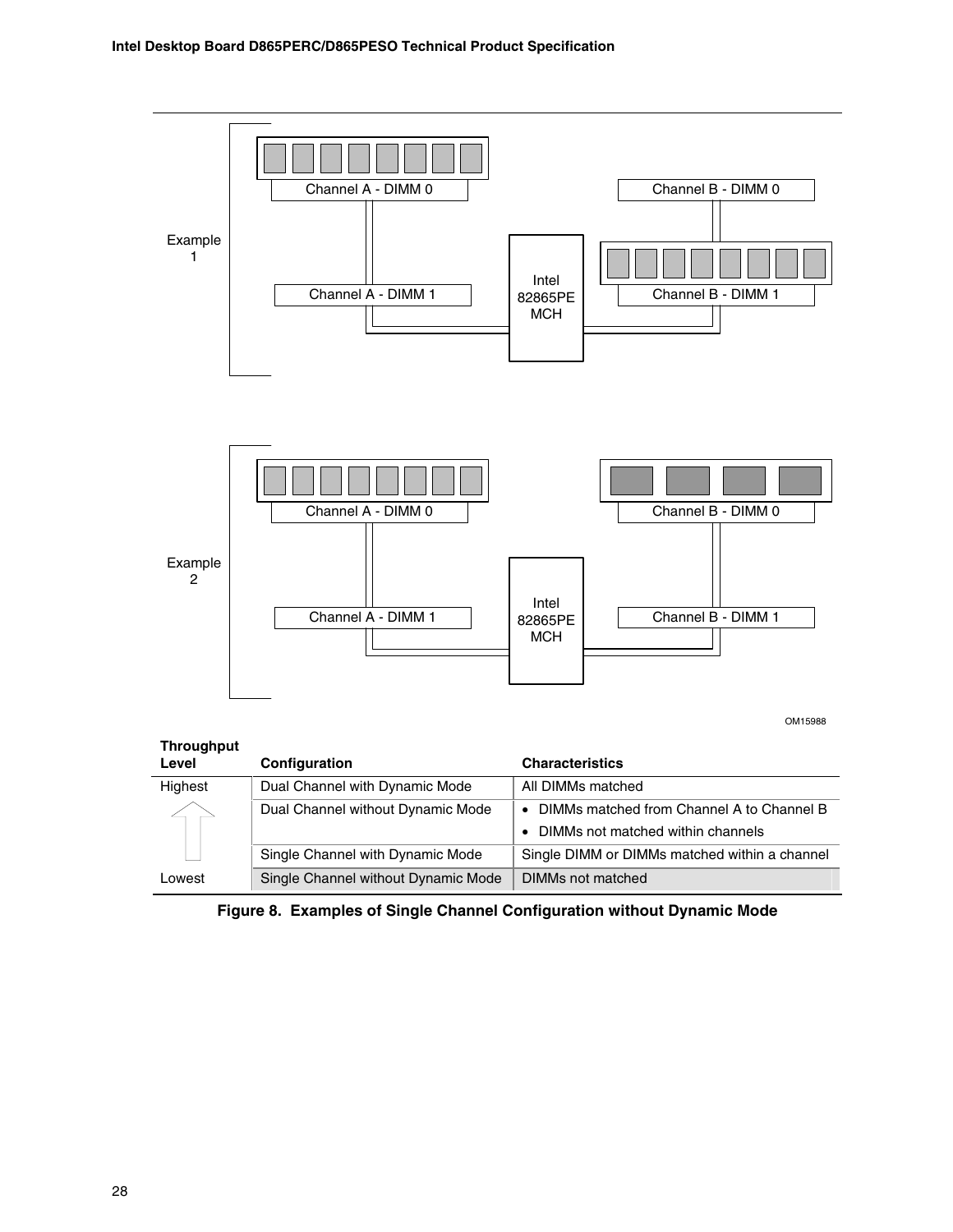### <span id="page-28-0"></span>**1.8 Intel**® **865PE Chipset**

The Intel 865PE chipset consists of the following devices:

- Intel 82865PE Memory Controller Hub (MCH) with Accelerated Hub Architecture (AHA) bus
- Intel 82801EB I/O Controller Hub (ICH5) with AHA bus
- Firmware Hub (FWH)

The MCH is a centralized controller for the system bus, the memory bus, the AGP bus, and the Accelerated Hub Architecture interface. The ICH5 is a centralized controller for the board's I/O paths. The FWH provides the nonvolatile storage of the BIOS. The component combination provides the chipset interfaces as shown in Figure 9.



**Figure 9. Intel 865PE Chipset Block Diagram** 

| For information about         | Refer to                    |
|-------------------------------|-----------------------------|
| The Intel 865PE chipset       | http://developer.intel.com/ |
| Resources used by the chipset | Chapter 2                   |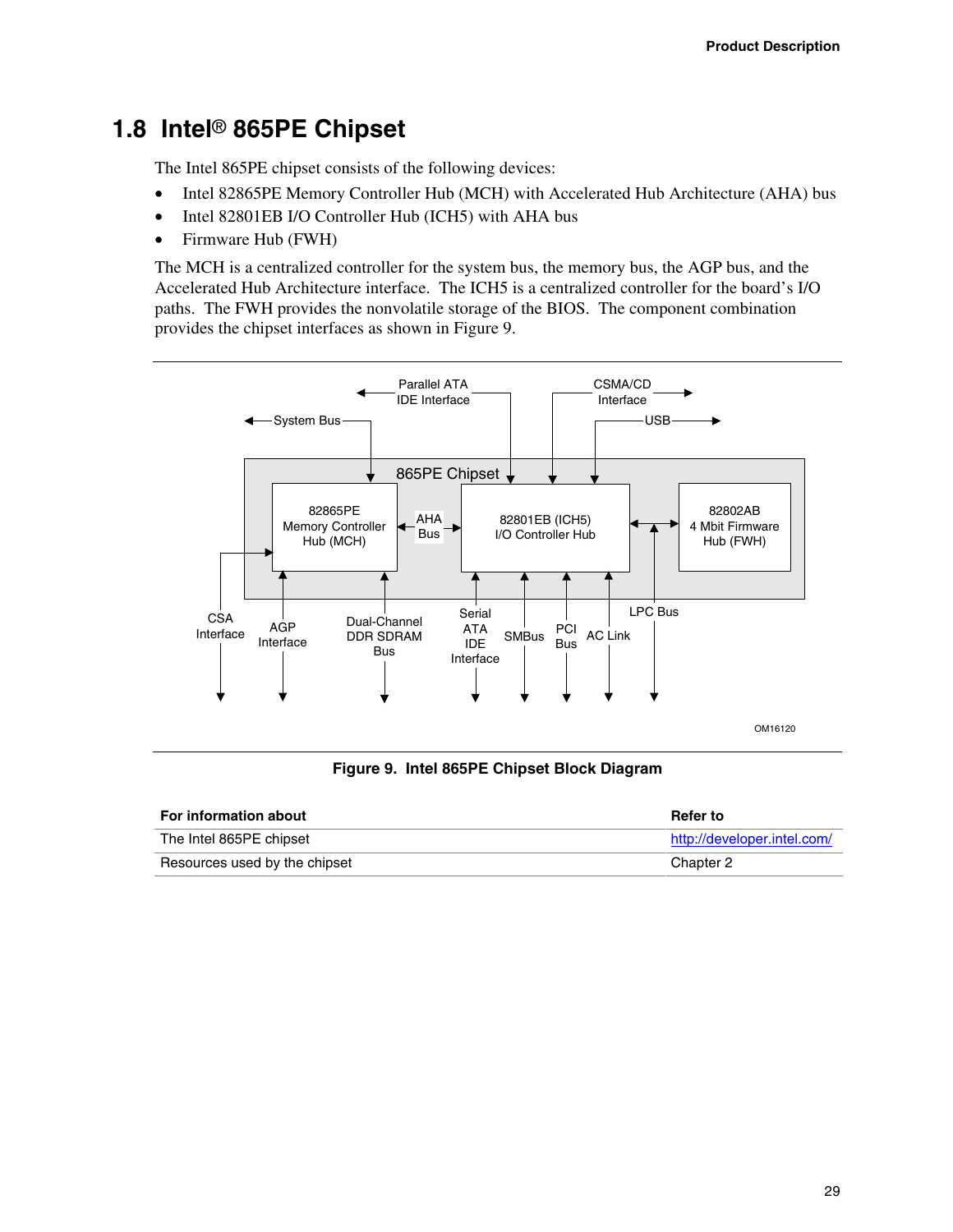#### <span id="page-29-0"></span>**1.8.1 Universal 0.8 V / 1.5 V AGP 3.0 Connector**

The AGP connector supports the following:

- 4x, 8x AGP 3.0 add-in cards with 0.8 V I/O
- 1x,  $4x$  AGP 2.0 add-in cards with 1.5 V I/O
- AGP Digital Display (ADD) cards

AGP is a high-performance interface for graphics-intensive applications, such as 3D applications. While based on the *PCI Local Bus Specification*, Rev. 2.2, AGP is independent of the PCI bus and is intended for exclusive use with graphical display devices. AGP overcomes certain limitations of the PCI bus related to handling large amounts of graphics data with the following features:

- Pipelined memory read and write operations that hide memory access latency
- Demultiplexing of address and data on the bus for nearly 100 percent efficiency

#### **X** INTEGRATOR'S NOTES

- *AGP 2x operation is not supported.*
- *Install memory in the DIMM sockets prior to installing the AGP video card to avoid interference with the memory retention mechanism.*
- *The AGP connector is keyed for Universal 0.8 V AGP 3.0 cards or 1.5 V AGP 2.0 cards only. Do not attempt to install a legacy 3.3 V AGP card. The AGP connector is not mechanically compatible with legacy 3.3 V AGP cards.*

| For information about                                           | Refer to             |
|-----------------------------------------------------------------|----------------------|
| The location of the AGP connector on the D865PERC board         | Figure 1, page 14    |
| The location of the AGP connector on the D865PESO board         | Figure 2, page 15    |
| Obtaining the Accelerated Graphics Port Interface Specification | Section 1.5, page 18 |

#### **1.8.2 USB**

The boards support up to eight USB 2.0 ports, supports UHCI and EHCI, and uses UHCI- and EHCI-compatible drivers.

The ICH5 provides the USB controller for all ports. The port arrangement is as follows:

- Two ports are implemented with stacked back panel connectors, adjacent to the PS/2 connectors
- Two ports are implemented with stacked back panel connectors, adjacent to the audio connectors
- Four ports are routed to two separate front panel USB connectors

#### ✏ **NOTES**

- *Computer systems that have an unshielded cable attached to a USB port may not meet FCC Class B requirements, even if no device is attached to the cable. Use shielded cable that meets the requirements for full-speed devices.*
- *Native USB 2.0 support has been tested with drivers for Windows 2000 (with Service Pack 3) and Windows XP (with Service Pack 1) and is not currently supported by any other operating system. Check Intel's Desktop Board website for possible driver updates for other operating systems.*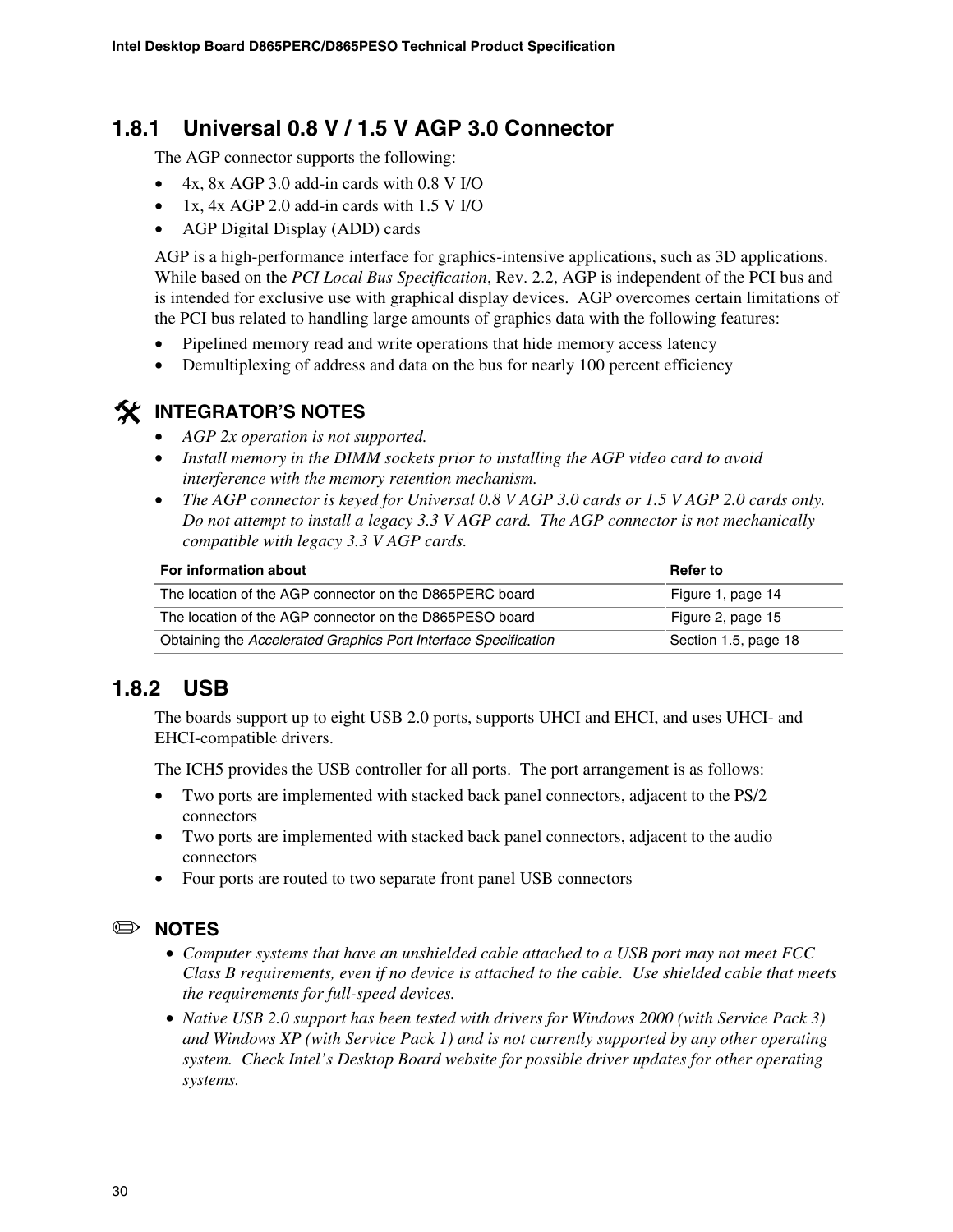<span id="page-30-0"></span>

| For information about                                | <b>Refer to</b>      |
|------------------------------------------------------|----------------------|
| The location of the USB connectors on the back panel | Figure 18, page 58   |
| The location of the front panel USB connectors       | Figure 23, page 68   |
| The EHCI, front panel, UHCI, and USB specifications  | Section 1.5, page 18 |

#### **1.8.3 IDE Support**

The board provides four IDE interface connectors:

- Two Parallel ATA IDE connectors, which support a total of four devices (two per connector)
- Two Serial ATA IDE connectors, which support one device per connector

#### **1.8.3.1 Parallel ATE IDE Interfaces**

The ICH5's Parallel ATA IDE controller has two independent bus-mastering Parallel ATA IDE interfaces that can be independently enabled. The Parallel ATA IDE interfaces support the following modes:

- Programmed I/O (PIO): processor controls data transfer.
- 8237-style DMA: DMA offloads the processor, supporting transfer rates of up to 16 MB/sec.
- Ultra DMA: DMA protocol on IDE bus supporting host and target throttling and transfer rates of up to 33 MB/sec.
- ATA-66: DMA protocol on IDE bus supporting host and target throttling and transfer rates of up to 66 MB/sec. ATA-66 protocol is similar to Ultra DMA and is device driver compatible.
- ATA-100: DMA protocol on IDE bus allows host and target throttling. The ICH5's ATA-100 logic can achieve read transfer rates up to 100 MB/sec and write transfer rates up to 88 MB/sec.

#### ✏ **NOTE**

#### *ATA-66 and ATA-100 are faster timings and require a specialized cable to reduce reflections, noise, and inductive coupling.*

The Parallel ATA IDE interfaces also support ATAPI devices (such as CD-ROM drives) and ATA devices using the transfer modes listed in Section [4.4.4.1](#page-103-0) on page [104.](#page-103-0)

The BIOS supports Logical Block Addressing (LBA) and Extended Cylinder Head Sector (ECHS) translation modes. The drive reports the transfer rate and translation mode to the BIOS.

The Desktop Boards support Laser Servo (LS-120) diskette technology through the Parallel ATA IDE interfaces. An LS-120 drive can be configured as a boot device by setting the BIOS Setup program's Boot menu to one of the following:

- ARMD-FDD (ATAPI removable media device floppy disk drive)
- ARMD-HDD (ATAPI removable media device hard disk drive)

| <b>For information about</b>                                          | Refer to           |
|-----------------------------------------------------------------------|--------------------|
| The location of the Parallel ATA IDE connectors on the D865PESO board | Figure 21, page 65 |
| The location of the Parallel ATA IDE connectors on the D865PERC board | Figure 22, page 66 |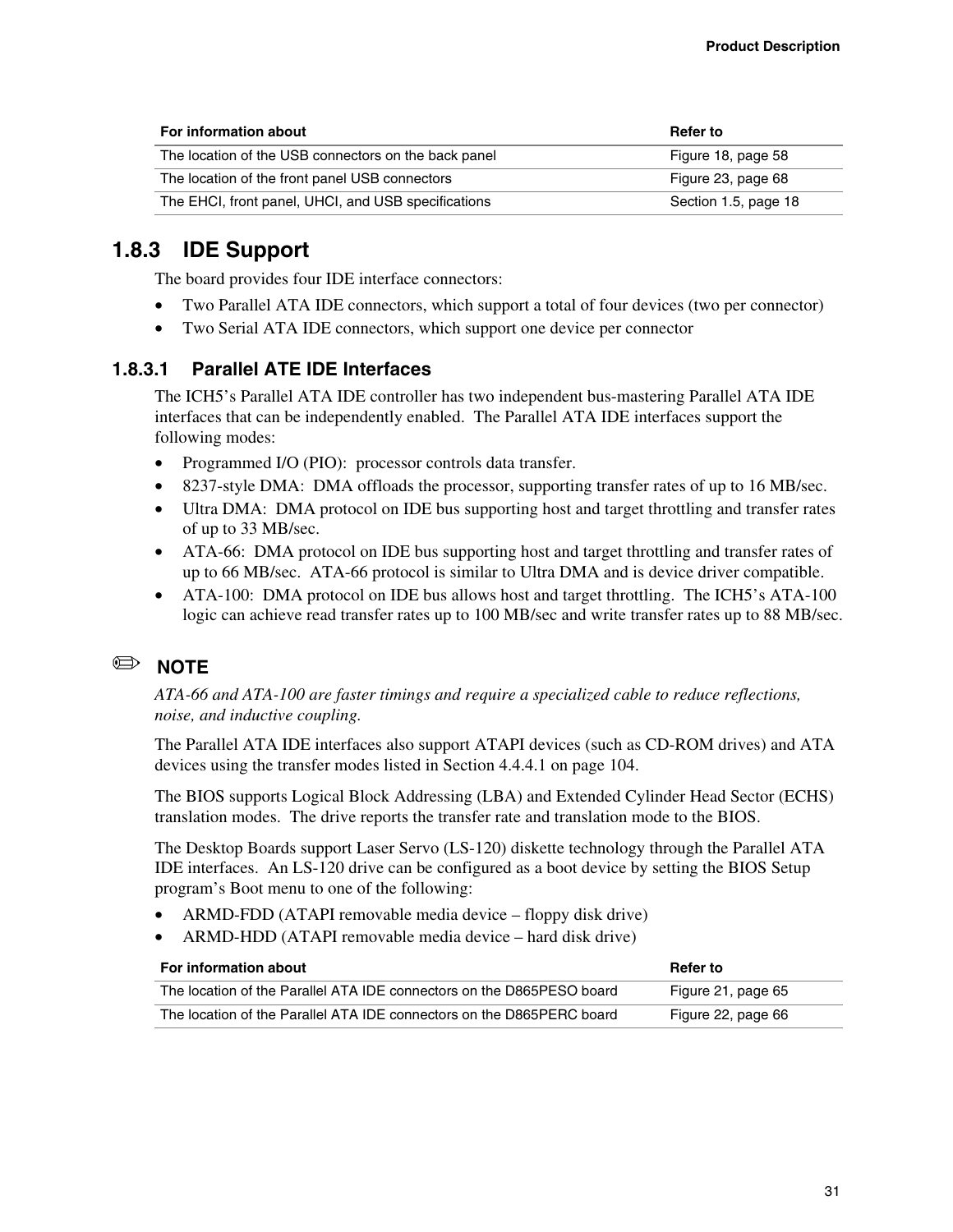#### <span id="page-31-0"></span>**1.8.3.2 Serial ATA Interfaces**

The ICH5's Serial ATA controller offers two independent Serial ATA ports with a theoretical maximum transfer rate of 150 MB/s per port. One device can be installed on each port for a maximum of two Serial ATA devices. A point-to-point interface is used for host to device connections, unlike Parallel ATA IDE which supports a master/slave configuration and two devices per channel.

For compatibility, the underlying Serial ATA functionality is transparent to the operating system. The Serial ATA controller can operate in both legacy and native modes. In legacy mode, standard IDE I/O and IRQ resources are assigned (IRQ 14 and 15). In Native mode, standard PCI resource steering is used. Native mode is the preferred mode for configurations using the Windows XP and Windows 2000 operating systems.

#### ✏ **NOTE**

*Many Serial ATA drives use new low-voltage power connectors and require adaptors or power supplies equipped with low-voltage power connectors.* 

For more information, see:<http://www.serialata.org/>

#### **1.8.3.3 SCSI Hard Drive Activity LED Connector (Optional)**

The SCSI hard drive activity LED connector is a  $1 \times 2$ -pin connector that allows an add-in hard drive controller to use the same LED as the onboard IDE controller. For proper operation, this connector should be wired to the LED output of the add-in hard drive controller. The LED indicates when data is being read from, or written to, either the add-in hard drive controller or the onboard IDE controller (Parallel ATA or Serial ATA).

| For information about                                                            | Refer to           |
|----------------------------------------------------------------------------------|--------------------|
| The location of the SCSI hard drive activity LED connector on the D865PESO board | Figure 21, page 65 |
| The location of the SCSI hard drive activity LED connector on the D865PERC board | Figure 22, page 66 |
| The signal names of the SCSI hard drive activity LED connector                   | Table 29, page 66  |

#### **1.8.4 Real-Time Clock, CMOS SRAM, and Battery**

A coin-cell battery (CR2032) powers the real-time clock and CMOS memory. When the computer is not plugged into a wall socket, the battery has an estimated life of three years. When the computer is plugged in, the standby current from the power supply extends the life of the battery. The clock is accurate to  $\pm$  13 minutes/year at 25 °C with 3.3 VSB applied.

#### ✏ **NOTE**

*If the battery and AC power fail, custom defaults, if previously saved, will be loaded into CMOS RAM at power-on.* 

#### **1.9 I/O Controller**

The I/O controller provides the following features: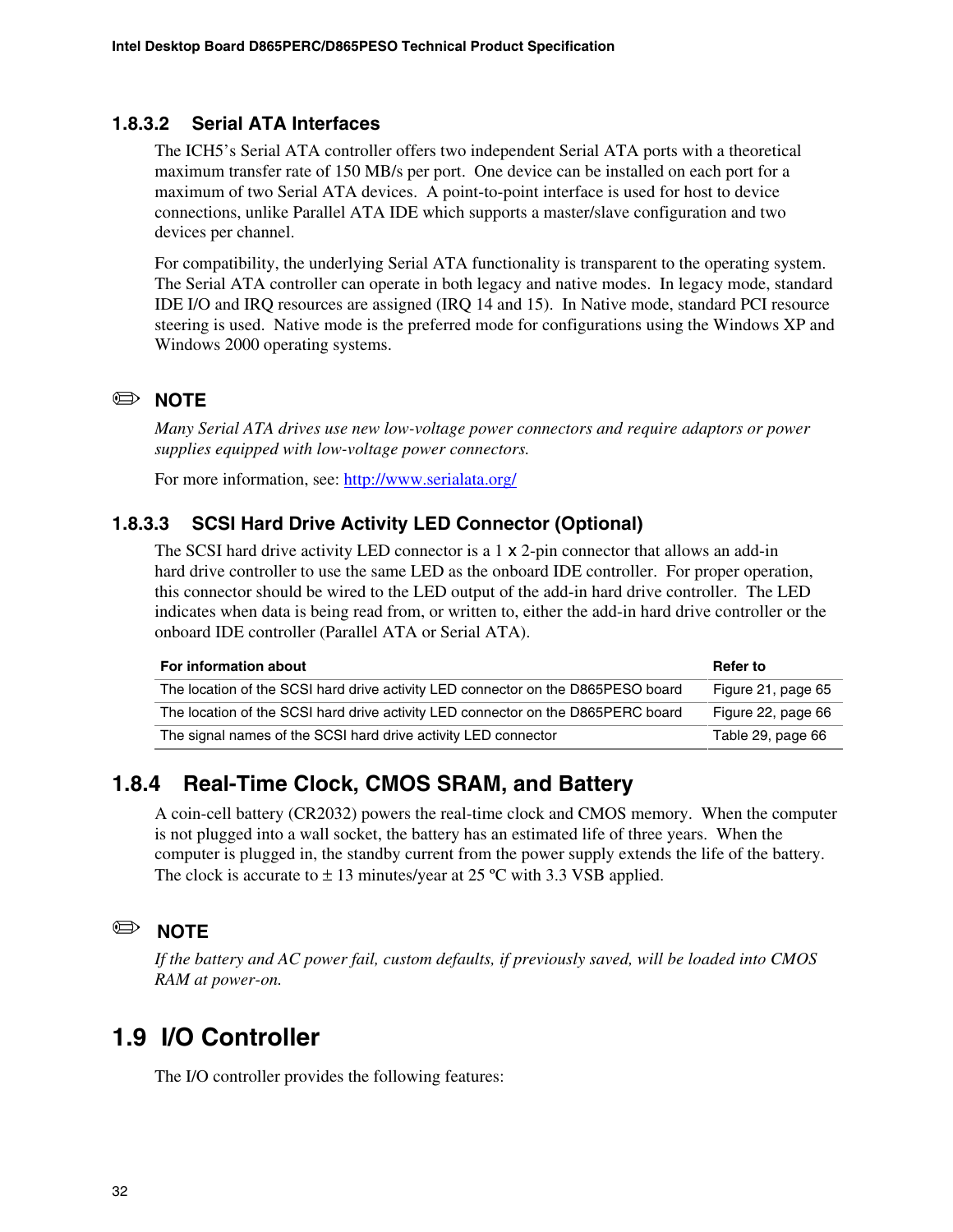- <span id="page-32-0"></span>• One serial port
- One parallel port with Extended Capabilities Port (ECP) and Enhanced Parallel Port (EPP) support
- Serial IRQ interface compatible with serialized IRQ support for PCI systems
- PS/2-style mouse and keyboard interfaces
- Interface for one 1.44 MB or 2.88 MB diskette drive
- Intelligent power management, including a programmable wake-up event interface
- PCI power management support

The BIOS Setup program provides configuration options for the I/O controller.

| <b>For information about</b>                  | <b>Refer to</b>          |
|-----------------------------------------------|--------------------------|
| SMSC LPC47M172 I/O controller                 | http://www.smsc.com      |
| National Semiconductor PC87372 I/O Controller | http://www.national.com/ |

#### **1.9.1 Serial Port**

The boards have one serial port connector located on the back panel. The serial port supports data transfers at speeds up to 115.2 kbits/sec with BIOS support.

| <b>For information about</b>                | <b>Refer to</b>    |
|---------------------------------------------|--------------------|
| The location of the serial port A connector | Figure 18, page 58 |

#### **1.9.2 Parallel Port**

The 25-pin D-Sub parallel port connector is located on the back panel. Use the BIOS Setup program to set the parallel port mode.

| <b>For information about</b>                | <b>Refer to</b>    |
|---------------------------------------------|--------------------|
| The location of the parallel port connector | Figure 18, page 58 |
| Setting the parallel port's mode            | Table 54, page 100 |

#### **1.9.3 Diskette Drive Controller**

The I/O controller supports one diskette drive. Use the BIOS Setup program to configure the diskette drive interface.

| For information about                                              | <b>Refer to</b>    |
|--------------------------------------------------------------------|--------------------|
| The location of the diskette drive connector on the D865PESO board | Figure 21, page 65 |
| The location of the diskette drive connector on the D865PERC board | Figure 22, page 66 |
| The supported diskette drive capacities and sizes                  | Table 57, page 106 |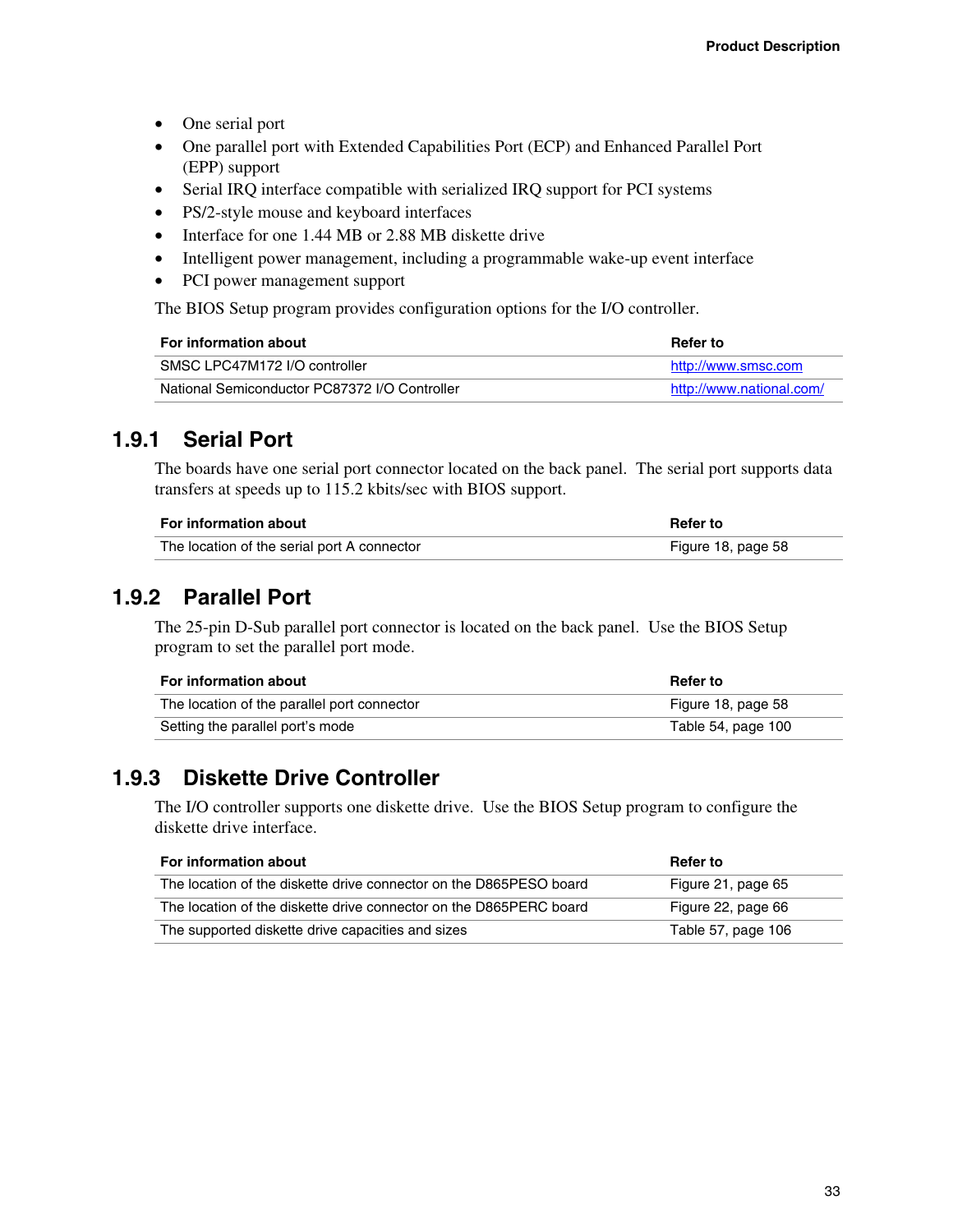#### <span id="page-33-0"></span>**1.9.4 Keyboard and Mouse Interface**

PS/2 keyboard and mouse connectors are located on the back panel.

#### ✏ **NOTE**

*The keyboard is supported in the bottom PS/2 connector and the mouse is supported in the top PS/2 connector. Power to the computer should be turned off before a keyboard or mouse is connected or disconnected.* 

| <b>For information about</b>                      | Refer to           |
|---------------------------------------------------|--------------------|
| The location of the keyboard and mouse connectors | Figure 18, page 58 |

### **1.10 Audio Subsystem**

The boards provide a Flex 6 audio subsystem based on the Analog Devices AD1985 codec. The audio subsystem supports the following features:

- Advanced jack sense with Auto Topology Switching that enables the audio codec to recognize what device is connected to an audio port and alerts the user if the wrong type of device has been connected
- Split digital/analog architecture for improved S/N (signal-to-noise) ratio:> 94 dB

#### **1.10.1 Audio Subsystem Software**

Audio software and drivers are available from Intel's World Wide Web site.

| For information about                | Refer to             |
|--------------------------------------|----------------------|
| Obtaining audio software and drivers | Section 1.3, page 17 |

### **1.10.2 Intel**® **Flex 6 Audio Subsystem**

The Flex 6 audio subsystem includes the following:

- Intel 82801EB I/O Controller Hub (ICH5)
- Analog Devices AD1985 audio codec
- Microphone input that supports a single dynamic, condenser, or electret microphone

The subsystem has the following connectors:

- ATAPI-style CD-ROM connector
- Front panel audio connector, including pins for:
	- Line out
	- Mic in
- Back panel audio connectors that are configurable through the audio devices drivers. The available configurations are shown in [Figure 10.](#page-34-0)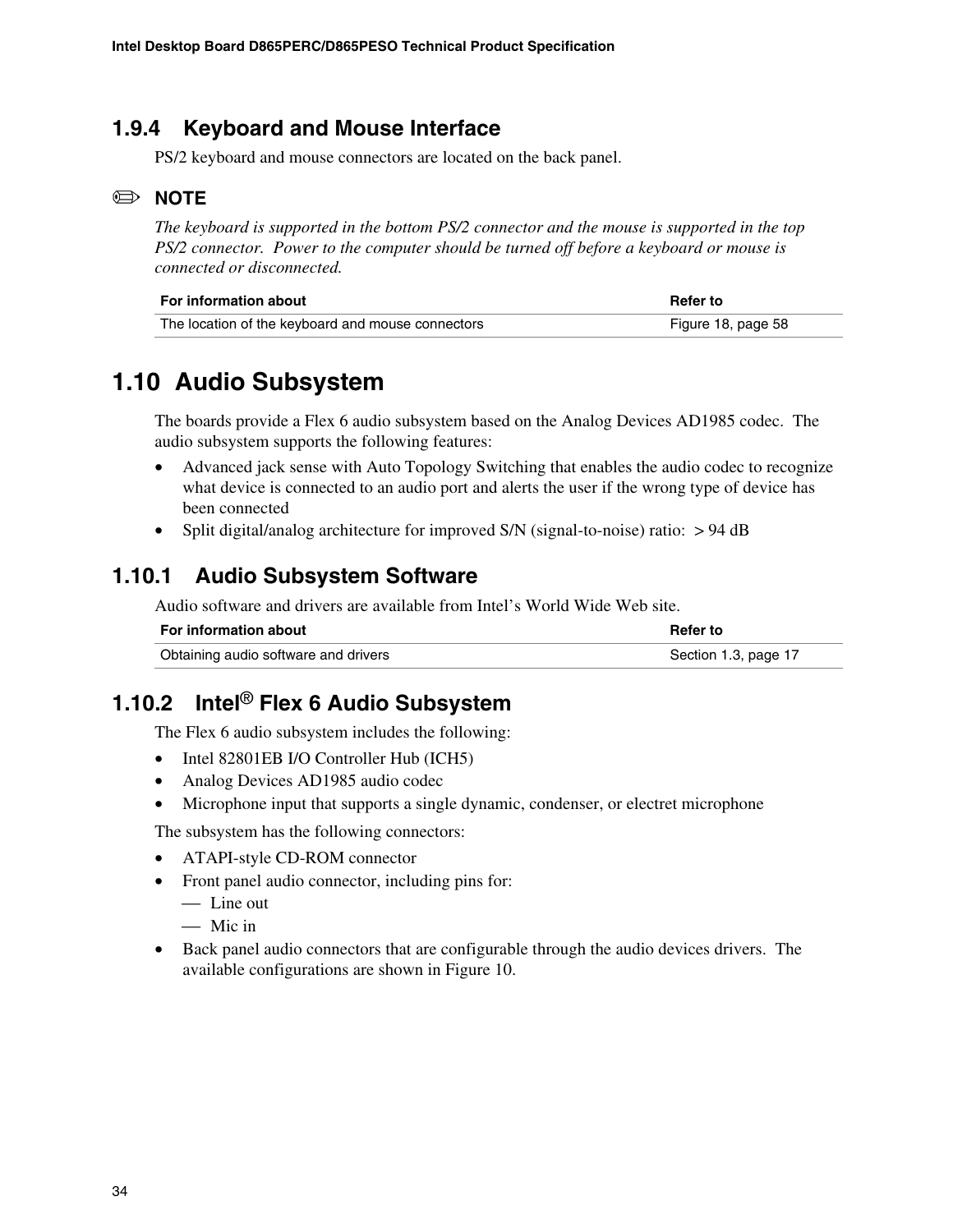<span id="page-34-0"></span>

**Figure 10. Back Panel Audio Connector Options for Flex 6 Audio Subsystem** 

#### **X** INTEGRATOR'S NOTE

*To access the S/PDIF signal with the 5.1 Digital Shared Jack option, connect an 1/8-inch stereo phone plug to RCA jack adapter/splitter as shown in Figure 11.* 



**Figure 11. Adapter for S/PDIF Back Panel Connector**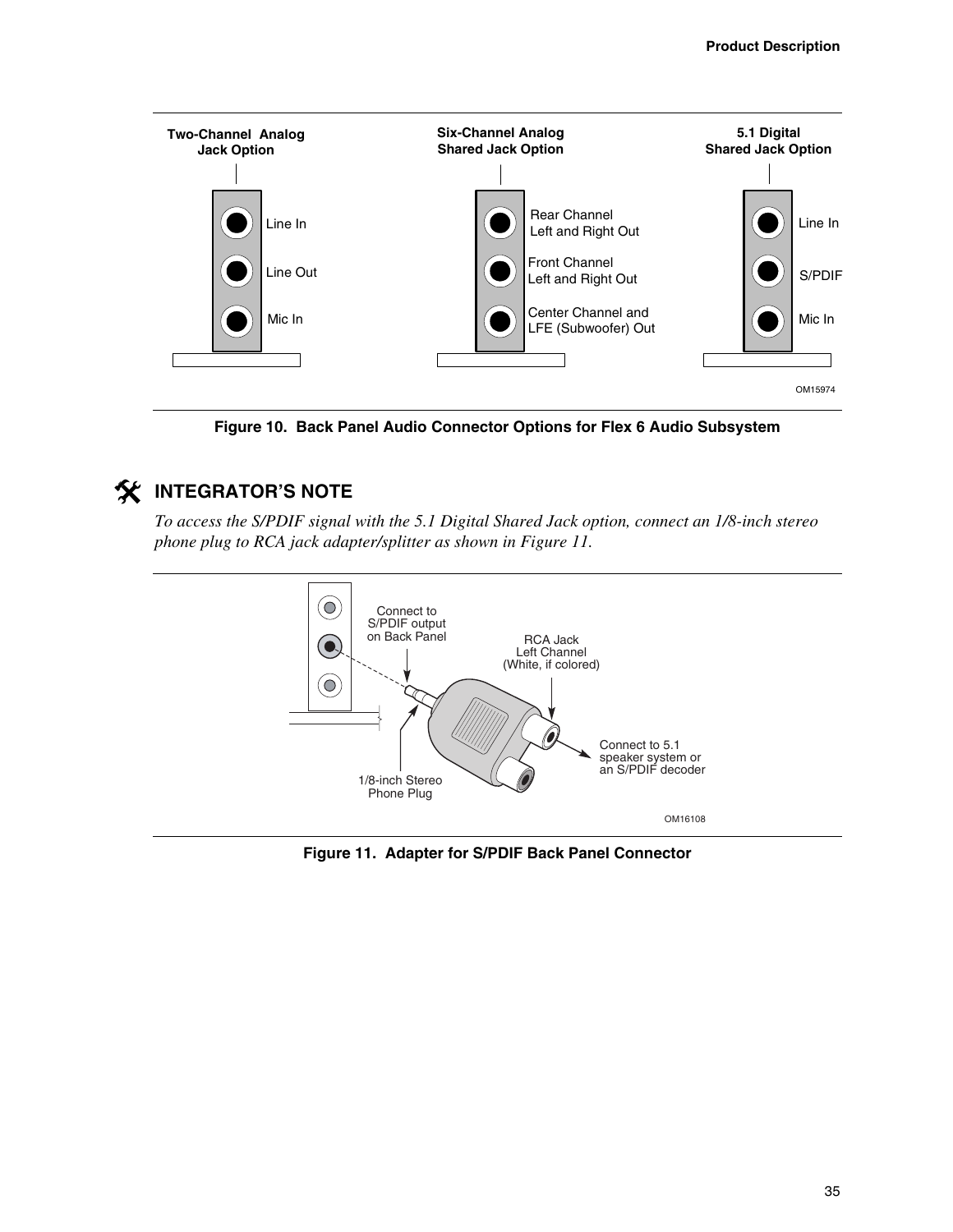<span id="page-35-0"></span>Figure 12 is a block diagram of the Flex 6 audio subsystem.



**Figure 12. Flex 6 Audio Subsystem Block Diagram** 

| <b>For information about</b>    | <b>Refer to</b>        |
|---------------------------------|------------------------|
| The front panel audio connector | Section 2.9.1, page 72 |
| The back panel audio connectors | Section 2.8.1, page 58 |

#### **1.10.3 Audio Connectors**

#### **1.10.3.1 Front Panel Audio Connector**

A 2 x 5-pin connector provides mic in and line out signals for front panel audio connectors.

| For information about                               | <b>Refer to</b>    |
|-----------------------------------------------------|--------------------|
| The location of the connector                       | Figure 19, page 60 |
| The signal names of the front panel audio connector | Table 22, page 61  |

#### ✏ **NOTE**

*The front panel audio connector is alternately used as a jumper block for routing audio signals. Refer to Section [2.9.1](#page-71-0) on page [72](#page-71-0) for more information.* 

#### **1.10.3.2 Auxiliary Line In Connector**

A 1 x 4-pin ATAPI-style connector connects the left and right channel signals of an internal audio device to the audio subsystem.

| <b>For information about</b>                        | <b>Refer to</b>    |
|-----------------------------------------------------|--------------------|
| The location of the auxiliary line in connector     | Figure 19, page 60 |
| The signal names of the auxiliary line in connector | Table 20, page 61  |

#### **1.10.3.3 ATAPI CD-ROM Audio Connector**

A 1 x 4-pin ATAPI-style connector connects an internal ATAPI CD-ROM drive to the audio mixer.

| <b>For information about</b>                   | Refer to           |
|------------------------------------------------|--------------------|
| The location of the ATAPI CD-ROM connector     | Figure 19, page 60 |
| The signal names of the ATAPI CD-ROM connector | Table 21, page 61  |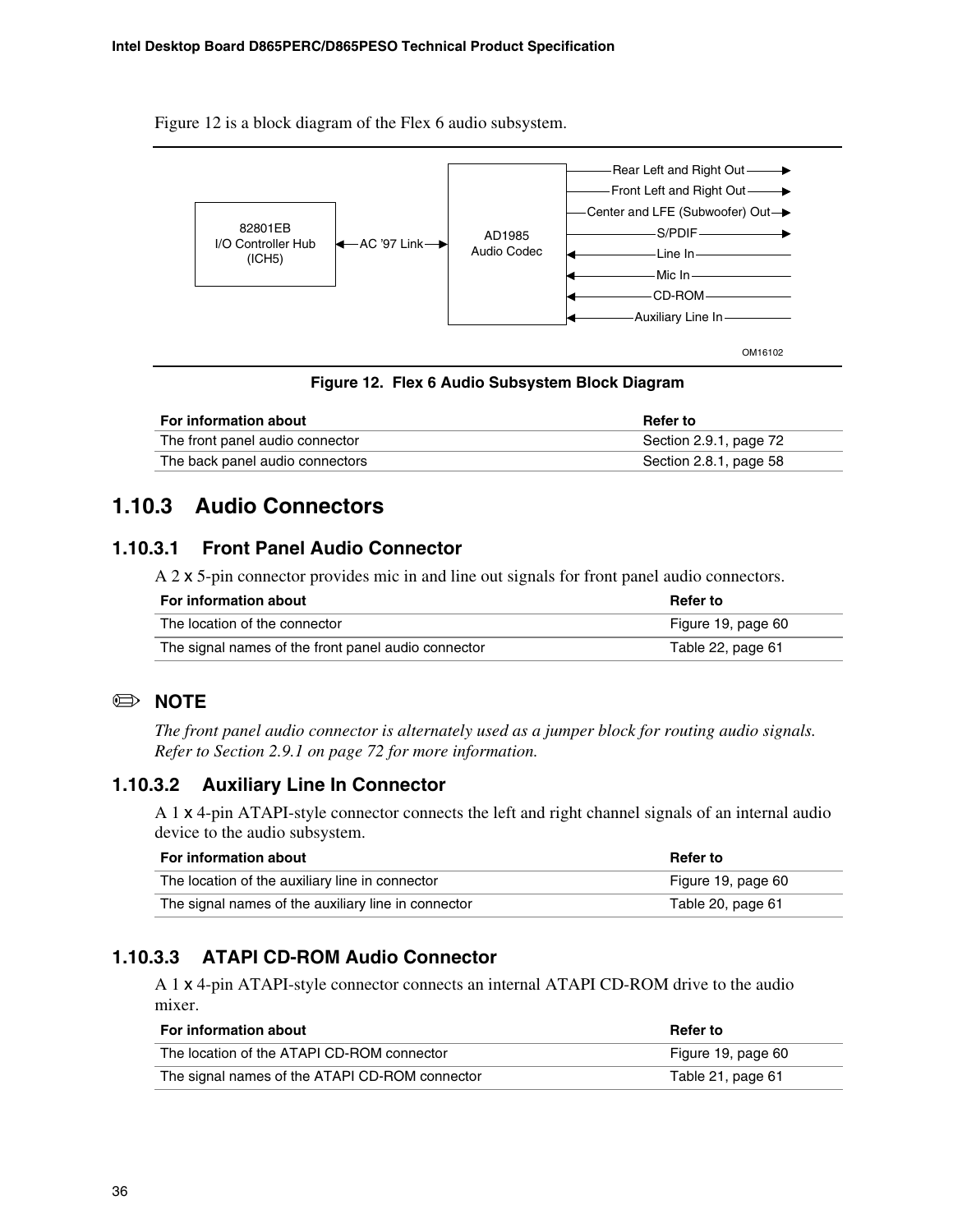# **1.11 LAN Subsystem**

The LAN subsystem consists of the following:

- Physical layer interface device. As a manufacturing option, the board includes one of the following Platform LAN Connect (PLC) devices:
	- Intel® 82562EZ PLC for 10/100 Mbits/sec Ethernet LAN connectivity
	- Intel 82547EI PLC for Gigabit (10/100/1000 Mbits/sec) Ethernet LAN connectivity
- RJ-45 LAN connector with integrated status LEDs

Additional features of the LAN subsystem include:

- PCI bus master interface
- CSMA/CD protocol engine
- Serial CSMA/CD unit interface that supports the 82562EZ
- 8-bit CSA port interface that supports the 82547EI
- PCI power management
	- Supports ACPI technology
	- Supports LAN wake capabilities

## **1.11.1 10/100 Mbits/sec LAN Subsystem**

The 10/100 Mbits/sec LAN subsystem includes the ICH5 (with its CSMA/CD interface), the Intel 82562EZ PLC, and an RJ-45 LAN connector with integrated status LEDs.

### **1.11.1.1 Intel**® **82562EZ Physical Layer Interface Device**

The Intel 82562EZ provides the following functions:

- Basic 10/100 Ethernet LAN connectivity
- Full device driver compatibility
- Programmable transit threshold
- Configuration EEPROM that contains the MAC address

### **1.11.1.2 RJ-45 LAN Connector with Integrated LEDs**

Two LEDs are built into the RJ-45 LAN connector (shown in Figure 13 below).



**Figure 13. LAN Connector LED Locations**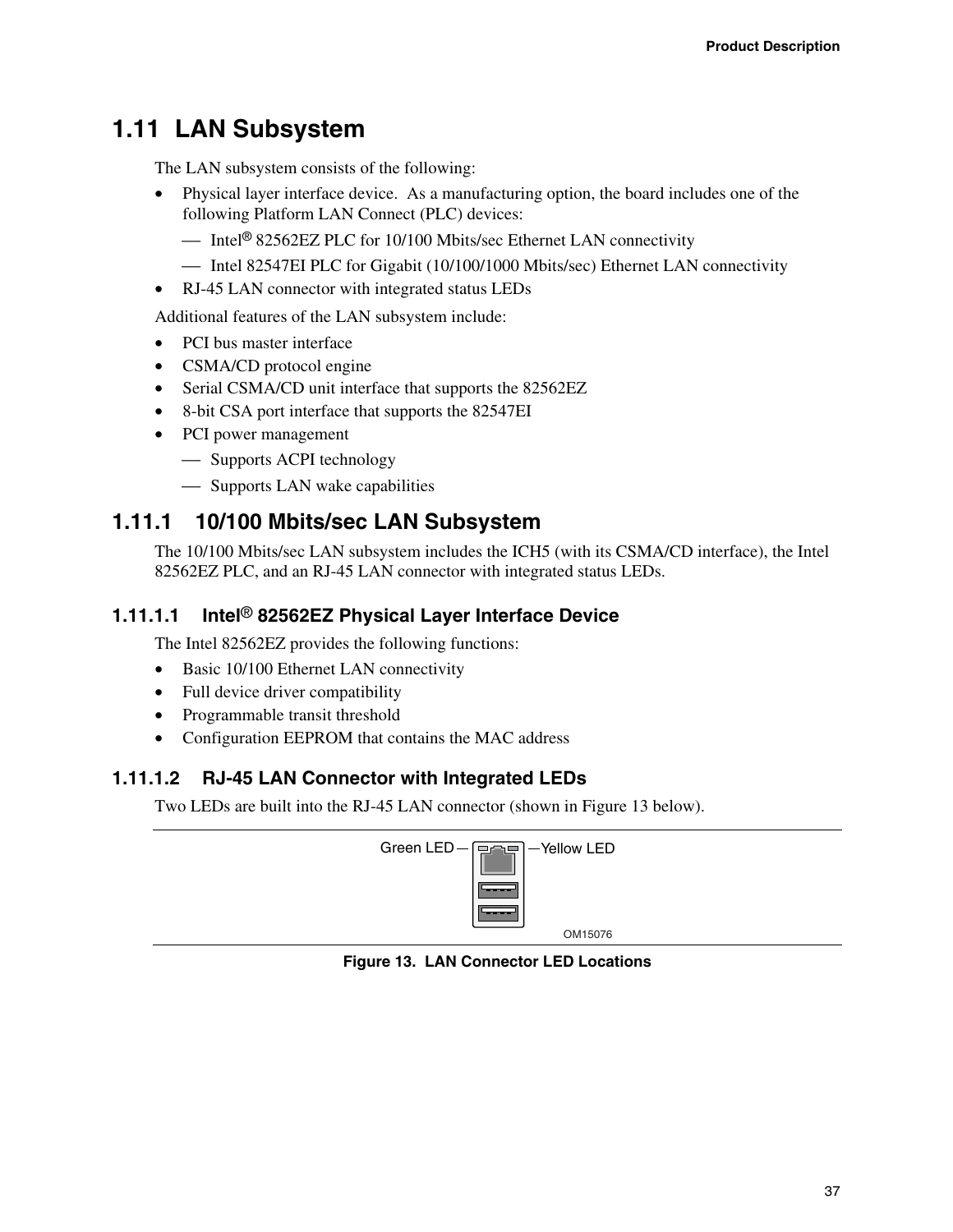Table 8 describes the LED states when the board is powered up and the 10/100 Mbits/sec LAN subsystem is operating.

| <b>LED Color</b> | <b>LED State</b>          | <b>Condition</b>                                                   |
|------------------|---------------------------|--------------------------------------------------------------------|
| Green            | Off                       | 10 Mbits/sec data rate is selected.                                |
|                  | On                        | 100 Mbits/sec data rate is selected.                               |
| Yellow           | Off                       | LAN link is not established.                                       |
|                  | On (steady state)         | LAN link is established.                                           |
|                  | On (brighter and pulsing) | The computer is communicating with another computer on<br>the LAN. |

**Table 8. LAN Connector LED States** 

# **1.11.2 Gigabit LAN Subsystem**

The Gigabit (10/100/1000 Mbits/sec) LAN subsystem includes the MCH (with its CSA interface), the Intel 82547EI PLC, and an RJ-45 LAN connector with integrated status LEDs.

## **1.11.2.1 Intel**® **82547EI Platform LAN Connect Device**

Intel 82547EI provides the following functions:

- Basic 10/100/1000 Ethernet LAN connectivity
- Communication Streaming Architecture (CSA) port provides higher throughput and lower latencies than the Intel 82562EZ device, resulting in up to 30% higher bus throughput (up to wirespeed)
- Full device driver compatibility
- Programmable transit threshold
- Configuration EEPROM that contains the MAC address

## **1.11.2.2 RJ-45 LAN Connector with Integrated LEDs**

Two LEDs are built into the RJ-45 LAN connector (as shown in Figure 14). [Table 9](#page-38-0) describes the LED states when the board is powered up and the Gigabit LAN subsystem is operating.



**Figure 14. LAN Connector LED Locations**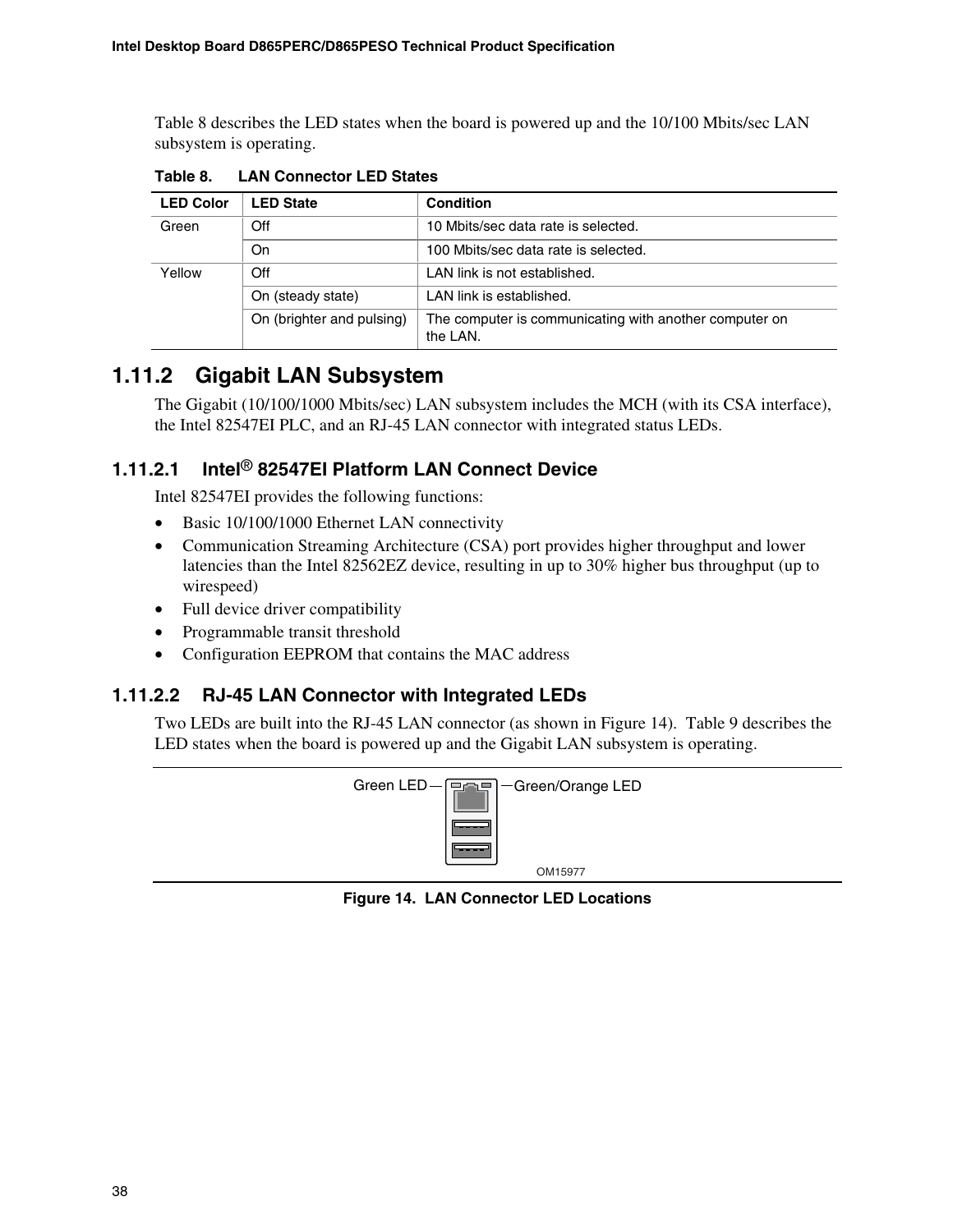| <b>LED</b>    | Color  | <b>LED State</b>          | Condition                                                          |  |
|---------------|--------|---------------------------|--------------------------------------------------------------------|--|
|               |        | Off                       | LAN link is not established.                                       |  |
| Left<br>Green |        | On (steady state)         | LAN link is established.                                           |  |
|               |        | On (brighter and pulsing) | The computer is communicating with another computer<br>on the LAN. |  |
|               | Green  | Off                       | 10 Mbit/sec data rate is selected.                                 |  |
| Right         |        | On                        | 100 Mbit/sec data rate is selected.                                |  |
|               | Orange | On                        | 1000 Mbit/sec data rate is selected.                               |  |

<span id="page-38-0"></span>**Table 9. LAN Connector LED States** 

## **1.11.3 LAN Subsystem Software**

LAN software and drivers are available from Intel's World Wide Web site.

| For information about              | <b>Refer to</b>      |
|------------------------------------|----------------------|
| Obtaining LAN software and drivers | Section 1.3, page 17 |

# **1.12 Hardware Management Subsystem**

The hardware management features enable the Desktop Boards to be compatible with the Wired for Management (WfM) specification. The Desktop Board has several hardware management features, including the following:

- Fan monitoring and control (through the hardware monitoring and fan control ASIC)
- Thermal and voltage monitoring
- Chassis intrusion detection

#### **For information about Refer to**

|                       | יש ושושו             |
|-----------------------|----------------------|
| The WfM specification | Section 1.5, page 18 |

## **1.12.1 Hardware Monitoring and Fan Control ASIC**

The features of the hardware monitoring and fan control ASIC include:

- Internal ambient temperature sensor
- Two remote thermal diode sensors for direct monitoring of processor temperature and ambient temperature sensing
- Power supply monitoring of five voltages  $(+5 \text{ V}, +12 \text{ V}, +3.3 \text{ VSB}, +1.5 \text{ V}, \text{ and } + \text{VCCP})$  to detect levels above or below acceptable values
- Thermally monitored closed-loop fan control, for all three fans, that can adjust the fan speed or switch the fans on or off as needed
- SMBus interface

| For information about                                                 | Refer to           |
|-----------------------------------------------------------------------|--------------------|
| The location of the fan connectors and sensors for thermal monitoring | Figure 15, page 40 |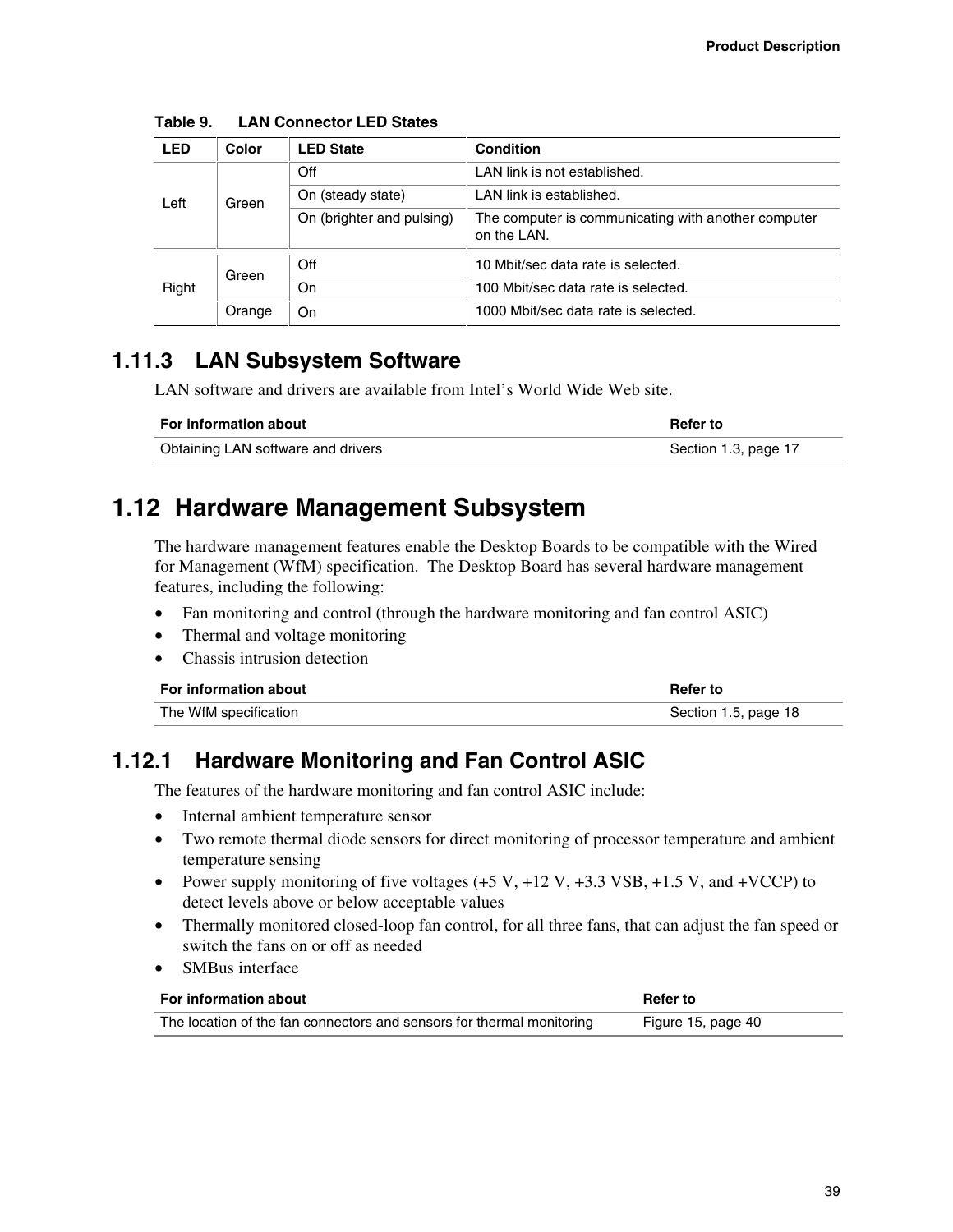# <span id="page-39-0"></span>**1.12.2 Thermal Monitoring**

Figure 15 shows the location of the sensors and fan connectors.



| А  | Thermal diode, located on processor die                                          |
|----|----------------------------------------------------------------------------------|
| В  | Remote ambient temperature sensor                                                |
| C  | Ambient temperature sensor, internal to hardware monitoring and fan control ASIC |
|    | Processor fan                                                                    |
| E. | Rear chassis fan                                                                 |
|    | Front chassis fan                                                                |

**Figure 15. Thermal Monitoring**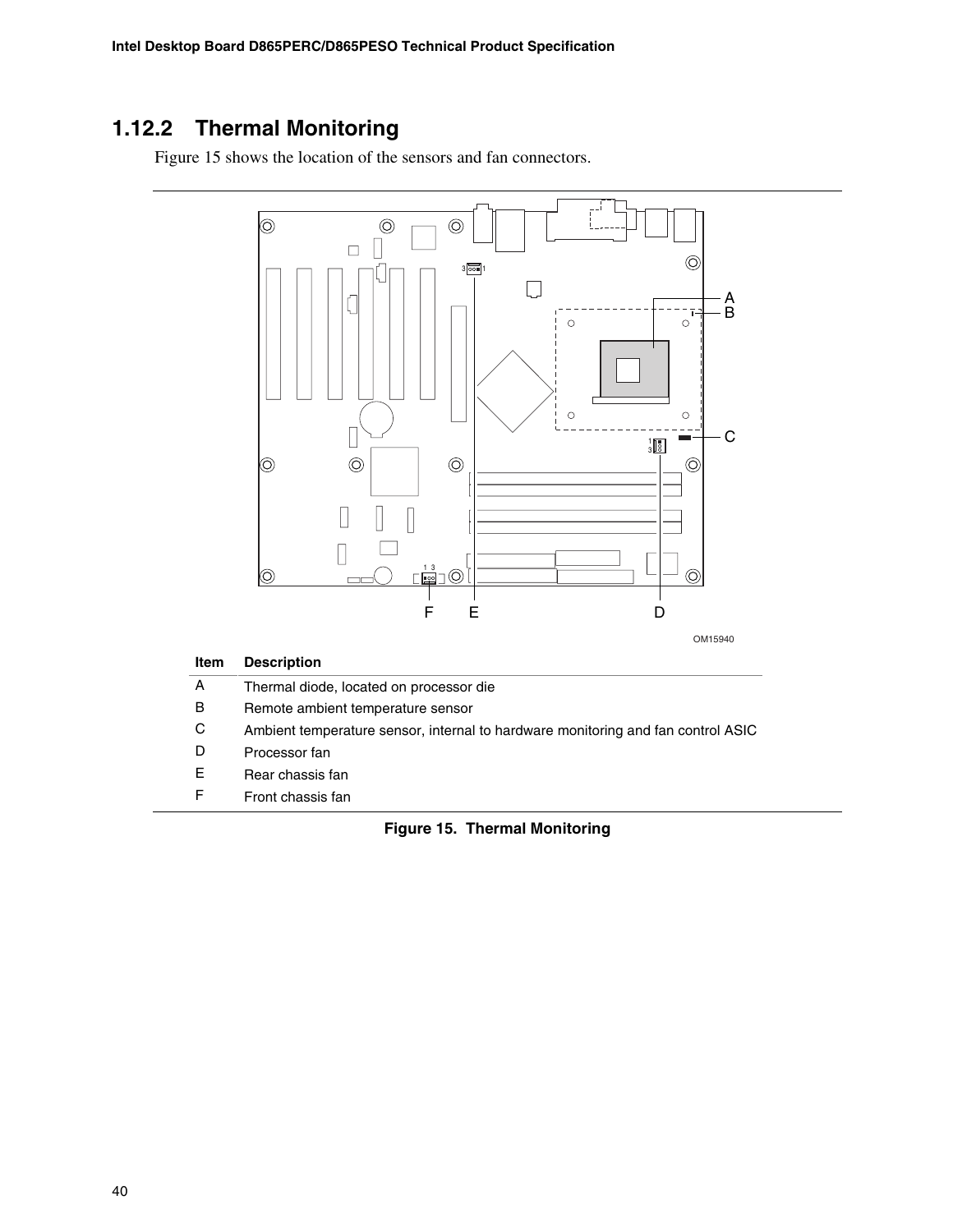## **1.12.3 Fan Monitoring**

Fan monitoring can be implemented using Intel® Active Monitor, LANDesk\* software, or thirdparty software. The level of monitoring and control is dependent on the hardware monitoring ASIC used with the Desktop Board.

| <b>For information about</b>        | Refer to                  |
|-------------------------------------|---------------------------|
| The functions of the fan connectors | Section 1.13.2.2, page 46 |

# **1.12.4 Chassis Intrusion and Detection**

The Desktop Boards D865PERC and D865PESO support a chassis security feature that detects if the chassis cover is removed. The security feature uses a mechanical switch on the chassis that attaches to the chassis intrusion connector. When the chassis cover is removed, the mechanical switch is in the closed position.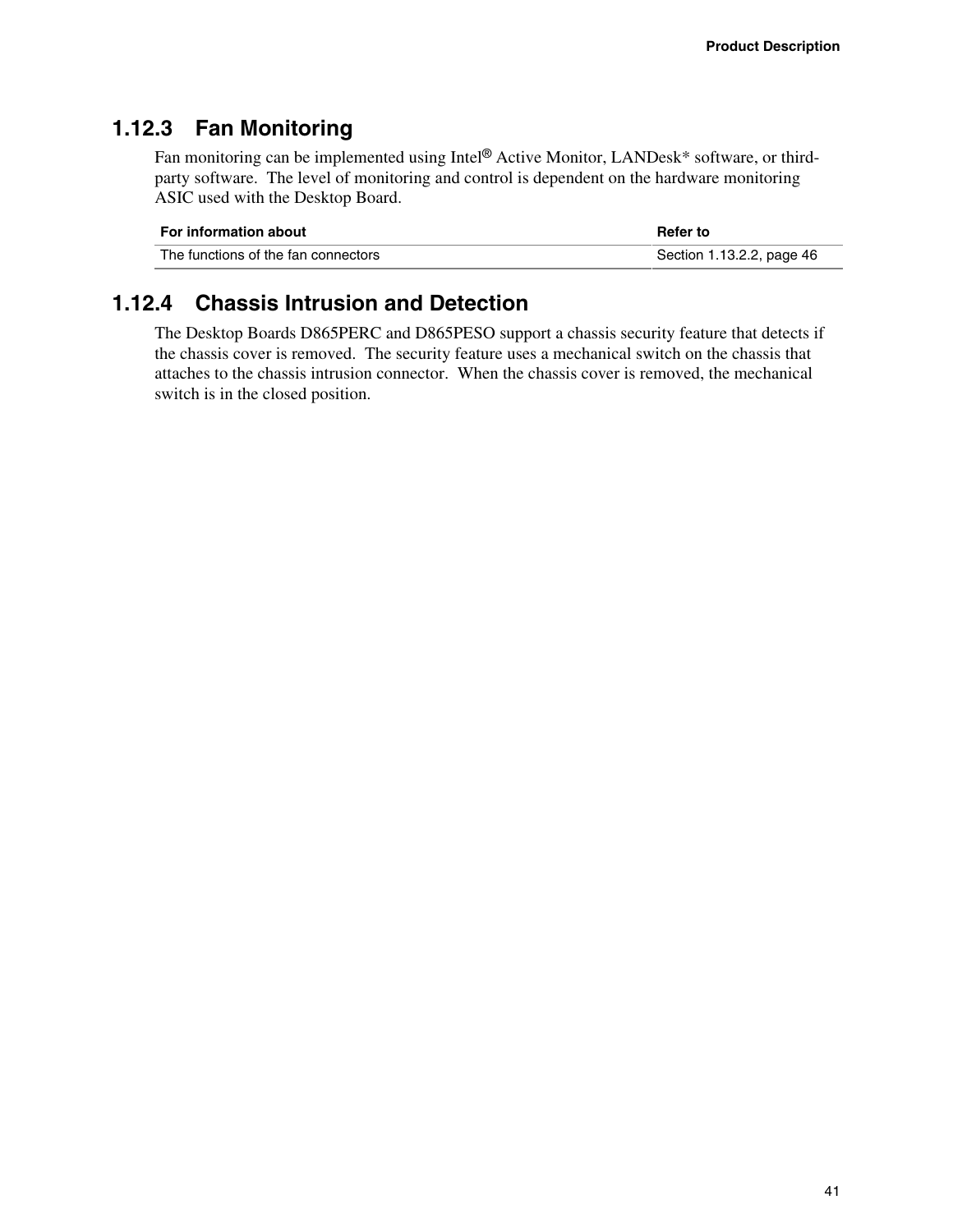# **1.13 Power Management**

Power management is implemented at several levels, including:

- Software support through Advanced Configuration and Power Interface (ACPI)
- Hardware support:
	- Power connector
	- Fan connectors
	- LAN wake capabilities
	- Instantly Available PC technology
	- Resume on Ring
	- Wake from USB
	- Wake from PS/2 devices
	- Power Management Event signal (PME#) wake-up support

## **1.13.1 ACPI**

ACPI gives the operating system direct control over the power management and Plug and Play functions of a computer. The use of ACPI with the Desktop Boards D865PERC and D865PESO requires an operating system that provides full ACPI support. ACPI features include:

- Plug and Play (including bus and device enumeration)
- Power management control of individual devices, add-in boards (some add-in boards may require an ACPI-aware driver), video displays, and hard disk drives
- Methods for achieving less than 15-watt system operation in the power-on/standby sleeping state
- A Soft-off feature that enables the operating system to power-off the computer
- Support for multiple wake-up events (see [Table 12](#page-43-0) on page [44\)](#page-43-0)
- Support for a front panel power and sleep mode switch

Table 10 lists the system states based on how long the power switch is pressed, depending on how ACPI is configured with an ACPI-aware operating system.

| If the system is in this state                 | and the power switch is.<br>pressed for | the system enters this state |
|------------------------------------------------|-----------------------------------------|------------------------------|
| Off                                            | Less than four seconds                  | Power-on                     |
| $(ACPI G2/G5 - Soft off)$                      |                                         | (ACPI G0 – working state)    |
| On.                                            | Less than four seconds                  | Soft-off/Standby             |
| (ACPI G0 – working state)                      |                                         | (ACPI G1 – sleeping state)   |
| On                                             | More than four seconds                  | Fail safe power-off          |
| (ACPI G0 – working state)                      |                                         | $(ACPI G2/G5 - Soft off)$    |
| Sleep                                          | Less than four seconds                  | Wake-up                      |
| (ACPI G1 – sleeping state)                     |                                         | (ACPI G0 - working state)    |
| Sleep                                          | More than four seconds                  | Power-off                    |
| (ACPI G1 – sleeping state)                     |                                         | $(ACPI G2/G5 - Soft off)$    |
| For information about                          |                                         | Refer to                     |
| The Desktop Boards' compliance level with ACPI |                                         | Section 1.5, page 18         |

**Table 10. Effects of Pressing the Power Switch**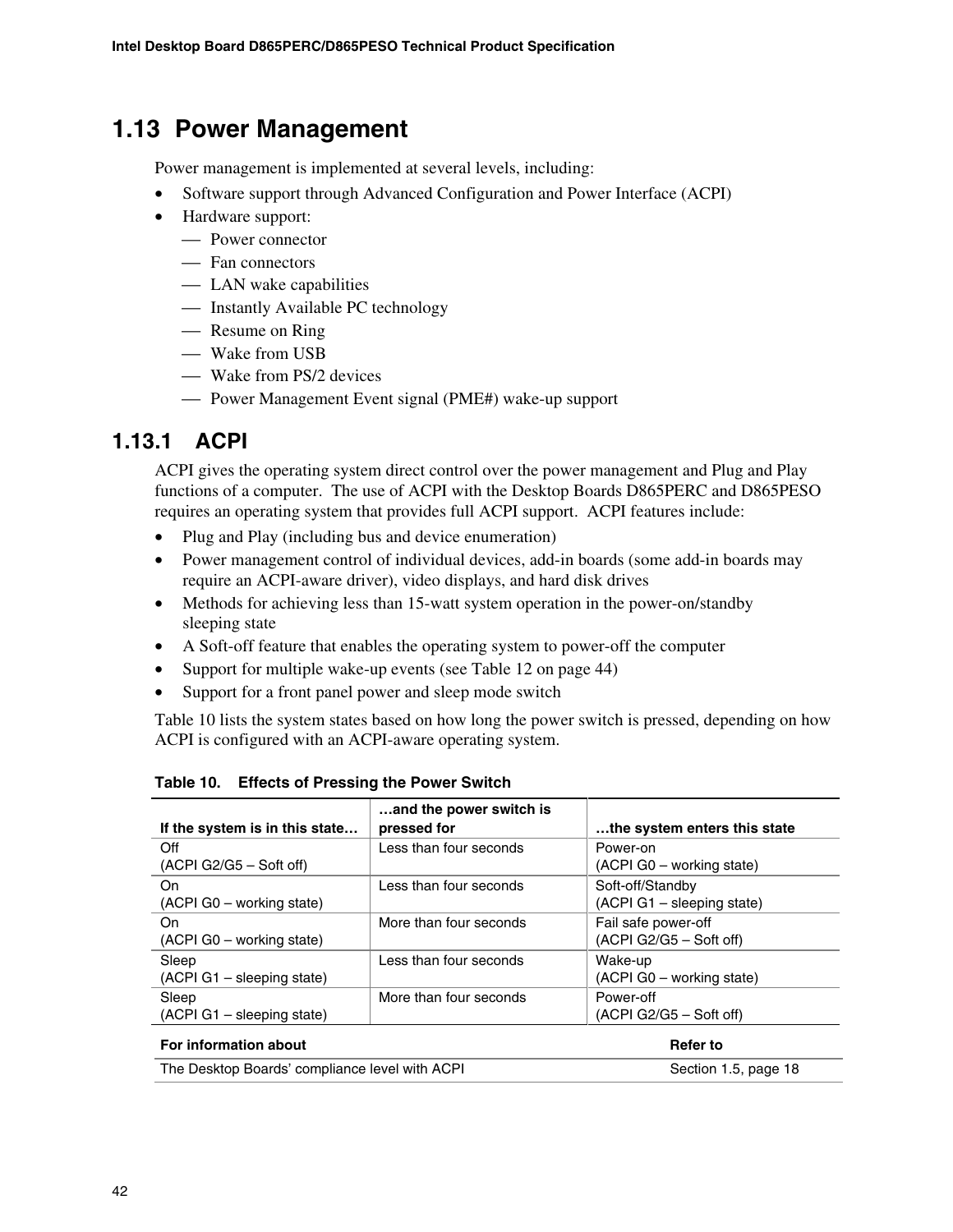### **1.13.1.1 System States and Power States**

Under ACPI, the operating system directs all system and device power state transitions. The operating system puts devices in and out of low-power states based on user preferences and knowledge of how devices are being used by applications. Devices that are not being used can be turned off. The operating system uses information from applications and user settings to put the system as a whole into a low-power state.

Table 11 lists the power states supported by the Desktop Boards D865PERC and D865PESO along with the associated system power targets. See the ACPI specification for a complete description of the various system and power states.

| <b>Global States</b>                                                             | <b>Sleeping States</b>                                              | <b>Processor</b><br><b>States</b> | <b>Device States</b>                                                                                  | <b>Targeted System</b><br>Power (Note 1)                       |
|----------------------------------------------------------------------------------|---------------------------------------------------------------------|-----------------------------------|-------------------------------------------------------------------------------------------------------|----------------------------------------------------------------|
| $G_0$ – working<br>state                                                         | $S_0$ – working                                                     | $CO - working$                    | $D0 - workinq$<br>state.                                                                              | Full power > 30 W                                              |
| $G1 - s$ leeping<br>state                                                        | S1 - Processor<br>stopped                                           | $C1 - stop$<br>grant              | D <sub>1</sub> , D <sub>2</sub> , D <sub>3</sub> $-$<br>device<br>specification<br>specific.          | $5 W$ < power < 52.5 W                                         |
| $G1 - s$ leeping<br>state                                                        | S3 - Suspend to<br>RAM. Context<br>saved to RAM.                    | No power                          | $D3 - no power$<br>except for<br>wake-up logic.                                                       | Power $< 5 W$ (Note 2)                                         |
| $G1 - s$ leeping<br>state                                                        | S4 - Suspend to<br>disk. Context<br>saved to disk.                  | No power                          | $D3 - no power$<br>except for<br>wake-up logic.                                                       | Power $< 5 W$ (Note 2)                                         |
| G2/S5                                                                            | $S5 - Soft off.$<br>Context not saved.<br>Cold boot is<br>required. | No power                          | $D3 - no power$<br>except for<br>wake-up logic.                                                       | Power $< 5 W$ (Note 2)                                         |
| $G3 -$<br>mechanical off<br>AC power is<br>disconnected<br>from the<br>computer. | No power to the<br>system.                                          | No power                          | $D3 - no power for$<br>wake-up logic,<br>except when<br>provided by<br>battery or external<br>source. | No power to the system.<br>Service can be performed<br>safely. |

**Table 11. Power States and Targeted System Power** 

Notes:

1. Total system power is dependent on the system configuration, including add-in boards and peripherals powered by the system chassis' power supply.

2. Dependent on the standby power consumption of wake-up devices used in the system.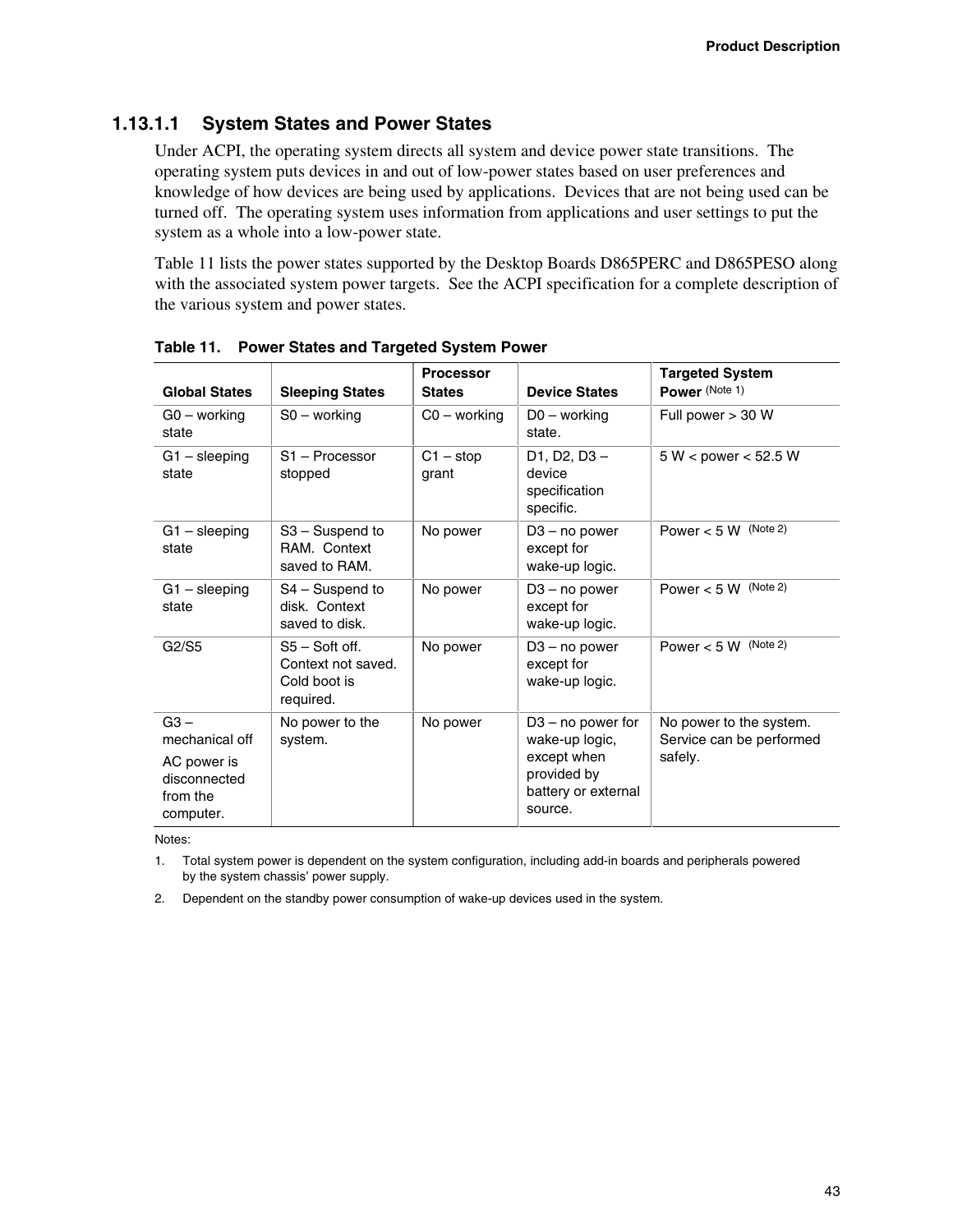### <span id="page-43-0"></span>**1.13.1.2 Wake-up Devices and Events**

Table 12 lists the devices or specific events that can wake the computer from specific states.

| $1.44919$ $1 = 1$ $1.4119$ $109$ $109$ $109$ $109$ $1119$ $1119$ |                                 |
|------------------------------------------------------------------|---------------------------------|
| These devices/events can wake up the computer                    | from this state                 |
| LAN                                                              | S1, S3, S4, S5 (Note)           |
| Modem (back panel Serial Port A)                                 | S <sub>1</sub> , S <sub>3</sub> |
| PME# signal                                                      | S1, S3, S4, S5 (Note)           |
| Power switch                                                     | S1, S3, S4, S5                  |
| PS/2 devices                                                     | S1, S3                          |
| RTC alarm                                                        | S1, S3, S4, S5                  |
| <b>USB</b>                                                       | S1, S3                          |

**Table 12. Wake-up Devices and Events** 

Note: For LAN and PME# signal, S5 is disabled by default in the BIOS Setup program. Setting this option to Power On will enable a wake-up event from LAN in the S5 state.

### ✏ **NOTE**

*The use of these wake-up events from an ACPI state requires an operating system that provides full ACPI support. In addition, software, drivers, and peripherals must fully support ACPI wake events.* 

## **1.13.2 Hardware Support**

# $\hat{A}$  **CAUTION**

*Ensure that the power supply provides adequate +5 V standby current if LAN wake capabilities and Instantly Available PC technology features are used. Failure to do so can damage the power supply. The total amount of standby current required depends on the wake devices supported and manufacturing options.* 

The Desktop Boards D865PERC and D865PESO provide several power management hardware features, including:

- Power connector
- Fan connectors
- LAN wake capabilities
- Instantly Available PC technology
- Resume on Ring
- Wake from USB
- Wake from PS/2 keyboard
- PME# signal wake-up support

LAN wake capabilities and Instantly Available PC technology require power from the  $+5$  V standby line. The sections discussing these features describe the incremental standby power requirements for each.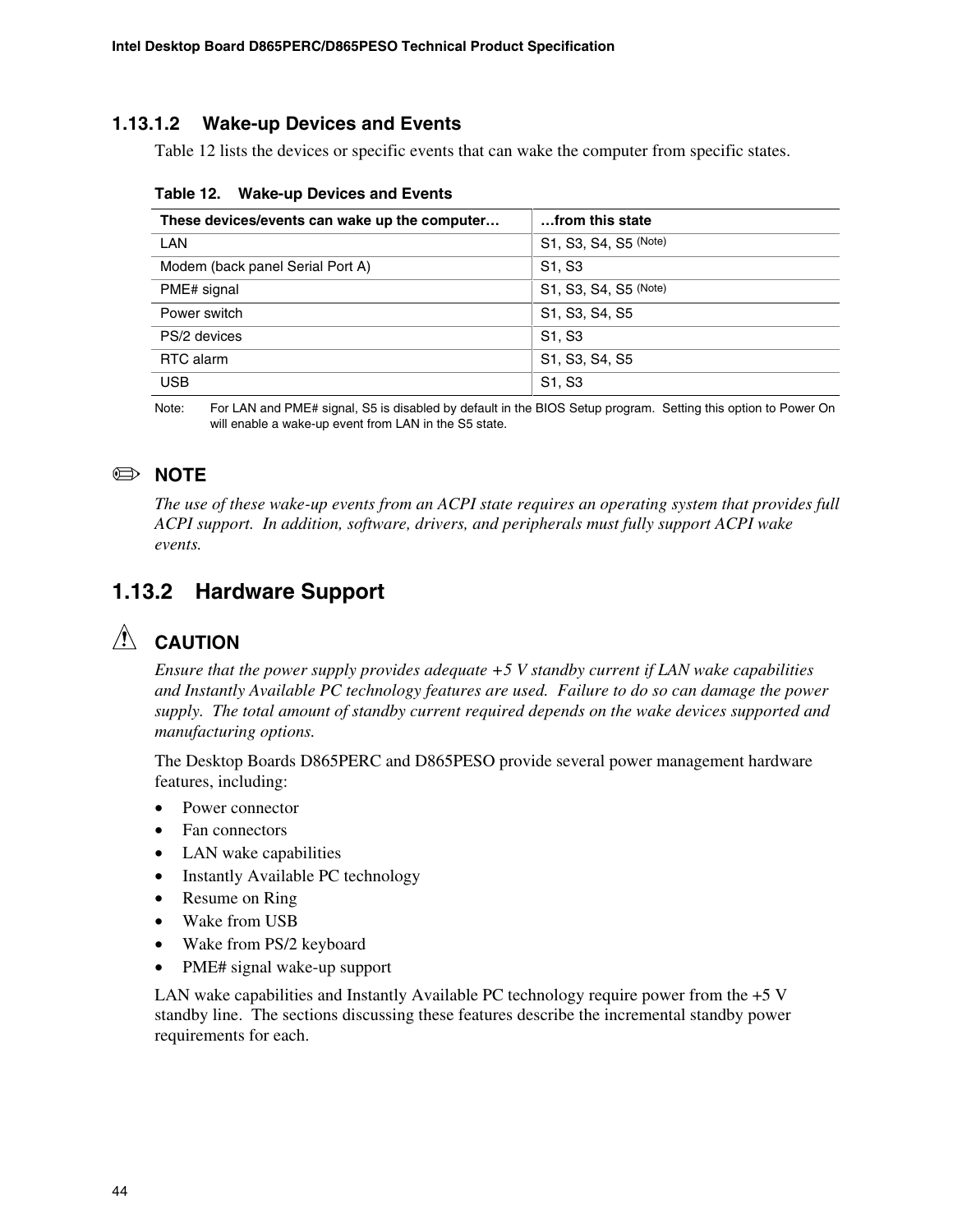Resume on Ring enables telephony devices to access the computer when it is in a power-managed state. The method used depends on the type of telephony device (external or internal).

### ✏ **NOTE**

*The use of Resume on Ring and Wake from USB technologies from an ACPI state requires an operating system that provides full ACPI support.* 

#### **1.13.2.1 Power Connector**

ATX12V-, SFX12V-, and TFX12V-compliant power supplies can turn off the system power through system control. When an ACPI-enabled system receives the correct command, the power supply removes all non-standby voltages.

When resuming from an AC power failure, the computer returns to the power state it was in before power was interrupted (on or off). The computer's response can be set using the Last Power State feature in the BIOS Setup program's Boot menu.

| For information about                         | <b>Refer to</b>      |
|-----------------------------------------------|----------------------|
| The location of the power connector           | Figure 19, page 60   |
| The signal names of the power connector       | Table 26, page 63    |
| The BIOS Setup program's Boot menu            | Table 67, page 116   |
| The ATX12V, SFX12V, and TFX12V specifications | Section 1.5, page 18 |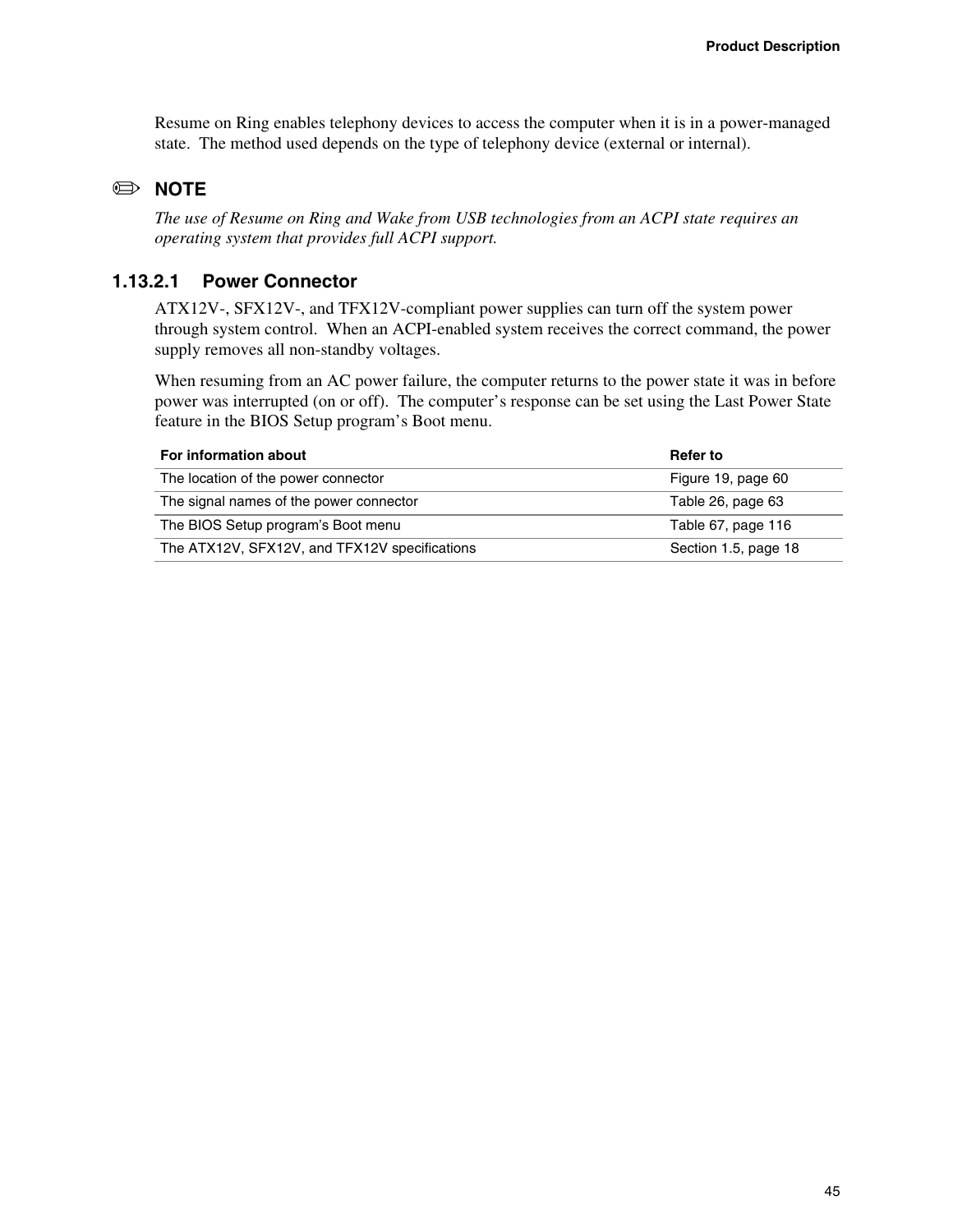## <span id="page-45-0"></span>**1.13.2.2 Fan Connectors**

Table 13 summarizes the function/operation of the fan connectors.

| <b>Connector</b>             | <b>Description</b>                                                                                                |
|------------------------------|-------------------------------------------------------------------------------------------------------------------|
| Processor fan                | $\bullet$ +12 V DC connection for a processor fan or active fan heatsink.                                         |
|                              | Fan is on in the S0 or S1 state.<br>$\bullet$<br>Fan is off when the system is off or in the S3, S4, or S5 state. |
|                              | Wired to a fan tachometer input of the hardware monitoring and fan control ASIC.<br>٠                             |
|                              | Closed-loop fan control that can adjust the fan speed or switch the fans on or off<br>as needed.                  |
| Front chassis fan            | • +12 V DC connection for a system or chassis fan.                                                                |
|                              | Fan is on in the S0 or S1 state.<br>$\bullet$<br>Fan is off when the system is off or in the S3, S4, or S5 state. |
|                              | Wired to a fan tachometer input of the hardware monitoring and fan control ASIC.<br>٠                             |
|                              | Closed-loop fan control that can adjust the fan speed or switch the fans on or off<br>as needed.                  |
| Rear chassis fan             | • +12 V DC connection for a system or chassis fan.                                                                |
|                              | • Fan is on in the S0 or S1 state.<br>Fan is off when the system is off or in the S3, S4, or S5 state.            |
|                              | Wired to a fan tachometer input of the hardware monitoring and fan control ASIC.<br>٠                             |
|                              | Closed-loop fan control that can adjust the fan speed or switch the fans on or off<br>as needed.                  |
| <b>For information about</b> | Refer to                                                                                                          |

**Table 13. Fan Connector Function/Operation** 

| For information about                                                 | <b>Refer to</b>          |
|-----------------------------------------------------------------------|--------------------------|
| The location of the fan connectors                                    | Figure 19, page 60       |
| The location of the fan connectors and sensors for thermal monitoring | Figure 15, on page 40    |
| The signal names of the fan connectors                                | Section 2.8.2.2, page 60 |

# **1.13.2.3 LAN Wake Capabilities**

# $\hat{A}$  **CAUTION**

*For LAN wake capabilities, the +5 V standby line for the power supply must be capable of providing adequate +5 V standby current. Failure to provide adequate standby current when implementing LAN wake capabilities can damage the power supply.* 

LAN wake capabilities enable remote wake-up of the computer through a network. The LAN subsystem PCI bus network adapter monitors network traffic at the Media Independent Interface. Upon detecting a Magic Packet\* frame, the LAN subsystem asserts a wake-up signal that powers up the computer. Depending on the LAN implementation, the Desktop Boards D865PERC and D865PESO support LAN wake capabilities with ACPI in the following ways:

- The PCI bus PME# signal for PCI 2.2 compliant LAN designs
- The onboard LAN subsystem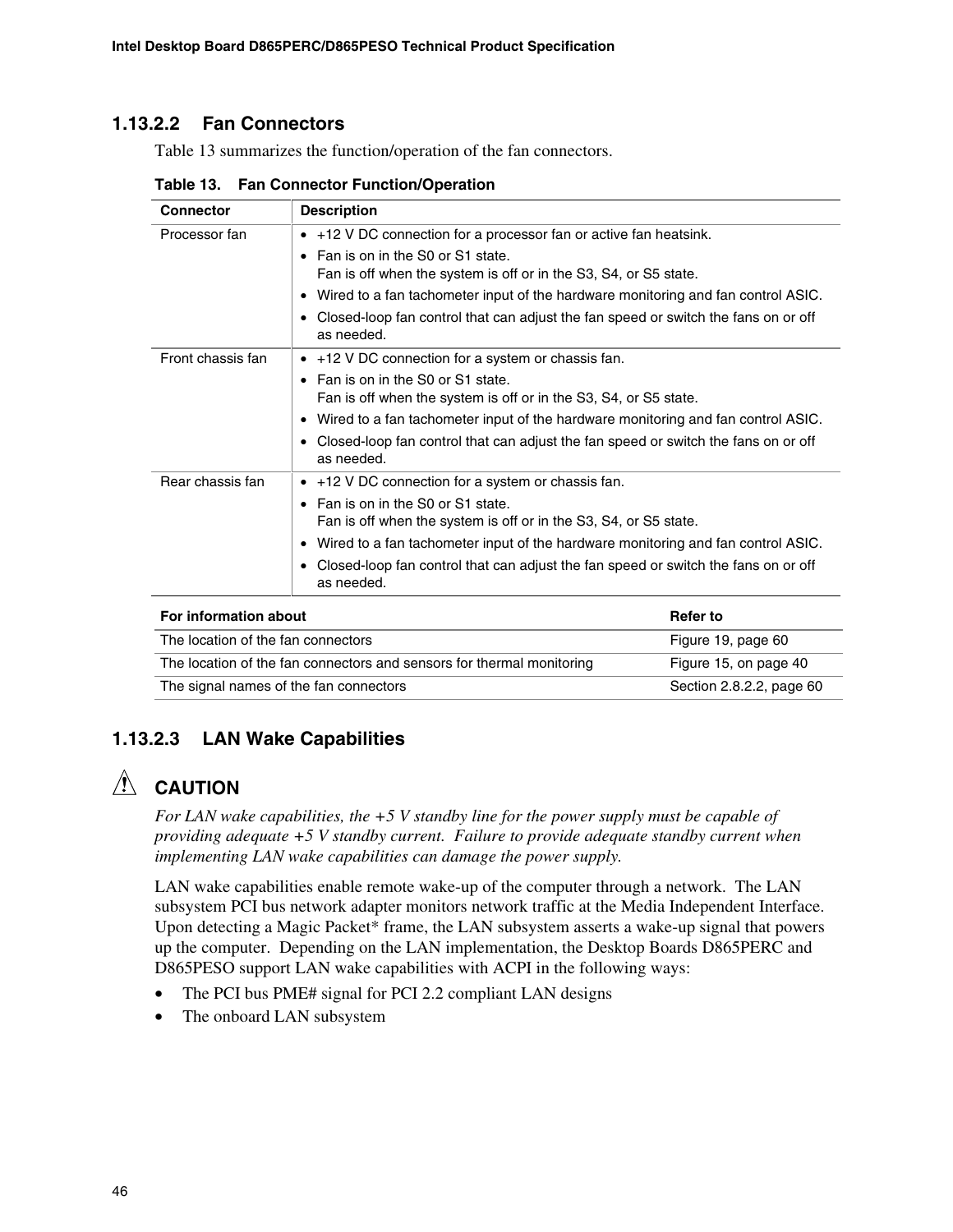### **1.13.2.4 Instantly Available PC Technology**

# $\hat{A}$  **CAUTION**

*For Instantly Available PC technology, the +5 V standby line for the power supply must be capable of providing adequate +5 V standby current. Failure to provide adequate standby current when implementing Instantly Available PC technology can damage the power supply.* 

Instantly Available PC technology enables the Desktop Boards D865PERC and D865PESO to enter the ACPI S3 (Suspend-to-RAM) sleep-state. While in the S3 sleep-state, the computer will appear to be off (the power supply is off, and the front panel LED is amber if dual colored, or off if single colored.) When signaled by a wake-up device or event, the system quickly returns to its last known wake state. [Table 12](#page-43-0) on page [44](#page-43-0) lists the devices and events that can wake the computer from the S3 state.

The Desktop Boards D865PERC and D865PESO support the *PCI Bus Power Management Interface Specification.* For information on the version of this specification, see Section [1.5.](#page-17-0) Add-in boards that also support this specification can participate in power management and can be used to wake the computer.

The use of Instantly Available PC technology requires operating system support and PCI 2.2 compliant add-in cards and drivers.

#### **1.13.2.5 Resume on Ring**

The operation of Resume on Ring can be summarized as follows:

- Resumes operation from ACPI S1 or S3 states
- Detects incoming call similarly for external and internal modems
- Requires modem interrupt be unmasked for correct operation

### **1.13.2.6 Wake from USB**

USB bus activity wakes the computer from ACPI S1 or S3 states.

#### ✏ **NOTE**

*Wake from USB requires the use of a USB peripheral that supports Wake from USB.* 

#### **1.13.2.7 Wake from PS/2 Devices**

PS/2 device activity wakes the computer from an ACPI S1 or S3 state.

#### **1.13.2.8 PME# Signal Wake-up Support**

When the PME# signal on the PCI bus is asserted, the computer wakes from an ACPI S1, S3, S4, or S5 state (with Wake on PME enabled in BIOS).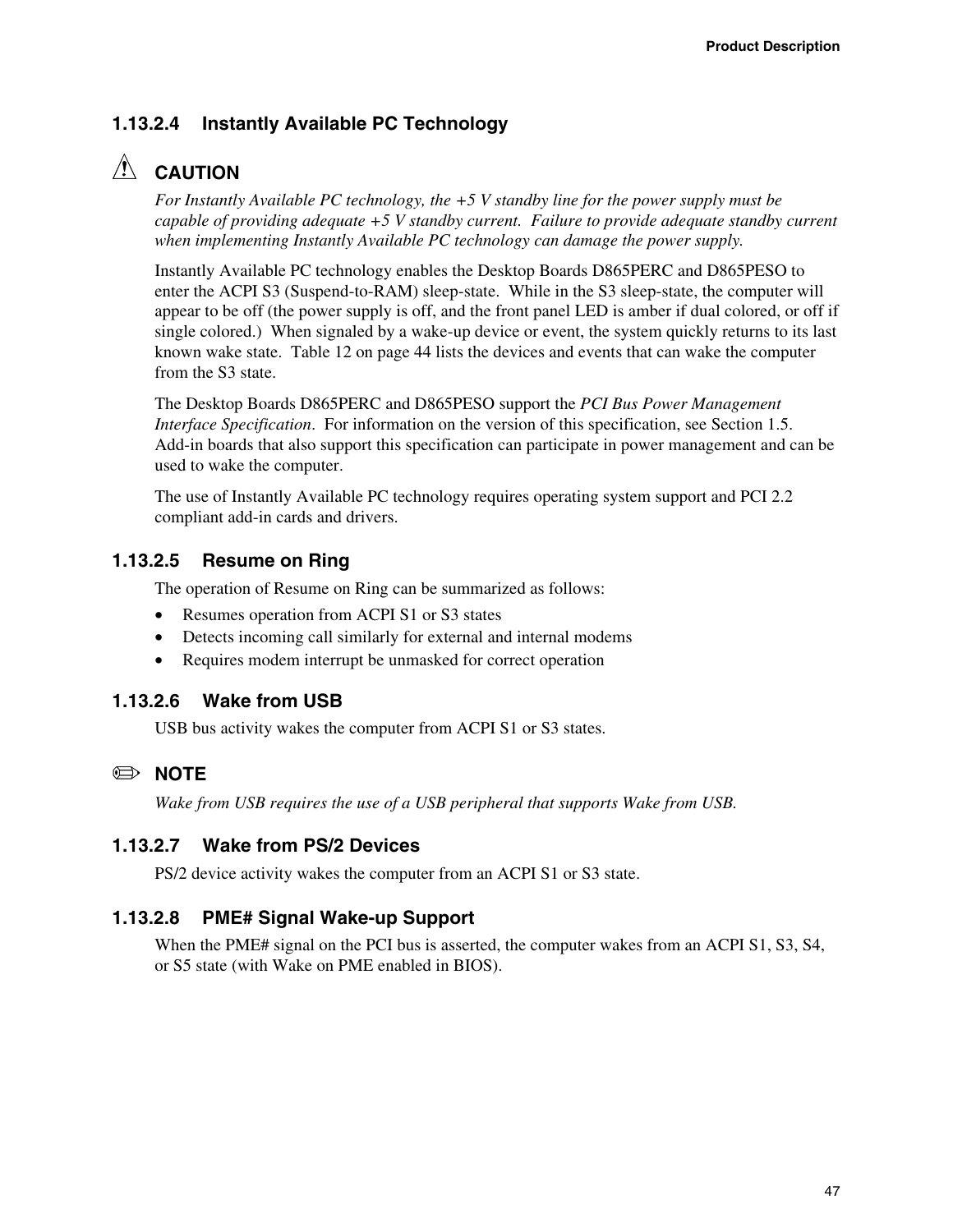## **1.13.2.9 +5 V Standby Power Indicator LED**

The +5 V standby power indicator LED shows that power is still present even when the computer appears to be off. Figure 16 shows the location of the standby power indicator LED on the D865PERC board.

# $\hat{I}$  **CAUTION**

*If AC power has been switched off and the standby power indicator is still lit, disconnect the power cord before installing or removing any devices connected to the board. Failure to do so could damage the board and any attached devices.* 



**Figure 16. Location of the Standby Power Indicator LED on the D865PERC Board**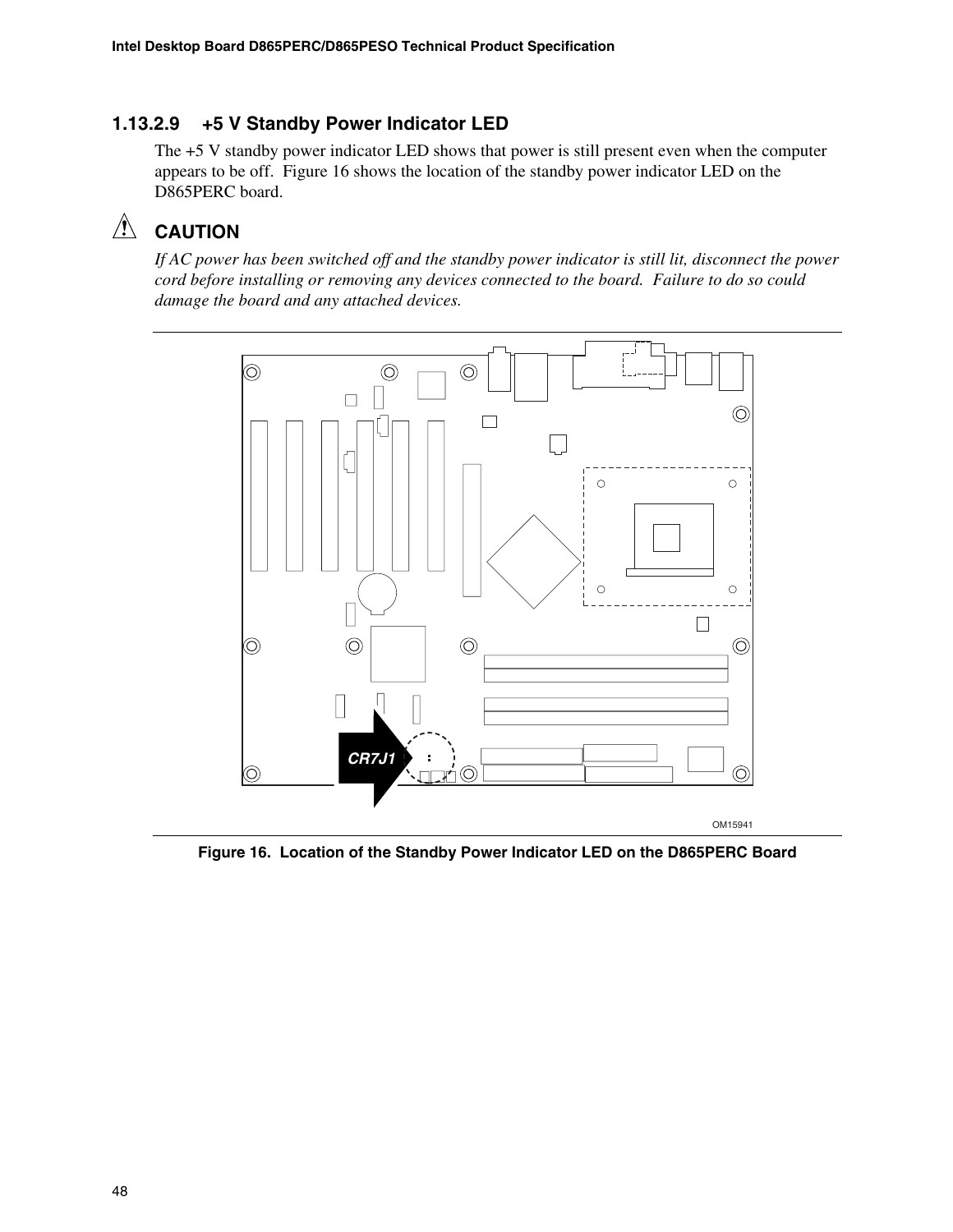# **What This Chapter Contains**

| $2.2^{\circ}$ |  |
|---------------|--|
| 2.3           |  |
| 2.4           |  |
| 2.5           |  |
| 2.6           |  |
|               |  |
| 2.8           |  |
|               |  |
|               |  |
|               |  |
|               |  |
|               |  |
|               |  |
|               |  |

# **2.1 Introduction**

Sections 2.2 - 2.6 contain several standalone tables. [Table 14](#page-50-0) describes the system memory map, [Table 15](#page-50-0) lists the DMA channels, [Table 16](#page-51-0) shows the I/O map, [Table 17](#page-52-0) defines the PCI configuration space map, and [Table 18](#page-53-0) describes the interrupts. The remaining sections in this chapter are introduced by text found with their respective section headings.

# **2.2 Memory Resources**

## **2.2.1 Addressable Memory**

The board utilizes 4 GB of addressable system memory. Typically the address space that is allocated for PCI add-in cards, AGP aperture, BIOS (firmware hub), and chipset overhead resides above the top of DRAM (total system memory). On a system that has 4 GB of system memory installed, it is not possible to use all of the installed memory due to system address space being allocated for other system critical functions. These functions include the following:

- Memory-mapped I/O that is dynamically allocated for PCI and AGP cards
- AGP aperture
- APIC and chipset overhead (approximately 18 MB)
- BIOS/firmware hub (approximately 2 MB)

The amount of installed memory that can be used will vary based on add-in cards and BIOS settings. For example, if the PCI cards are requesting 200 MB of system memory and the AGP aperture is set to 256 MB in the BIOS Setup program, there will be approximately 3.54 GB of memory that can be accessed. [Figure 17](#page-49-0) shows a schematic of the system memory map. All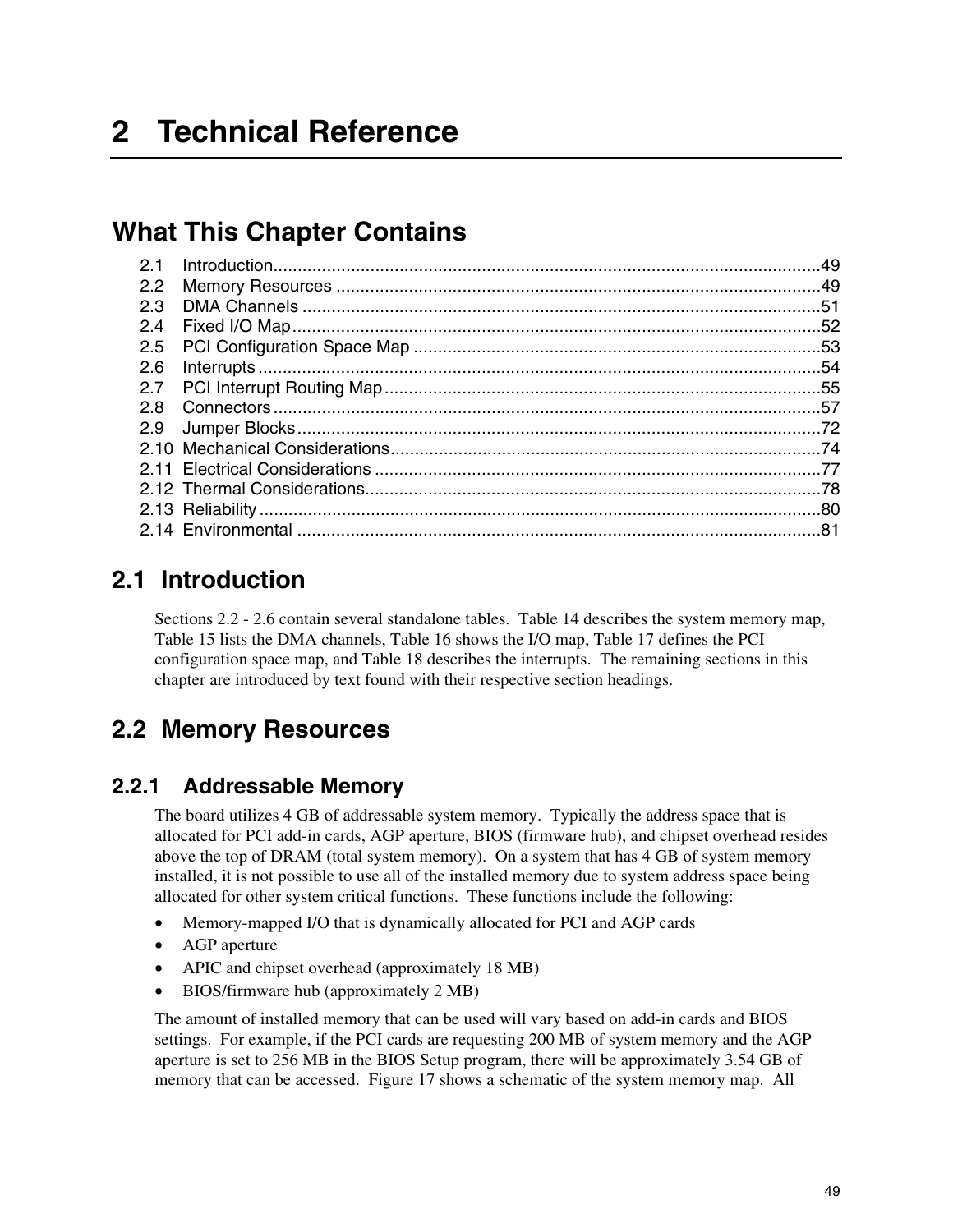<span id="page-49-0"></span>installed system memory can be used when there is no overlap of system addresses. For example, all of the system address space can be utilized on a system that has 2 GB of installed system memory, AGP aperture set for 256 MB, and the PCI cards are requesting 200 MB of system address space.



**Figure 17. Detailed System Memory Address Map**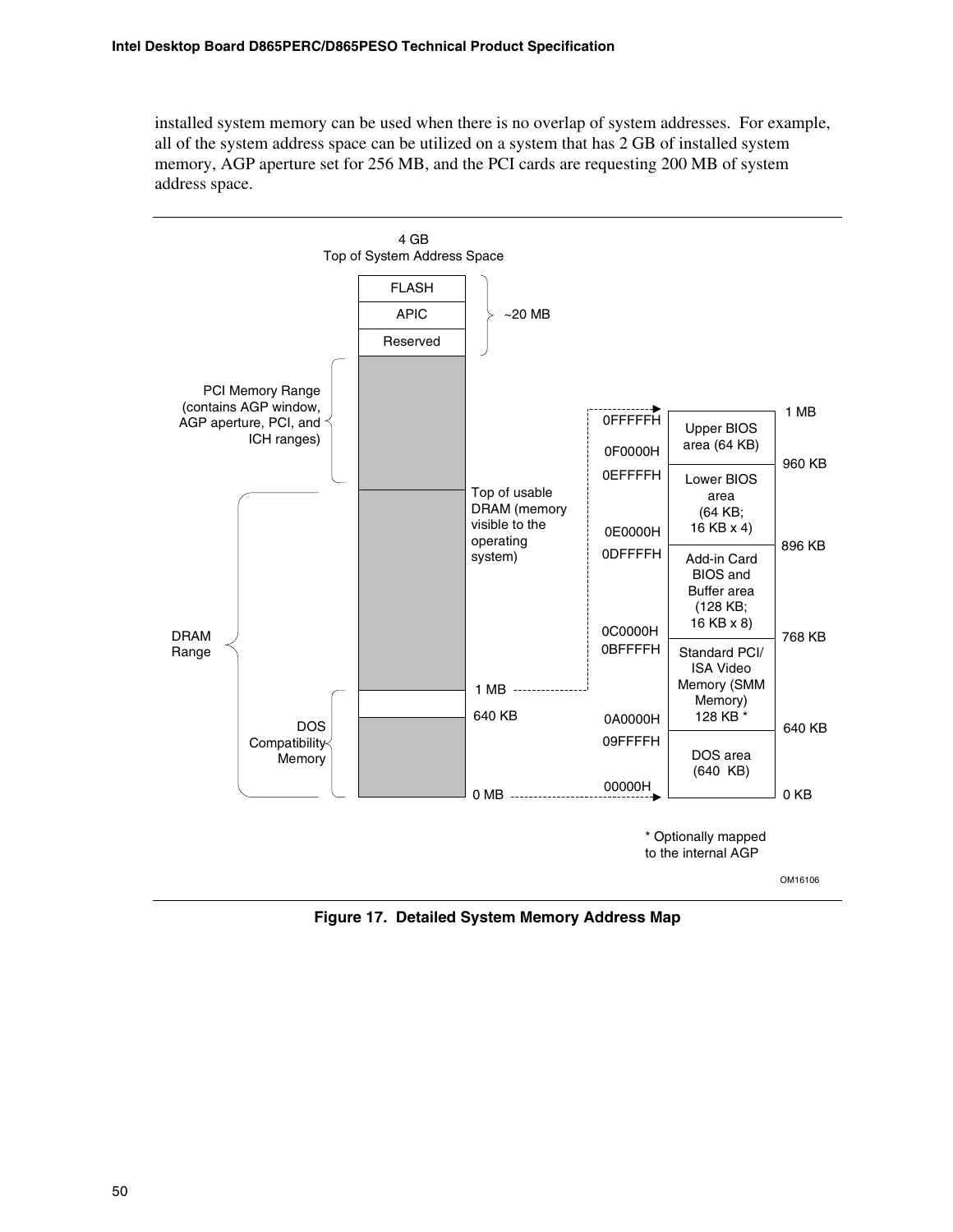# <span id="page-50-0"></span>**2.2.2 Memory Map**

Table 14 lists the system memory map.

| <b>Address Range (decimal)</b> | <b>Address Range (hex)</b> | <b>Size</b> | <b>Description</b>                                                                                |
|--------------------------------|----------------------------|-------------|---------------------------------------------------------------------------------------------------|
| 1024 K - 4194304 K             | 100000 - FFFFFFFF          | 4095 MB     | Extended memory                                                                                   |
| 960 K - 1024 K                 | F0000 - FFFFF              | 64 KB       | <b>Runtime BIOS</b>                                                                               |
| 896 K - 960 K                  | $E0000 - EFFFF$            | 64 KB       | Reserved                                                                                          |
| 800 K - 896 K                  | C8000 - DFFFF              | 96 KB       | Potential available high DOS<br>memory (open to the PCI bus).<br>Dependent on video adapter used. |
| 640 K - 800 K                  | A0000 - C7FFF              | 160 KB      | Video memory and BIOS                                                                             |
| 639 K - 640 K                  | $9FCOO - 9FFFF$            | 1 KB        | Extended BIOS data (movable by<br>memory manager software)                                        |
| 512 K - 639 K                  | 80000 - 9FBFF              | 127 KB      | Extended conventional memory                                                                      |
| $0 K - 512 K$                  | 00000 - 7FFFF              | 512 KB      | Conventional memory                                                                               |

### **Table 14. System Memory Map**

# **2.3 DMA Channels**

## **Table 15. DMA Channels**

| <b>DMA Channel Number</b> | Data Width   | <b>System Resource</b>         |
|---------------------------|--------------|--------------------------------|
| $\Omega$                  | 8 or 16 bits | Open                           |
|                           | 8 or 16 bits | Parallel port                  |
| 2                         | 8 or 16 bits | Diskette drive                 |
| 3                         | 8 or 16 bits | Parallel port (for ECP or EPP) |
| $\overline{4}$            | 8 or 16 bits | DMA controller                 |
| 5                         | 16 bits      | Open                           |
| 6                         | 16 bits      | Open                           |
|                           | 16 bits      | Open                           |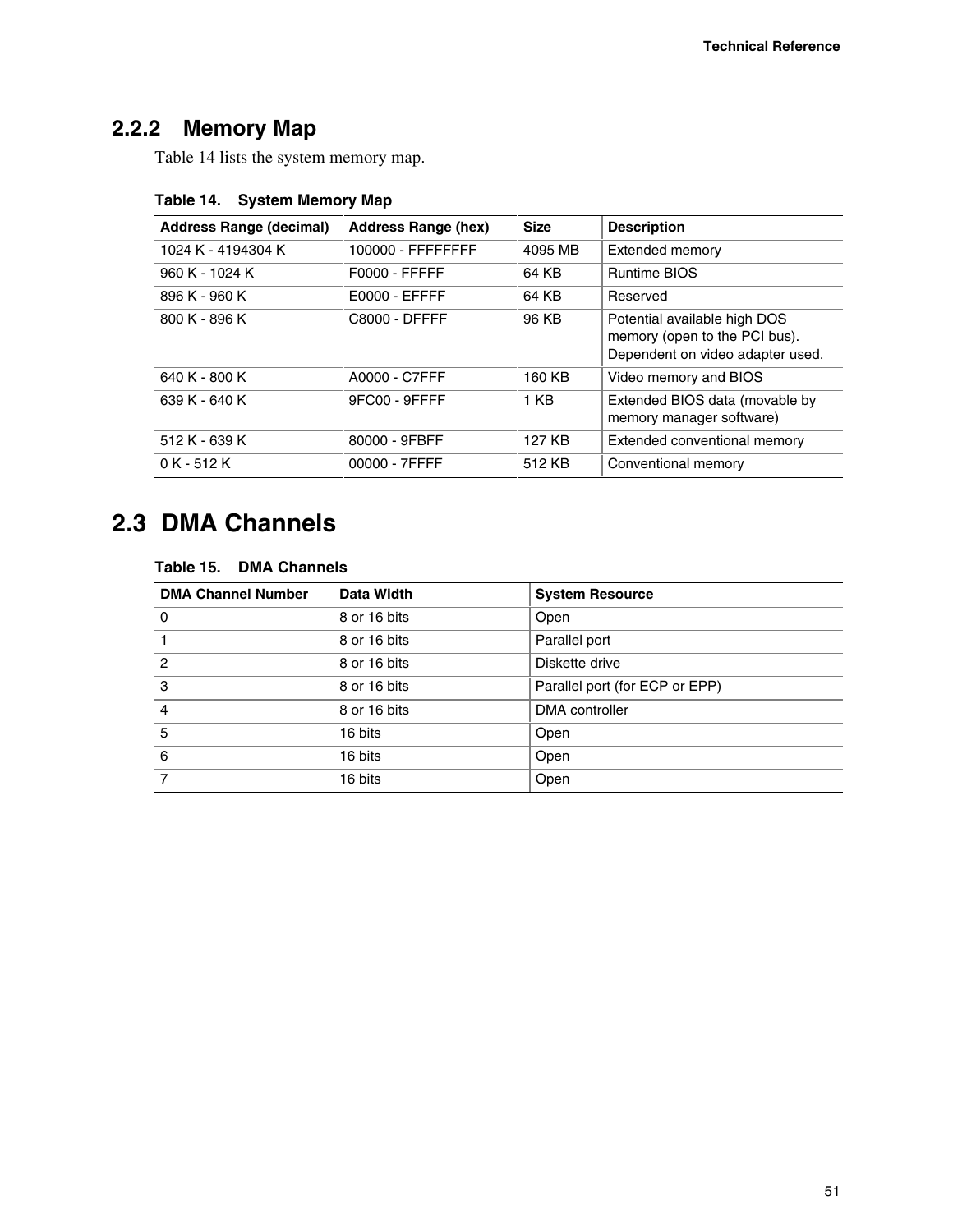# <span id="page-51-0"></span>**2.4 Fixed I/O Map**

| Table 16. |  | I/O Map |
|-----------|--|---------|
|           |  |         |

| Address (hex)        | <b>Size</b> | <b>Description</b>                                                                                                  |
|----------------------|-------------|---------------------------------------------------------------------------------------------------------------------|
| $0000 - 00FF$        | 256 bytes   | Used by the Desktop Board D865PERC/D865PESO.<br>Refer to the ICH5 data sheet for dynamic addressing<br>information. |
| $0170 - 0177$        | 8 bytes     | Secondary Parallel ATA IDE channel command block                                                                    |
| 01F0 - 01F7          | 8 bytes     | Primary Parallel ATA IDE channel command block                                                                      |
| 0228 - 022F (Note 1) | 8 bytes     | LPT <sub>3</sub>                                                                                                    |
| 0278 - 027F (Note 1) | 8 bytes     | LPT <sub>2</sub>                                                                                                    |
| 02E8 - 02EF (Note 1) | 8 bytes     | COM4                                                                                                                |
| 02F8 - 02FF (Note 1) | 8 bytes     | COM <sub>2</sub>                                                                                                    |
| 0374 - 0377          | 4 bytes     | Secondary Parallel ATA IDE channel control block                                                                    |
| 0377, bits 6:0       | 7 bits      | Secondary IDE channel status port                                                                                   |
| 0378 - 037F          | 8 bytes     | LPT <sub>1</sub>                                                                                                    |
| 03B0 - 03BB          | 12 bytes    | Intel 82865PE MCH                                                                                                   |
| 03C0 - 03DF          | 32 bytes    | Intel 82865PE MCH                                                                                                   |
| 03E8 - 03EF          | 8 bytes     | COM <sub>3</sub>                                                                                                    |
| 03F0 - 03F5          | 6 bytes     | Diskette channel                                                                                                    |
| $03F4 - 03F7$        | 1 byte      | Primary Parallel ATA IDE channel control block                                                                      |
| 03F8 - 03FF          | 8 bytes     | COM1                                                                                                                |
| 04D0 - 04D1          | 2 bytes     | Edge/level triggered PIC                                                                                            |
| $LPTn + 400$         | 8 bytes     | ECP port, LPTn base address + 400h                                                                                  |
| OCF8 - OCFB (Note 2) | 4 bytes     | PCI configuration address register                                                                                  |
| OCF9 (Note 3)        | 1 byte      | Reset control register                                                                                              |
| OCFC - OCFF          | 4 bytes     | PCI configuration data register                                                                                     |
| FFA0 - FFA7          | 8 bytes     | Primary Parallel ATA IDE bus master registers                                                                       |
| FFA8 - FFAF          | 8 bytes     | Secondary Parallel ATA IDE bus master registers                                                                     |

Notes:

1. Default, but can be changed to another address range

2. Dword access only

3. Byte access only

### ✏ **NOTE**

*Some additional I/O addresses are not available due to ICH5 address aliassing. The ICH5 data sheet provides more information on address aliassing.* 

| <b>For information about</b>  | <b>Refer to</b>        |
|-------------------------------|------------------------|
| Obtaining the ICH5 data sheet | Section 1.3 on page 17 |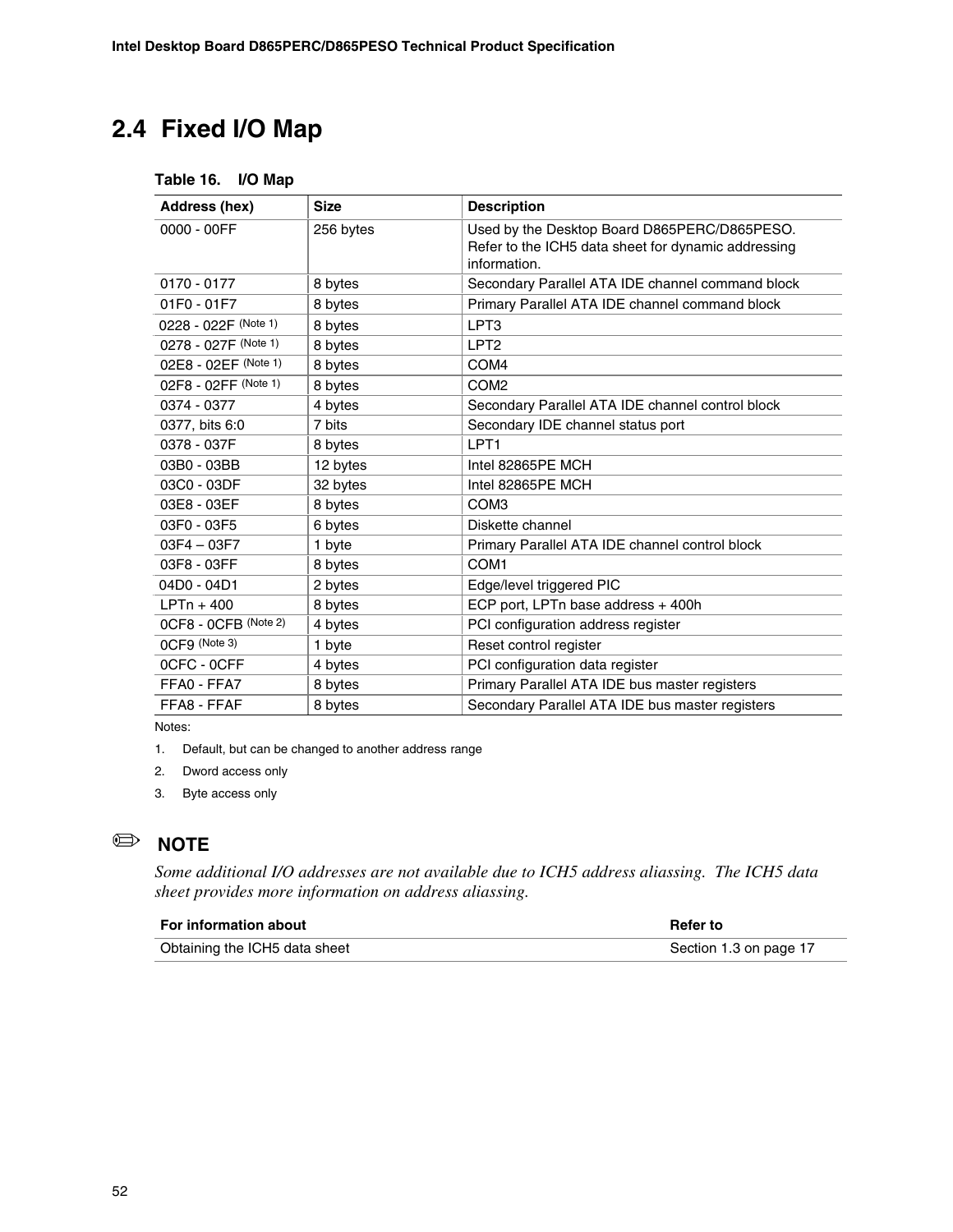# <span id="page-52-0"></span>**2.5 PCI Configuration Space Map**

| <b>Bus</b><br>Number (hex) | <b>Device</b><br>Number (hex) | <b>Function</b><br>Number (hex) | <b>Description</b>                                  |
|----------------------------|-------------------------------|---------------------------------|-----------------------------------------------------|
| $00\,$                     | 00                            | 00                              | Memory controller of Intel 82865PE component        |
| 00                         | 01                            | 00                              | Host to AGP bridge (virtual PCI-to-PCI)             |
| 00                         | 03                            | 00                              | PCI to CSA Bridge (virtual PCI-to-PCI)              |
| 00                         | 1E                            | 00                              | Hub link to PCI bridge                              |
| 00                         | 1F                            | 00                              | Intel 82801EB ICH5 PCI to LPC bridge                |
| 00                         | 1F                            | 01                              | Parallel ATA IDE controller                         |
| 00                         | 1F                            | 02                              | Serial ATA controller                               |
| 00                         | 1F                            | 03                              | SMBus controller                                    |
| 00                         | 1F                            | 05                              | AC '97 audio controller                             |
| 00                         | 1F                            | 06                              | AC '97 modem controller                             |
| 00                         | 1D                            | 00                              | <b>USB UHCI controller 1</b>                        |
| 00                         | 1D                            | 01                              | USB UHCI controller 2                               |
| 00                         | 1D                            | 02                              | USB UHCI controller 3                               |
| 00                         | 1D                            | 03                              | USB UHCI controller 4                               |
| 00                         | 1D                            | 07                              | <b>EHCI</b> controller                              |
| 01                         | 00                            | 00                              | AGP add-in card                                     |
| (Note 1)                   | 01                            | 00                              | Intel 82547EI Gigabit LAN PLC (if present)          |
| (Note 1)                   | 08                            | 00                              | Intel 82562EZ 10/100 Mbits/sec LAN PLC (if present) |
| (Note 1)                   | 00                            | 00                              | PCI bus connector 1                                 |
| (Note 1)                   | 01                            | 00                              | PCI bus connector 2                                 |
| (Note 1)                   | 02                            | 00                              | PCI bus connector 3                                 |
| (Note 1)                   | 03                            | 00                              | PCI bus connector 4 (Note 2)                        |
| (Note 1)                   | 04                            | 00                              | PCI bus connector 5 (Note 2)                        |
| (Note 1)                   | 05                            | 00                              | PCI bus connector 6 (Note 2)                        |

**Table 17. PCI Configuration Space Map** 

Notes:

1. Bus number = 03 when the Intel 82547EI Gigabit LAN controller is used. Otherwise, bus number = 02.

2. Desktop Board D865PERC only.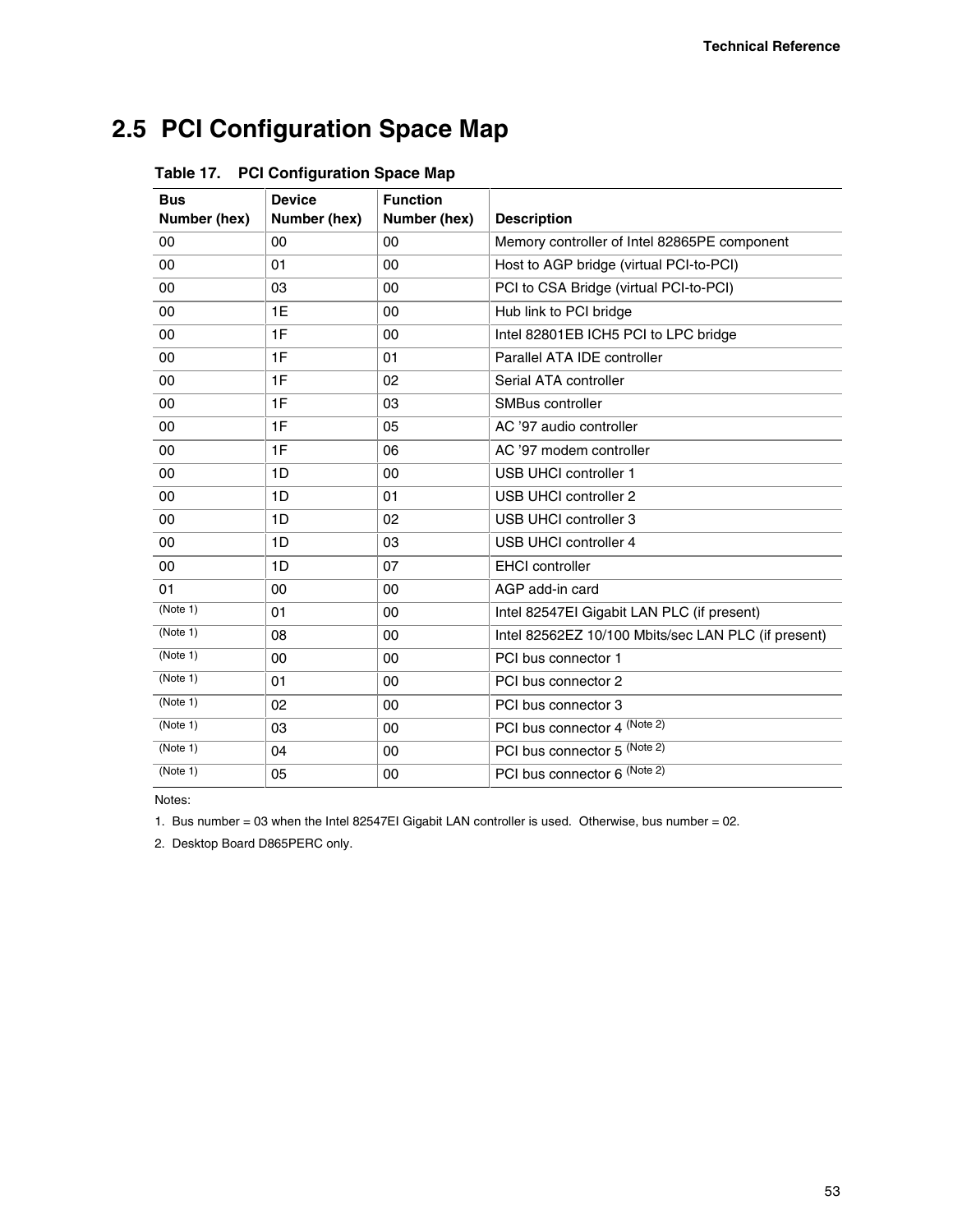# <span id="page-53-0"></span>**2.6 Interrupts**

The interrupts can be routed through either the Programmable Interrupt Controller (PIC) or the Advanced Programmable Interrupt Controller (APIC) portion of the ICH5 component. The PIC is supported in Windows 98 SE and Windows ME and uses the first 16 interrupts. The APIC is supported in Windows 2000 and Windows XP and supports a total of 24 interrupts.

| <b>IRQ</b>     | <b>System Resource</b>                                        |
|----------------|---------------------------------------------------------------|
| <b>NMI</b>     | I/O channel check                                             |
| $\mathbf 0$    | Reserved, interval timer                                      |
| $\mathbf{1}$   | Reserved, keyboard buffer full                                |
| $\overline{c}$ | Reserved, cascade interrupt from slave PIC                    |
| 3              | $COM2^{(Note 1)}$                                             |
| $\overline{4}$ | COM1 <sup>(Note 1)</sup>                                      |
| 5              | LPT2 (Plug and Play option)/User available                    |
| 6              | Diskette drive                                                |
| $\overline{7}$ | LPT1 (Note 1)                                                 |
| 8              | Real-time clock                                               |
| 9              | Reserved for ICH5 system management bus                       |
| 10             | User available                                                |
| 11             | User available                                                |
| 12             | Onboard mouse port (if present, else user available)          |
| 13             | Reserved, math coprocessor                                    |
| 14             | Primary IDE/Serial ATA (if present, else user available)      |
| 15             | Secondary IDE/Serial ATA (if present, else user available)    |
| $16$ (Note 2)  | USB UHCI controller 1 / USB UHCI controller 4 (through PIRQA) |
| $17$ (Note 2)  | AC '97 audio/modem/User available (through PIRQB)             |
| $18$ (Note 2)  | ICH5 USB controller 3 (through PIRQC)                         |
| $19$ (Note 2)  | ICH5 USB controller 2 (through PIRQD)                         |
| $20$ (Note 2)  | ICH5 LAN (through PIRQE)                                      |
| $21$ (Note 2)  | User available (through PIRQF)                                |
| $22$ (Note 2)  | User available (through PIRQG)                                |
| 23 (Note 2)    | ICH5 USB 2.0 EHCI controller/User available (through PIRQH)   |

**Table 18. Interrupts** 

Notes:

1. Default, but can be changed to another IRQ.

2. Available in APIC mode only.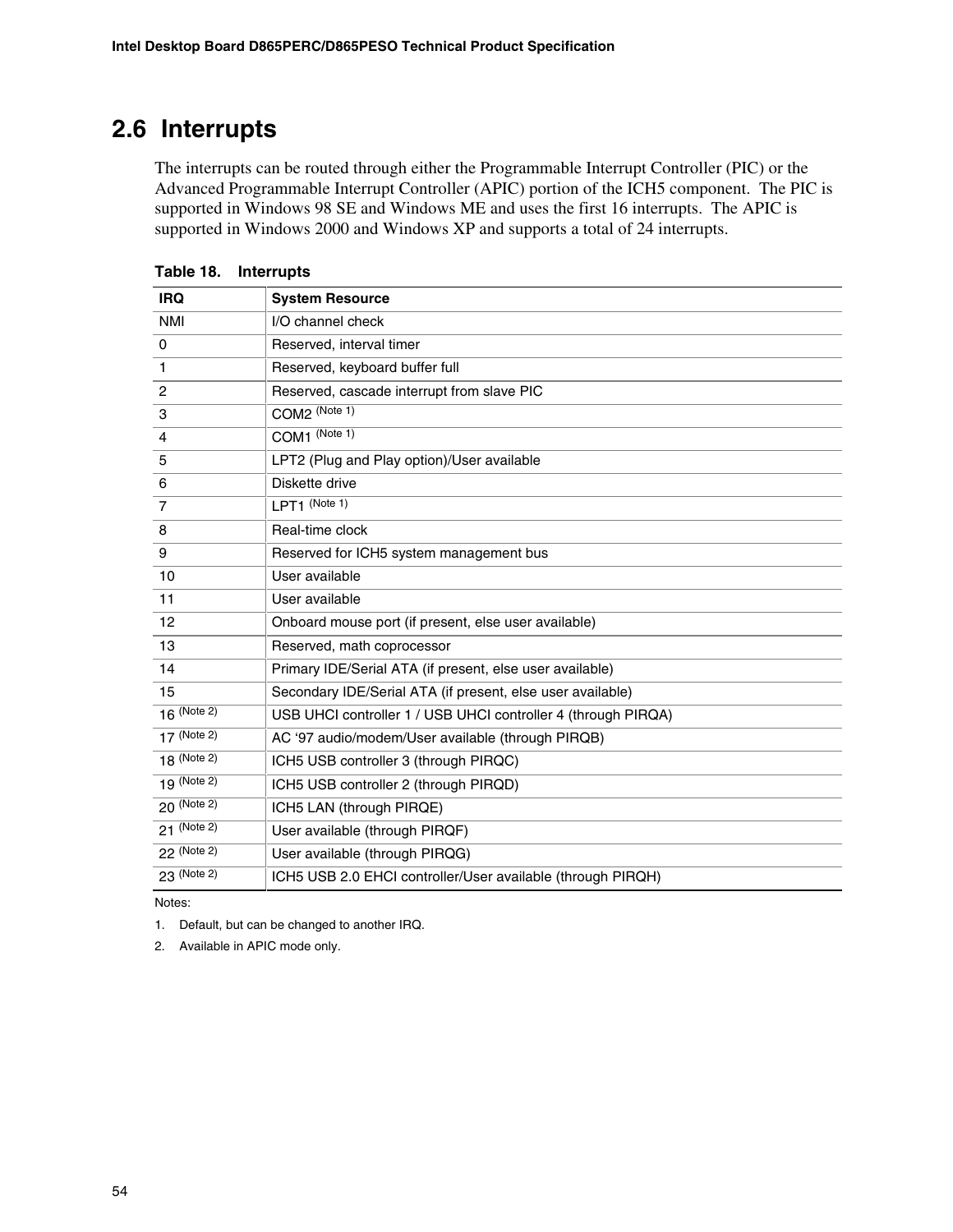# <span id="page-54-0"></span>**2.7 PCI Interrupt Routing Map**

This section describes interrupt sharing and how the interrupt signals are connected between the PCI bus connectors and onboard PCI devices. The PCI specification specifies how interrupts can be shared between devices attached to the PCI bus. In most cases, the small amount of latency added by interrupt sharing does not affect the operation or throughput of the devices. In some special cases where maximum performance is needed from a device, a PCI device should not share an interrupt with other PCI devices. Use the following information to avoid sharing an interrupt with a PCI add-in card.

PCI devices are categorized as follows to specify their interrupt grouping:

- INTA: By default, all add-in cards that require only one interrupt are in this category. For almost all cards that require more than one interrupt, the first interrupt on the card is also classified as INTA.
- INTB: Generally, the second interrupt on add-in cards that require two or more interrupts is classified as INTB. (This is not an absolute requirement.)
- INTC and INTD: Generally, a third interrupt on add-in cards is classified as INTC and a fourth interrupt is classified as INTD.

The ICH5 has eight Programmable Interrupt Request (PIRQ) input signals. All PCI interrupt sources either onboard or from a PCI add-in card connect to one of these PIRQ signals. Some PCI interrupt sources are electrically tied together on the Desktop Boards D865PERC and D865PESO and therefore share the same interrupt. [Table 19](#page-55-0) shows an example of how the PIRQ signals are routed.

For example, using [Table 19](#page-55-0) as a reference, assume an add-in card using INTA is plugged into PCI bus connector 3. In PCI bus connector 3, INTA is connected to PIRQB, which is already connected to the ICH5 audio controller. The add-in card in PCI bus connector 3 now shares an interrupt with the onboard interrupt source.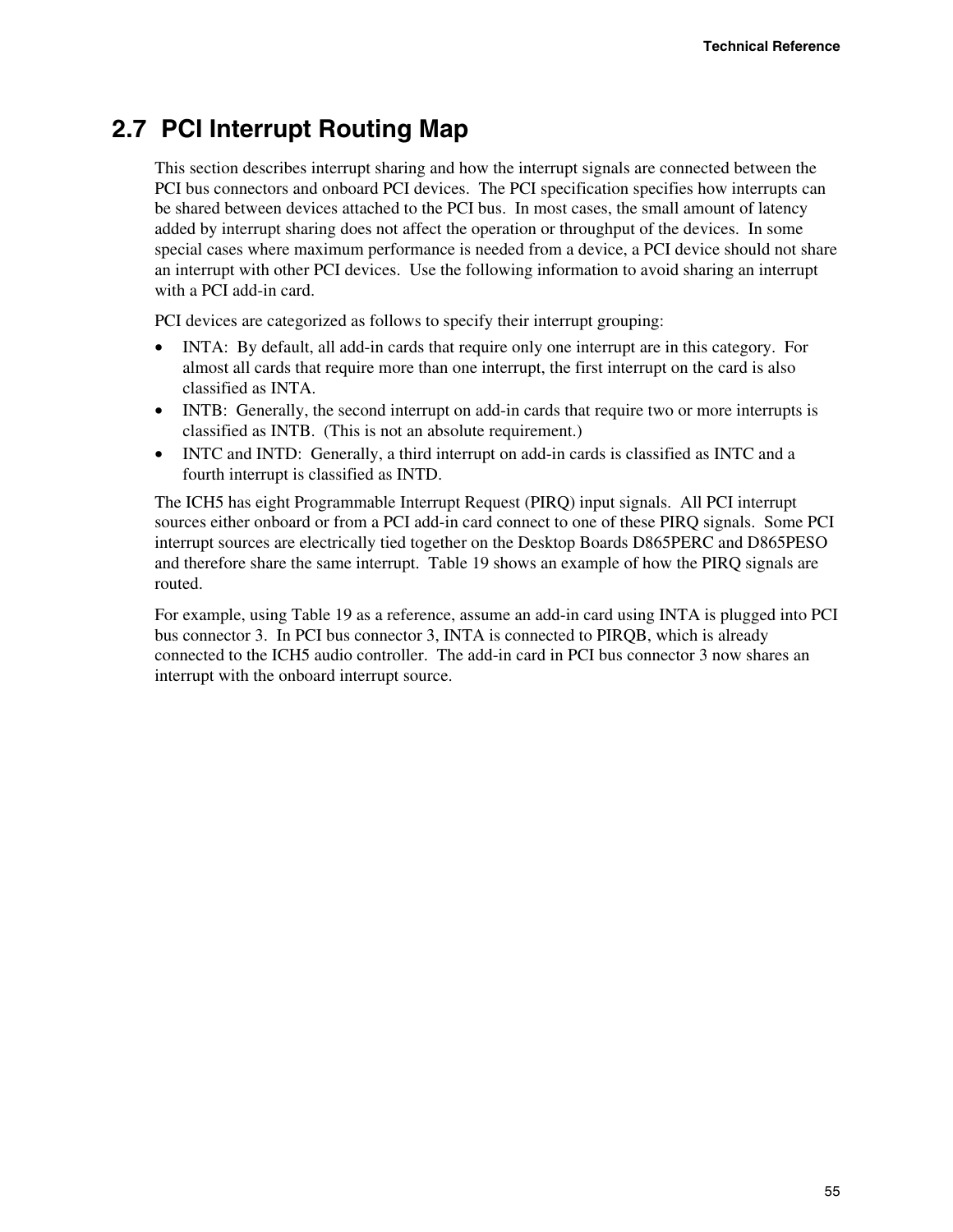|                               | ICH5 PIRQ Signal Name |              |              |              |              |              |              |              |
|-------------------------------|-----------------------|--------------|--------------|--------------|--------------|--------------|--------------|--------------|
| <b>PCI Interrupt Source</b>   | <b>PIRQA</b>          | <b>PIRQB</b> | <b>PIRQC</b> | <b>PIRQD</b> | <b>PIRQE</b> | <b>PIRQF</b> | <b>PIRQG</b> | <b>PIRQH</b> |
| AGP connector                 | <b>INTA</b>           | <b>INTB</b>  |              |              |              |              |              |              |
| ICH5 USB UHCI controller 1    | <b>INTA</b>           |              |              |              |              |              |              |              |
| SMBus controller              |                       | <b>INTB</b>  |              |              |              |              |              |              |
| ICH5 USB UHCI controller 2    |                       |              |              | <b>INTB</b>  |              |              |              |              |
| AC '97 ICH5 Audio             |                       | <b>INTB</b>  |              |              |              |              |              |              |
| <b>ICH5 LAN</b>               |                       |              |              |              | <b>INTA</b>  |              |              |              |
| ICH5 USB UHCI controller 3    |                       |              | <b>INTC</b>  |              |              |              |              |              |
| ICH5 USB UHCI controller 4    | <b>INTA</b>           |              |              |              |              |              |              |              |
| ICH5 USB 2.0 EHCI controller  |                       |              |              |              |              |              |              | <b>INTD</b>  |
| PCI bus connector 1           |                       |              |              |              | <b>INTD</b>  | <b>INTA</b>  | <b>INTB</b>  | <b>INTC</b>  |
| PCI bus connector 2           |                       |              |              |              | <b>INTC</b>  | <b>INTB</b>  | <b>INTA</b>  | <b>INTD</b>  |
| PCI bus connector 3           | <b>INTD</b>           | <b>INTA</b>  | <b>INTB</b>  | <b>INTC</b>  |              |              |              |              |
| (Note)<br>PCI bus connector 4 |                       |              | <b>INTB</b>  | <b>INTA</b>  |              | <b>INTC</b>  | <b>INTD</b>  |              |
| (Note)<br>PCI bus connector 5 | <b>INTC</b>           |              | <b>INTA</b>  |              | <b>INTD</b>  |              |              | <b>INTB</b>  |
| (Note)<br>PCI bus connector 6 |                       | <b>INTA</b>  |              |              | <b>INTB</b>  | <b>INTD</b>  | <b>INTC</b>  |              |
| Serial ATA                    |                       |              |              |              |              | <b>INTA</b>  |              |              |

#### <span id="page-55-0"></span>**Table 19. PCI Interrupt Routing Map**

Note: Desktop Board D865PERC only

#### ✏ **NOTE**

*In PIC mode, the ICH5 can connect each PIRQ line internally to one of the IRQ signals (3, 4, 5, 6, 7, 9, 10, 11, 12, 14, and 15). Typically, a device that does not share a PIRQ line will have a unique interrupt. However, in certain interrupt-constrained situations, it is possible for two or more of the PIRQ lines to be connected to the same IRQ signal. Refer to [Table 18 f](#page-53-0)or the allocation of PIRQ lines to IRQ signals in APIC mode.*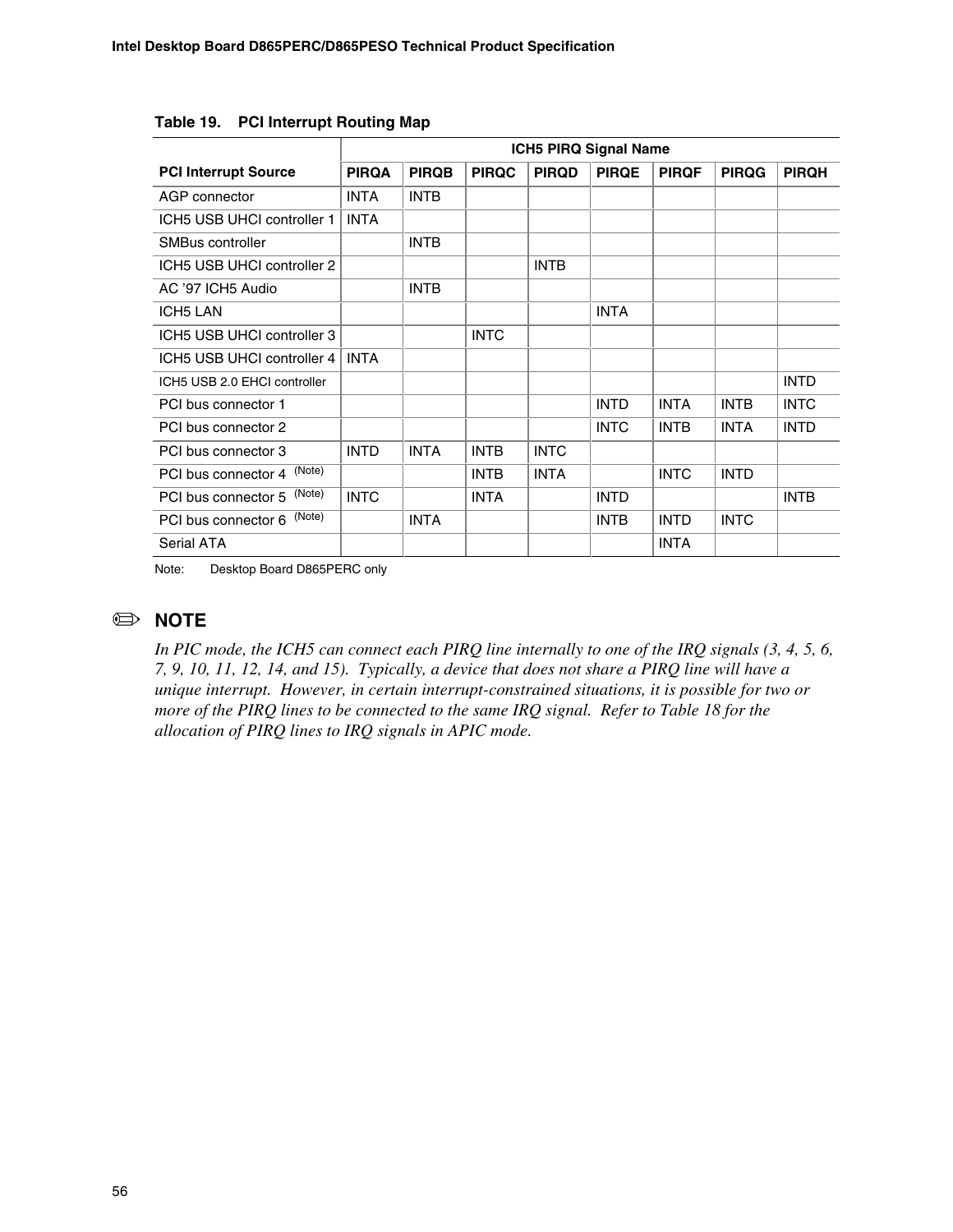# <span id="page-56-0"></span>**2.8 Connectors**

# $\hat{A}$  **CAUTION**

*Only the following connectors have overcurrent protection: back panel USB, front panel USB, and PS/2.* 

*The other internal connectors are not overcurrent protected and should connect only to devices inside the computer's chassis, such as fans and internal peripherals. Do not use these connectors to power devices external to the computer's chassis. A fault in the load presented by the external devices could cause damage to the computer, the power cable, and the external devices themselves.* 

This section describes the board's connectors. The connectors can be divided into these groups:

- Back panel I/O connectors (see page [58\)](#page-57-0)
	- PS/2 keyboard and mouse
	- USB (four ports)
	- Parallel port
	- Serial port A
	- $-LAN$
	- Audio (line out, line in, and mic in)
- Internal I/O connectors (see page [59\)](#page-73-0)
	- Audio (auxiliary line input, ATAPI CD-ROM, and front panel audio)
	- Fans [three]
	- Power
	- Add-in boards (PCI and AGP)
	- Parallel ATA IDE
	- Diskette drive
	- SCSI hard drive activity LED (optional)
	- Chassis intrusion
	- Serial ATA
- External I/O connectors (see page [68\)](#page-67-0)
	- Front panel USB (two connector for four ports)
	- Auxiliary front panel power/sleep/message-waiting LED
	- Front panel (power/sleep/message-waiting LED, power switch, hard drive activity LED, reset switch, and auxiliary front panel power LED)

#### ✏ **NOTE**

*When installing the D865PESO board in a microATX chassis, make sure that peripheral devices are installed at least 1.5 inches above the main power connector, the diskette drive connector, the Parallel ATA IDE connectors, and the DIMM sockets.*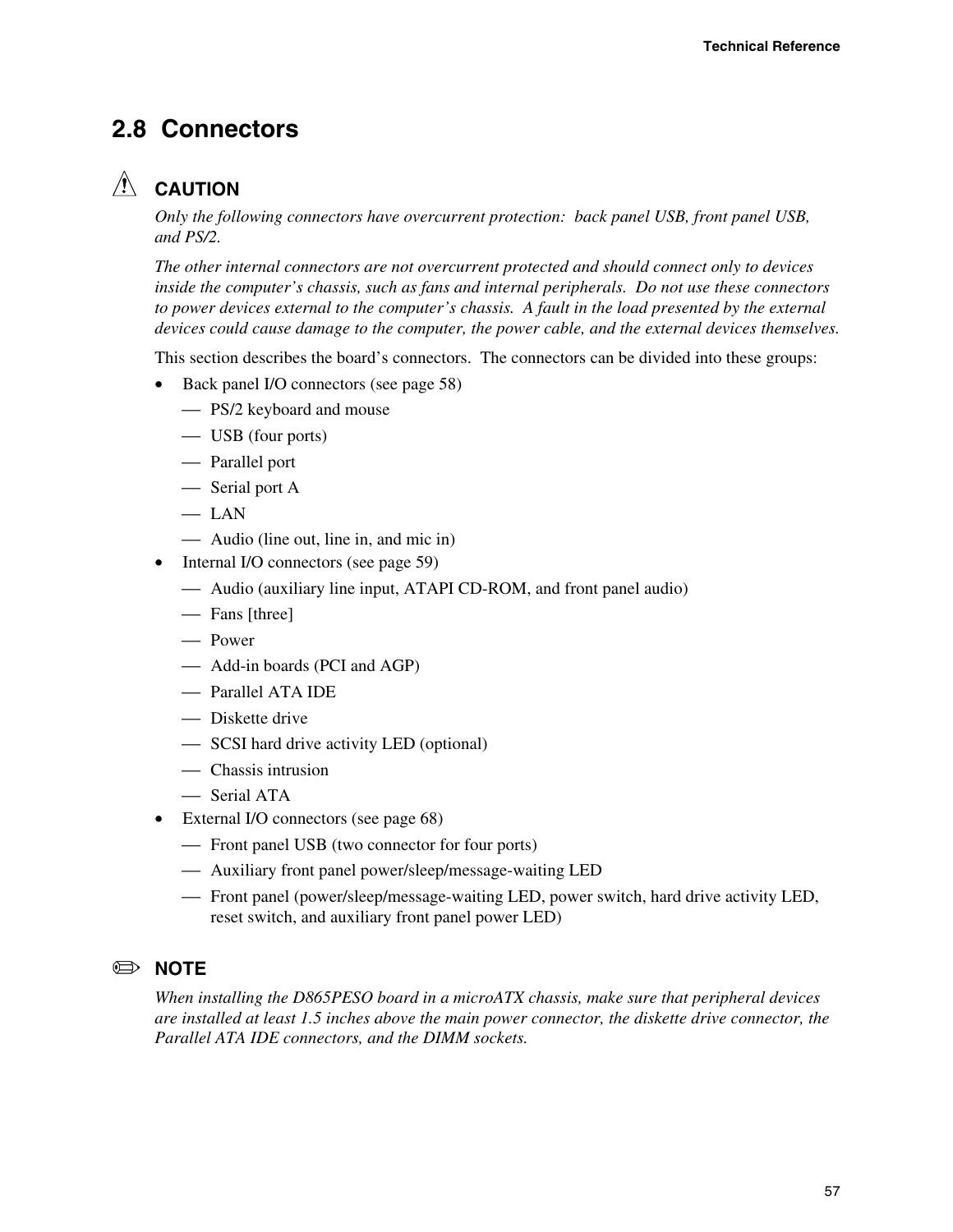## <span id="page-57-0"></span>**2.8.1 Back Panel Connectors**

Figure 18 shows the location of the back panel connectors. The back panel connectors are color-coded in compliance with PC 99 recommendations. The figure legend below lists the colors used.



**Figure 18. Back Panel Connectors**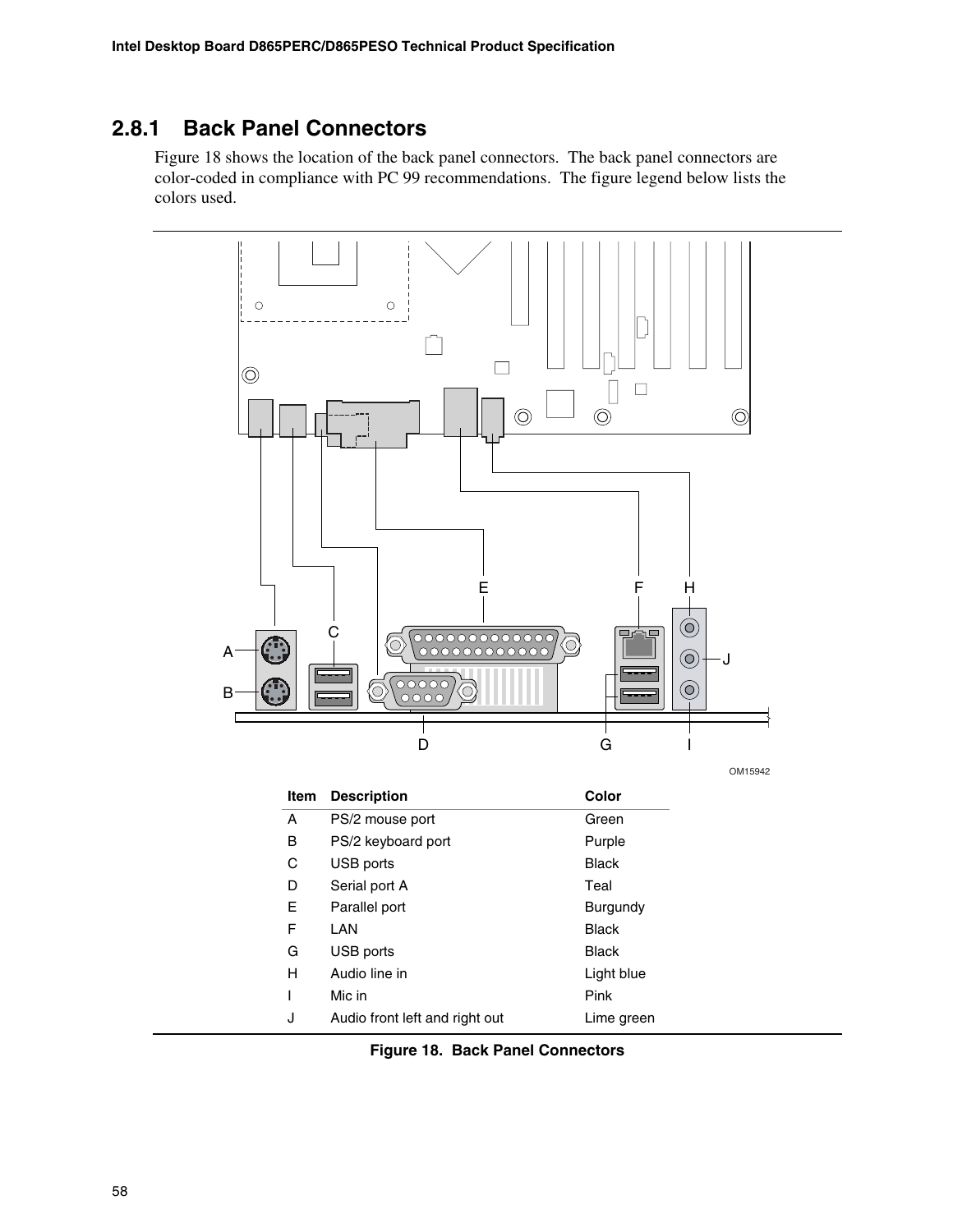## ✏ **NOTE**

*The back panel audio line out connector is designed to power headphones or amplified speakers only. Poor audio quality occurs if passive (non-amplified) speakers are connected to this output.* 

## **2.8.2 Internal I/O Connectors**

The internal I/O connectors are divided into the following functional groups:

- Audio (see page [60\)](#page-59-0)
	- Auxiliary line in
	- ATAPI CD-ROM
	- Front panel audio
- Power and hardware control (see page [62\)](#page-61-0)
	- $-$  Fans [3]
	- ATX12V power
	- Main power
	- Chassis intrusion
- Add-in boards and peripheral interfaces (see page [65\)](#page-64-0)
	- PCI bus
	- $-$  AGP
	- $-$  IDE
	- Diskette drive
	- $\sim$  SCSI hard drive activity LED (optional)
	- Serial ATA

#### **2.8.2.1 Expansion Slots**

The board has the following expansion slots:

- AGP connector: The AGP connector is keyed for Universal 0.8 V AGP 3.0 cards or 1.5 V AGP 2.0 cards only. Do not install a legacy 3.3 V AGP card. The AGP connector is not mechanically compatible with legacy 3.3 V AGP cards.
- PCI rev 2.2 compliant local bus slots (six on the Desktop Board D865PERC, three on the Desktop Board D865PESO). The SMBus is routed to PCI bus connector 2 only (ATX expansion slot 6)*.* PCI add-in cards with SMBus support can access sensor data and other information residing on the Desktop Board.

#### ✏ **NOTE**

*This document references back-panel slot numbering with respect to processor location on the board. The AGP slot is not numbered. PCI slots are identified as PCI slot #x, starting with the slot closest to the processor. [Figure 21](#page-64-0) (page [65\)](#page-64-0) and [Figure 22](#page-65-0) (page [66\)](#page-65-0) illustrate the board's PCI slot numbering.*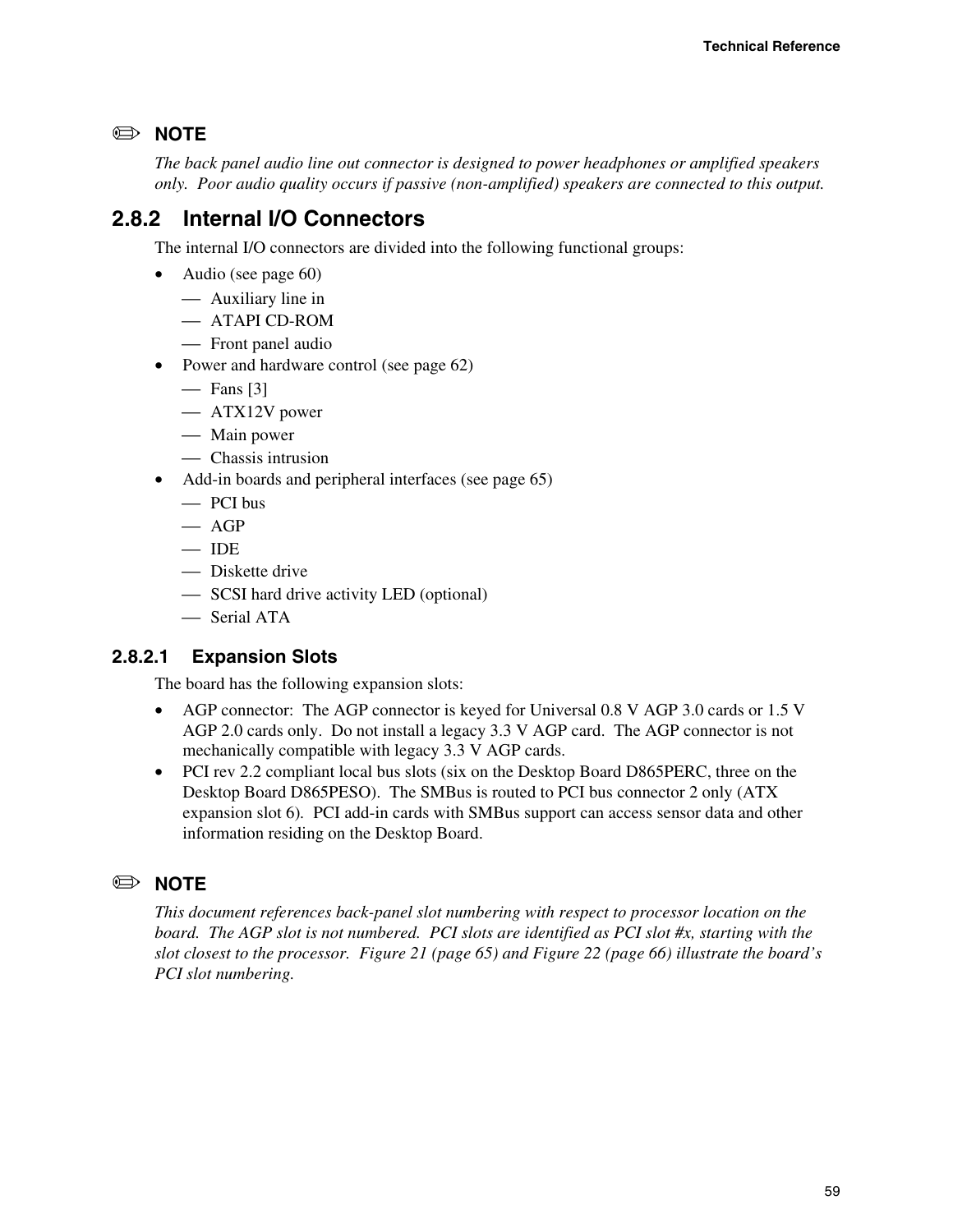## <span id="page-59-0"></span>**2.8.2.2 Audio Connectors**

Figure 19 shows the location of the audio connectors.



**Figure 19. Audio Connectors**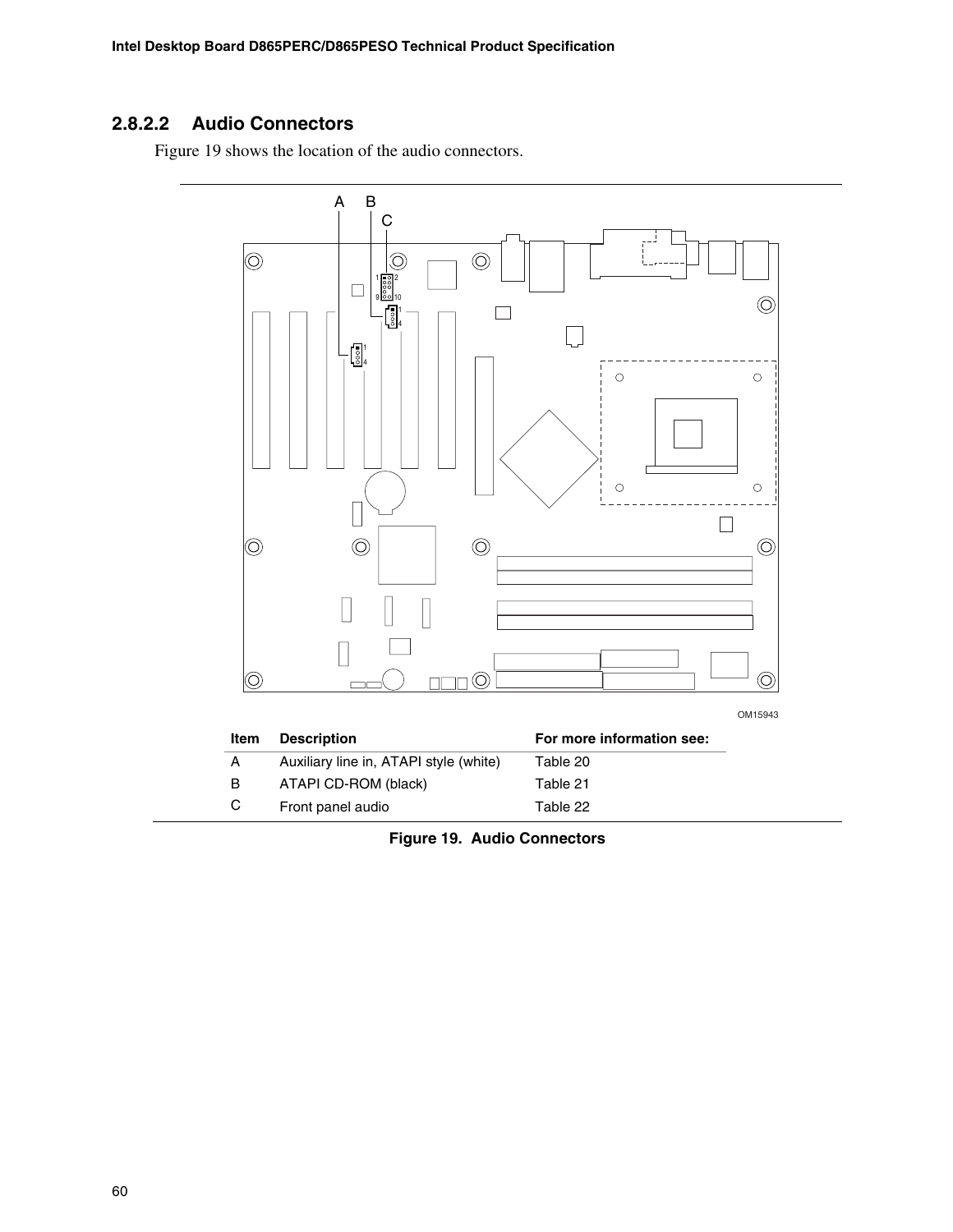| Pin | <b>Signal Name</b>      |
|-----|-------------------------|
|     | Left auxiliary line in  |
|     | Ground                  |
| з   | Ground                  |
|     | Right auxiliary line in |

### <span id="page-60-0"></span>**Table 20. Auxiliary Line In Connector**

#### **Table 21. ATAPI CD-ROM Connector**

| Pin | <b>Signal Name</b>            |
|-----|-------------------------------|
|     | Left audio input from CD-ROM  |
|     | CD audio differential ground  |
| 3   | CD audio differential ground  |
|     | Right audio input from CD-ROM |

**Table 22. Front Panel Audio Connector** 

| Pin | <b>Signal Name</b>           | Pin | <b>Signal Name</b>   |
|-----|------------------------------|-----|----------------------|
|     | Mono Mic in (Stereo Mic 1)   |     | Ground               |
| З   | Mono Mic Bias (Stereo Mic 2) | 4   | $+5V$                |
| 5   | RIGHT OUT                    | 6   | Right channel return |
|     | Ground                       | 8   | Kev                  |
|     | LEFT OUT                     | 10  | Left channel return  |

# **INTEGRATOR'S NOTE**

*The front panel audio connector is alternately used as a jumper block for routing audio signals. Refer to Section [2.9.1](#page-71-0) on page [72](#page-71-0) for more information.*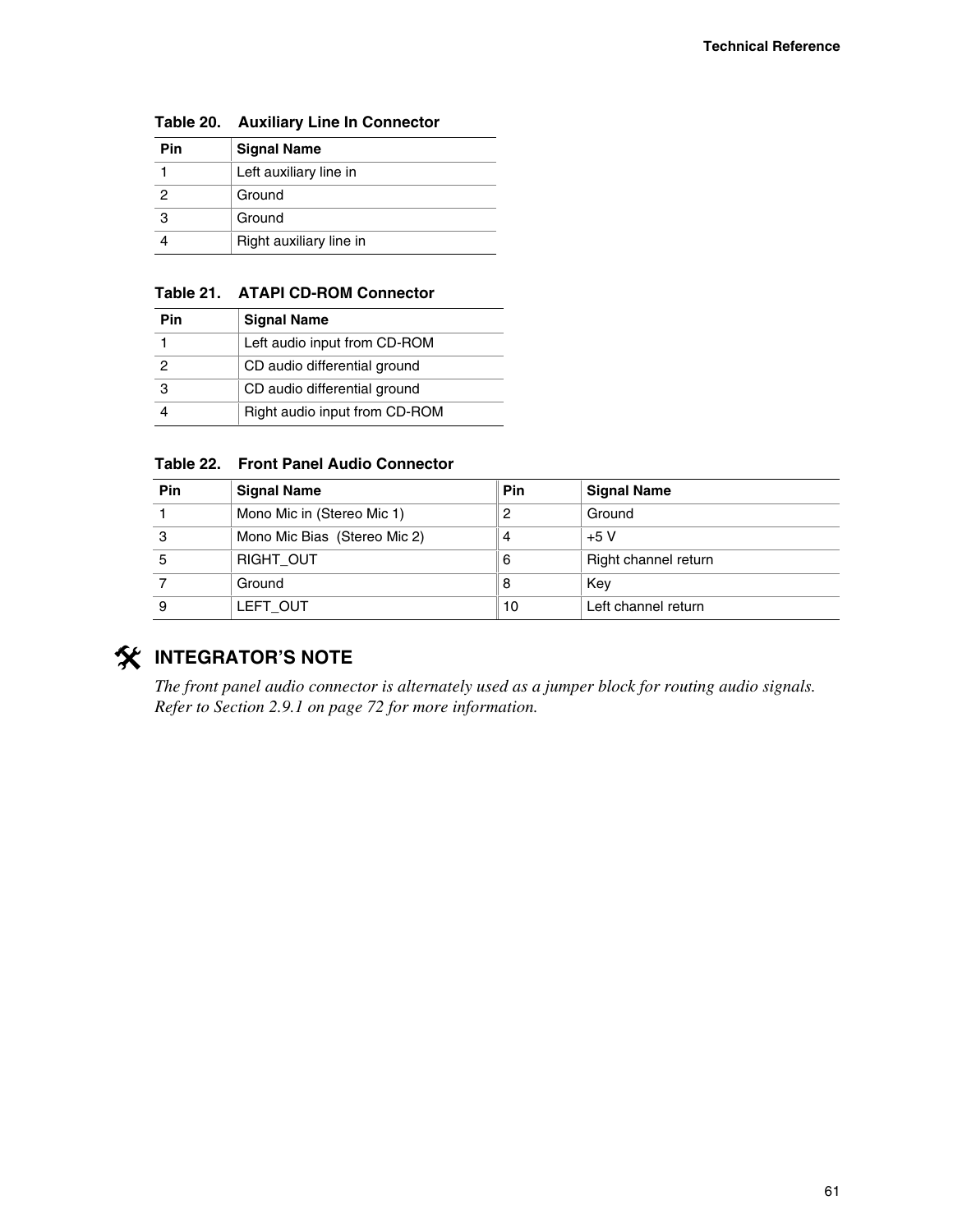### <span id="page-61-0"></span>**2.8.2.3 Power and Hardware Control Connectors**

Figure 20 shows the location of the power and hardware control connectors.



**Figure 20. Power and Hardware Control Connectors** 

|  |  | Table 23. Rear Chassis Fan Connector |
|--|--|--------------------------------------|
|  |  |                                      |

| Pin | <b>Signal Name</b> |
|-----|--------------------|
|     | Control            |
|     | $+12V$             |
|     | REAR_TACH_OUT      |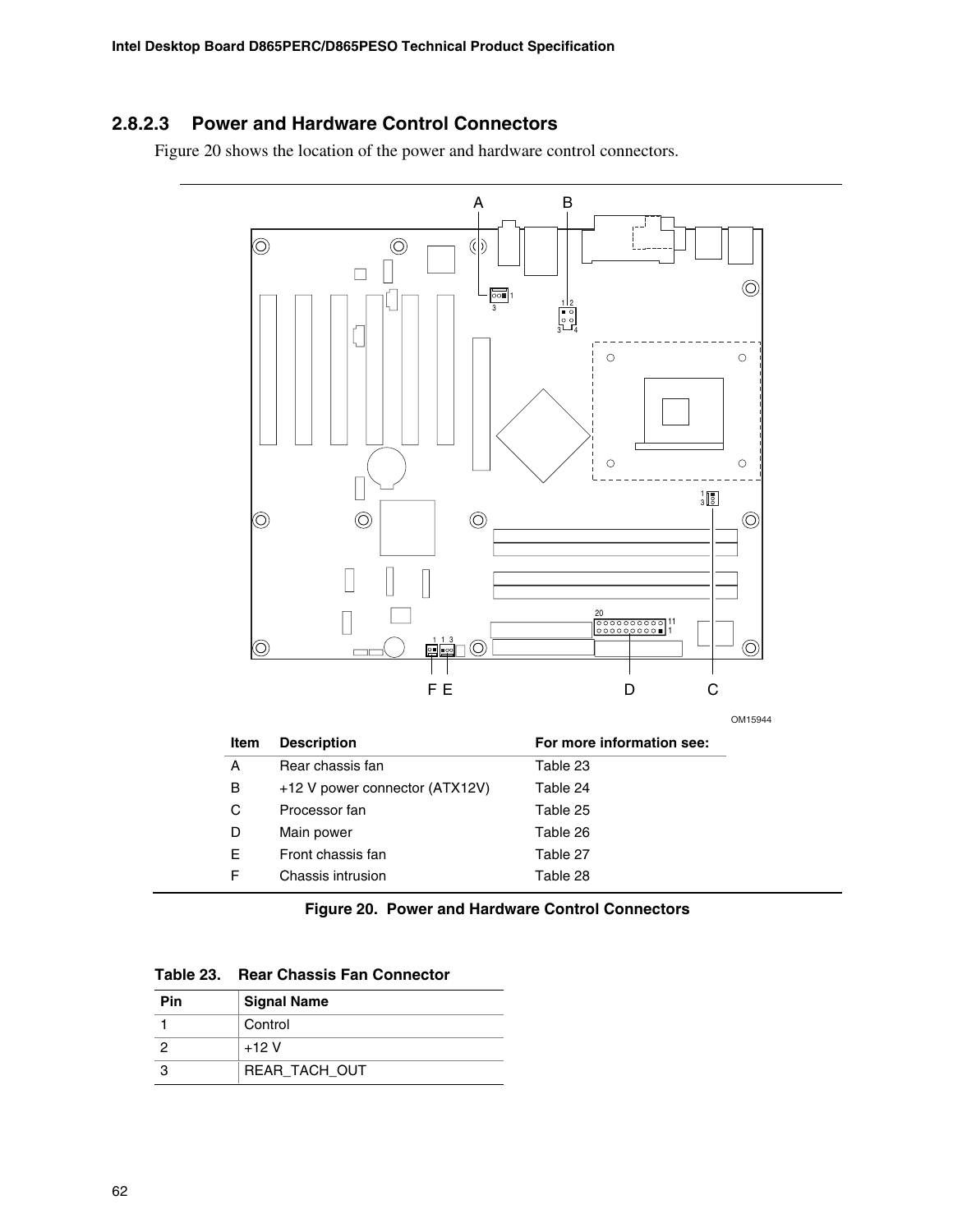# <span id="page-62-0"></span>**X** INTEGRATOR'S NOTES

- *Use only ATX12V-compliant power supplies with the Desktop Board D865PERC. Use only ATX12V-, SFX12V-, or TFX12V-compliant power supplies with the Desktop Board D865PESO. ATX12V, SFX12V, and TFX12V power supplies have an additional power lead that provides required supplemental power for the processor. Always connect the 20-pin and 4-pin leads of ATX12V, SFX12V, and TFX12V power supplies to the corresponding connectors on the desktop board, otherwise the board will not boot.*
- *Do not use a standard ATX power supply. The board will not boot with a standard ATX power supply.*

| Pin | <b>Signal Name</b> | Pin | <b>Signal Name</b> |
|-----|--------------------|-----|--------------------|
|     | Ground             | c   | Ground             |
|     | $+12V$             | Д   | $+12V$             |

#### **Table 24. ATX12V Power Connector**

#### **Table 25. Processor Fan Connector**

| Pin | <b>Signal Name</b> |
|-----|--------------------|
|     | Control            |
|     | $+12V$             |
|     | CPU FAN TACH       |

#### **Table 26. Main Power Connector**

| Pin            | <b>Signal Name</b> | Pin             | <b>Signal Name</b>                  |
|----------------|--------------------|-----------------|-------------------------------------|
| 1              | $+3.3V$            | 11              | $+3.3$ V                            |
| $\overline{2}$ | $+3.3V$            | 12 <sup>°</sup> | $-12V$                              |
| 3              | Ground             | 13              | Ground                              |
| $\overline{4}$ | $+5V$              | 14              | PS-ON# (power supply remote on/off) |
| 5              | Ground             | 15              | Ground                              |
| 6              | $+5V$              | 16              | Ground                              |
| $\overline{7}$ | Ground             | 17              | Ground                              |
| 8              | PWRGD (Power Good) | 18              | No connect                          |
| 9              | +5 V (Standby)     | 19              | $+5V$                               |
| 10             | $+12V$             | 20              | $+5V$                               |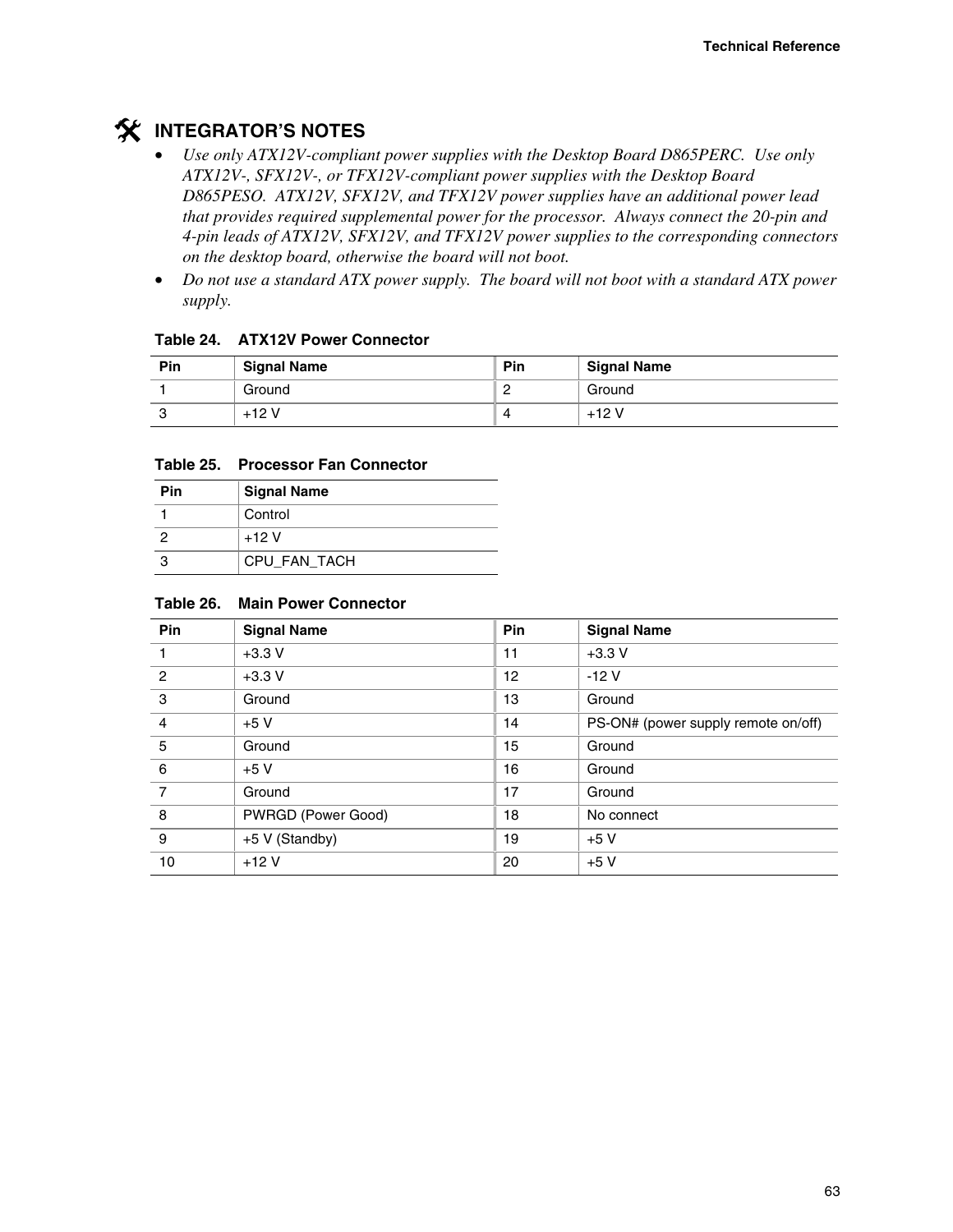| Pin | <b>Signal Name</b> |
|-----|--------------------|
|     | Control            |
|     | $+12V$             |
|     | Tach               |

<span id="page-63-0"></span>**Table 27. Front Chassis Fan Connector** 

#### **Table 28. Chassis Intrusion Connector**

| Pin | <b>Signal Name</b> |
|-----|--------------------|
|     | Intruder           |
| ◠   | Ground             |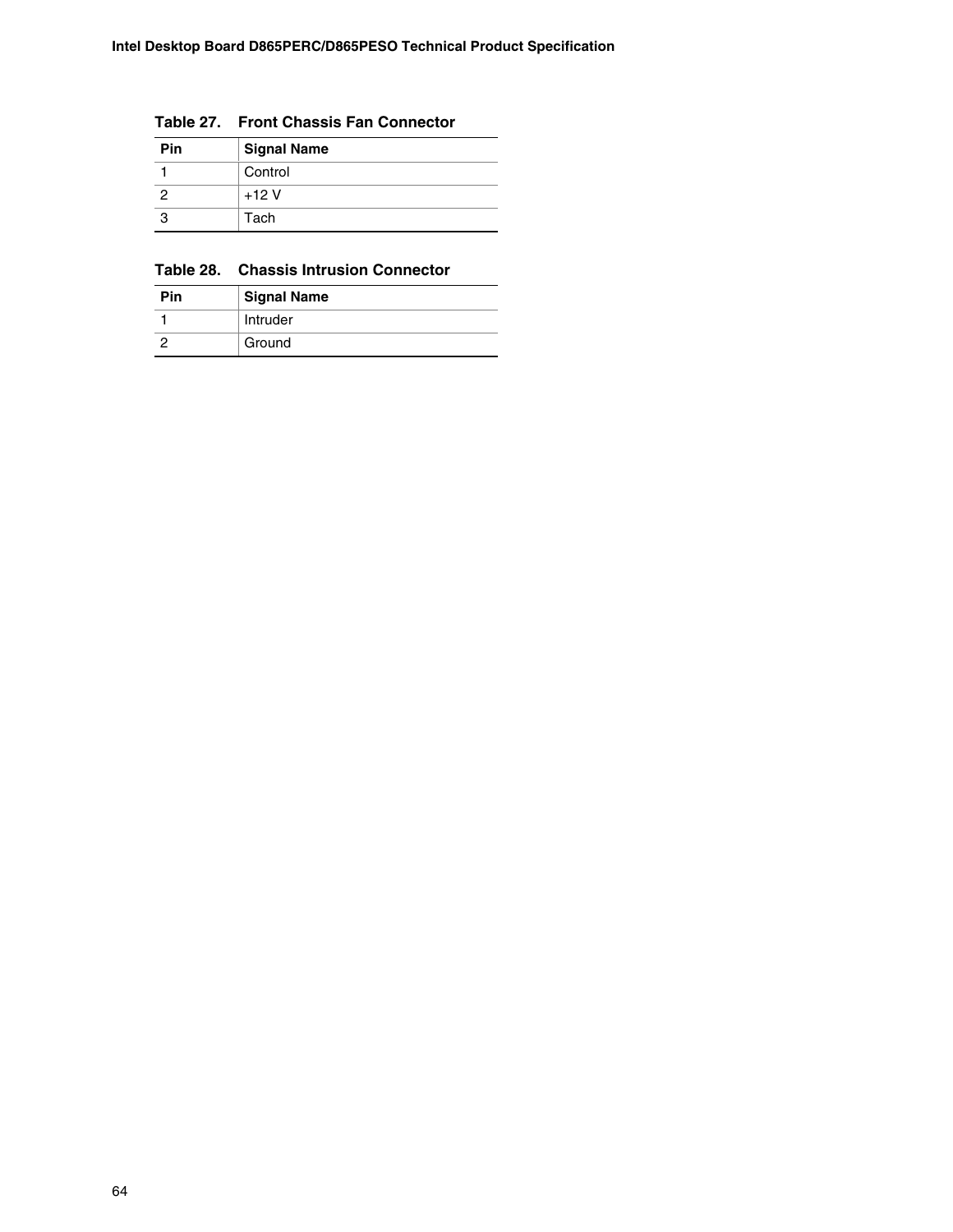### <span id="page-64-0"></span>**2.8.2.4 Add-in Board and Peripheral Interface Connectors**

Figure 21 shows the location of the add-in board connector and peripheral connectors for the Desktop Board D865PERC. Note the following considerations for the PCI bus connectors (for both Desktop Boards):

- All of the PCI bus connectors are bus master capable.
- SMBus signals are routed to PCI bus connector 2. This enables PCI bus add-in boards with SMBus support to access sensor data on the Desktop Board. The specific SMBus signals are as follows:
	- The SMBus clock line is connected to pin A40.
	- The SMBus data line is connected to pin A41.



OM15945

| Item | <b>Description</b>  | <b>Item</b> | <b>Description</b>                      |
|------|---------------------|-------------|-----------------------------------------|
| А    | PCI bus connector 6 | н           | Diskette drive                          |
| в    | PCI bus connector 5 |             | Primary IDE [black]                     |
| С    | PCI bus connector 4 | J           | Secondary IDE [white]                   |
| D    | PCI bus connector 3 | к           | SCSI hard drive activity LED (optional) |
| Е    | PCI bus connector 2 |             | Serial ATA connector 1                  |
| F    | PCI bus connector 1 | м           | Serial ATA connector 0                  |
| G    | AGP connector       |             |                                         |

**Figure 21. D865PERC Add-in Board and Peripheral Interface Connectors**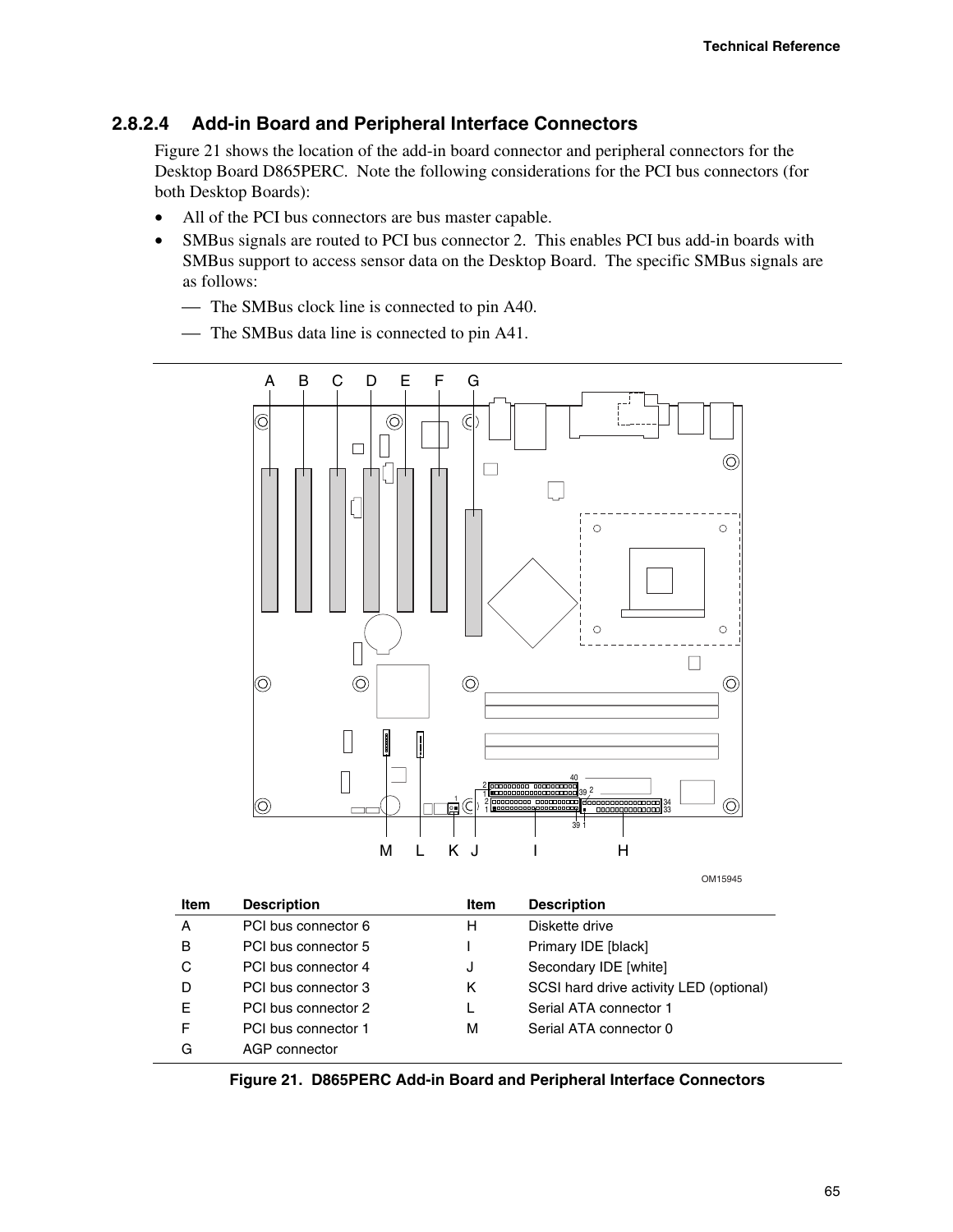

<span id="page-65-0"></span>Figure 22 shows the location of the add-in board connector and peripheral connectors for the Desktop Board D865PESO.

**Figure 22. D865PESO Add-in Board and Peripheral Interface Connectors** 

E Diskette drive J Serial ATA connector 0

## **X** INTEGRATOR'S NOTES

- *The AGP connector is keyed for Universal 0.8 V AGP 3.0 cards or 1.5 V AGP 2.0 cards only. Do not attempt to install a legacy 3.3 V AGP card. The AGP connector is not mechanically compatible with legacy 3.3 V AGP cards.*
- *Not all PCI video cards can be used in PCI bus connectors 1 and 2 (the PCI bus connectors closest to the processor). To avoid clearance problems, install PCI video cards in PCI bus connector 3.*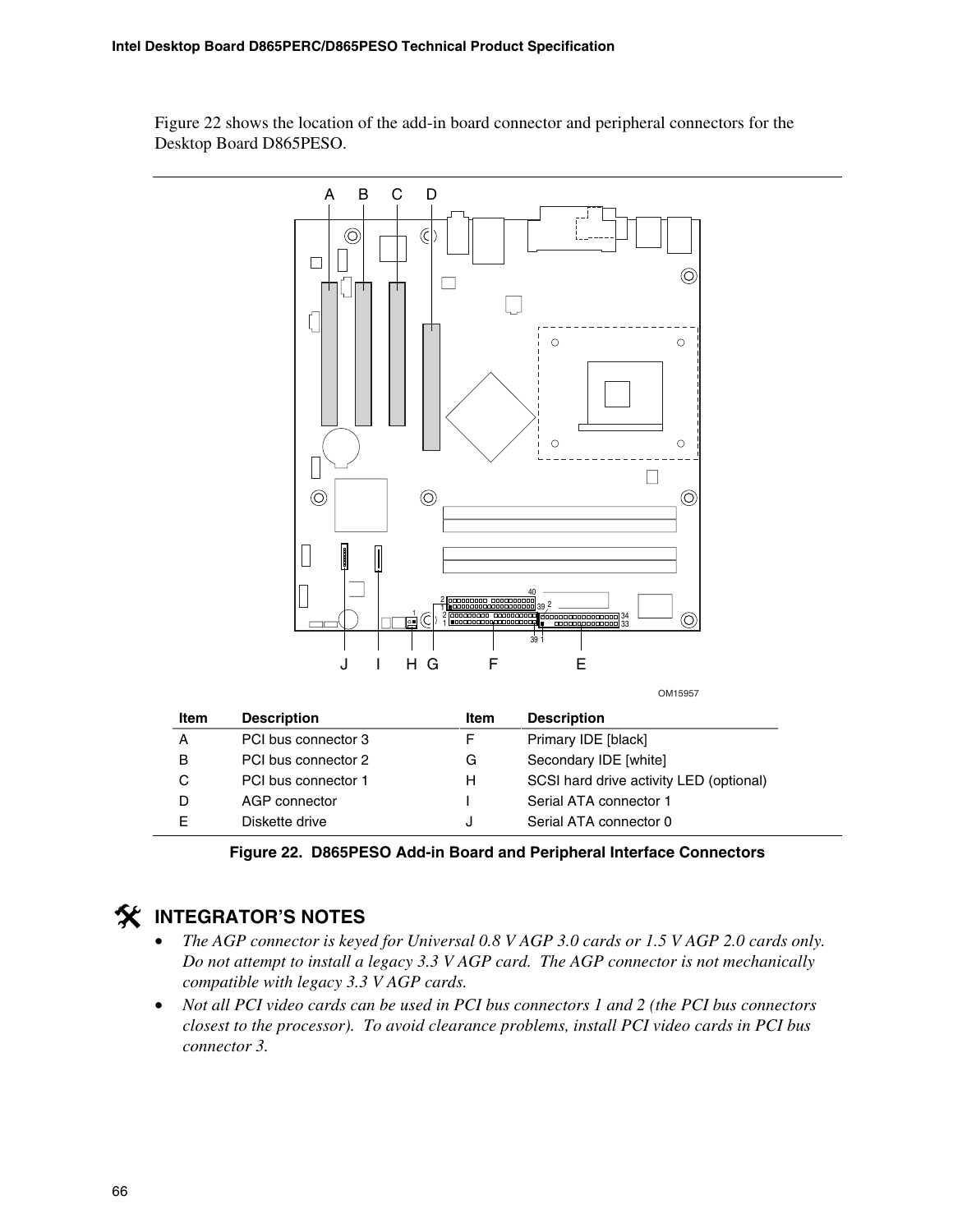#### **Table 29. SCSI Hard Drive Activity LED Connector (Optional)**

| Pin | <b>Signal Name</b> |
|-----|--------------------|
|     | SCSI ACT#          |
|     | No connect         |

#### **Table 30. Serial ATA Connectors**

| Pin                       | <b>Signal Name</b> |
|---------------------------|--------------------|
| 1                         | Ground             |
| $\overline{2}$            | <b>TXP</b>         |
| $\overline{\overline{3}}$ | <b>TXN</b>         |
| $\overline{4}$            | Ground             |
| $\overline{5}$            | <b>RXN</b>         |
| 6                         | <b>RXP</b>         |
| $\overline{7}$            | Ground             |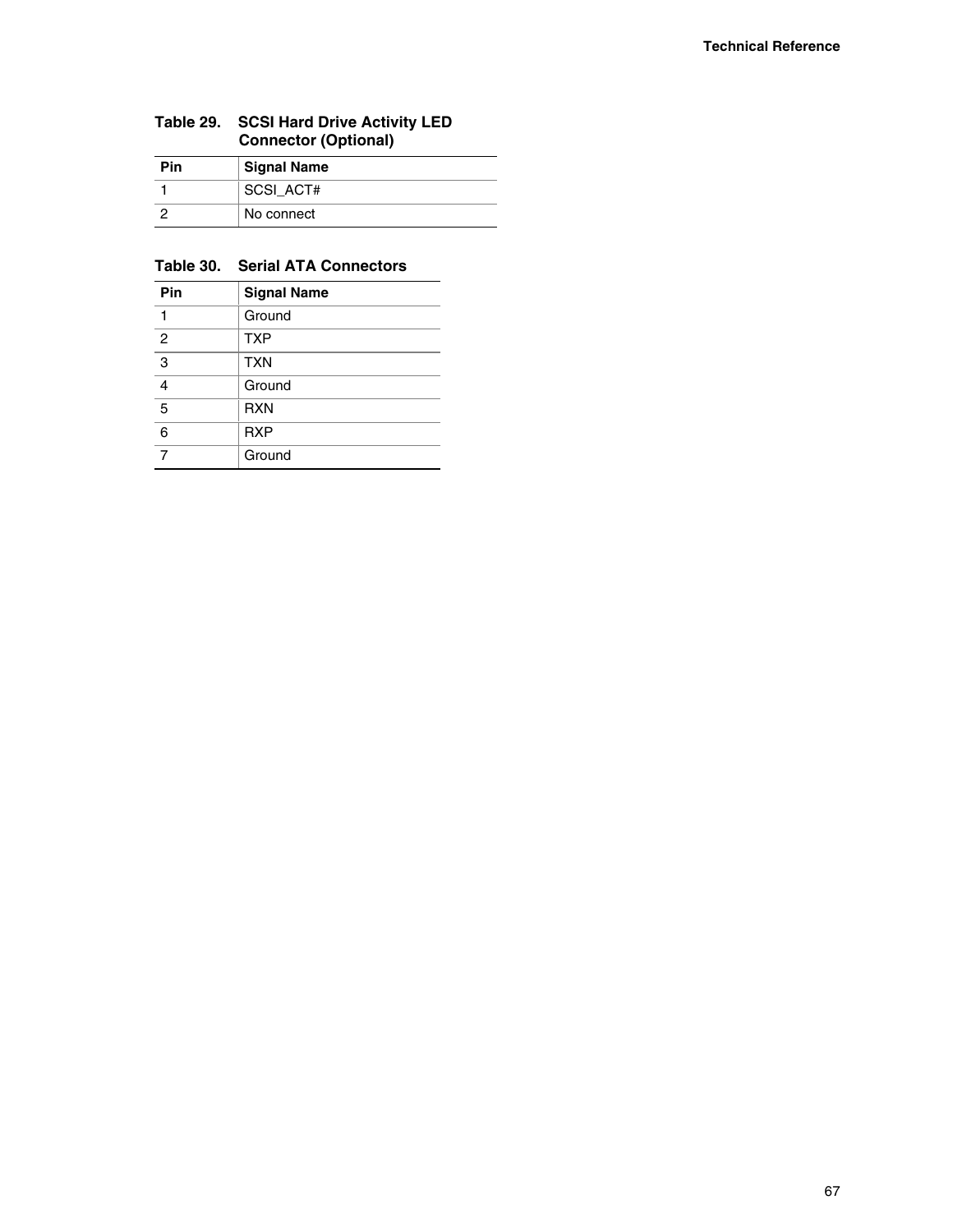## <span id="page-67-0"></span>**2.8.3 External I/O Connectors**

Figure 23 shows the locations of the external I/O connectors.



OM15946

| Item | <b>Description</b>                                    | Color        | For more information see: |
|------|-------------------------------------------------------|--------------|---------------------------|
| A    | Auxiliary front panel power/sleep/message-waiting LED | Black        | Table 31                  |
| B    | Front panel                                           | White        | Table 32                  |
| C    | Front panel USB                                       | <b>Black</b> | Figure 25                 |
| D    | Front panel USB                                       | <b>Black</b> | Figure 25                 |

**Figure 23. External I/O Connectors**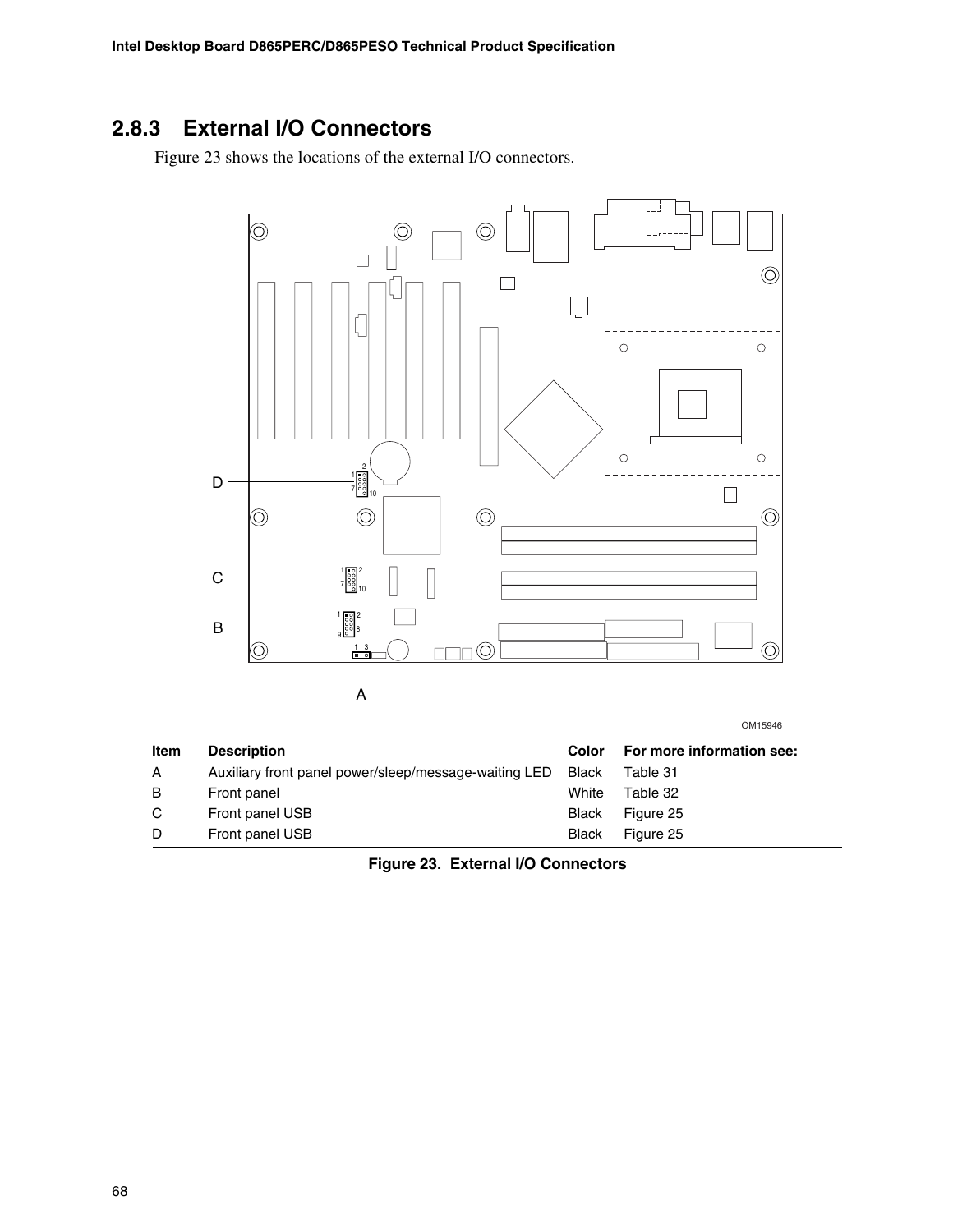### <span id="page-68-0"></span>**2.8.3.1 Auxiliary Front Panel Power/Sleep/Message-Waiting LED Connector**

Pins 1 and 3 of this connector duplicate the signals on pins 2 and 4 of the front panel connector.

| Pin | <b>Signal Name</b> | In/Out | <b>Description</b>     |
|-----|--------------------|--------|------------------------|
|     | HDR BLNK GRN       | Out    | Front panel green LED  |
|     | Not connected      |        |                        |
|     | HDR BLNK YEL       | Out    | Front panel yellow LED |

**Table 31. Auxiliary Front Panel Power/Sleep/Message-Waiting LED Connector** 

### **2.8.3.2 Front Panel Connector**

This section describes the functions of the front panel connector. Table 32 lists the signal names of the front panel connector. Figure 24 is a connection diagram for the front panel connector.

| <b>Pin</b>                     | Signal    | In/Out               | <b>Description</b>                              | <b>Pin</b>     | Signal                  | In/Out | <b>Description</b>        |
|--------------------------------|-----------|----------------------|-------------------------------------------------|----------------|-------------------------|--------|---------------------------|
| <b>Hard Drive Activity LED</b> |           |                      |                                                 |                | <b>Power LED</b>        |        |                           |
|                                | HD PWR    | Out                  | Hard disk LED pull-up<br>$(750 \Omega)$ to +5 V | $\overline{2}$ | HDR_BLNK_<br><b>GRN</b> | Out    | Front panel green<br>LED  |
| 3                              | HAD#      | Out                  | Hard disk active LED                            | 4              | HDR BLNK<br>YEL         | Out    | Front panel yellow<br>LED |
| <b>Reset Switch</b>            |           | <b>On/Off Switch</b> |                                                 |                |                         |        |                           |
| 5                              | Ground    |                      | Ground                                          | 6              | FPBUT_IN                | In     | Power switch              |
| $\overline{7}$                 | FP RESET# | In                   | Reset switch                                    | 8              | Ground                  |        | Ground                    |
| <b>Power</b>                   |           | <b>Not Connected</b> |                                                 |                |                         |        |                           |
| 9                              | $+5V$     |                      | Power                                           | 10             | N/C                     |        | Not connected             |

**Table 32. Front Panel Connector** 



**Figure 24. Connection Diagram for Front Panel Connector**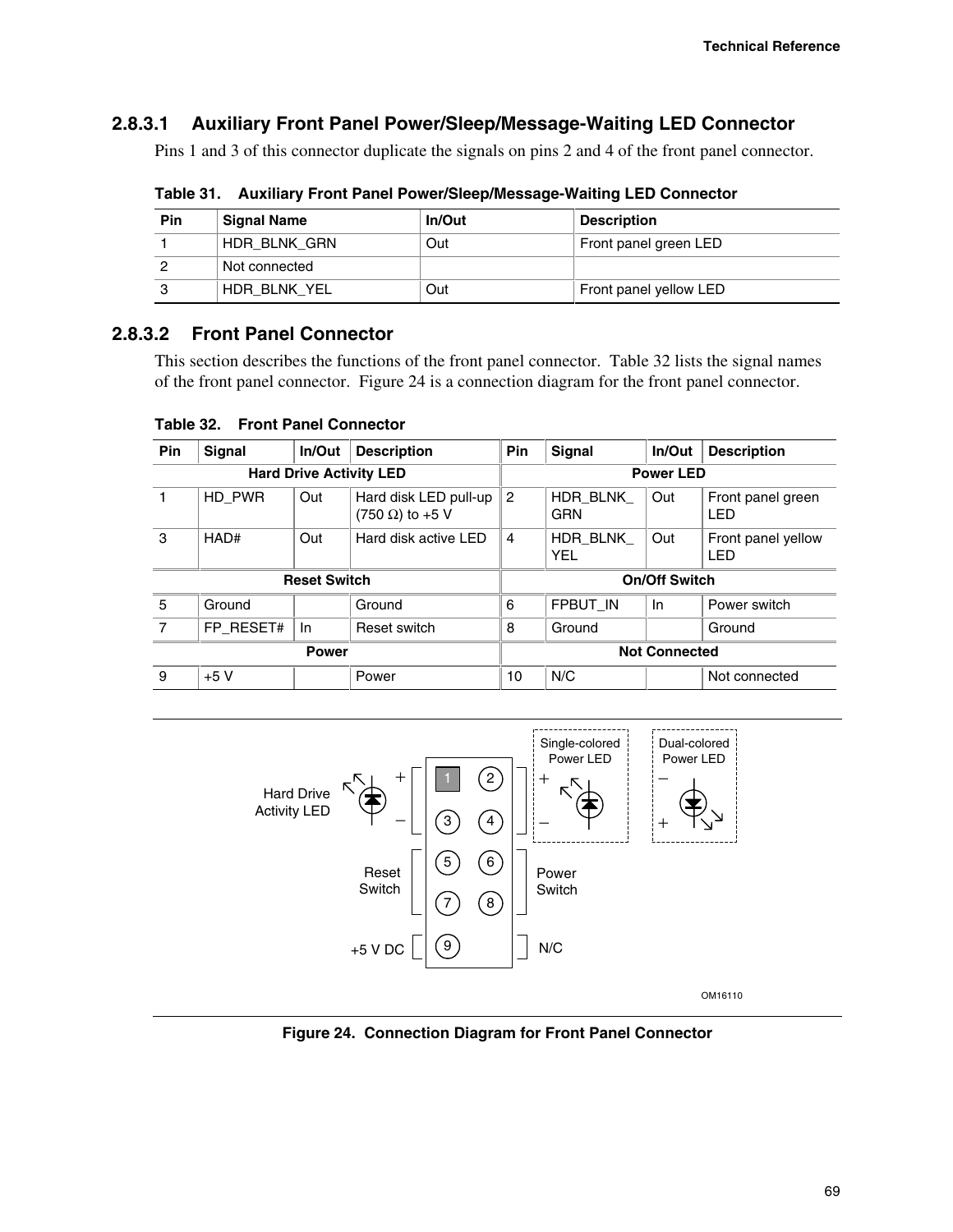#### **2.8.3.2.1 Hard Drive Activity LED Connector**

Pins 1 and 3 can be connected to an LED to provide a visual indicator that data is being read from or written to a hard drive. Proper LED function requires one of the following:

- A Serial ATA hard drive connected to an onboard Serial ATA connector
- An IDE hard drive connected to an onboard IDE connector

#### **2.8.3.2.2 Reset Switch Connector**

Pins 5 and 7 can be connected to a momentary single pole, single throw (SPST) type switch that is normally open. When the switch is closed, the board resets and runs the POST.

#### **2.8.3.2.3 Power/Sleep/Message Waiting LED Connector**

Pins 2 and 4 can be connected to a one- or two-color LED. Table 33 shows the possible states for a one-color LED. Table 34 shows the possible states for a two-color LED.

| <b>LED State</b>      | <b>Description</b>      |  |
|-----------------------|-------------------------|--|
| Off                   | Power off/sleeping      |  |
| Steady Green          | Running                 |  |
| <b>Blinking Green</b> | Running/message waiting |  |

**Table 33. States for a One-Color Power LED** 

| Table 34. States for a Two-Color Power LED |  |
|--------------------------------------------|--|
|                                            |  |

| <b>LED State</b>       | <b>Description</b>       |
|------------------------|--------------------------|
| Off                    | Power off                |
| <b>Steady Green</b>    | Running                  |
| <b>Blinking Green</b>  | Running/message waiting  |
| <b>Steady Yellow</b>   | Sleeping                 |
| <b>Blinking Yellow</b> | Sleeping/message waiting |

### ✏ **NOTE**

*To use the message waiting function, ACPI must be enabled in the operating system and a message-capturing application must be invoked.* 

#### **2.8.3.2.4 Power Switch Connector**

Pins 6 and 8 can be connected to a front panel momentary-contact power switch. The switch must pull the SW\_ON# pin to ground for at least 50 ms to signal the power supply to switch on or off. (The time requirement is due to internal debounce circuitry on the board.) At least two seconds must pass before the power supply will recognize another on/off signal.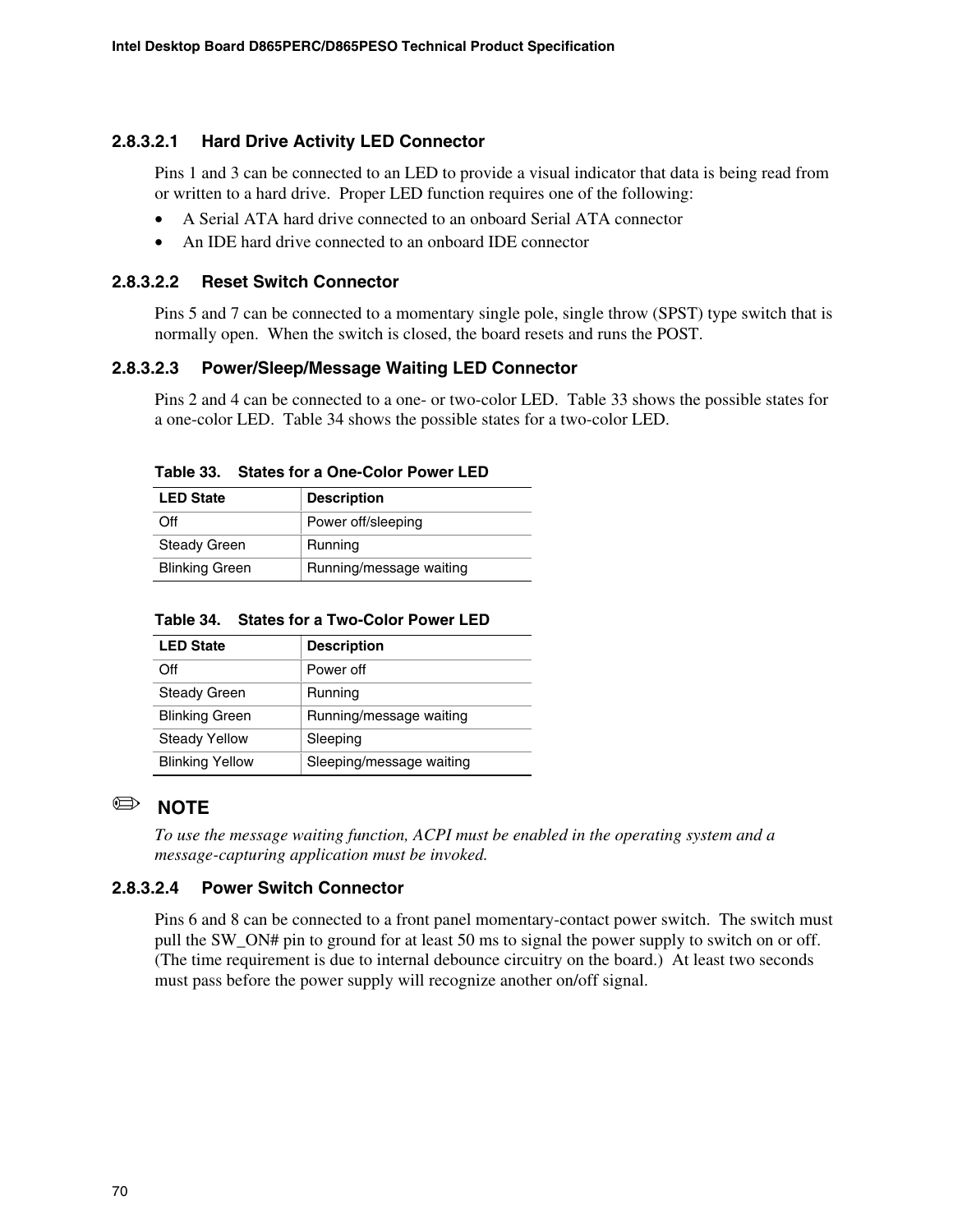### <span id="page-70-0"></span>**2.8.3.3 Front Panel USB Connectors**

Figure 25 is a connection diagram for the front panel USB connectors.

## **X** INTEGRATOR'S NOTES

- *The +5 V DC power on the USB connector is fused.*
- *Pins 1, 3, 5, and 7 comprise one USB port.*
- *Pins 2, 4, 6, and 8 comprise one USB port.*
- Use only a front panel USB connector that conforms to the USB 2.0 specification for high*speed USB devices.*



**Figure 25. Connection Diagram for Front Panel USB Connectors**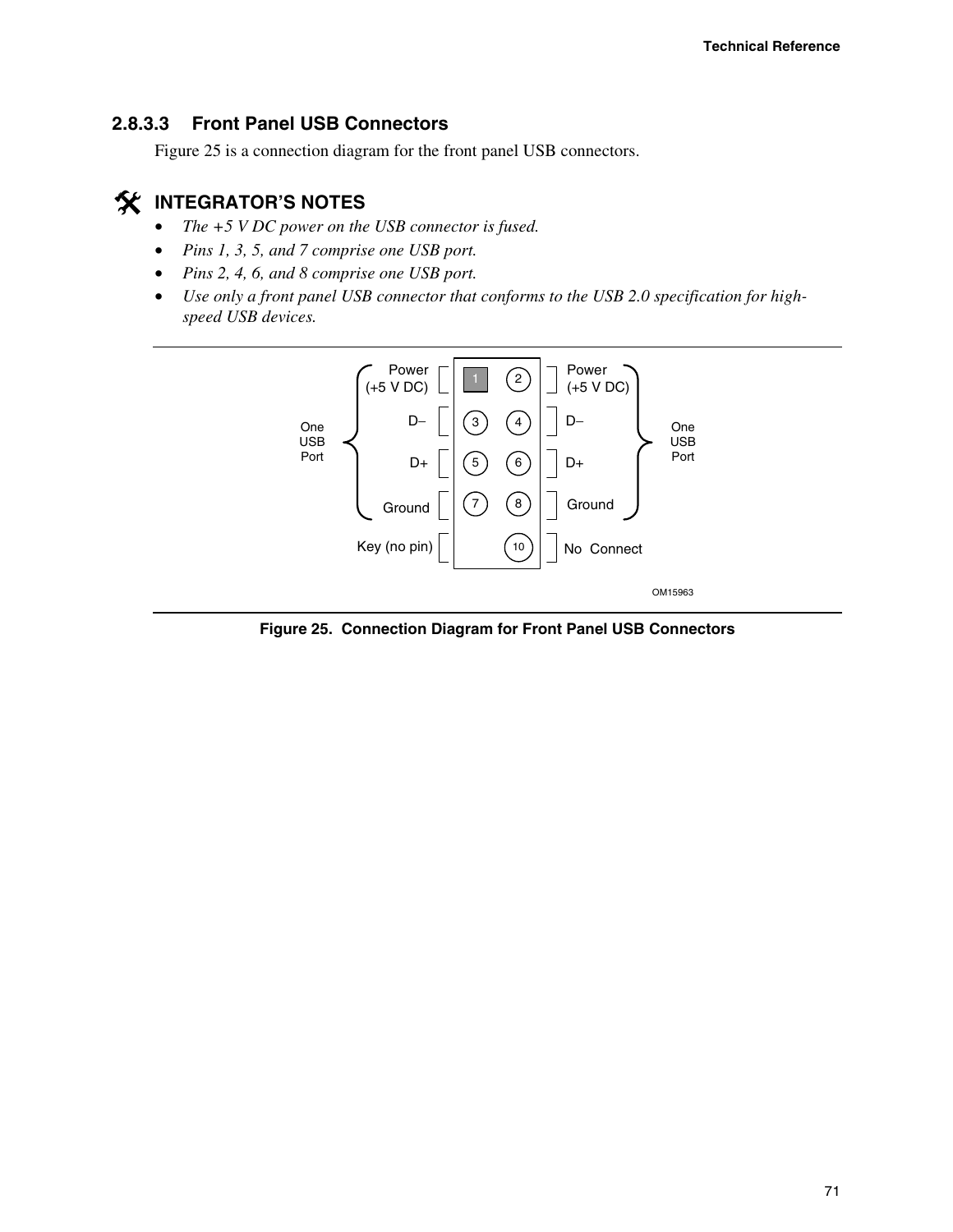# <span id="page-71-0"></span>**2.9 Jumper Blocks**

# $\hat{A}$  **CAUTION**

*Do not move any jumpers with the power on. Always turn off the power and unplug the power cord from the computer before changing a jumper setting. Otherwise, the Desktop Board could be damaged.* 

Figure 26 shows the location of the jumper blocks.



**Figure 26. Location of the Jumper Blocks** 

## **2.9.1 Front Panel Audio Connector/Jumper Block**

This connector has two functions:

- With jumpers installed, the audio line out signals are routed to the back panel audio line out connector.
- With jumpers removed, the connector provides audio line out and mic in signals for front panel audio connectors.

[Table 35](#page-72-0) describes the two configurations of this connector/jumper block.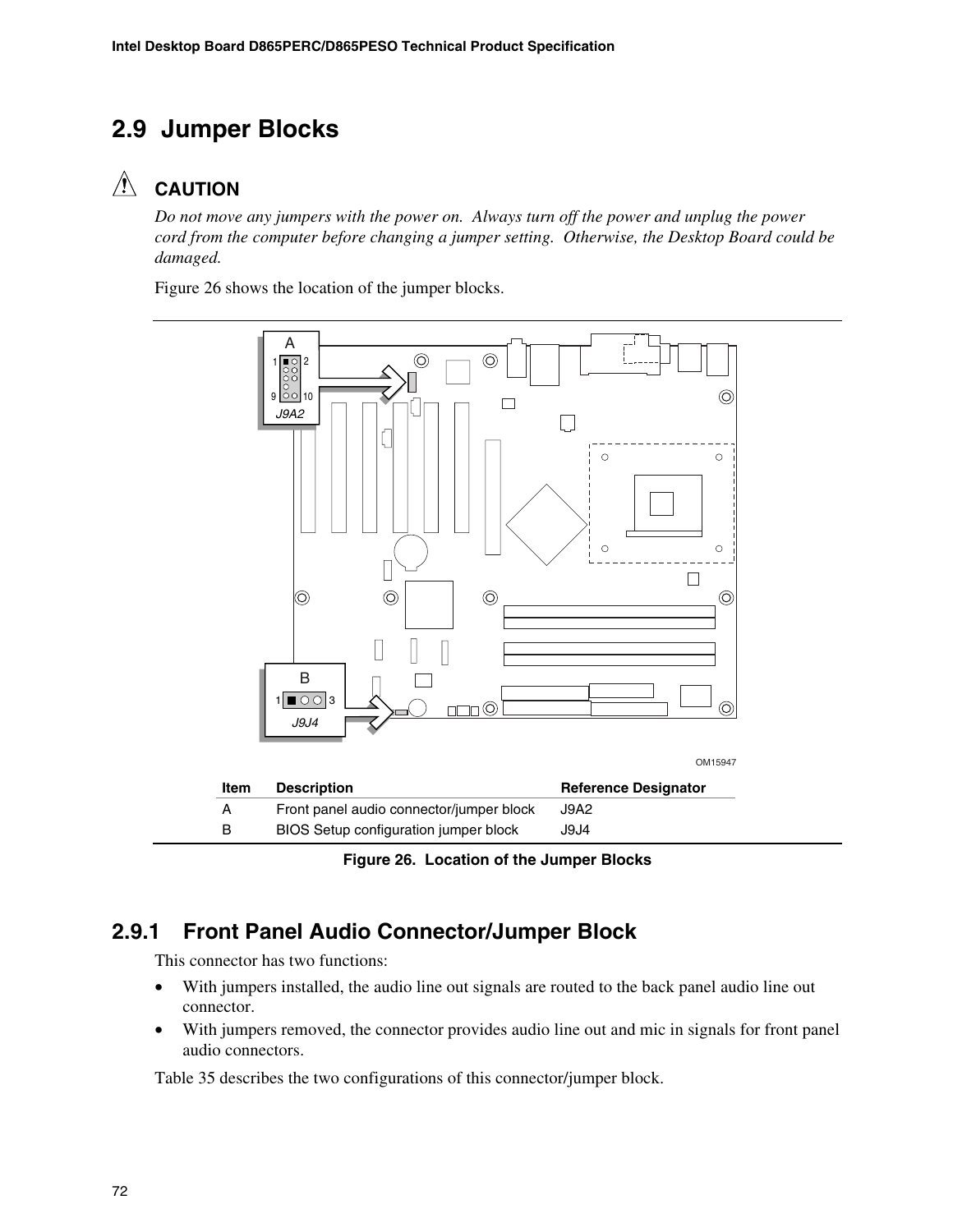# <span id="page-72-0"></span> $\hat{\mathbb{A}}$  **CAUTION**

*Do not place jumpers on this block in any configuration other than the one described in Table 35. Other jumper configurations are not supported and could damage the Desktop Board.* 

| <b>Jumper Setting</b> |             | Configuration                                                            |
|-----------------------|-------------|--------------------------------------------------------------------------|
|                       | 1 and $2$   | Audio line out signals are routed to the back panel audio line out       |
|                       | 3 and 4     | connector. The back panel audio line out connector is shown in Figure 18 |
|                       | $5$ and $6$ | on page 58.                                                              |
| 7   O<br>10           | 9 and 10    |                                                                          |
| $\Box$                |             | Audio line out and mic in signals are available for front panel audio    |
| 3                     | No jumpers  | connectors. Table 22 on page 61 lists the names of the signals available |
| 5 OO<br>6             | installed   | on this connector when no jumpers are installed.                         |
| 70                    |             |                                                                          |
| 10                    |             |                                                                          |

**Table 35. Front Panel Audio Connector/Jumper Block** 

## **X** INTEGRATOR'S NOTE

When the jumpers are removed and this connector is used for front panel audio, the back panel *audio line out and mic in connectors are disabled.* 

### **2.9.2 BIOS Setup Configuration Jumper Block**

The 3-pin jumper block determines the BIOS Setup program's mode. Table 36 describes the jumper settings for the three modes: normal, configure, and recovery. When the jumper is set to configure mode and the computer is powered-up, the BIOS compares the processor version and the microcode version in the BIOS and reports if the two match.

| <b>Function/Mode</b> | <b>Jumper Setting</b> |                                                                       | Configuration                                                                            |
|----------------------|-----------------------|-----------------------------------------------------------------------|------------------------------------------------------------------------------------------|
| Normal               | $1 - 2$               | $\Box$ O $\odot$ <sup>3</sup>                                         | The BIOS uses current configuration information and<br>passwords for booting.            |
| Configure            | $2 - 3$               | $\blacksquare$ $\bullet$ $\blacksquare$ $\blacksquare$ $\blacksquare$ | After the POST runs, Setup runs automatically. The<br>maintenance menu is displayed.     |
| Recovery             | None                  | $\bigcap \bigcirc \bigcirc \big 3$                                    | The BIOS attempts to recover the BIOS configuration. A<br>recovery diskette is required. |

**Table 36. BIOS Setup Configuration Jumper Settings**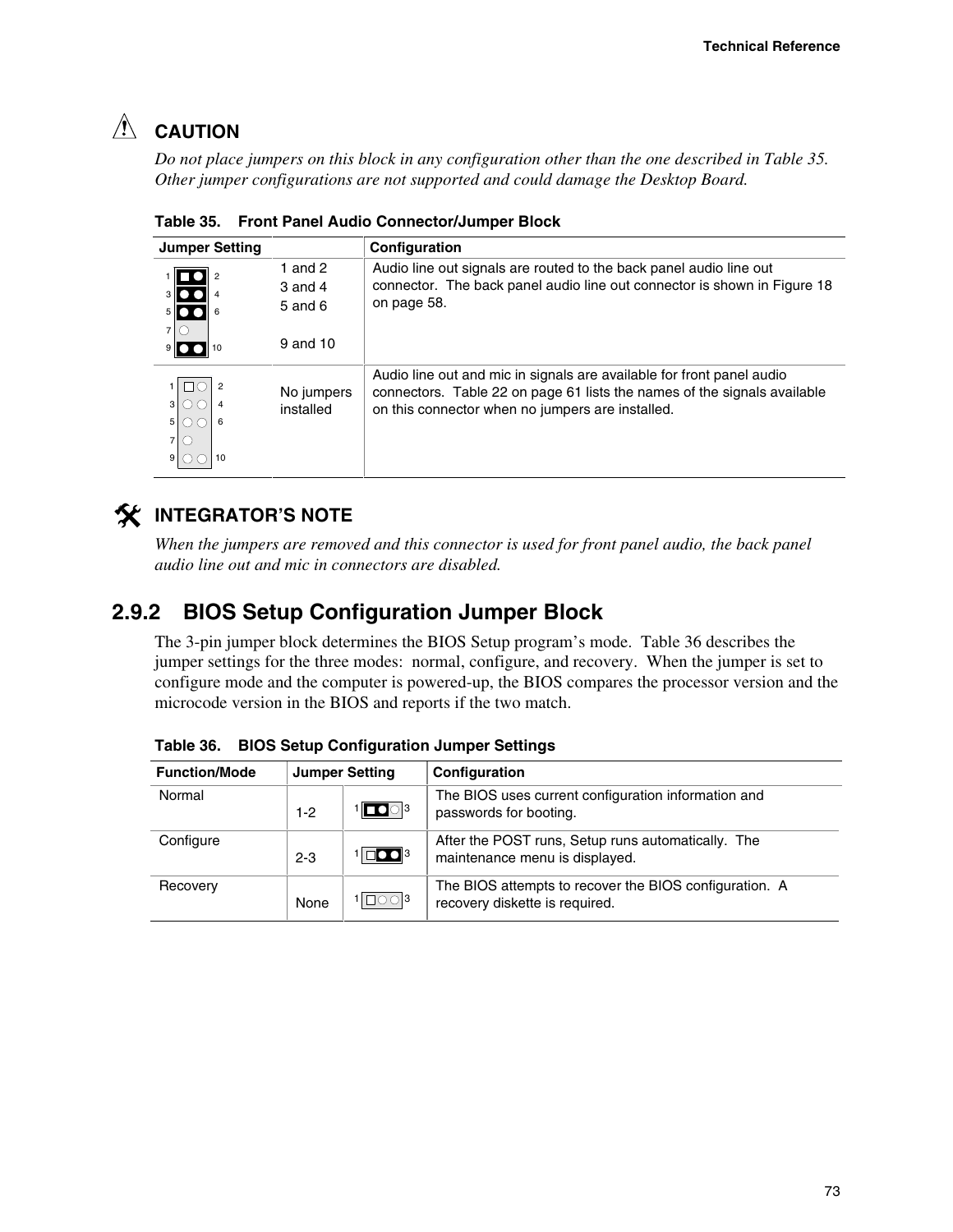# **2.10 Mechanical Considerations**

### **2.10.1 D865PERC Form Factor**

The Desktop Board D865PERC is designed to fit into an ATX-form-factor chassis. Figure 27 illustrates the mechanical form factor for the Desktop Board D865PERC. Dimensions are given in inches [millimeters]. The outer dimensions are 11.60 inches by 9.60 inches [294.64 millimeters by 243.84 millimeters]. Location of the I/O connectors and mounting holes are in compliance with the ATX specification (see Section [1.5\)](#page-17-0).



**Figure 27. Desktop Board D865PERC Dimensions**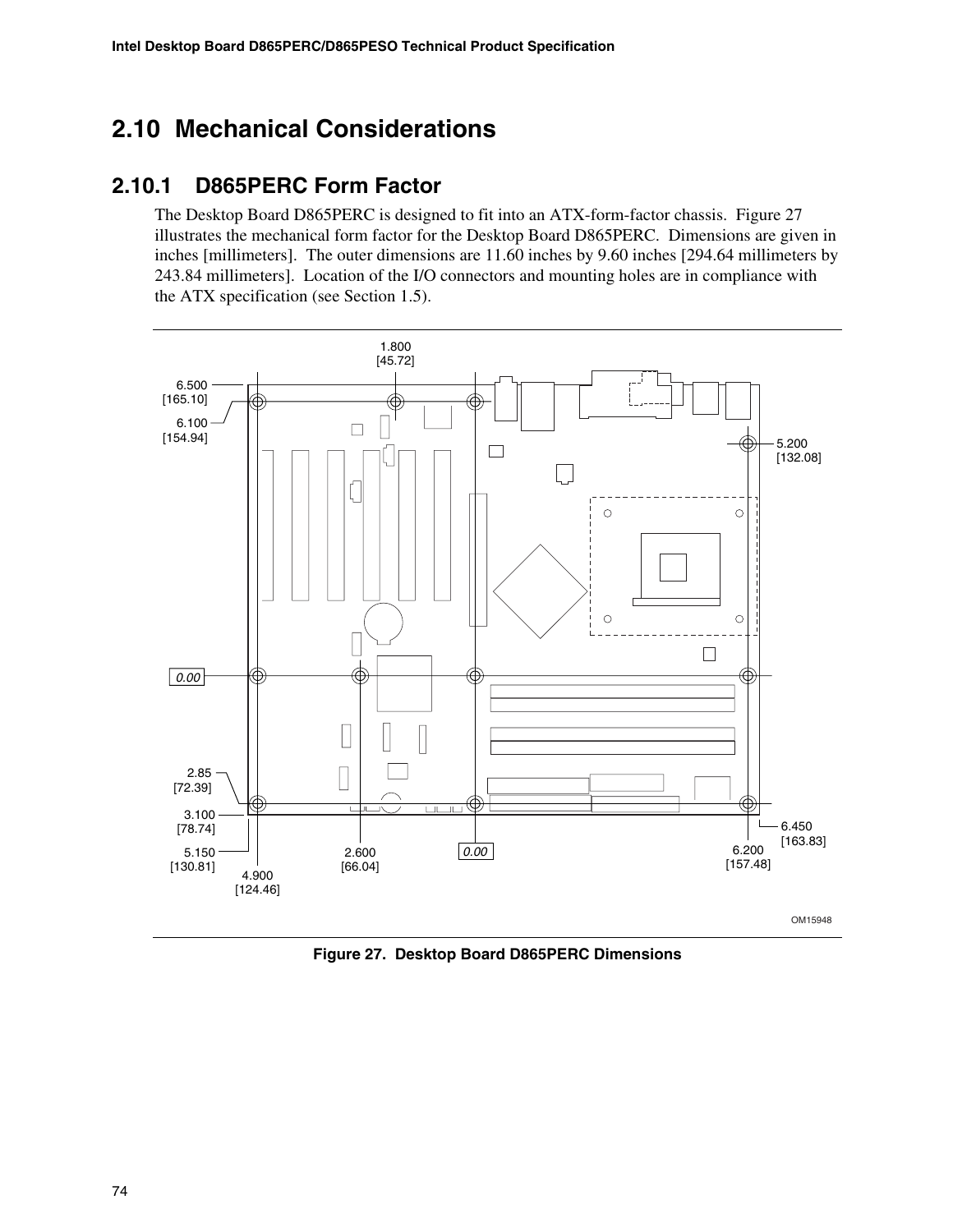### **2.10.2 D865PESO Form Factor**

The Desktop Board D865PESO is designed to fit into either a microATX or an ATX-form-factor chassis. Figure 28 illustrates the mechanical form factor for the Desktop Board D865PESO. Dimensions are given in inches [millimeters]. The outer dimensions are 9.60 inches by 9.60 inches [243.84 millimeters by 243.84 millimeters]. Location of the I/O connectors and mounting holes are in compliance with the ATX specification (see Section [1.5\)](#page-17-0).

#### ✏ **NOTE**

*When installing the Desktop Board in a microATX chassis, make sure that peripheral devices are installed at least 1.5 inches above the main power connector, the diskette drive connector, and the IDE connector, and the DIMM sockets.* 



**Figure 28. Desktop Board D865PESO Dimensions**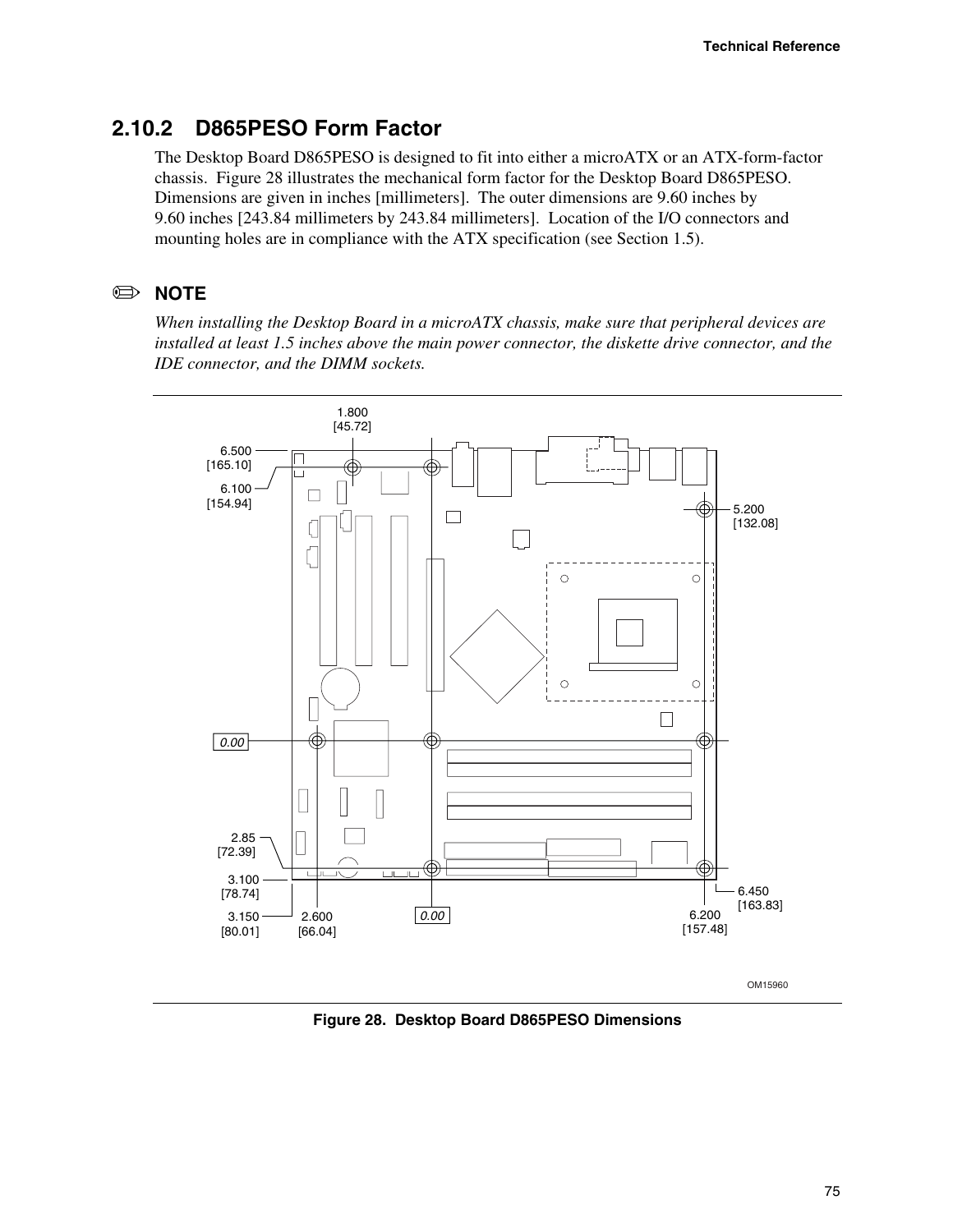### **2.10.3 I/O Shield**

The back panel I/O shield for the Desktop Boards D865PERC and D865PESO must meet specific dimension and material requirements. Systems based on these Desktop Boards need the back panel I/O shield to pass certification testing. Figure 29 shows the I/O shield. Dimensions are given in inches to a tolerance of ±0.02 inches.

The figure also indicates the position of each cutout. Additional design considerations for I/O shields relative to chassis requirements are described in the ATX specification. See Section [1.5](#page-17-0) for information about the ATX specification.

#### ✏ **NOTE**

*The I/O shield drawings in this document are for reference only. An I/O shield compliant with the ATX chassis specification 2.03 is available from Intel.* 



**Figure 29. I/O Shield Dimensions**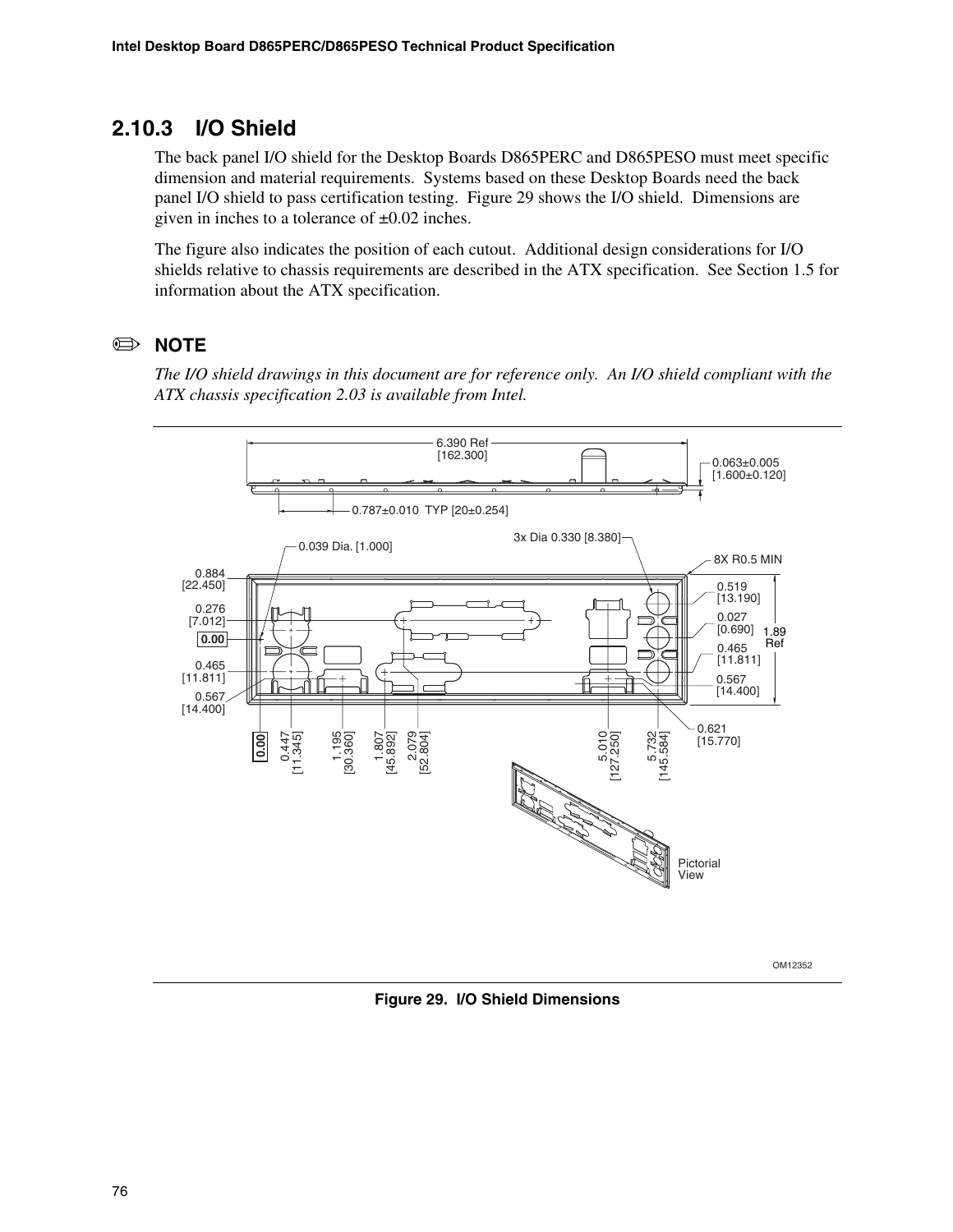# <span id="page-76-0"></span>**2.11 Electrical Considerations**

### **2.11.1 DC Loading**

Table 37 lists the DC loading characteristics of the board.

|  | Table 37. DC Loading Characteristics |
|--|--------------------------------------|
|--|--------------------------------------|

|                 |                 |          |         | <b>DC Current at:</b> |        |          |
|-----------------|-----------------|----------|---------|-----------------------|--------|----------|
| <b>Mode</b>     | <b>DC Power</b> | $+3.3$ V | +5 V    | $+12V$                | $-12V$ | $+5$ VSB |
| Minimum loading | 190.00 W        | 5.00 A   | 11.00 A | 9.00A                 | 0.03A  | 0.60A    |
| Maximum loading | 286,00 W        | 11.00 A  | 15.00 A | 13.00 A               | 0.10 A | 1.38A    |

#### **2.11.2 Add-in Board Considerations**

The boards are designed to provide 2 A (average) of +5 V current for each add-in board. The total +5 V current draw for add-in boards for the boards is as follows:

- A fully loaded Desktop Board D865PERC (all six expansion slots and the AGP slot filled) must not exceed 14 A.
- A fully loaded Desktop Board D865PESO (all three expansion slots and the AGP slot filled) must not exceed 8 A.

### **2.11.3 Fan Connector Current Capability**

# $\hat{A}$  **CAUTION**

*The processor fan must be connected to the processor fan connector, not to a chassis fan connector. Connecting the processor fan to a chassis fan connector may result in onboard component damage that will halt fan operation.* 

Table 38 lists the current capability of the fan connectors.

| <b>Fan Connector</b> | <b>Maximum Available Current</b> |
|----------------------|----------------------------------|
| Processor fan        | 1600 mA                          |
| Front chassis fan    | 800 mA                           |
| Rear chassis fan     | 800 mA                           |

**Table 38. Fan Connector Current Capability**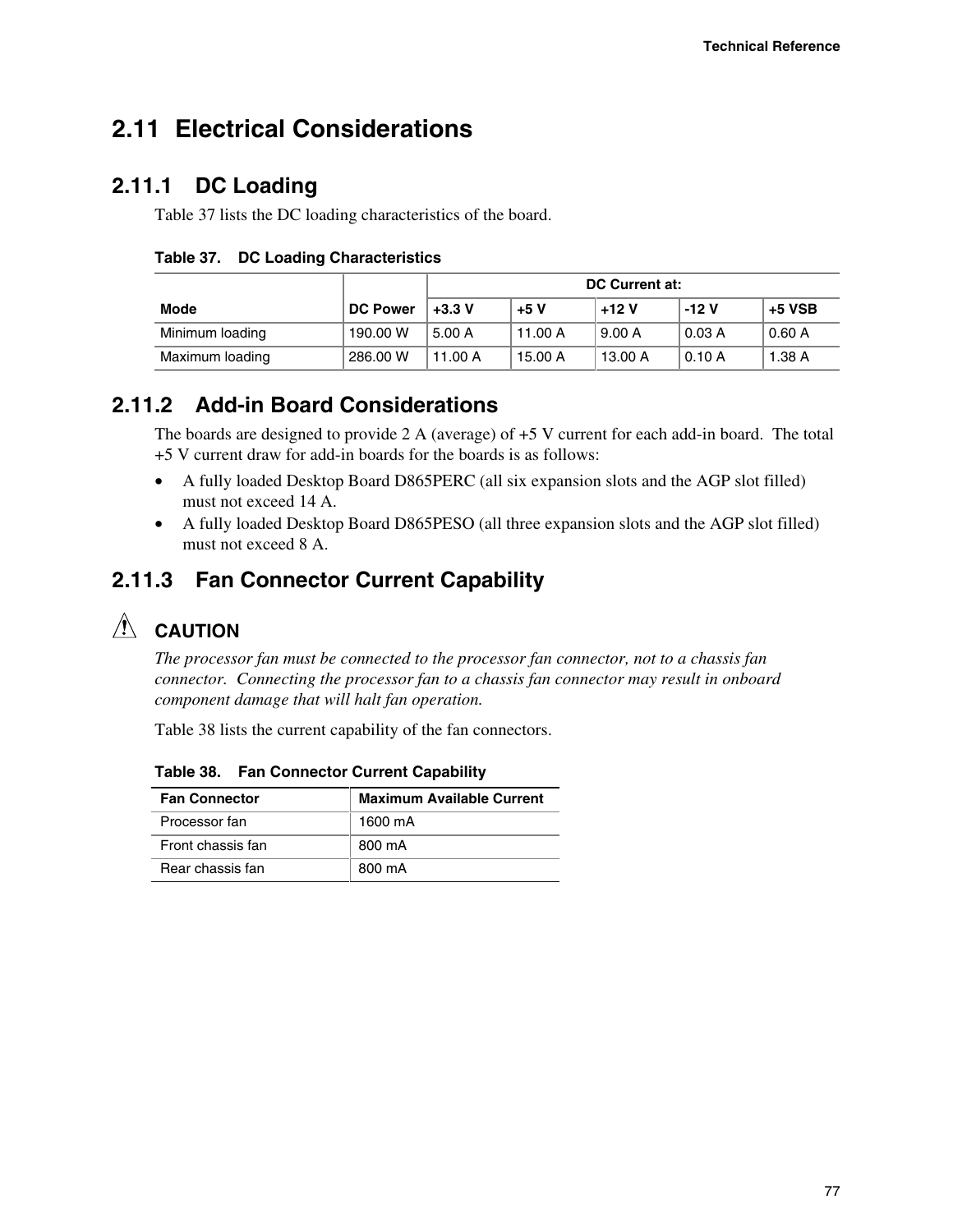### **2.11.4 Power Supply Considerations**

# $\hat{P}$  **CAUTION**

*The +5 V standby line for the power supply must be capable of providing adequate +5 V standby current. Failure to do so can damage the power supply. The total amount of standby current required depends on the wake devices supported and manufacturing options.* 

System integrators should refer to the power usage values listed in [Table 37](#page-76-0) when selecting a power supply for use with the board.

Additional power required will depend on configurations chosen by the integrator.

The power supply must comply with the following recommendations found in the indicated sections of the ATX form factor specification.

- The potential relation between 3.3 VDC and  $+5$  VDC power rails (Section 4.2)
- The current capability of the  $+5$  VSB line (Section 4.2.1.2)
- All timing parameters (Section 4.2.1.3)
- All voltage tolerances (Section 4.2.2)

#### **For information about Refer to**

| 1 YI 11119111146911 GDVGG         |                      |
|-----------------------------------|----------------------|
| The ATX form factor specification | Section 1.5, page 18 |

# **2.12 Thermal Considerations**

# $\hat{A}$  **CAUTION**

*The use of an Intel Pentium 4 processor operating above 2.80 GHz with this Intel desktop board requires the following:* 

- *A chassis with appropriate airflow to ensure proper cooling of the components on the board*
- *A processor fan heatsink that meets the thermal performance targets for Pentium 4 processors operating above 2.80 GHz*

*Failure to ensure appropriate airflow may result in reduced performance of both the processor and/or voltage regulator or, in some instances, damage to the desktop board. For a list of chassis that have been tested with Intel desktop boards please refer to the following website:* 

<http://developer.intel.com/design/motherbd/cooling.htm>

*All responsibility for determining the adequacy of any thermal or system design remains solely with the reader. Intel makes no warranties or representations that merely following the instructions presented in this document will result in a system with adequate thermal performance.*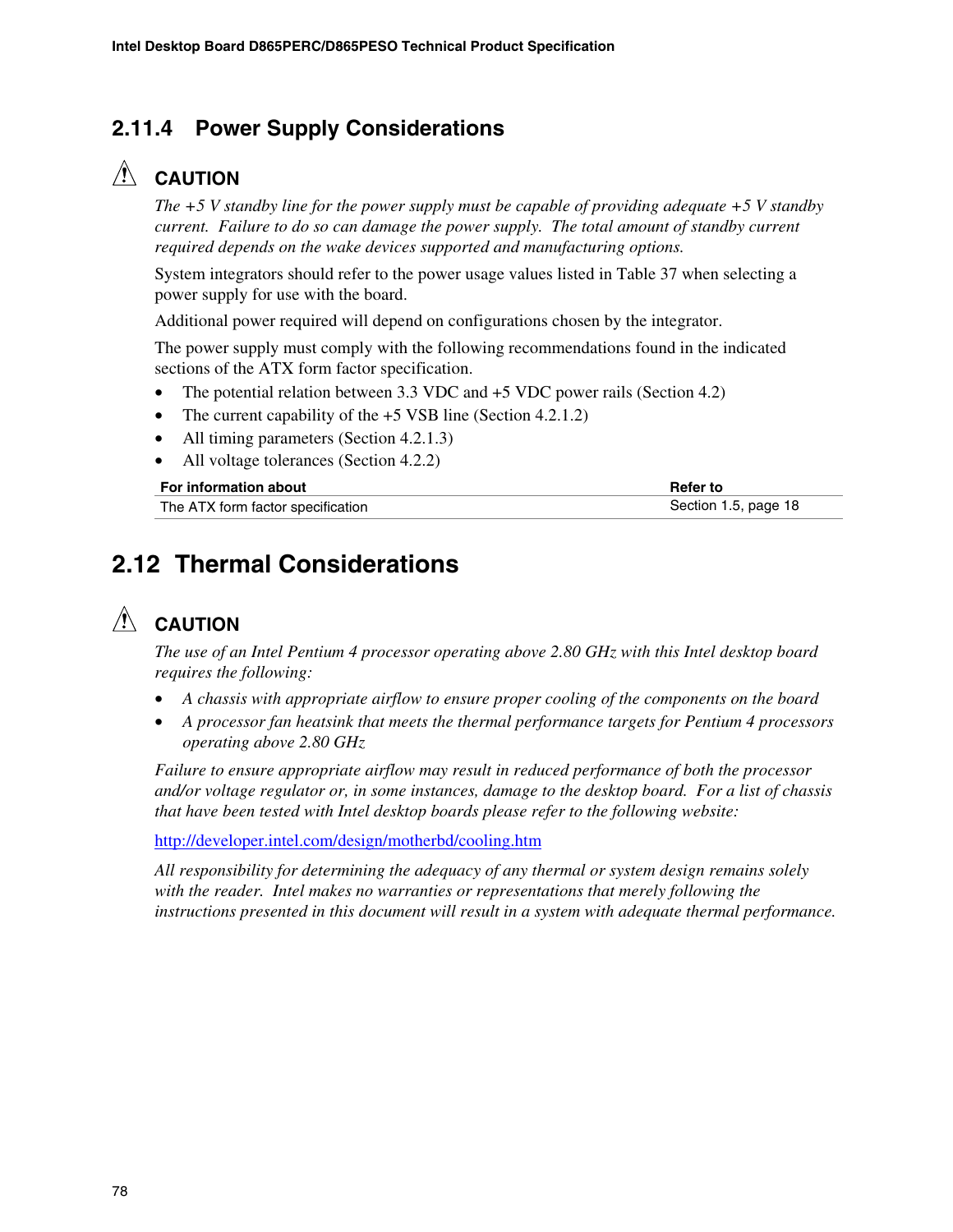# $\hat{\mathbb{A}}$  **CAUTION**

*Ensure that the ambient temperature does not exceed the Desktop Board's maximum operating temperature. Failure to do so could cause components to exceed their maximum case temperature and malfunction. For information about the maximum operating temperature, see the environmental specifications in Section [0.](#page-80-0)* 

# $\hat{I}$  **CAUTION**

*Ensure that proper airflow is maintained in the processor voltage regulator circuit. Failure to do so may result in damage to the voltage regulator circuit. The processor voltage regulator area*  (*item A in Figure 30*) can reach a temperature of up to 85 °C in an open chassis.

Figure 30 shows the locations of the localized high temperature zones.



**Figure 30. Localized High Temperature Zones**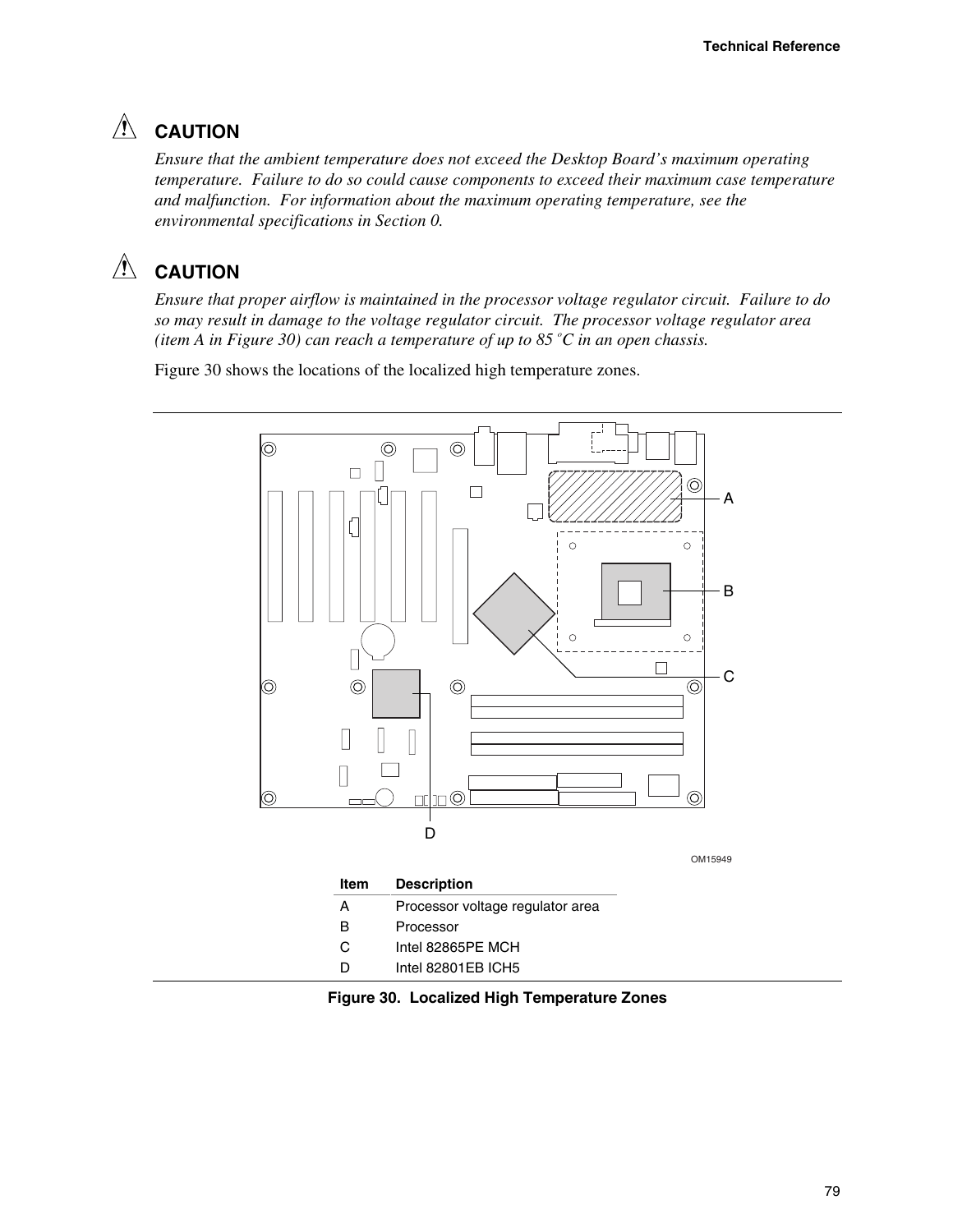Table 39 provides maximum case temperatures for the Desktop Board D865PERC/D865PESO components that are sensitive to thermal changes. The operating temperature, current load, or operating frequency could affect case temperatures. Maximum case temperatures are important when considering proper airflow to cool the Desktop Board D865PERC/D865PESO.

| Component                 | <b>Maximum Case Temperature</b>                                                                 |
|---------------------------|-------------------------------------------------------------------------------------------------|
| Intel Pentium 4 processor | For processor case temperature, see processor datasheets and<br>processor specification updates |
| Intel 82865PE MCH         | 99 °C (under bias)                                                                              |
| Intel 82801EB ICH5        | 115 °C (under bias)                                                                             |

**Table 39. Thermal Considerations for Components** 

| For information about                                          | <b>Refer to</b>      |
|----------------------------------------------------------------|----------------------|
| Intel Pentium 4 processor datasheets and specification updates | Section 1.3, page 17 |

# **2.13 Reliability**

The Mean Time Between Failures (MTBF) prediction is calculated using component and subassembly random failure rates. The calculation is based on the Bellcore Reliability Prediction Procedure, TR-NWT-000332, Issue 4, September 1991. The MTBF prediction is used to estimate repair rates and spare parts requirements.

The MTBF data is calculated from predicted data at 55 ºC. Table 40 lists the MTBF calculations.

|  | Table 40. |  | <b>MTBF Calculations</b> |
|--|-----------|--|--------------------------|
|--|-----------|--|--------------------------|

| <b>Board</b>                                                              | <b>MTBF</b>   |
|---------------------------------------------------------------------------|---------------|
| Desktop Board D865PERC with 10/100 Mbits/sec LAN subsystem                | 98,383 hours  |
| Desktop Board D865PERC with Gigabit (10/100/1000 Mbits/sec) LAN subsystem | 97,895 hours  |
| Desktop Board D865PESO with 10/100 Mbits/sec LAN subsystem                | 101,425 hours |
| Desktop Board D865PESO with Gigabit (10/100/1000 Mbits/sec) LAN subsystem | 100,823 hours |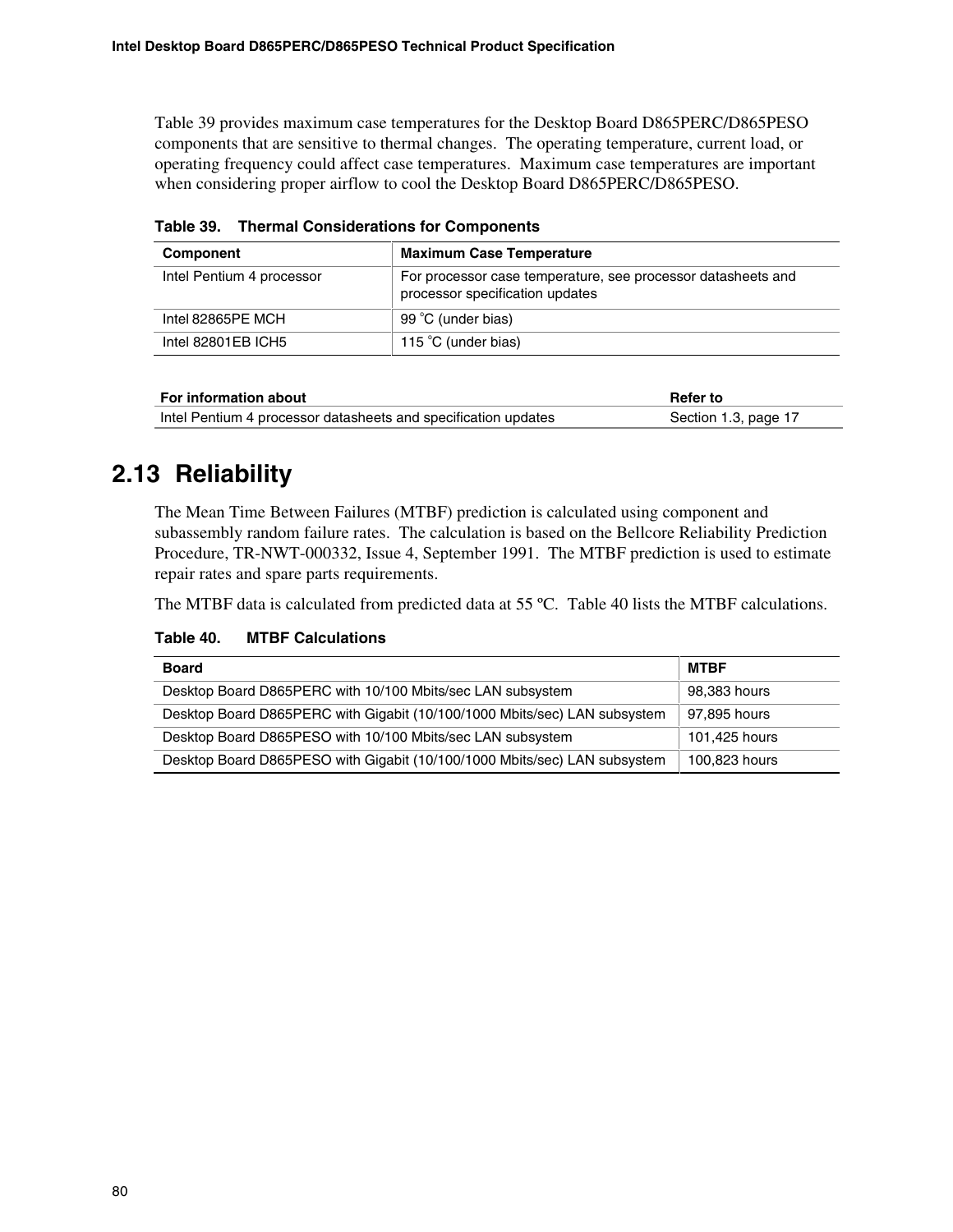# <span id="page-80-0"></span>**2.14 Environmental**

Table 41 lists the environmental specifications for the Desktop Boards D865PERC and D865PESO.

| <b>Parameter</b>                                                                           | <b>Specification</b>                                                               |                    |                              |  |  |
|--------------------------------------------------------------------------------------------|------------------------------------------------------------------------------------|--------------------|------------------------------|--|--|
| <b>Temperature</b>                                                                         |                                                                                    |                    |                              |  |  |
| Non-Operating                                                                              | -40 °C to +70 °C                                                                   |                    |                              |  |  |
| Operating                                                                                  | 0 °C to +55 °C                                                                     |                    |                              |  |  |
| <b>Shock</b>                                                                               |                                                                                    |                    |                              |  |  |
| Unpackaged                                                                                 | 50 g trapezoidal waveform                                                          |                    |                              |  |  |
|                                                                                            | Velocity change of 170 inches/second                                               |                    |                              |  |  |
| Packaged                                                                                   | Half sine 2 millisecond                                                            |                    |                              |  |  |
|                                                                                            | Product Weight (pounds)                                                            | Free Fall (inches) | Velocity Change (inches/sec) |  |  |
|                                                                                            | $20$                                                                               | 36                 | 167                          |  |  |
|                                                                                            | $21 - 40$                                                                          | 30                 | 152                          |  |  |
|                                                                                            | 41-80                                                                              | 24                 | 136                          |  |  |
|                                                                                            | 81-100                                                                             | 18                 | 118                          |  |  |
| <b>Vibration</b>                                                                           |                                                                                    |                    |                              |  |  |
| 5 Hz to 20 Hz: $0.01$ g <sup>2</sup> Hz sloping up to 0.02 g <sup>2</sup> Hz<br>Unpackaged |                                                                                    |                    |                              |  |  |
|                                                                                            | 20 Hz to 500 Hz: 0.02 g <sup>2</sup> Hz (flat)                                     |                    |                              |  |  |
| Packaged                                                                                   | 10 Hz to 40 Hz: $0.015$ g <sup>2</sup> Hz (flat)                                   |                    |                              |  |  |
|                                                                                            | 40 Hz to 500 Hz: 0.015 g <sup>2</sup> Hz sloping down to 0.00015 g <sup>2</sup> Hz |                    |                              |  |  |

**Table 41. Desktop Board D865PERC/D865PESO Environmental Specifications**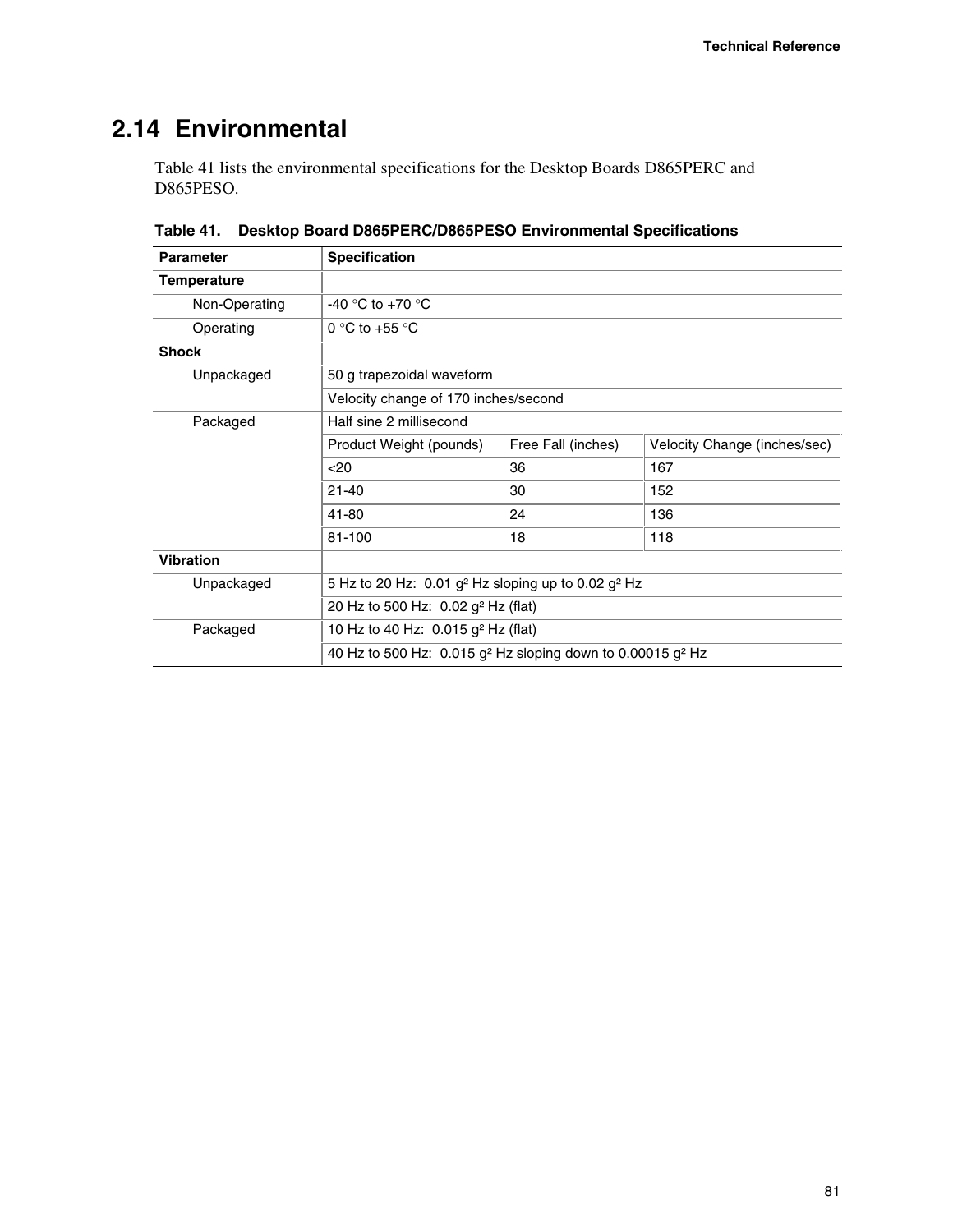# **2.15 Regulatory Compliance**

This section describes the Desktop Boards' compliance with U.S. and international safety and electromagnetic compatibility (EMC) regulations.

### **2.15.1 Safety Regulations**

Table 42 lists the safety regulations the Desktop Boards D865PERC and D865PESO comply with when correctly installed in a compatible host system.

| <b>Regulation</b>                                | Title                                                                                                                            |
|--------------------------------------------------|----------------------------------------------------------------------------------------------------------------------------------|
| UL 60950 3rd ed., 2000/CSA<br>C22.2 No. 60950-00 | Bi-National Standard for Safety of Information Technology Equipment<br>including Electrical Business Equipment. (USA and Canada) |
| EN 60950:2000                                    | The Standard for Safety of Information Technology Equipment including<br>Electrical Business Equipment. (European Union)         |
| IEC 60950, 3rd Edition, 1999                     | The Standard for Safety of Information Technology Equipment including<br>Electrical Business Equipment. (International)          |

**Table 42. Safety Regulations** 

### **2.15.2 EMC Regulations**

Table 43 lists the EMC regulations the Desktop Boards D865PERC and D865PESO comply with when correctly installed in a compatible host system.

| <b>Regulation</b>                           | <b>Title</b>                                                                                                                        |
|---------------------------------------------|-------------------------------------------------------------------------------------------------------------------------------------|
| FCC (Class B)                               | Title 47 of the Code of Federal Regulations, Parts 2 and 15, Subpart B,<br>Radio Frequency Devices. (USA)                           |
| ICES-003 (Class B)                          | Interference-Causing Equipment Standard, Digital Apparatus. (Canada)                                                                |
| EN55022: 1998 (Class B)                     | Limits and methods of measurement of Radio Interference<br>Characteristics of Information Technology Equipment. (European<br>Union) |
| EN55024: 1998                               | Information Technology Equipment - Immunity Characteristics Limits<br>and methods of measurement. (European Union)                  |
| AS/NZS 3548 (Class B)                       | Australian Communications Authority, Standard for Electromagnetic<br>Compatibility. (Australia and New Zealand)                     |
| CISPR 22, 3 <sup>rd</sup> Edition (Class B) | Limits and methods of measurement of Radio Disturbance<br>Characteristics of Information Technology Equipment. (International)      |
| CISPR 24: 1997                              | Information Technology Equipment - Immunity Characteristics - Limits<br>and Methods of Measurements. (International)                |

#### **Table 43. EMC Regulations**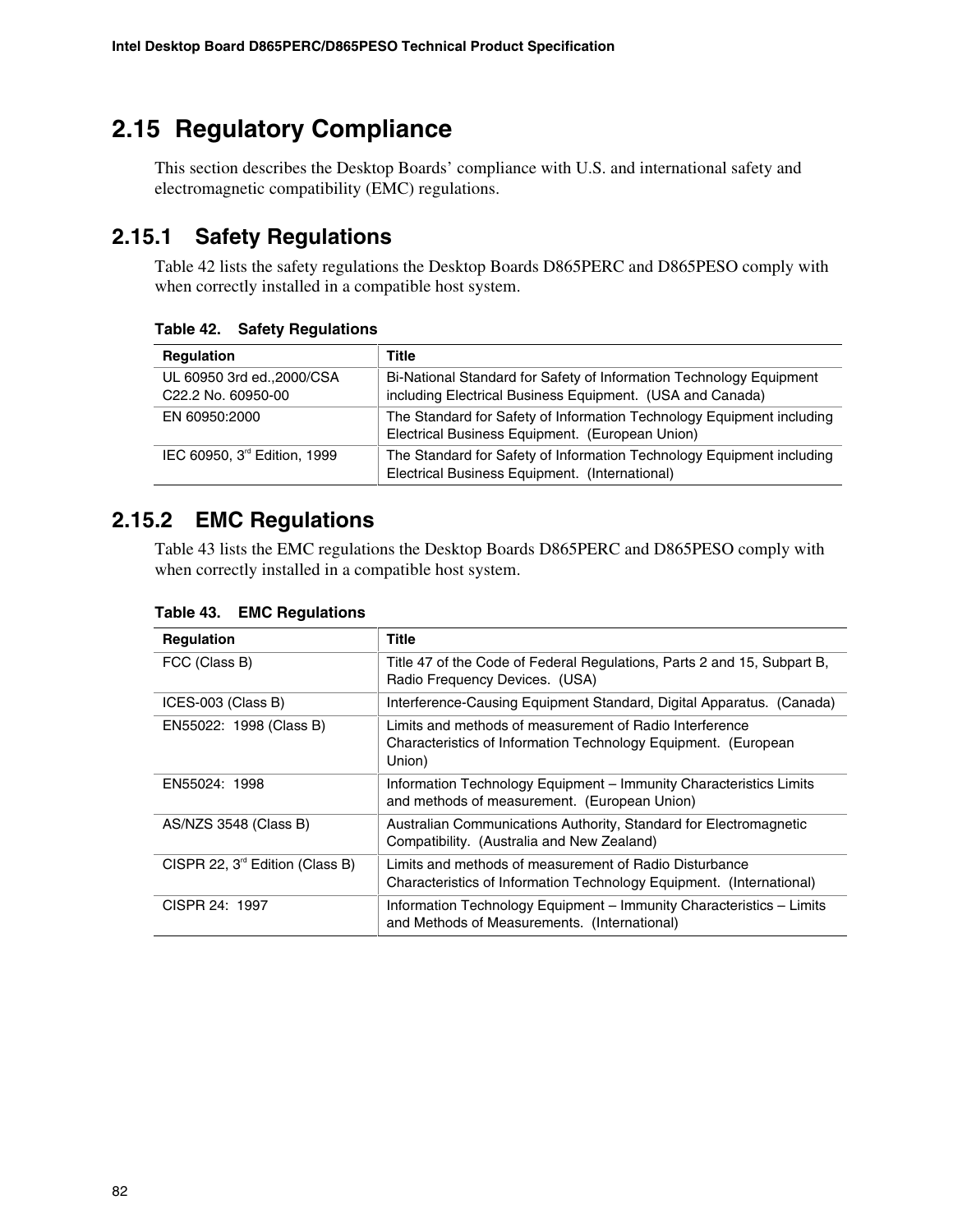#### **2.15.2.1 FCC Compliance Statement (USA)**

Product Type: D865PERC Desktop Board and D865PESO Desktop Board

This device complies with Part 15 of the FCC Rules. Operation is subject to the following two conditions: (1) This device may not cause harmful interference, and (2) this device must accept any interference received, including interference that may cause undesired operation.

This equipment has been tested and found to comply with the limits for a Class B digital device, pursuant to Part 15 of the FCC Rules. These limits are designed to provide reasonable protection against harmful interference in a residential environment. This equipment generates, uses, and can radiate radio frequency energy and, if not installed and used in accordance with the instructions, may cause harmful interference to radio communications. However, there is no guarantee that interference will not occur in a particular installation. If this equipment does cause harmful interference to radio or television reception, which can be determined by turning the equipment off and on, the user is encouraged to try to correct the interference by one or more of the following measures:

- Reorient or relocate the receiving antenna.
- Increase the separation between the equipment and the receiver.
- Connect the equipment to a different electrical branch circuit from that to which the receiver is connected.
- Consult the dealer or an experienced radio/TV technician for help.

Any changes or modifications to the equipment not expressly approved by Intel Corporation could void the user's authority to operate the equipment.

#### **2.15.2.2 Canadian Compliance Statement**

This Class B digital apparatus complies with Canadian ICES-003.

Cet appereil numérique de la classe B est conforme à la norme NMB-003 du Canada.

#### **2.15.3 European Union Declaration of Conformity Statement**

We, Intel Corporation, declare under our sole responsibility that the product: Intel<sup>®</sup> Desktop Boards D865PERC and D865PESO are in conformity with all applicable essential requirements necessary for CE marking, following the provisions of the European Council Directive 89/336/EEC (EMC Directive) and Council Directive 73/23/EEC (Safety/Low Voltage Directive).

The product is properly CE marked demonstrating this conformity and is for distribution within all member states of the EU with no restrictions.

# $\epsilon$

This product follows the provisions of the European Directives 89/336/EEC and 73/23/EEC.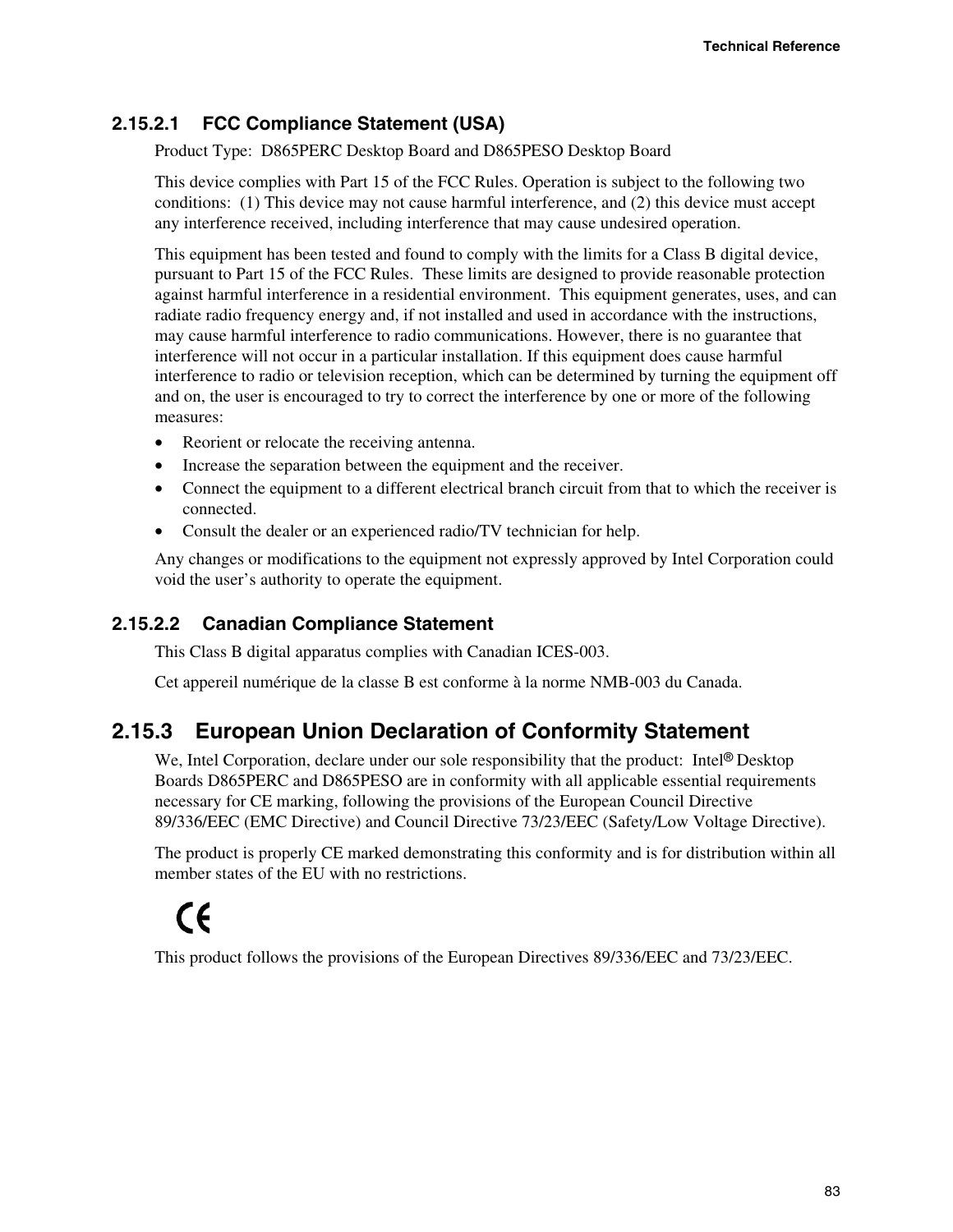### **2.15.4 Product Ecology Statements**

The following information is provided to address worldwide product ecology concerns and regulations.

#### **2.15.4.1 Disposal Considerations**

This product contains the following materials that may be regulated upon disposal: lead solder on the printed wiring board assembly.

#### **2.15.4.2 Recycling Considerations**

Intel encourages its customers to recycle its products and their components (e.g., batteries, circuit boards, plastic enclosures, etc.) whenever possible. In the U.S., a list of recyclers in your area can be found at:

*<http://www.eiae.org/>*

In the absence of a viable recycling option, products and their components must be disposed of in accordance with all applicable local environmental regulations.

### **2.15.5 Product Certification Markings (Board Level)**

Table 44 lists the board's product certification markings.

#### **Table 44. Product Certification Markings**

| <b>Description</b>                                                                                                                                                                                 | <b>Marking</b>                                                                                 |
|----------------------------------------------------------------------------------------------------------------------------------------------------------------------------------------------------|------------------------------------------------------------------------------------------------|
| UL joint US/Canada Recognized Component mark. Includes adjacent<br>UL file number for Intel Desktop Boards: E210882 (component side).                                                              |                                                                                                |
| FCC Declaration of Conformity logo mark for Class B equipment;<br>includes Intel name and D865PERC or D865PESO model designation<br>(component side).                                              | Model Number<br>Trade Name<br>Tested To Comply<br>With FCC Standards<br>FOR HOME OR OFFICE USE |
| CE mark. Declares compliance to European Union (EU) EMC directive<br>(89/336/EEC) and Low Voltage directive (73/23/EEC) (component side).<br>The CE mark should also be on the shipping container. |                                                                                                |
| Australian Communications Authority (ACA) C-Tick mark. Includes<br>adjacent Intel supplier code number, N-232. The C-tick mark should<br>also be on the shipping container.                        |                                                                                                |
| Printed wiring board manufacturer's recognition mark: consists of a<br>unique UL recognized manufacturer's logo, along with a flammability<br>rating (solder side).                                | 94V-0                                                                                          |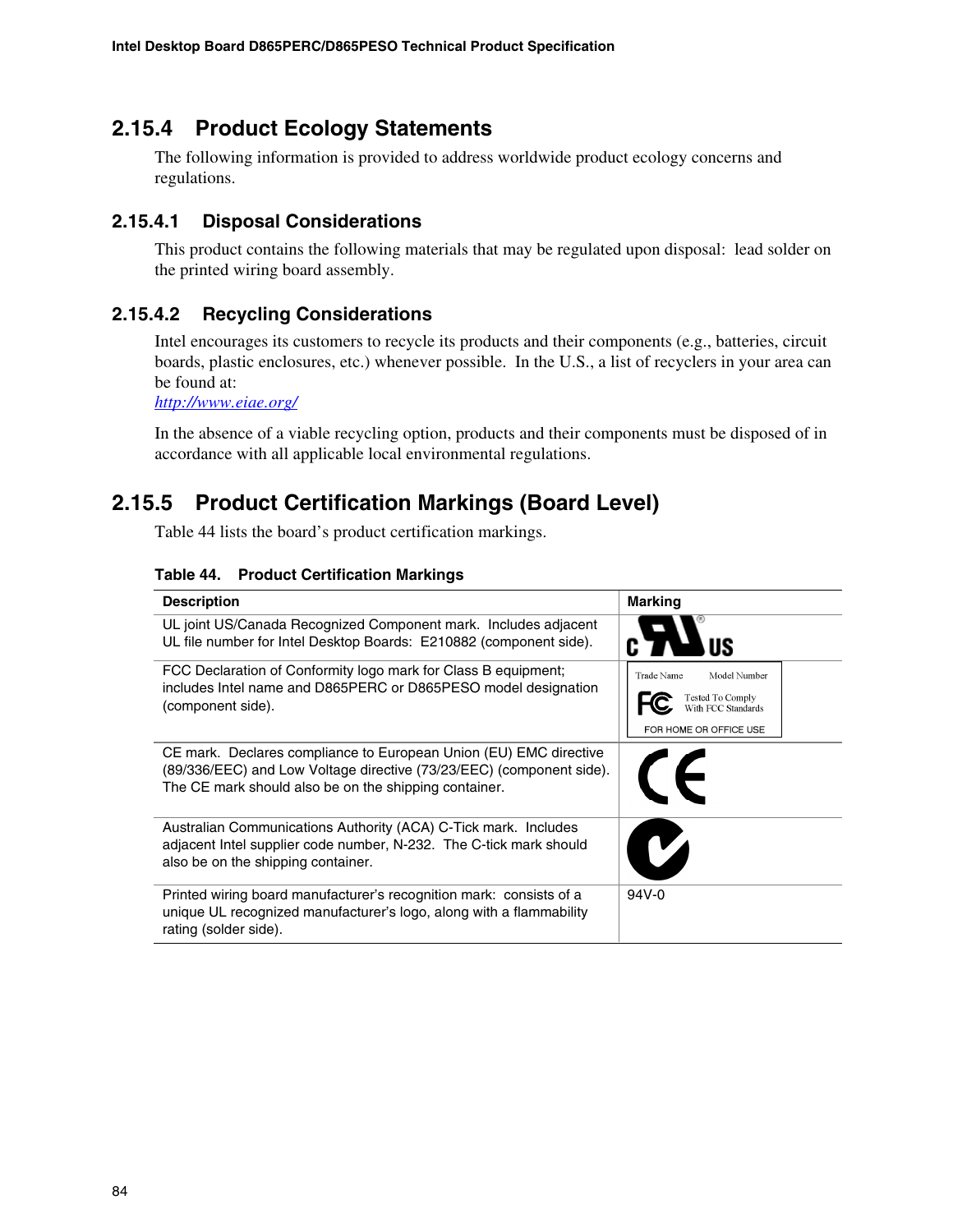# **3 Overview of BIOS Features**

# **What This Chapter Contains**

# **3.1 Introduction**

The Desktop Boards D865PERC and D865PESO use an Intel/AMI BIOS that is stored in the Firmware Hub (FWH) and can be updated using a disk-based program. The FWH contains the BIOS Setup program, POST, the PCI auto-configuration utility, and Plug and Play support.

The BIOS displays a message during POST identifying the type of BIOS and a revision code. The initial production BIOSs are identified as RC86510A.86A.

When the BIOS Setup configuration jumper is set to configure mode and the computer is poweredup, the BIOS compares the CPU version and the microcode version in the BIOS and reports if the two match.

| <b>For information about</b>                            | Refer to             |
|---------------------------------------------------------|----------------------|
| The Desktop Boards' compliance level with Plug and Play | Section 1.5, page 18 |

# **3.2 BIOS Flash Memory Organization**

The Firmware Hub (FWH) includes a 4 Mbit (512 KB) symmetrical flash memory device.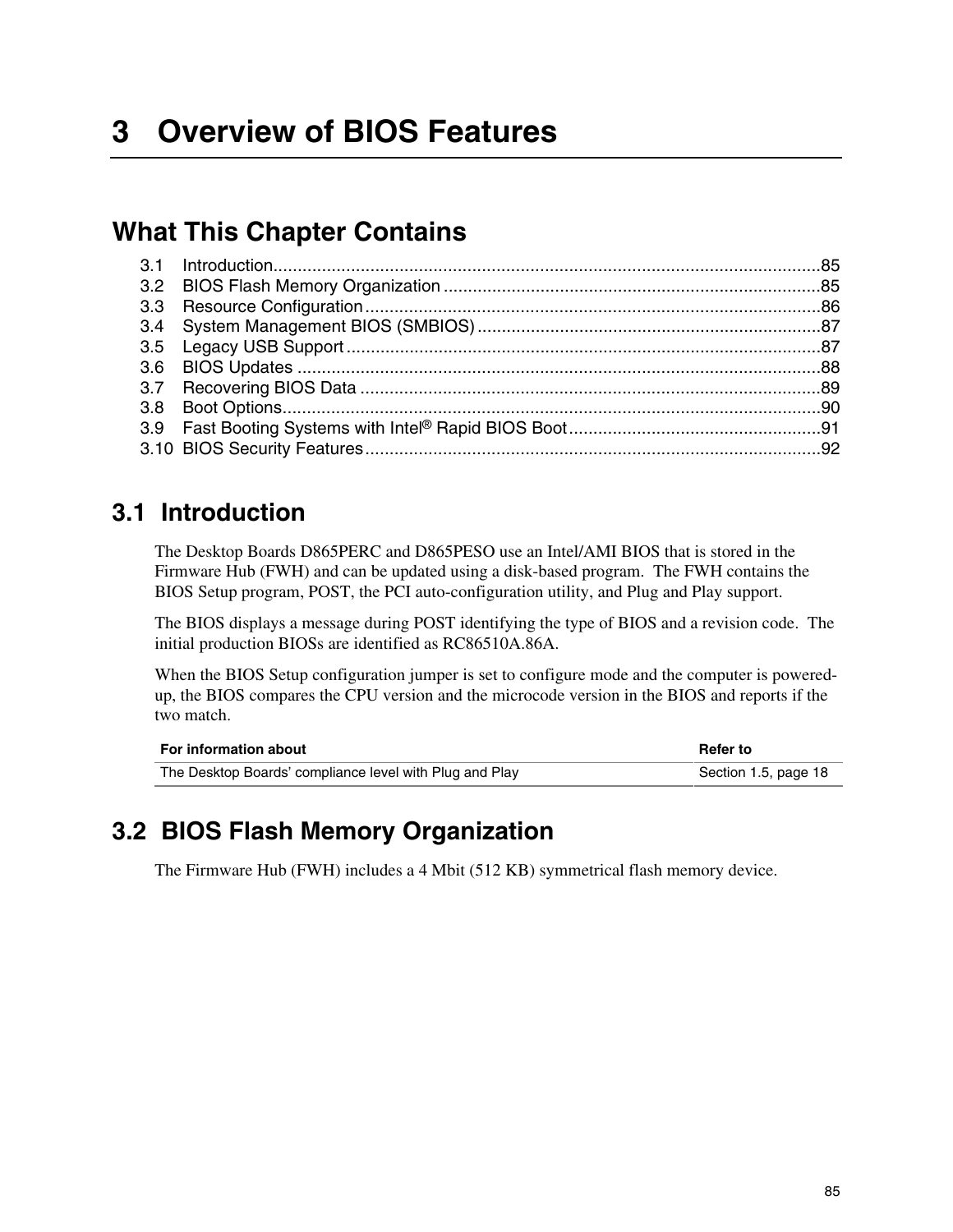# <span id="page-85-0"></span>**3.3 Resource Configuration**

### **3.3.1 PCI Autoconfiguration**

The BIOS can automatically configure PCI devices. PCI devices may be onboard or add-in cards. Autoconfiguration lets a user insert or remove PCI cards without having to configure the system. When a user turns on the system after adding a PCI card, the BIOS automatically configures interrupts, the I/O space, and other system resources. Any interrupts set to Available in Setup are considered to be available for use by the add-in card.

| <b>For information about</b>                                | Refer to             |
|-------------------------------------------------------------|----------------------|
| The versions of PCI and Plug and Play supported by the BIOS | Section 1.5, page 18 |

### **3.3.2 PCI IDE Support**

If you select Auto in the BIOS Setup program, the BIOS automatically sets up the two PCI IDE connectors with independent I/O channel support. The IDE interface supports hard drives up to ATA-66/100 and recognizes any ATAPI compliant devices, including CD-ROM drives, tape drives, and Ultra DMA drives (see Section [1.5](#page-17-0) for the supported version of ATAPI). The BIOS determines the capabilities of each drive and configures them to optimize capacity and performance. To take advantage of the high capacities typically available today, hard drives are automatically configured for Logical Block Addressing (LBA) and to PIO Mode 3 or 4, depending on the capability of the drive. You can override the auto-configuration options by specifying manual configuration in the BIOS Setup program.

To use ATA-66/100 features the following items are required:

- An ATA-66/100 peripheral device
- An ATA-66/100 compatible cable
- ATA-66/100 operating system device drivers

#### ✏ **NOTE**

*Do not connect an ATA device as a slave on the same IDE cable as an ATAPI master device. For example, do not connect an ATA hard drive as a slave to an ATAPI CD-ROM drive.*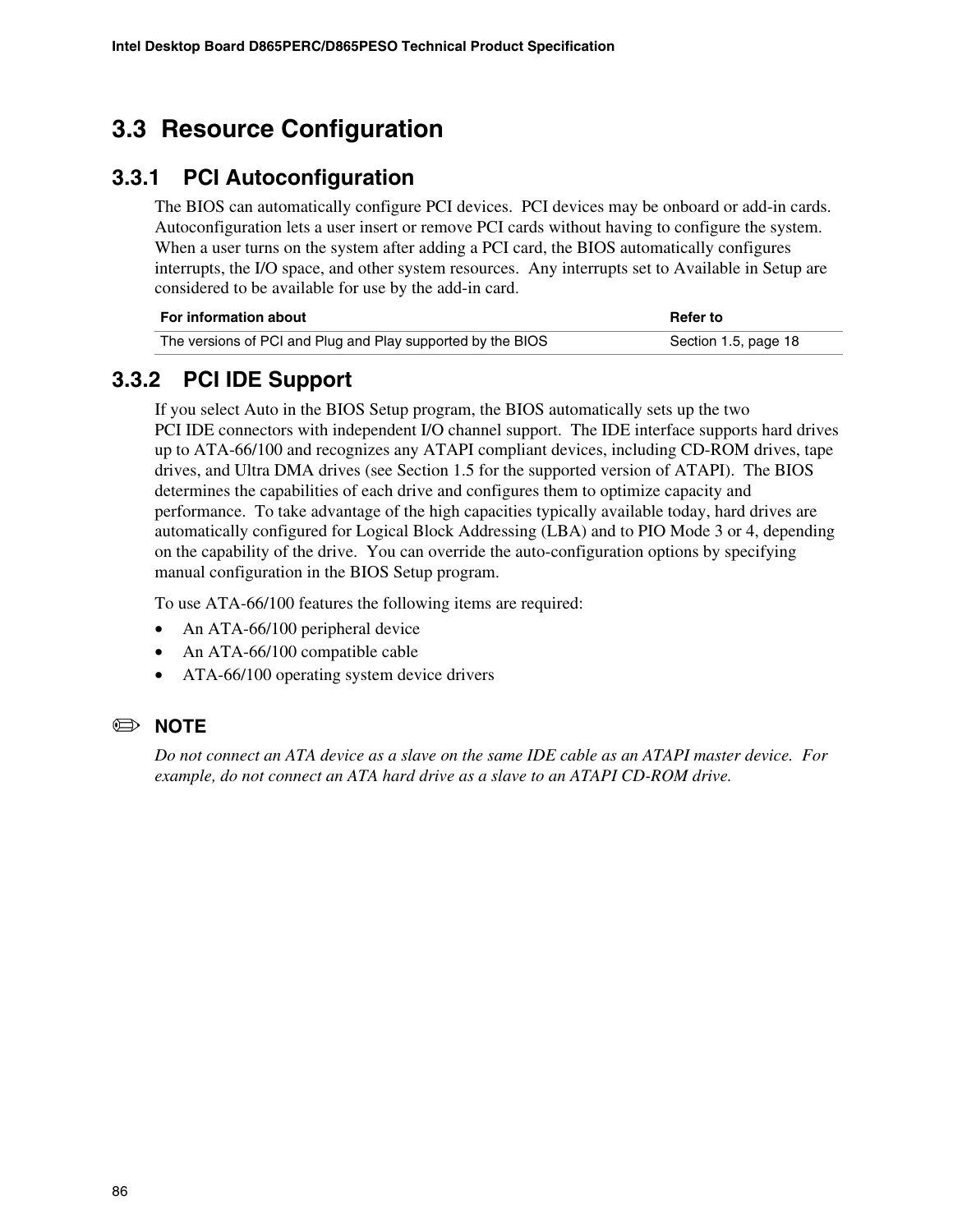# <span id="page-86-0"></span>**3.4 System Management BIOS (SMBIOS)**

SMBIOS is a Desktop Management Interface (DMI) compliant method for managing computers in a managed network.

The main component of SMBIOS is the Management Information Format (MIF) database, which contains information about the computing system and its components. Using SMBIOS, a system administrator can obtain the system types, capabilities, operational status, and installation dates for system components. The MIF database defines the data and provides the method for accessing this information. The BIOS enables applications such as third-party management software to use SMBIOS. The BIOS stores and reports the following SMBIOS information:

- BIOS data, such as the BIOS revision level
- Fixed-system data, such as peripherals, serial numbers, and asset tags
- Resource data, such as memory size, cache size, and processor speed
- Dynamic data, such as event detection and error logging

Non-Plug and Play operating systems, such as Windows NT\*, require an additional interface for obtaining the SMBIOS information. The BIOS supports an SMBIOS table interface for such operating systems. Using this support, an SMBIOS service-level application running on a non-Plug and Play operating system can obtain the SMBIOS information.

| For information about                            | <b>Refer to</b>      |
|--------------------------------------------------|----------------------|
| The Desktop Boards' compliance level with SMBIOS | Section 1.5, page 18 |

# **3.5 Legacy USB Support**

Legacy USB support enables USB devices such as keyboards, mice, and hubs to be used even when the operating system's USB drivers are not yet available. Legacy USB support is used to access the BIOS Setup program, and to install an operating system that supports USB. By default, Legacy USB support is set to Enabled.

Legacy USB support operates as follows:

- 1. When you apply power to the computer, legacy support is disabled.
- 2. POST begins.
- 3. Legacy USB support is enabled by the BIOS allowing you to use a USB keyboard to enter and configure the BIOS Setup program and the maintenance menu.
- 4. POST completes.
- 5. The operating system loads. While the operating system is loading, USB keyboards and mice are recognized and may be used to configure the operating system. (Keyboards and mice are not recognized during this period if Legacy USB support was set to Disabled in the BIOS Setup program.)
- 6. After the operating system loads the USB drivers, all legacy and non-legacy USB devices are recognized by the operating system, and Legacy USB support from the BIOS is no longer used.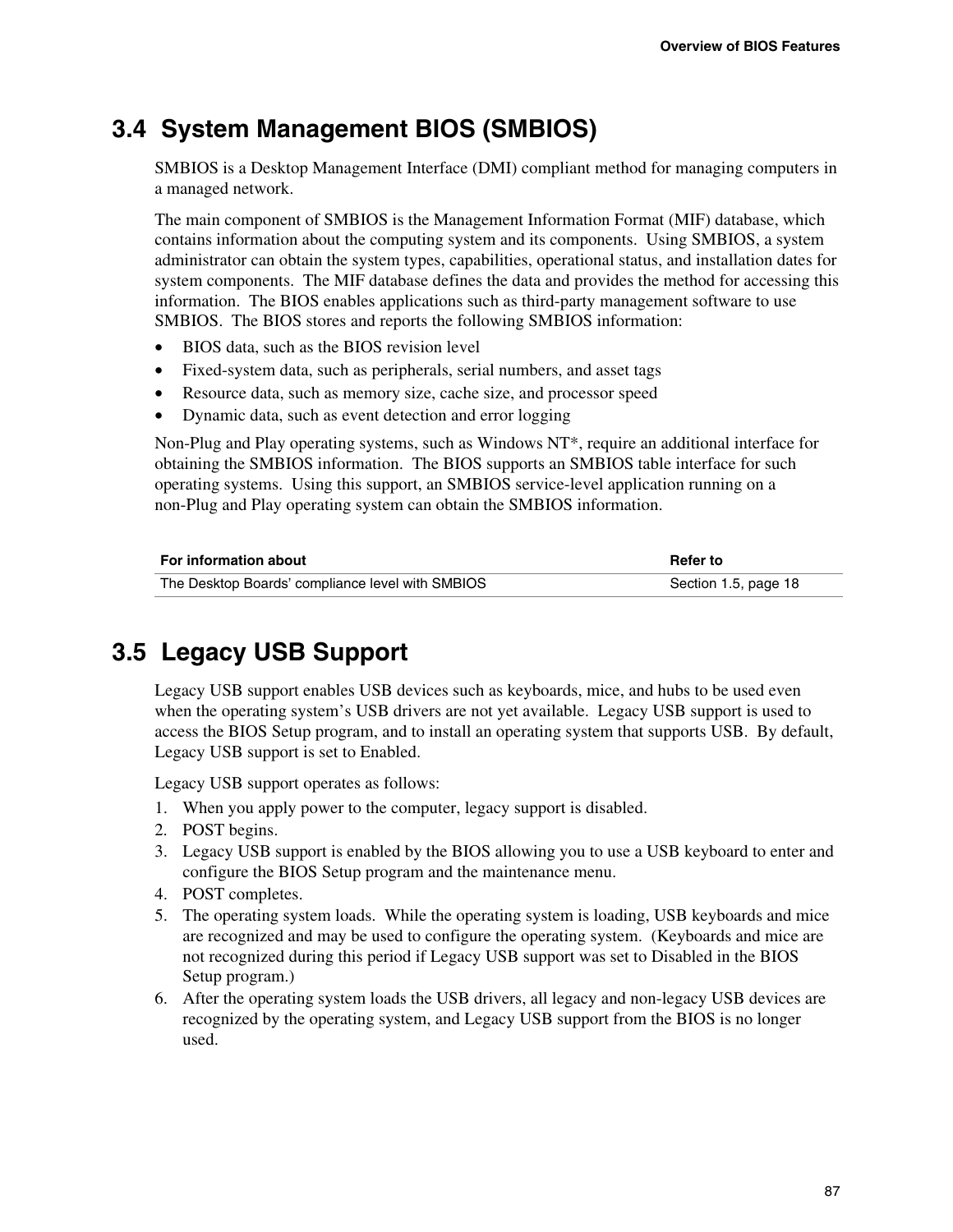<span id="page-87-0"></span>To install an operating system that supports USB, verify that Legacy USB support in the BIOS Setup program is set to Enabled and follow the operating system's installation instructions.

#### ✏ **NOTE**

*Legacy USB support is for keyboards, mice, and hubs only. Other USB devices are not supported in legacy mode.* 

## **3.6 BIOS Updates**

The BIOS can be updated using either of the following utilities, which are available on the Intel World Wide Web site:

- Intel<sup>®</sup> Express BIOS Update utility, which enables automated updating while in the Windows environment. Using this utility, the BIOS can be updated from a file on a hard disk, a 1.44 MB diskette, or a CD-ROM, or from the file location on the Web.
- Intel<sup>®</sup> Flash Memory Update Utility, which requires creation of a boot diskette and manual rebooting of the system. Using this utility, the BIOS can be updated from a file on a 1.44 MB diskette (from a legacy diskette drive or an LS-120 diskette drive) or a CD-ROM.

Both utilities support the following BIOS maintenance functions:

- Verifying that the updated BIOS matches the target system to prevent accidentally installing an incompatible BIOS.
- Updating both the BIOS boot block and the main BIOS. This process is fault tolerant to prevent boot block corruption.
- Updating the BIOS boot block separately.
- Changing the language section of the BIOS.
- Updating replaceable BIOS modules, such as the video BIOS module.
- Inserting a custom splash screen.

#### ✏ **NOTE**

*Review the instructions distributed with the upgrade utility before attempting a BIOS update.* 

| <b>For information about</b>  | Refer to             |
|-------------------------------|----------------------|
| The Intel World Wide Web site | Section 1.3, page 17 |

### **3.6.1 Language Support**

The BIOS Setup program and help messages are supported in five languages: US English, German, Italian, French, and Spanish. The default language is US English, which is present unless another language is selected in the BIOS Setup program.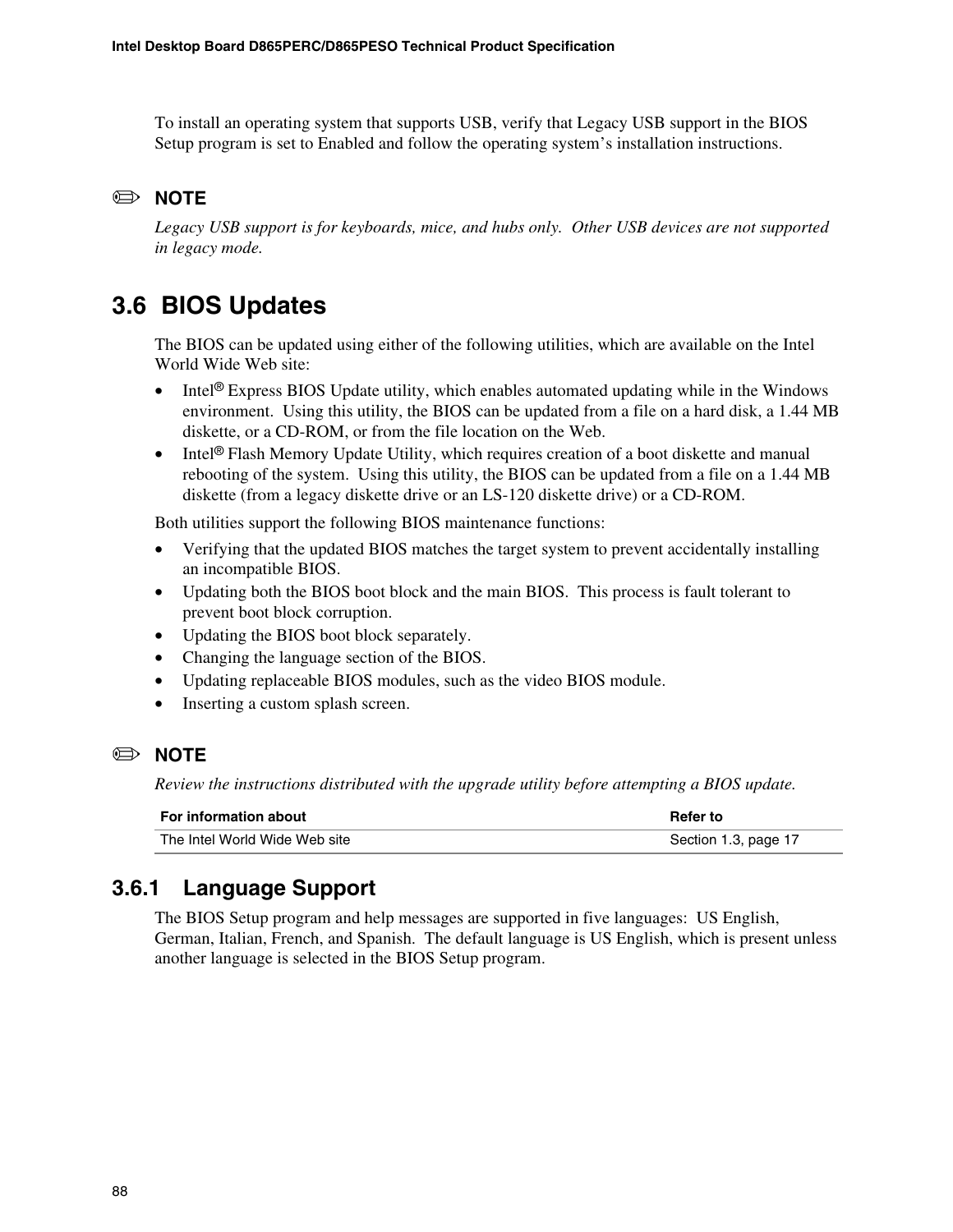### <span id="page-88-0"></span>**3.6.2 Custom Splash Screen**

During POST, an Intel® splash screen is displayed by default. This splash screen can be augmented with a custom splash screen. A utility is available from Intel to assist with creating a custom splash screen. The custom splash screen can be programmed into the flash memory using the BIOS upgrade utility. Information about this capability is available on the Intel Support World Wide Web site.

#### ✏ **NOTE**

*If you add a custom splash screen, it will share space with the Intel branded logo.* 

| For information about         | Refer to             |
|-------------------------------|----------------------|
| The Intel World Wide Web site | Section 1.3, page 17 |

# **3.7 Recovering BIOS Data**

Some types of failure can destroy the BIOS. For example, the data can be lost if a power outage occurs while the BIOS is being updated in flash memory. The BIOS can be recovered from a diskette using the BIOS recovery mode. When recovering the BIOS, be aware of the following:

- Because of the small amount of code available in the non-erasable boot block area, there is no video support. You can only monitor this procedure by listening to the speaker or looking at the diskette drive LED.
- The recovery process may take several minutes; larger BIOS flash memory devices require more time.
- Two beeps and the end of activity in the diskette drive indicate successful BIOS recovery.
- A series of continuous beeps indicates a failed BIOS recovery.

To create a BIOS recovery diskette, a bootable diskette must be created and the BIOS update files copied to it. BIOS upgrades and the Intel Flash Memory Update Utility are available from Intel Customer Support through the Intel World Wide Web site.

#### ✏ **NOTE**

*Even if the computer is configured to boot from an LS-120 diskette (in the Setup program's Removable Devices submenu), the BIOS recovery diskette must be a standard 1.44 MB diskette not a 120 MB diskette.* 

| For information about                   | Refer to               |
|-----------------------------------------|------------------------|
| The BIOS recovery mode jumper settings  | Section 2.9.2, page 73 |
| The Boot menu in the BIOS Setup program | Section 4.7, page 116  |
| Contacting Intel customer support       | Section 1.3, page 17   |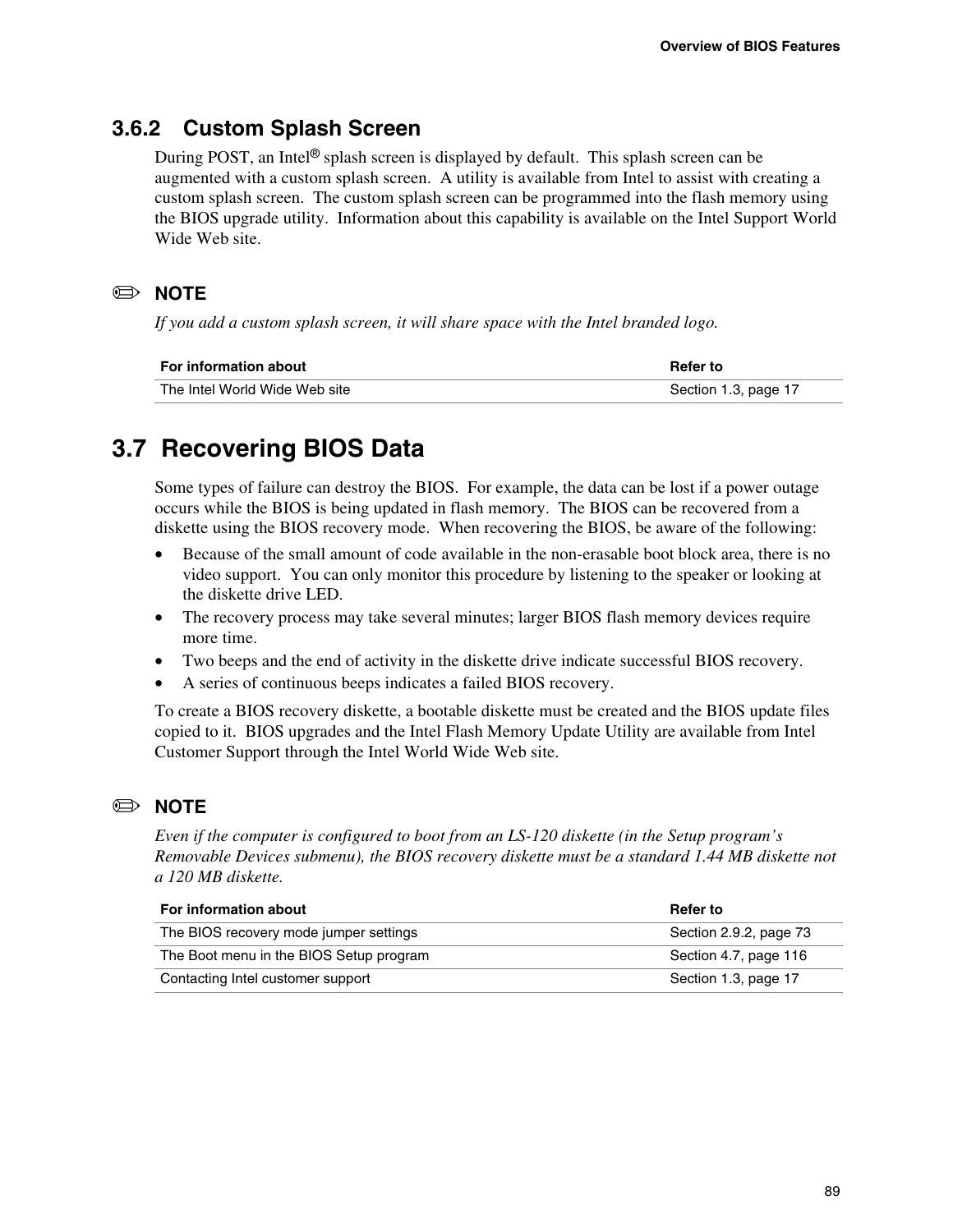# <span id="page-89-0"></span>**3.8 Boot Options**

In the BIOS Setup program, the user can choose to boot from a diskette drive, hard drives, CD-ROM, or the network. The default setting is for the diskette drive to be the first boot device, the hard drive second, and the ATAPI CD-ROM third. The fourth device is disabled.

### **3.8.1 CD-ROM Boot**

Booting from CD-ROM is supported in compliance to the El Torito bootable CD-ROM format specification. Under the Boot menu in the BIOS Setup program, ATAPI CD-ROM is listed as a boot device. Boot devices are defined in priority order. Accordingly, if there is not a bootable CD in the CD-ROM drive, the system will attempt to boot from the next defined drive.

| <b>For information about</b> | <b>Refer to</b>      |
|------------------------------|----------------------|
| The El Torito specification  | Section 1.5, page 18 |

#### **3.8.2 Network Boot**

The network can be selected as a boot device. This selection allows booting from the onboard LAN or a network add-in card with a remote boot ROM installed.

Pressing the <F12> key during POST automatically forces booting from the LAN. To use this key during POST, the User Access Level in the BIOS Setup program's Security menu must be set to Full.

| For information about                  | Refer to           |
|----------------------------------------|--------------------|
| The BIOS Setup program's Security menu | Table 64, page 114 |

### **3.8.3 Booting Without Attached Devices**

For use in embedded applications, the BIOS has been designed so that after passing the POST, the operating system loader is invoked even if the following devices are not present:

- Video adapter
- Keyboard
- Mouse

### **3.8.4 Changing the Default Boot Device During POST**

Pressing the <F10> key during POST causes a boot device menu to be displayed. This menu displays the list of available boot devices (as set in the BIOS setup program's Boot Device Priority Submenu). Table 45 lists the boot device menu options.

| <b>Boot Device Menu Function Keys</b> | <b>Description</b>                                                |
|---------------------------------------|-------------------------------------------------------------------|
| $<$ $\uparrow$ > or $<\downarrow$ >   | Selects a default boot device                                     |
| <enter></enter>                       | Exits the menu, saves changes, and boots from the selected device |
| $<$ Esc $>$                           | Exits the menu without saving changes                             |

**Table 45. Boot Device Menu Options**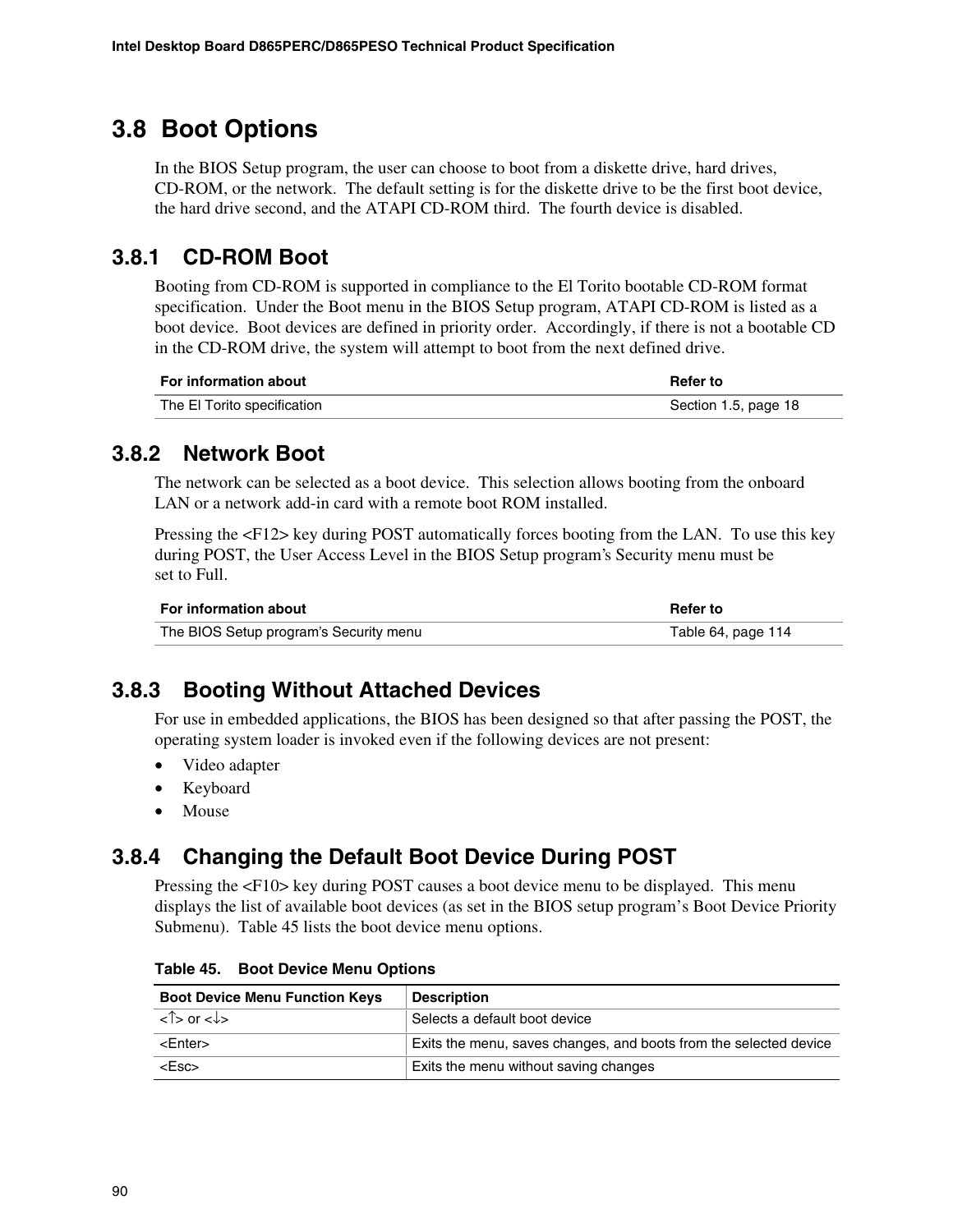# <span id="page-90-0"></span>**3.9 Fast Booting Systems with Intel**® **Rapid BIOS Boot**

These factors affect system boot speed:

- Selecting and configuring peripherals properly
- Using an optimized BIOS, such as the Intel Rapid<sup>®</sup> BIOS

### **3.9.1 Peripheral Selection and Configuration**

The following techniques help improve system boot speed:

- Choose a hard drive with parameters such as "power-up to data ready" less than eight seconds, that minimize hard drive startup delays.
- Select a CD-ROM drive with a fast initialization rate. This rate can influence POST execution time.
- Eliminate unnecessary add-in adapter features, such as logo displays, screen repaints, or mode changes in POST. These features may add time to the boot process.
- Try different monitors. Some monitors initialize and communicate with the BIOS more quickly, which enables the system to boot more quickly.

## **3.9.2 Intel Rapid BIOS Boot**

Use of the following BIOS Setup program settings reduces the POST execution time.

In the Boot Menu:

- Set the hard disk drive as the first boot device. As a result, the POST does not first seek a diskette drive, which saves about one second from the POST execution time.
- Disable Quiet Boot, which eliminates display of the logo splash screen. This could save several seconds of painting complex graphic images and changing video modes.
- Enable Intel Rapid BIOS Boot. This feature bypasses memory count and the search for a diskette drive.

In the Peripheral Configuration submenu, disable the LAN device if it will not be used. This can reduce up to four seconds of option ROM boot time.

#### ✏ **NOTE**

*It is possible to optimize the boot process to the point where the system boots so quickly that the Intel logo screen (or a custom logo splash screen) will not be seen. Monitors and hard disk drives with minimum initialization times can also contribute to a boot time that might be so fast that necessary logo screens and POST messages cannot be seen.* 

*This boot time may be so fast that some drives might be not be initialized at all. If this condition should occur, it is possible to introduce a programmable delay ranging from three to 30 seconds (using the Hard Disk Pre-Delay feature of the Advanced Menu in the Drive Configuration Submenu of the BIOS Setup program).* 

| <b>For information about</b>                          | Refer to                |
|-------------------------------------------------------|-------------------------|
| Drive Configuration Submenu in the BIOS Setup program | Section 4.4.4, page 102 |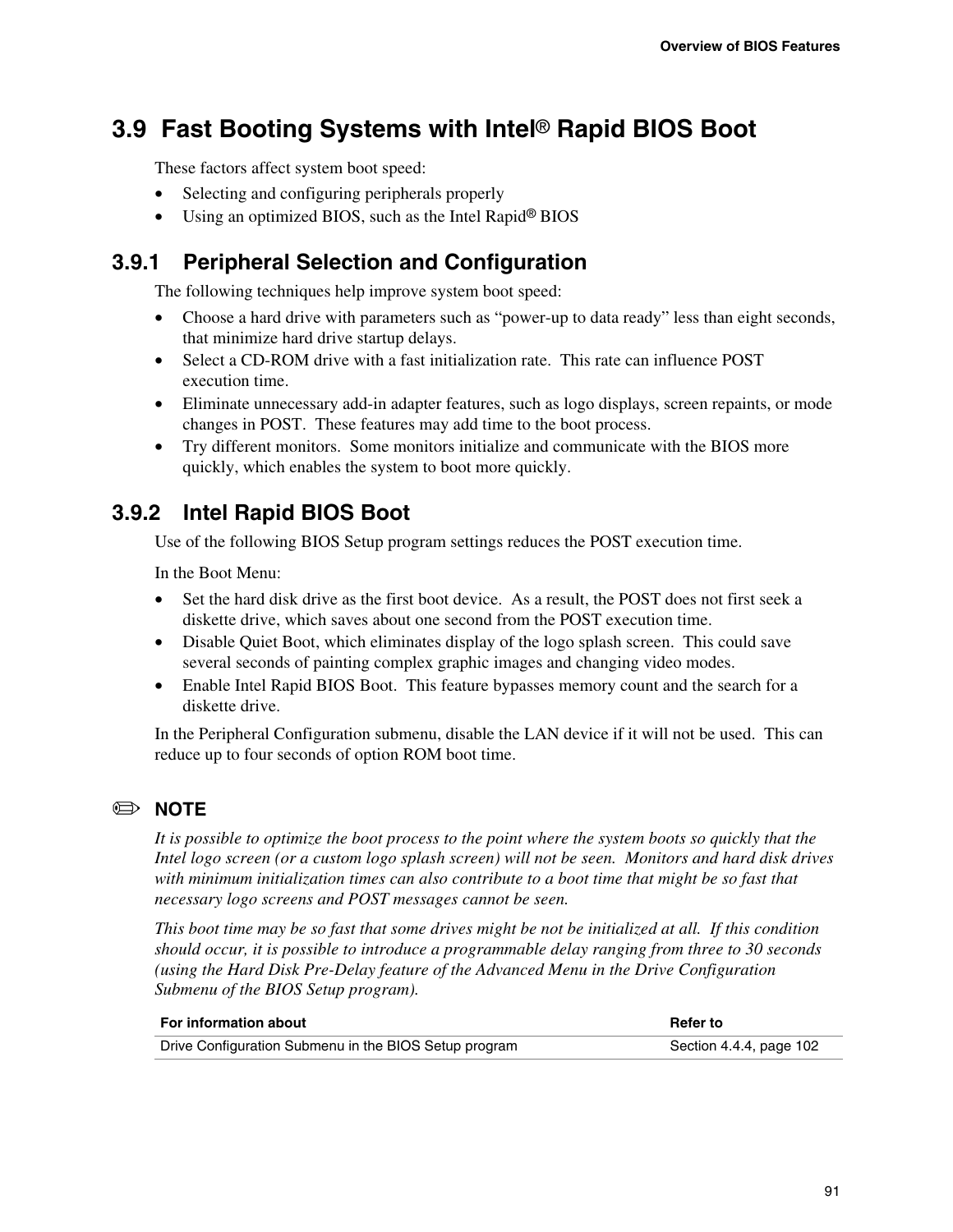# <span id="page-91-0"></span>**3.10 BIOS Security Features**

The BIOS includes security features that restrict access to the BIOS Setup program and who can boot the computer. A supervisor password and a user password can be set for the BIOS Setup program and for booting the computer, with the following restrictions:

- The supervisor password gives unrestricted access to view and change all the Setup options in the BIOS Setup program. This is the supervisor mode.
- The user password gives restricted access to view and change Setup options in the BIOS Setup program. This is the user mode.
- If only the supervisor password is set, pressing the  $\leq$ Enter $>$  key at the password prompt of the BIOS Setup program allows the user restricted access to Setup.
- If both the supervisor and user passwords are set, users can enter either the supervisor password or the user password to access Setup. Users have access to Setup respective to which password is entered.
- Setting the user password restricts who can boot the computer. The password prompt will be displayed before the computer is booted. If only the supervisor password is set, the computer boots without asking for a password. If both passwords are set, the user can enter either password to boot the computer.

Table 46 shows the effects of setting the supervisor password and user password. This table is for reference only and is not displayed on the screen.

| Password Set               | <b>Supervisor</b><br>Mode        | User Mode                                    | <b>Setup Options</b>                         | Password to<br><b>Enter Setup</b> | Password<br><b>During Boot</b> |
|----------------------------|----------------------------------|----------------------------------------------|----------------------------------------------|-----------------------------------|--------------------------------|
| Neither                    | Can change all<br>options (Note) | Can change all<br>options (Note)             | None                                         | None                              | None                           |
| Supervisor<br>only         | Can change all<br>options        | Can change a<br>limited number<br>of options | Supervisor Password                          | Supervisor                        | None                           |
| User only                  | N/A                              | Can change all<br>options                    | <b>Enter Password</b><br>Clear User Password | User                              | User                           |
| Supervisor<br>and user set | Can change all<br>options        | Can change a<br>limited number<br>of options | Supervisor Password<br><b>Enter Password</b> | Supervisor or<br>user             | Supervisor or<br>user          |

#### **Table 46. Supervisor and User Password Functions**

Note: If no password is set, any user can change all Setup options.

| For information about                 | Refer to              |
|---------------------------------------|-----------------------|
| Setting user and supervisor passwords | Section 4.5, page 114 |

#### ✏ **NOTES**

- *For enhanced security, use different passwords for the supervisor and user passwords.*
- *Valid password characters are A-Z, a-z, and 0-9.*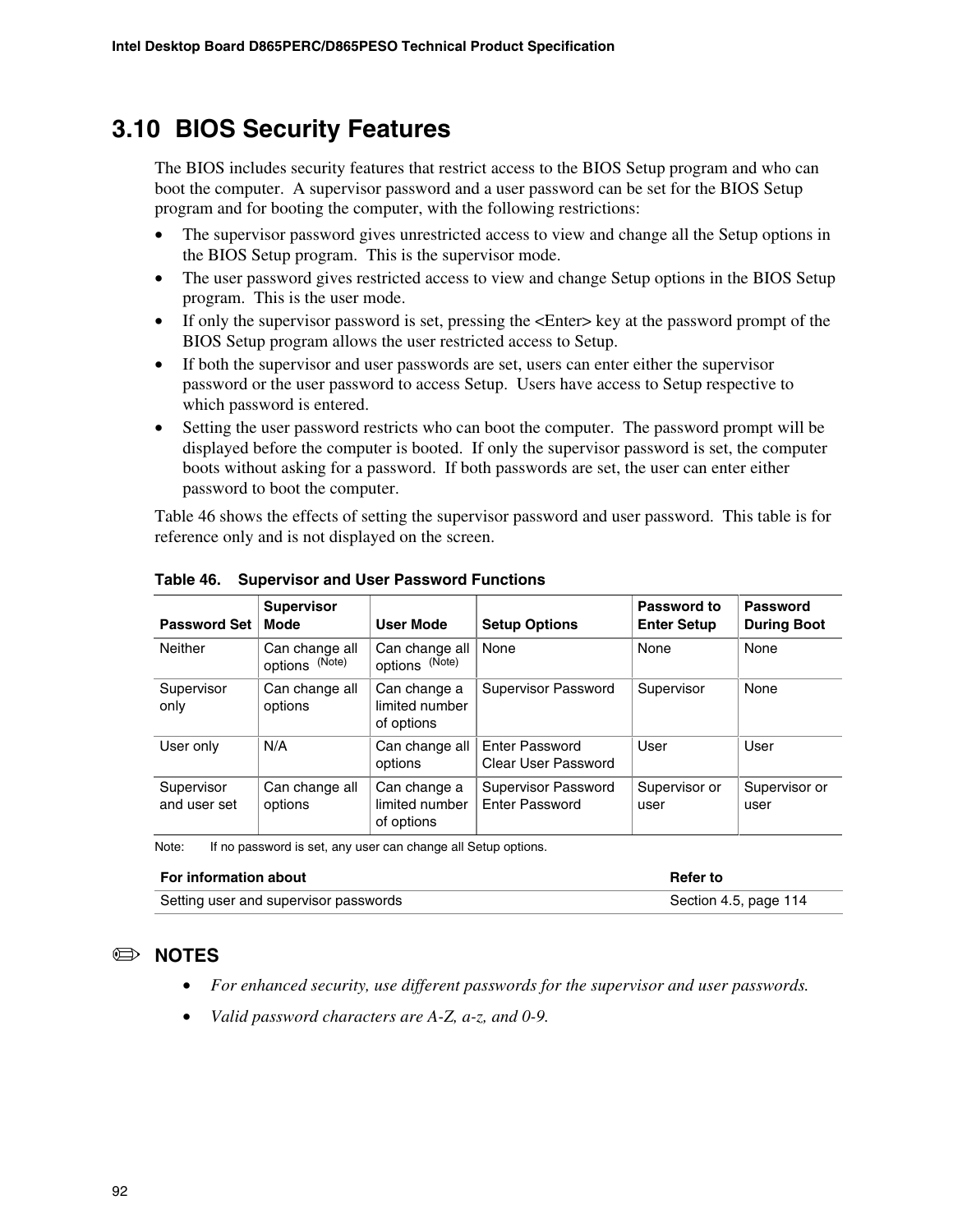# **What This Chapter Contains**

# **4.1 Introduction**

The BIOS Setup program can be used to view and change the BIOS settings for the computer. The BIOS Setup program is accessed by pressing the <F2> key after the Power-On Self-Test (POST) memory test begins and before the operating system boot begins. The menu bar is shown below.

| Maintenance Main |  | Advanced Security Power | Boot | Exit |
|------------------|--|-------------------------|------|------|
|                  |  |                         |      |      |

Table 47 lists the BIOS Setup program menu features.

|  | Table 47. BIOS Setup Program Menu Bar |  |  |
|--|---------------------------------------|--|--|
|--|---------------------------------------|--|--|

| <b>Maintenance</b>                                              | Main                                                 | Advanced                                                                  | <b>Security</b>                               | <b>Power</b>                                                                  | <b>Boot</b>             | Exit                                                              |
|-----------------------------------------------------------------|------------------------------------------------------|---------------------------------------------------------------------------|-----------------------------------------------|-------------------------------------------------------------------------------|-------------------------|-------------------------------------------------------------------|
| Clears<br>passwords and<br>displays<br>processor<br>information | Displays<br>processor<br>and memory<br>configuration | Configures<br>advanced<br>features<br>available<br>through the<br>chipset | Sets<br>passwords<br>and security<br>features | Configures<br>power<br>management<br>features and<br>power supply<br>controls | Selects boot<br>options | Saves or<br>discards<br>changes to<br>Setup<br>program<br>options |

#### ✏ **NOTE**

*In this chapter, all examples of the BIOS Setup program menu bar include the maintenance menu; however, the maintenance menu is displayed only when the Desktop Board is in configure mode. Section [2.9.2](#page-72-0) on page [73](#page-72-0) tells how to put the Desktop Board in configure mode.*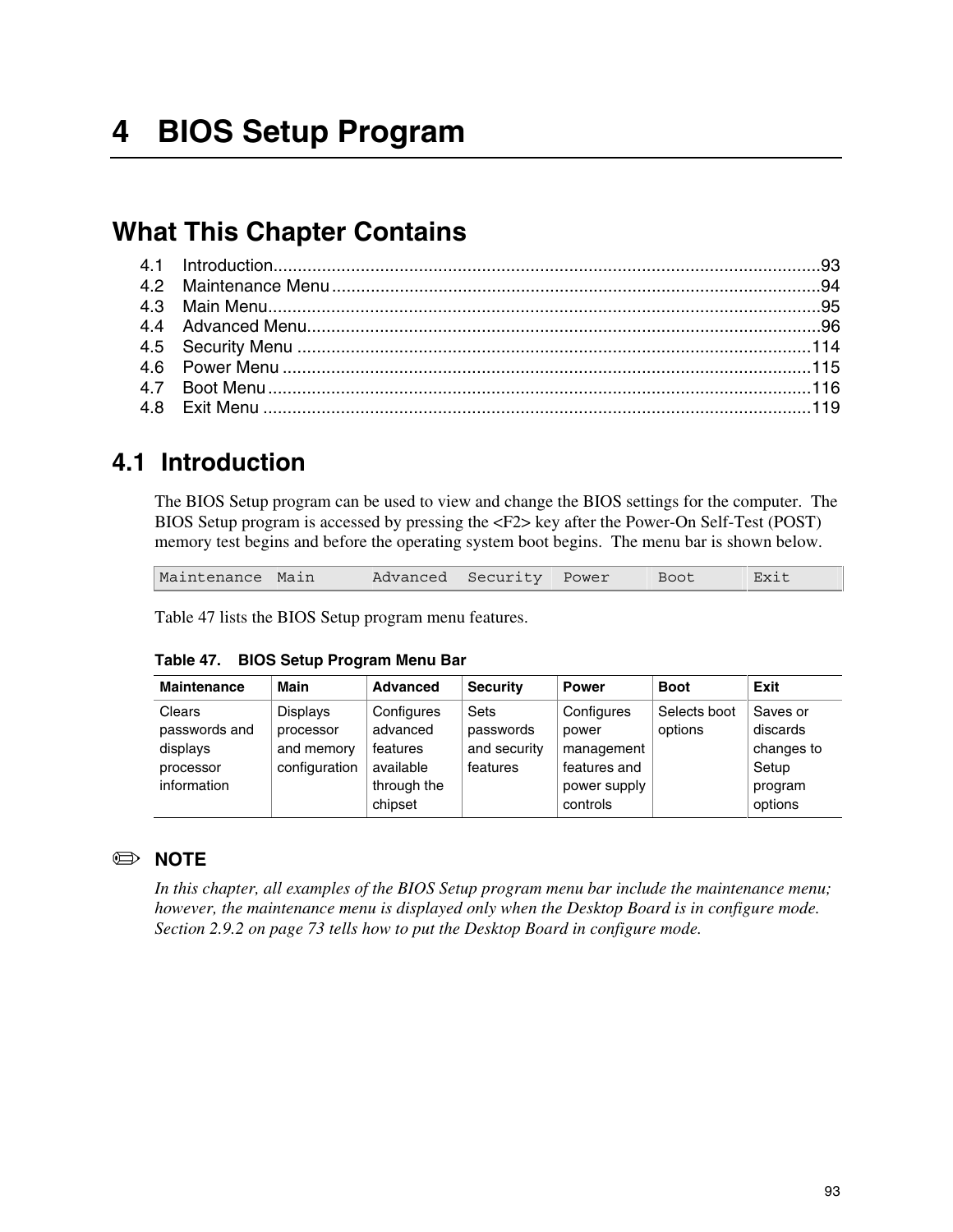<span id="page-93-0"></span>Table 48 lists the function keys available for menu screens.

| <b>BIOS Setup Program Function Key</b> | <b>Description</b>                                               |
|----------------------------------------|------------------------------------------------------------------|
| $\leftarrow$ or $\leftarrow$ >         | Selects a different menu screen (Moves the cursor left or right) |
| $<$ $\uparrow$ or $<\downarrow$ >      | Selects an item (Moves the cursor up or down)                    |
| $7ab>$                                 | Selects a field (Not implemented)                                |
| $<$ Enter $>$                          | Executes command or selects the submenu                          |
| $<$ F9 $>$                             | Load the default configuration values for the current menu       |
| $<$ F10 $>$                            | Save the current values and exits the BIOS Setup program         |
| $<$ Esc $>$                            | Exits the menu                                                   |

**Table 48. BIOS Setup Program Function Keys** 

## **4.2 Maintenance Menu**

To access this menu, select Maintenance on the menu bar at the top of the screen.

The menu shown in Table 49 is for clearing Setup passwords and displaying processor information. Setup only displays this menu in configure mode. See Section [2.9.2](#page-72-0) on page [73](#page-72-0) for configure mode setting information.

|  | Table 49. | <b>Maintenance Menu</b> |
|--|-----------|-------------------------|
|--|-----------|-------------------------|

| Feature                                 | <b>Options</b>            | <b>Description</b>                        |
|-----------------------------------------|---------------------------|-------------------------------------------|
| Clear All Passwords                     | Ok (default)<br>$\bullet$ | Clears the user and supervisor passwords. |
|                                         | Cancel                    |                                           |
| CPU Stepping<br>Signature               | No options                | Displays CPU's Stepping Signature.        |
| CPU Microcode<br><b>Update Revision</b> | No options                | Displays CPU's Microcode Update Revision. |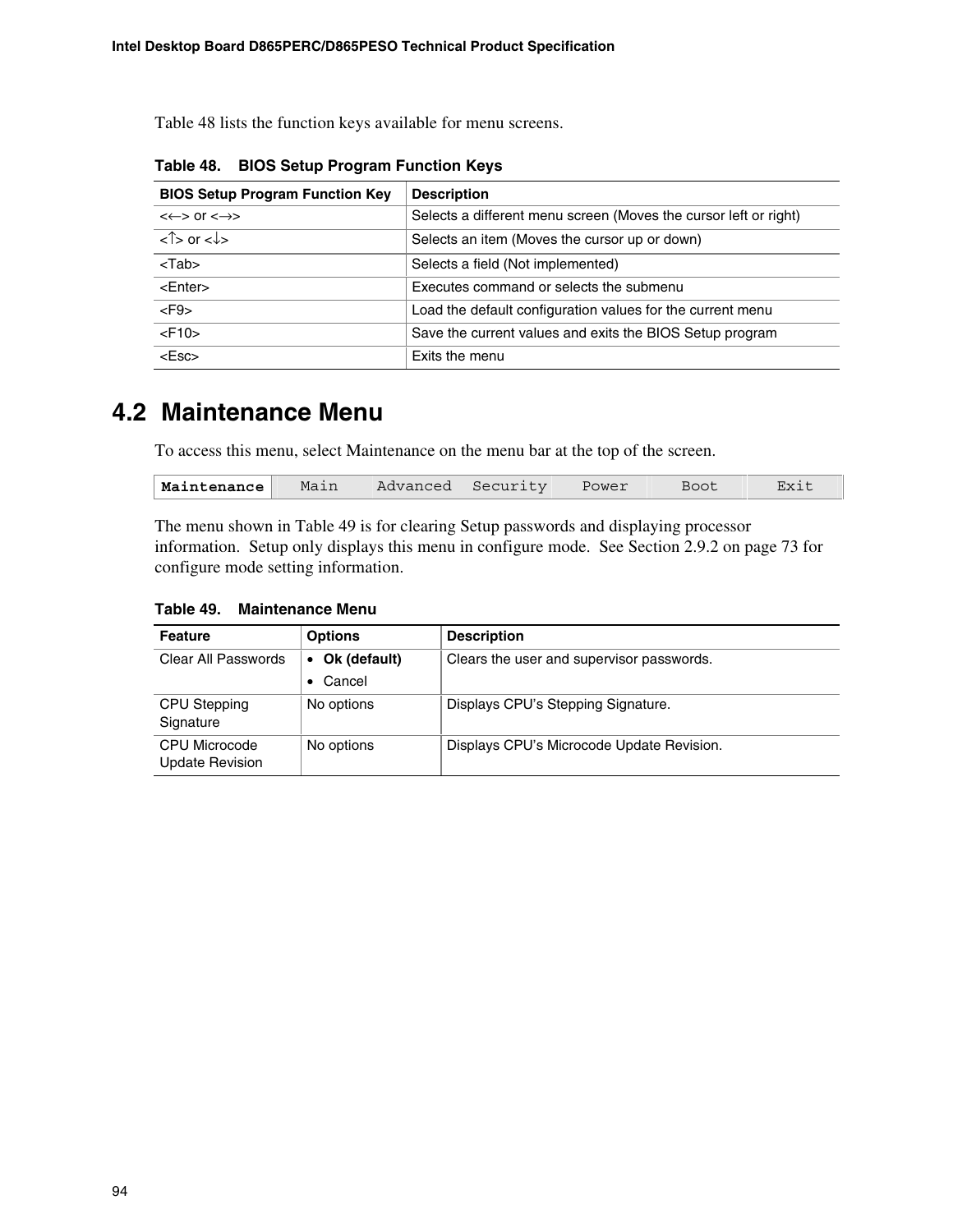# <span id="page-94-0"></span>**4.3 Main Menu**

To access this menu, select Main on the menu bar at the top of the screen.

| Maintenance   Main   Advanced Security |  |  |  | Power | <b>Boot</b> | Exit |
|----------------------------------------|--|--|--|-------|-------------|------|
|----------------------------------------|--|--|--|-------|-------------|------|

Table 50 describes the Main menu. This menu reports processor and memory information and is for configuring the system date and system time.

| <b>Feature</b>             | <b>Options</b>                 | <b>Description</b>                                                                                |
|----------------------------|--------------------------------|---------------------------------------------------------------------------------------------------|
| <b>BIOS Version</b>        | No options                     | Displays the version of the BIOS.                                                                 |
| Processor Type             | No options                     | Displays processor type.                                                                          |
| Hyper-Threading            | <b>Disabled</b><br>$\bullet$   | Disables/enables Hyper-Threading Technology. This                                                 |
| Technology                 | <b>Enabled (default)</b>       | option is present only when a processor that supports<br>Hyper-Threading Technology is installed. |
| Processor Speed            | No options                     | Displays processor speed.                                                                         |
| System Bus Speed           | No options                     | Displays the system bus speed.                                                                    |
| <b>System Memory Speed</b> | No options                     | Displays the system memory speed.                                                                 |
| Cache RAM                  | No options                     | Displays the size of second-level cache.                                                          |
| Total Memory               | No options                     | Displays the total amount of RAM.                                                                 |
| <b>Memory Mode</b>         | No options                     | Displays the memory mode (Dual Channel or Single<br>Channel).                                     |
| Memory Channel A Slot 0    | No options                     | Displays the amount and type of RAM in the DIMM                                                   |
| Memory Channel A Slot 1    |                                | sockets.                                                                                          |
| Memory Channel B Slot 0    |                                |                                                                                                   |
| Memory Channel B Slot 1    |                                |                                                                                                   |
| Language                   | English (default)<br>$\bullet$ | Selects the current default language used by the BIOS.                                            |
|                            | Francais                       |                                                                                                   |
| <b>System Time</b>         | Hour, minute, and<br>second    | Specifies the current time.                                                                       |
| <b>System Date</b>         | Day of week<br>Month/day/year  | Specifies the current date.                                                                       |

**Table 50. Main Menu**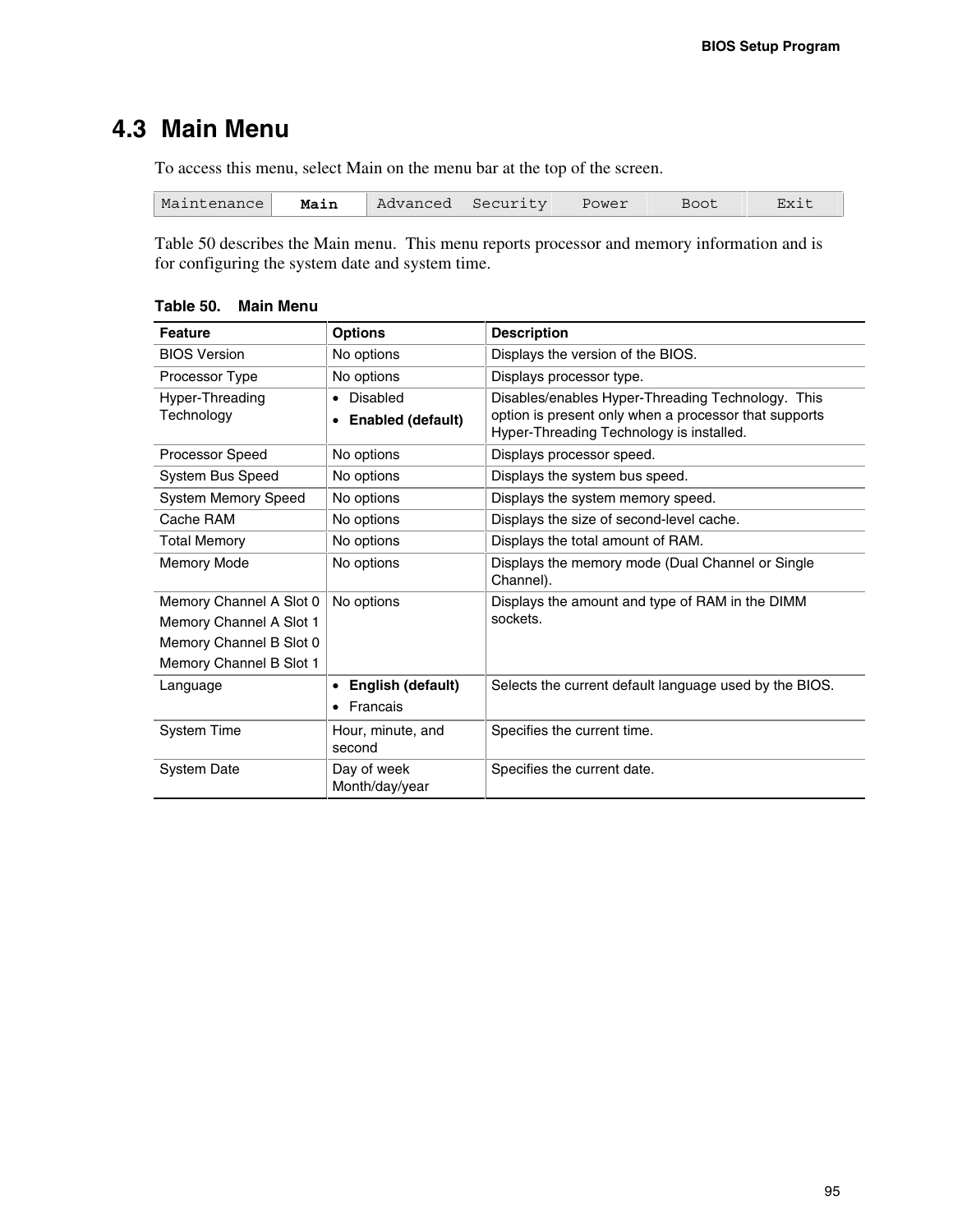# <span id="page-95-0"></span>**4.4 Advanced Menu**

To access this menu, select Advanced on the menu bar at the top of the screen.

| Maintenance | Main | Advanced                | Security                  | Power |  | Boot | Exit |
|-------------|------|-------------------------|---------------------------|-------|--|------|------|
|             |      |                         | PCI Configuration         |       |  |      |      |
|             |      | Boot Configuration      |                           |       |  |      |      |
|             |      |                         | Peripheral Configuration  |       |  |      |      |
|             |      |                         | Drive Configuration       |       |  |      |      |
|             |      | Floppy Configuration    |                           |       |  |      |      |
|             |      | Event Log Configuration |                           |       |  |      |      |
|             |      |                         | Video Configuration       |       |  |      |      |
|             |      |                         | USB Configuration         |       |  |      |      |
|             |      | Chipset Configuration   |                           |       |  |      |      |
|             |      |                         | Fan Control Configuration |       |  |      |      |
|             |      | Hardware Monitoring     |                           |       |  |      |      |

Table 51 describes the Advanced Menu. This menu is used for setting advanced features that are available through the chipset.

| <b>Feature</b>               | <b>Options</b>               | <b>Description</b>                                                              |
|------------------------------|------------------------------|---------------------------------------------------------------------------------|
| PCI Configuration            | Select to display<br>submenu | Configures individual PCI slot's IRQ priority.                                  |
| <b>Boot Configuration</b>    | Select to display<br>submenu | Configures Plug and Play and the Numlock key, and resets<br>configuration data. |
| Peripheral Configuration     | Select to display<br>submenu | Configures peripheral ports and devices.                                        |
| <b>Drive Configuration</b>   | Select to display<br>submenu | Specifies type of connected IDE devices.                                        |
| <b>Floppy Configuration</b>  | Select to display<br>submenu | Configures the diskette drive.                                                  |
| Event Log Configuration      | Select to display<br>submenu | Configures Event Logging.                                                       |
| Video Configuration          | Select to display<br>submenu | Configures video features.                                                      |
| <b>USB Configuration</b>     | Select to display<br>submenu | Configures USB support.                                                         |
| <b>Chipset Configuration</b> | Select to display<br>submenu | Configures advanced chipset features.                                           |
| Fan Control Configuration    | Select to display<br>submenu | Configures fan operation.                                                       |
| <b>Hardware Monitoring</b>   | Select to display<br>submenu | Monitors system temperatures, voltages, and fan speeds.                         |

#### **Table 51. Advanced Menu**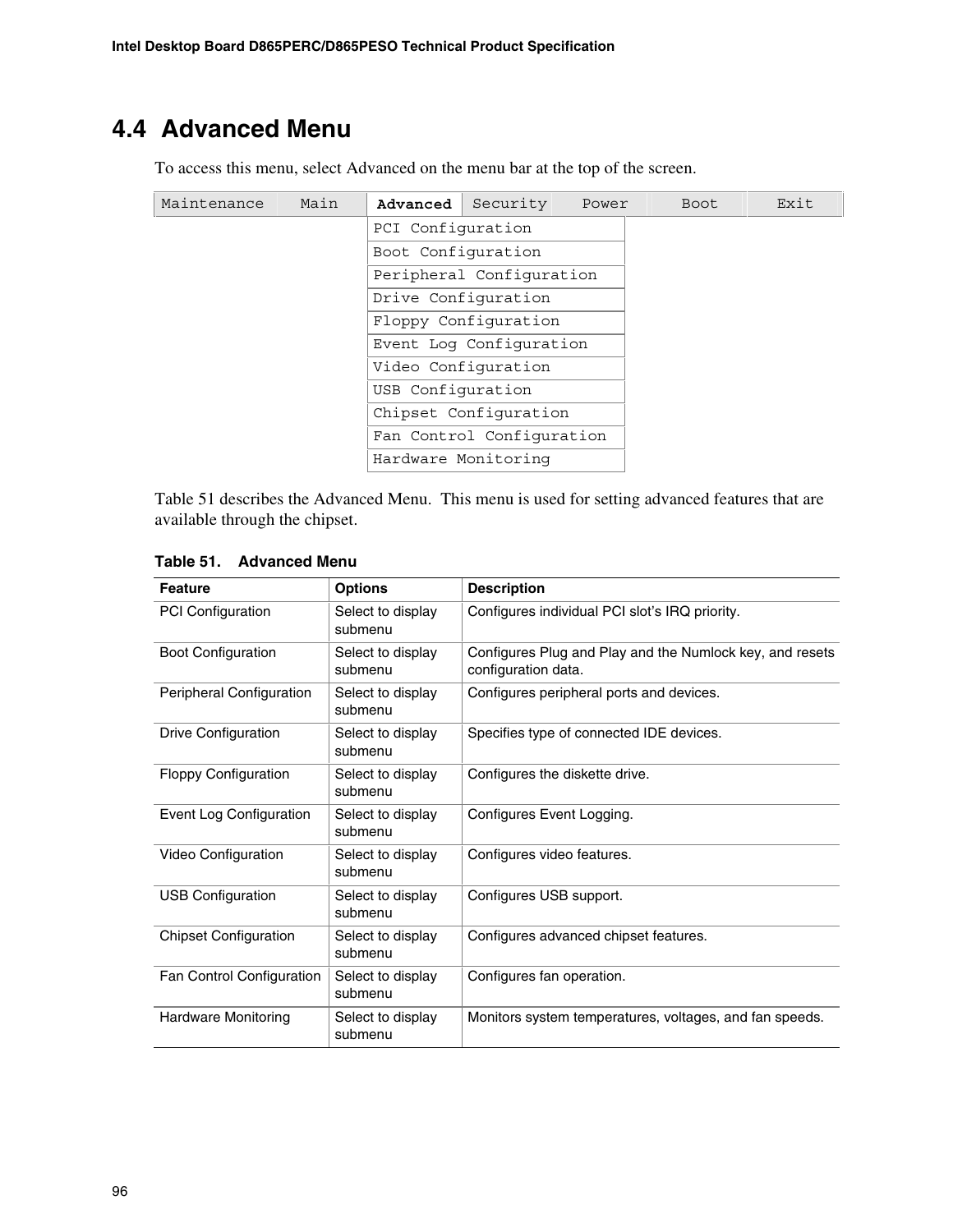### **4.4.1 PCI Configuration Submenu**

To access this submenu, select Advanced on the menu bar and then PCI Configuration.

| Maintenance | Main | Advanced                | Security                  | Power |  | Boot | Exit |
|-------------|------|-------------------------|---------------------------|-------|--|------|------|
|             |      |                         | PCI Configuration         |       |  |      |      |
|             |      | Boot Configuration      |                           |       |  |      |      |
|             |      |                         | Peripheral Configuration  |       |  |      |      |
|             |      | Drive Configuration     |                           |       |  |      |      |
|             |      |                         | Floppy Configuration      |       |  |      |      |
|             |      | Event Log Configuration |                           |       |  |      |      |
|             |      |                         | Video Configuration       |       |  |      |      |
|             |      |                         | USB Configuration         |       |  |      |      |
|             |      | Chipset Configuration   |                           |       |  |      |      |
|             |      |                         | Fan Control Configuration |       |  |      |      |
|             |      | Hardware Monitoring     |                           |       |  |      |      |

The submenu shown in Table 52 is used to configure the IRQ priority of PCI slots individually.

| <b>Feature</b>         | <b>Options</b>              | <b>Description</b>                                        |
|------------------------|-----------------------------|-----------------------------------------------------------|
| PCI Slot1 IRQ Priority | • Auto (default)            | Allows selection of IRQ priority for PCI bus connector 1. |
| (Note 1)               | -3<br>$\bullet$             |                                                           |
|                        | • 5                         |                                                           |
|                        | $\bullet$ 9                 |                                                           |
|                        | • 10                        |                                                           |
|                        | • 11                        |                                                           |
| PCI Slot2 IRQ Priority | • Auto (default)            | Allows selection of IRQ priority for PCI bus connector 2. |
| (Note 1)               | -3<br>$\bullet$             |                                                           |
|                        | • 5                         |                                                           |
|                        | $\bullet$ 9                 |                                                           |
|                        | • 10                        |                                                           |
|                        | • 11                        |                                                           |
| PCI Slot3 IRQ Priority | Auto (default)<br>$\bullet$ | Allows selection of IRQ priority for PCI bus connector 3. |
| (Note 1)               | -3<br>$\bullet$             |                                                           |
|                        | • 5                         |                                                           |
|                        | $\bullet$ 9                 |                                                           |
|                        | • 10                        |                                                           |
|                        | • 11                        |                                                           |

**Table 52. PCI Configuration Submenu** 

continued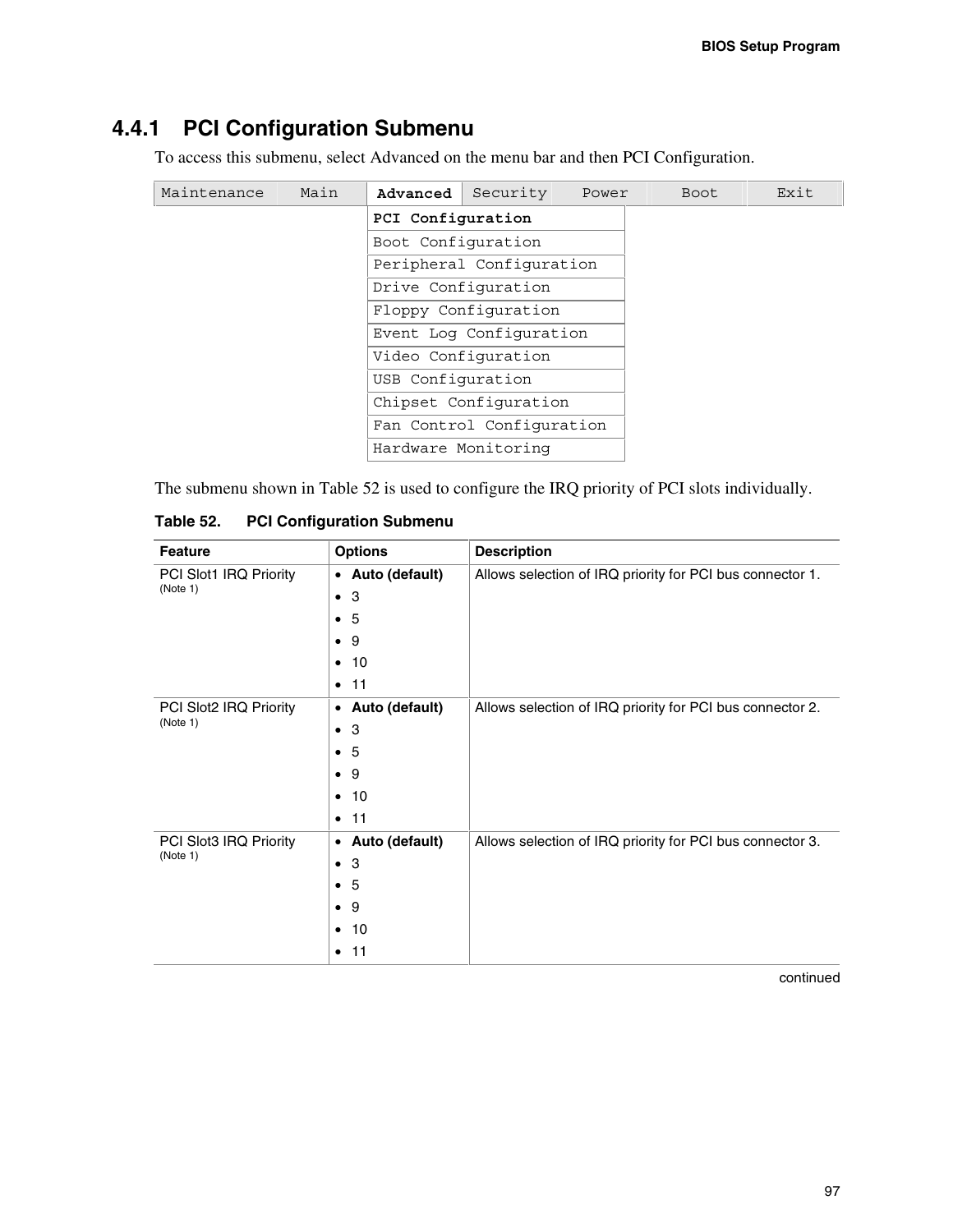| <b>Feature</b>                             | <b>Options</b>                      | <b>Description</b>                                        |
|--------------------------------------------|-------------------------------------|-----------------------------------------------------------|
| PCI Slot4 IRQ Priority<br>(Note 1, Note 2) | • Auto (default)<br>-3<br>$\bullet$ | Allows selection of IRQ priority for PCI bus connector 4. |
|                                            | - 5<br>$\bullet$                    |                                                           |
|                                            | $\bullet$ 9                         |                                                           |
|                                            | • 10                                |                                                           |
|                                            | • 11                                |                                                           |
| PCI Slot5 IRQ Priority                     | • Auto (default)                    | Allows selection of IRQ priority for PCI bus connector 5. |
| (Note 1, Note 2)                           | -3<br>$\bullet$                     |                                                           |
|                                            | • 5                                 |                                                           |
|                                            | $\bullet$ 9                         |                                                           |
|                                            | $\bullet$ 10                        |                                                           |
|                                            | • 11                                |                                                           |
| PCI Slot6 IRQ Priority                     | • Auto (default)                    | Allows selection of IRQ priority for PCI bus connector 5. |
| (Note 1, Note 2)                           | 3<br>$\bullet$                      |                                                           |
|                                            | -5<br>$\bullet$                     |                                                           |
|                                            | $\bullet$ 9                         |                                                           |
|                                            | $\bullet$ 10                        |                                                           |
|                                            | - 11<br>$\bullet$                   |                                                           |

#### **Table 52. PCI Configuration Submenu** (continued)

Notes

1. Additional interrupts may be available if certain onboard devices (such as the serial and parallel ports) are disabled.

2. This feature appears only on the Desktop Board D865PERC.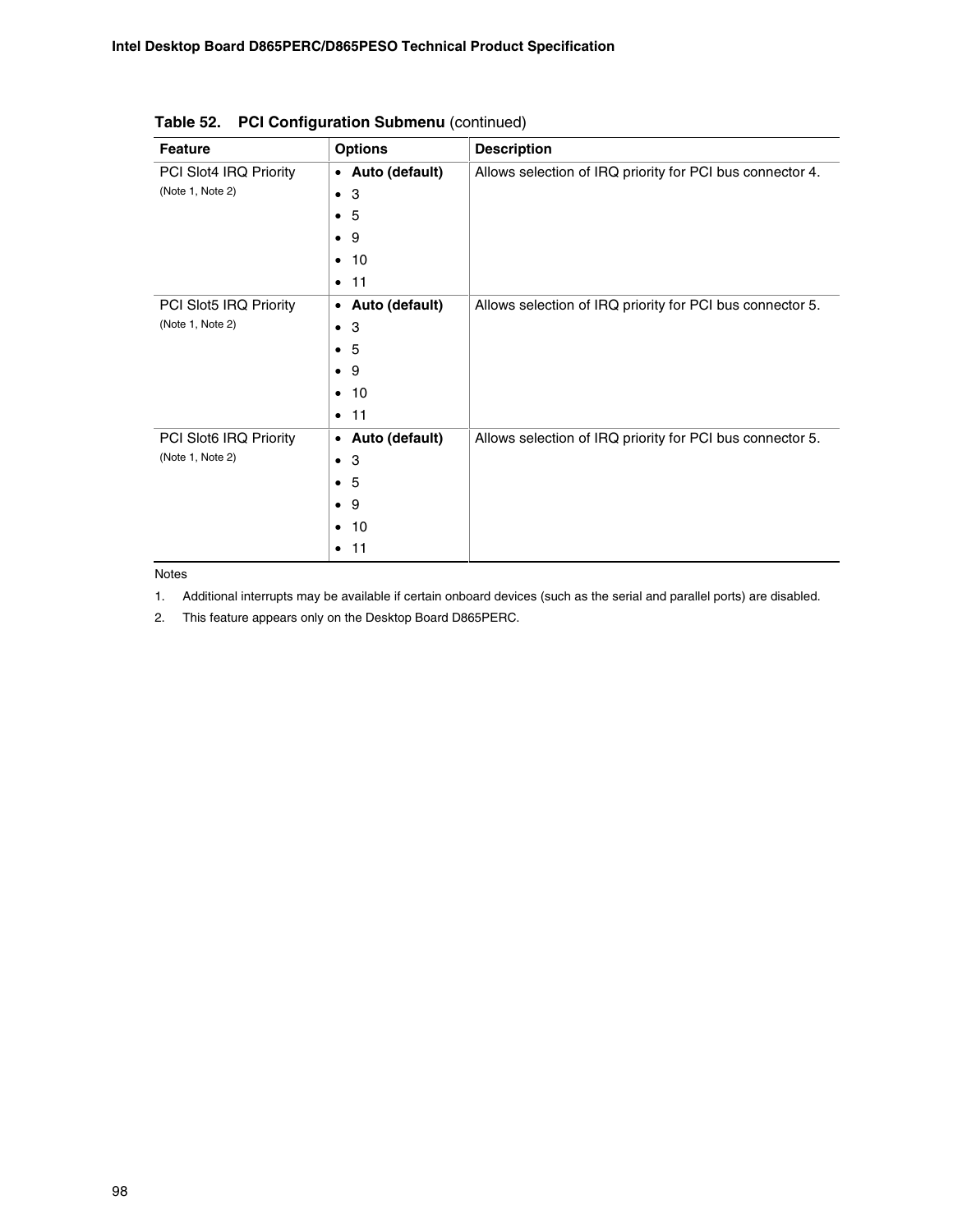### **4.4.2 Boot Configuration Submenu**

To access this submenu, select Advanced on the menu bar and then Boot Configuration.

| Maintenance | Main | Advanced             | Security                  | Power | Boot | Exit |
|-------------|------|----------------------|---------------------------|-------|------|------|
|             |      |                      | PCI Configuration         |       |      |      |
|             |      | Boot Configuration   |                           |       |      |      |
|             |      |                      | Peripheral Configuration  |       |      |      |
|             |      | Drive Configuration  |                           |       |      |      |
|             |      | Floppy Configuration |                           |       |      |      |
|             |      |                      | Event Log Configuration   |       |      |      |
|             |      | Video Configuration  |                           |       |      |      |
|             |      | USB Configuration    |                           |       |      |      |
|             |      |                      | Chipset Configuration     |       |      |      |
|             |      |                      | Fan Control Configuration |       |      |      |
|             |      | Hardware Monitoring  |                           |       |      |      |

The submenu represented by Table 53 is for setting Plug and Play options and the power-on state of the Numlock key.

| <b>Feature</b>  | <b>Options</b>                  | <b>Description</b>                                                                                                                                                                                                                                                                                                                |
|-----------------|---------------------------------|-----------------------------------------------------------------------------------------------------------------------------------------------------------------------------------------------------------------------------------------------------------------------------------------------------------------------------------|
| Plug & Play O/S | • No (default)<br>$\bullet$ Yes | Specifies if manual configuration is desired.<br>No lets the BIOS configure all devices. This setting is<br>appropriate when using a Plug and Play operating system.<br>Yes lets the operating system configure Plug and Play<br>devices not required to boot the system. This option is<br>available for use during lab testing. |
| <b>Numlock</b>  | $\bullet$ Off<br>On (default)   | Specifies the power-on state of the Numlock feature on the<br>numeric keypad of the keyboard.                                                                                                                                                                                                                                     |

#### **Table 53. Boot Configuration Submenu**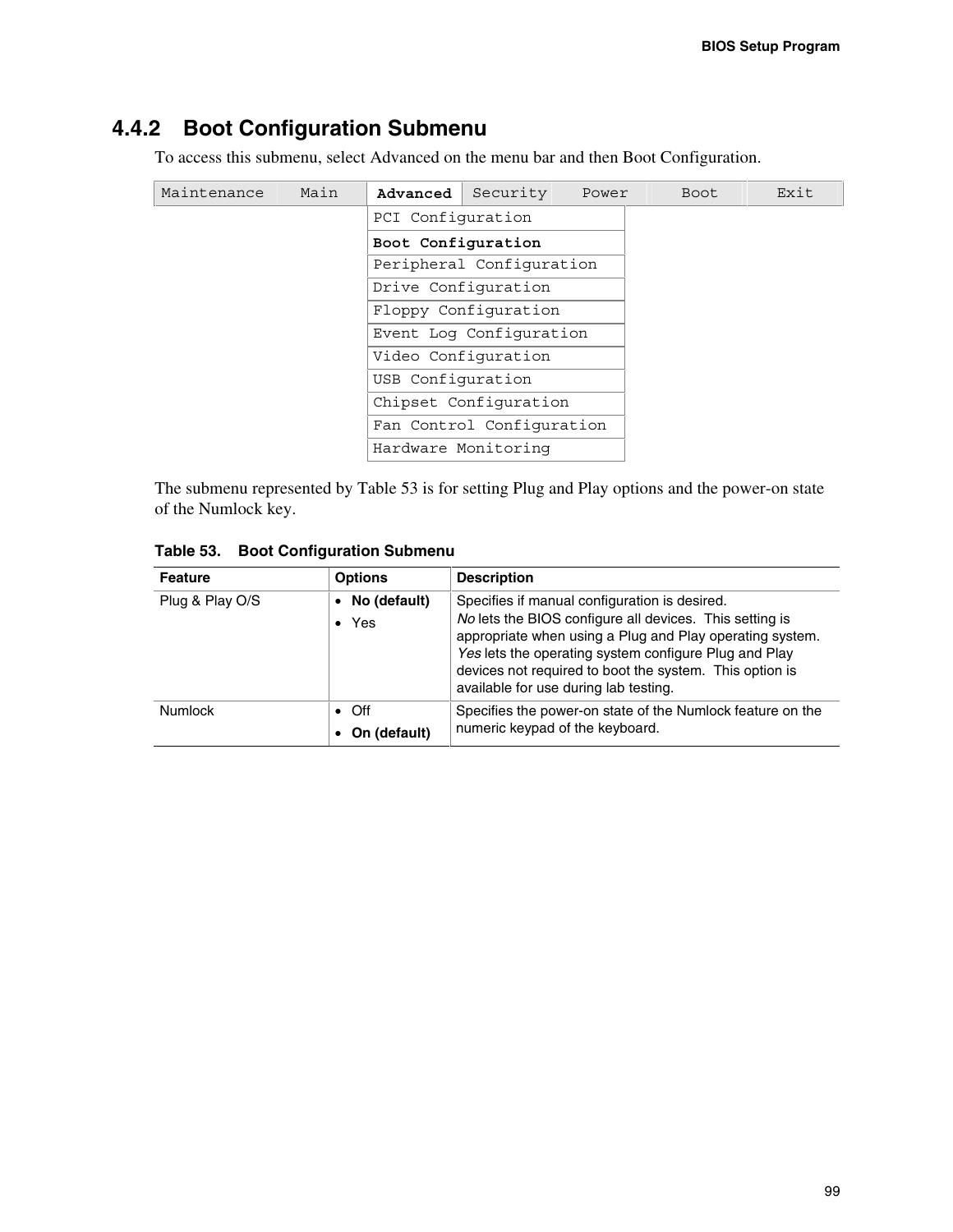### **4.4.3 Peripheral Configuration Submenu**

To access this submenu, select Advanced on the menu bar and then Peripheral Configuration.

| Maintenance | Main | Advanced                | Security                  | Power | Boot | Exit |
|-------------|------|-------------------------|---------------------------|-------|------|------|
|             |      |                         | PCI Configuration         |       |      |      |
|             |      | Boot Configuration      |                           |       |      |      |
|             |      |                         | Peripheral Configuration  |       |      |      |
|             |      | Drive Configuration     |                           |       |      |      |
|             |      | Floppy Configuration    |                           |       |      |      |
|             |      | Event Log Configuration |                           |       |      |      |
|             |      | Video Configuration     |                           |       |      |      |
|             |      | USB Configuration       |                           |       |      |      |
|             |      |                         | Chipset Configuration     |       |      |      |
|             |      |                         | Fan Control Configuration |       |      |      |
|             |      | Hardware Monitoring     |                           |       |      |      |

The submenu represented in Table 54 is used for configuring computer peripherals.

| <b>Feature</b>                                                                     | <b>Options</b>                  | <b>Description</b>                                                                        |
|------------------------------------------------------------------------------------|---------------------------------|-------------------------------------------------------------------------------------------|
| Serial Port A                                                                      | Disabled<br>$\bullet$           | Configures serial port A.                                                                 |
|                                                                                    | Enabled<br>$\bullet$            | Auto assigns the first free COM port, normally COM1, the                                  |
|                                                                                    | Auto (default)<br>٠             | address 3F8h, and the interrupt IRQ4.                                                     |
|                                                                                    |                                 | An * (asterisk) displayed next to an address indicates a<br>conflict with another device. |
| Base I/O address                                                                   | • 3F8 (default)                 | Specifies the base I/O address for serial port A, if serial port A                        |
| (This feature is present)                                                          | $\bullet$ 2F8                   | is set to Enabled.                                                                        |
| only when Serial Port A<br>is set to <i>Enabled</i> )                              | $\bullet$ 3E8                   |                                                                                           |
|                                                                                    | $\bullet$ 2E8                   |                                                                                           |
| Interrupt                                                                          | IRQ 3<br>٠                      | Specifies the interrupt for serial port A, if serial port A is set to                     |
| (This feature is present)<br>only when Serial Port A<br>is set to <i>Enabled</i> ) | IRQ 4<br>$\bullet$<br>(default) | Enabled.                                                                                  |

**Table 54. Peripheral Configuration Submenu** 

continued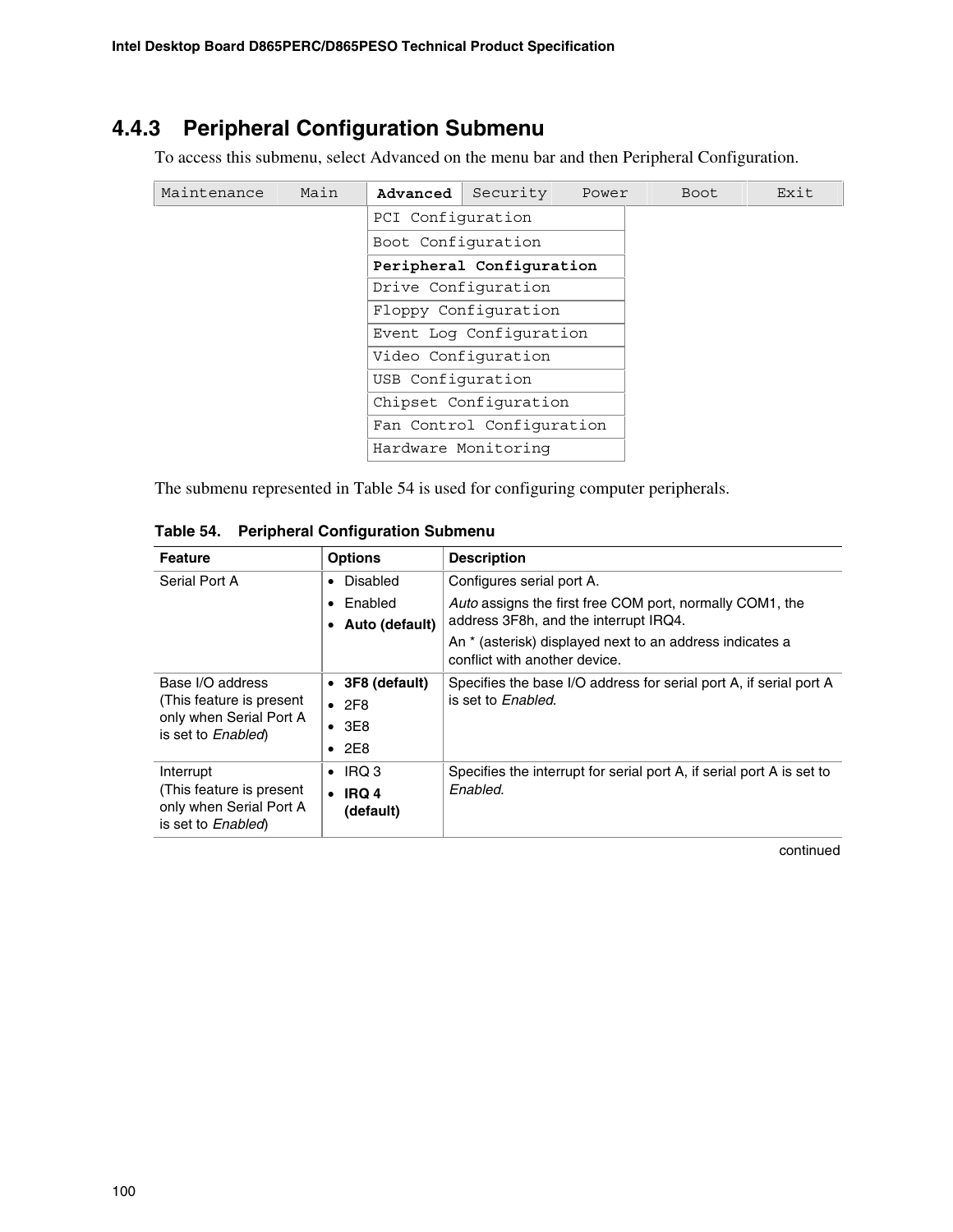| <b>Feature</b>                                                                     | <b>Options</b>                         | <b>Description</b>                                                                         |
|------------------------------------------------------------------------------------|----------------------------------------|--------------------------------------------------------------------------------------------|
| Parallel port                                                                      | Disabled<br>$\bullet$                  | Configures the parallel port.                                                              |
|                                                                                    | Enabled<br>$\bullet$                   | Auto assigns LPT1 the address 378h and the interrupt IRQ7.                                 |
|                                                                                    | Auto (default)<br>٠                    | An * (asterisk) displayed next to an address indicates a<br>conflict with another device.  |
| Mode                                                                               | • Output Only<br><b>Bi-directional</b> | Selects the mode for the parallel port. Not available if the<br>parallel port is disabled. |
|                                                                                    | (default)                              | Output Only operates in AT*-compatible mode.                                               |
|                                                                                    | $\bullet$ EPP                          | Bi-directional operates in PS/2-compatible mode.                                           |
|                                                                                    | $\bullet$ ECP                          | EPP is Extended Parallel Port mode, a high-speed<br>bi-directional mode.                   |
|                                                                                    |                                        | ECP is Enhanced Capabilities Port mode, a high-speed<br>bi-directional mode.               |
| Base I/O address                                                                   | 378 (default)<br>$\bullet$             | Specifies the base I/O address for the parallel port.                                      |
| (This feature is present<br>only when Parallel Port<br>is set to Enabled)          | 278<br>$\bullet$                       |                                                                                            |
| Interrupt                                                                          | IRQ 5<br>$\bullet$                     | Specifies the interrupt for the parallel port.                                             |
| (This feature is present<br>only when Parallel Port<br>is set to <i>Enabled</i> )  | IRQ 7<br>(default)                     |                                                                                            |
| <b>DMA</b>                                                                         | $\bullet$ 1                            | Specifies the DMA channel.                                                                 |
| (This feature is present<br>only when Parallel Port<br>Mode is set to <i>ECP</i> ) | $\bullet$ 3 (default)                  |                                                                                            |
| Audio                                                                              | Enabled<br>$\bullet$<br>(default)      | Enables or disables the onboard audio subsystem.                                           |
|                                                                                    | Disabled<br>$\bullet$                  |                                                                                            |
| Onboard LAN                                                                        | <b>Enabled</b><br>$\bullet$            | Enables or disables the onboard LAN device.                                                |
|                                                                                    | (default)                              |                                                                                            |
|                                                                                    | Disabled<br>$\bullet$                  |                                                                                            |

**Table 54. Peripheral Configuration Submenu** (continued)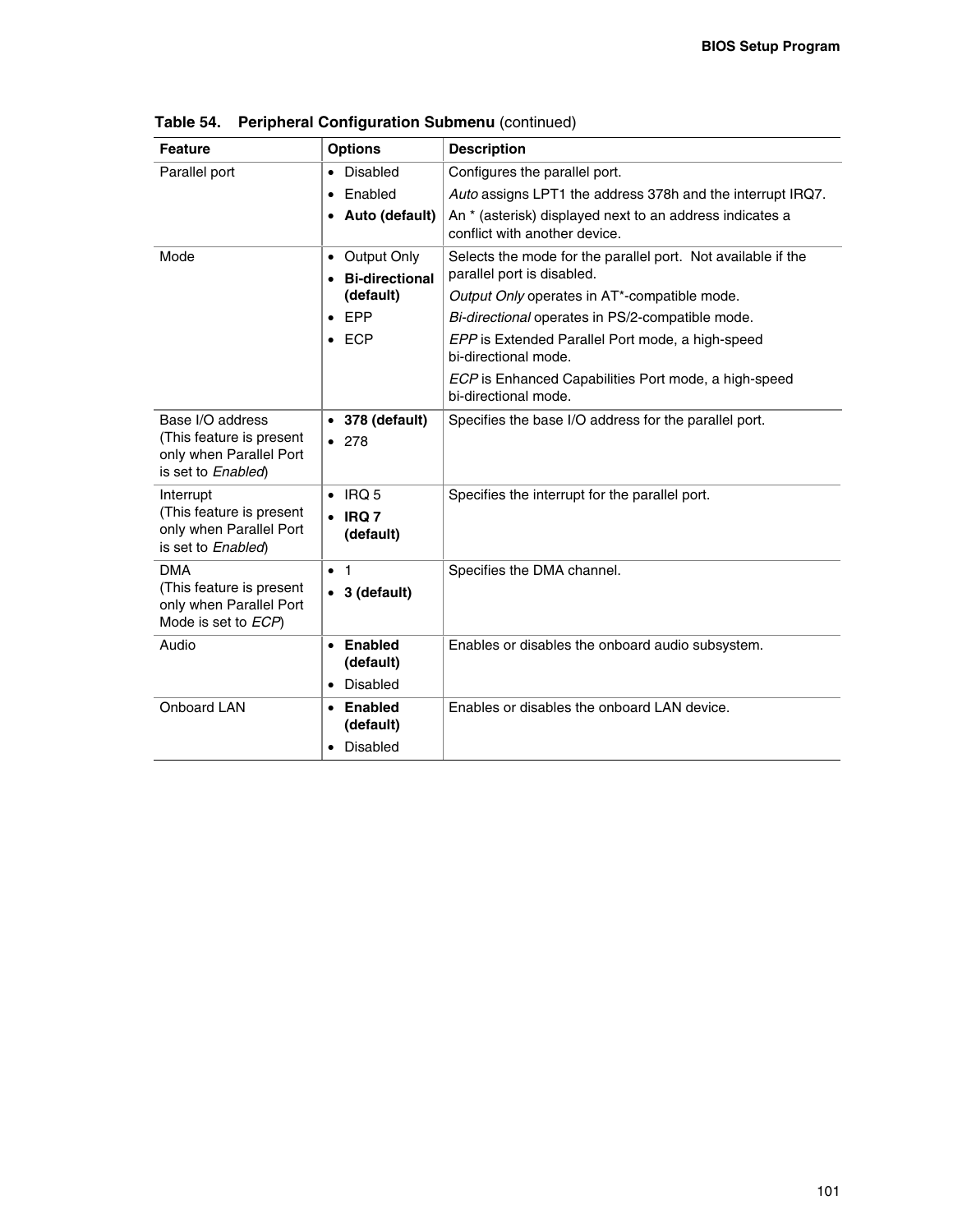# <span id="page-101-0"></span>**4.4.4 Drive Configuration Submenu**

To access this submenu, select Advanced on the menu bar and then Drive Configuration.

| Maintenance | Main | Advanced                  | Security            | Power |  | Boot | Exit |
|-------------|------|---------------------------|---------------------|-------|--|------|------|
|             |      |                           | PCI Configuration   |       |  |      |      |
|             |      | Boot Configuration        |                     |       |  |      |      |
|             |      | Peripheral Configuration  |                     |       |  |      |      |
|             |      | Drive Configuration       |                     |       |  |      |      |
|             |      | Floppy Configuration      |                     |       |  |      |      |
|             |      | Event Log Configuration   |                     |       |  |      |      |
|             |      |                           | Video Configuration |       |  |      |      |
|             |      |                           | USB Configuration   |       |  |      |      |
|             |      | Chipset Configuration     |                     |       |  |      |      |
|             |      | Fan Control Configuration |                     |       |  |      |      |
|             |      | Hardware Monitoring       |                     |       |  |      |      |

The menu represented in Table 55 is used to configure IDE device options.

| <b>Feature</b>                                                                                                  | <b>Options</b>                                | <b>Description</b>                                                             |                               |                   |  |
|-----------------------------------------------------------------------------------------------------------------|-----------------------------------------------|--------------------------------------------------------------------------------|-------------------------------|-------------------|--|
| ATA/IDE Configuration                                                                                           | • Disabled<br>Legacy<br>٠                     | Disabled = All IDE resources disabled                                          |                               |                   |  |
|                                                                                                                 |                                               | Legacy $=$ Up to two IDE channels enabled for operating                        |                               |                   |  |
|                                                                                                                 | <b>Enhanced (default)</b>                     | systems that require legacy IDE operation.                                     |                               |                   |  |
|                                                                                                                 |                                               | Enhanced = All Serial ATA (SATA) and Parallel ATA<br>(PATA) resources enabled. |                               |                   |  |
| Legacy IDE Channels                                                                                             | • PATA Pri Only                               | Configures PATA and SATA resources for operating                               |                               |                   |  |
| PATA Sec Only<br>$\bullet$<br>PATA Pri and Sec<br>• SATA P0/P1 only<br>$\bullet$ SATA P0/P1,<br><b>PATA Sec</b> | systems that require legacy IDE operation.    |                                                                                |                               |                   |  |
|                                                                                                                 | $PATA = Parallel ATA$                         |                                                                                |                               |                   |  |
|                                                                                                                 | $SATA = Serial ATA$<br>$Pri = Primary$        |                                                                                |                               |                   |  |
|                                                                                                                 |                                               |                                                                                |                               | $Sec = Secondary$ |  |
|                                                                                                                 |                                               | $\bullet$ SATA P0/P1,                                                          | $PO = Serial ATA connector O$ |                   |  |
| PATA Pri                                                                                                        | $P1 =$ Serial ATA connector 1                 |                                                                                |                               |                   |  |
|                                                                                                                 | This feature is present only when the ATA/IDE |                                                                                |                               |                   |  |
|                                                                                                                 |                                               | configuration option is set to Legacy.                                         |                               |                   |  |
| <b>PCI IDE Bus Master</b>                                                                                       | Disabled<br>$\bullet$                         | Enables/disables the use of DMA for hard drive BIOS                            |                               |                   |  |
|                                                                                                                 | <b>Enabled (default)</b>                      | INT13 reads and writes.                                                        |                               |                   |  |

**Table 55. Drive Configuration Submenu** 

continued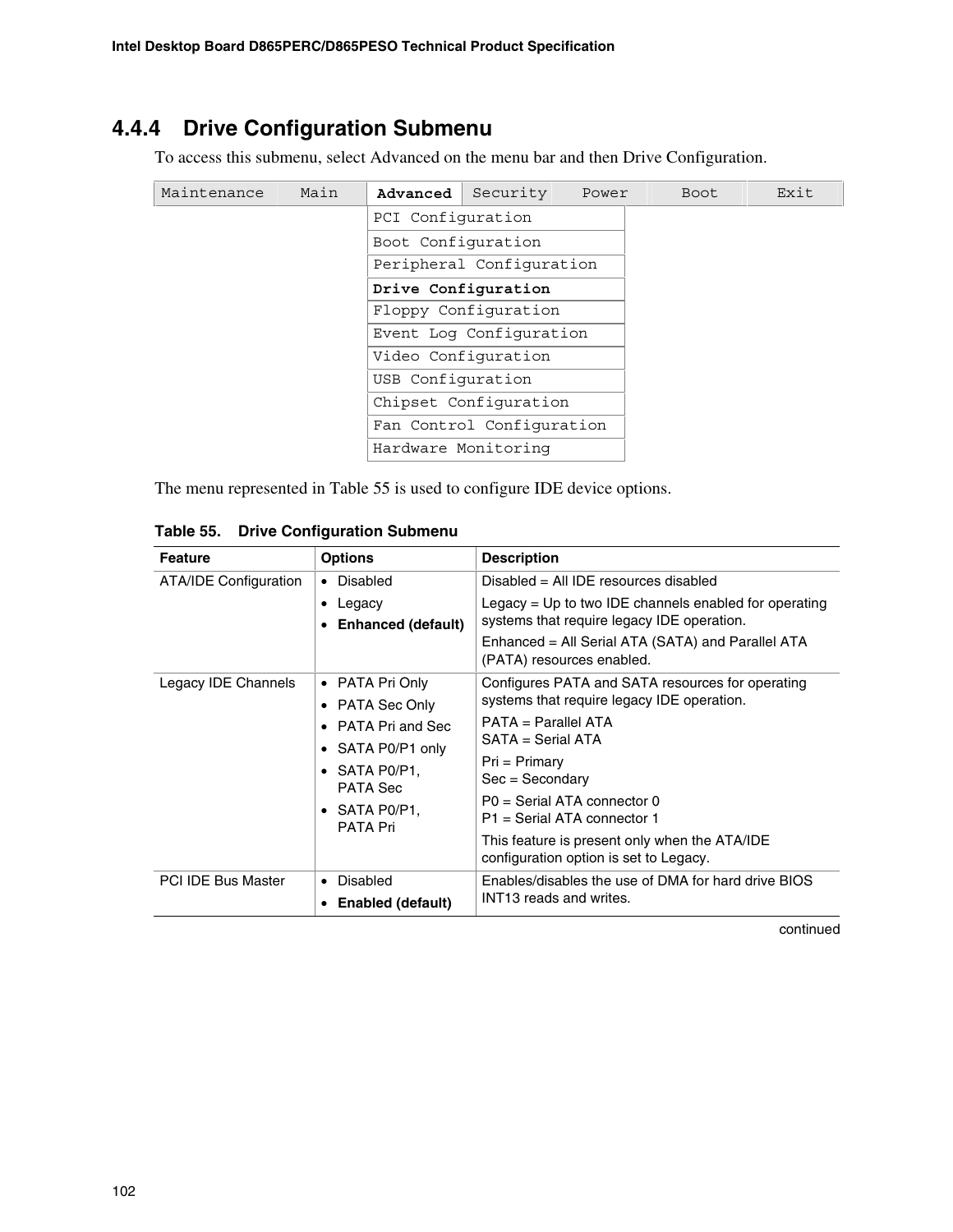| <b>Feature</b>                  | <b>Options</b>                | <b>Description</b>                                                                         |
|---------------------------------|-------------------------------|--------------------------------------------------------------------------------------------|
| Hard Disk Pre-Delay             | • Disabled (default)          | Specifies the hard disk drive pre-delay.                                                   |
|                                 | 1 Second                      |                                                                                            |
|                                 | 2 Seconds                     |                                                                                            |
|                                 | 3 Seconds                     |                                                                                            |
|                                 | 4 Seconds                     |                                                                                            |
|                                 | 5 Seconds                     |                                                                                            |
|                                 | 6 Seconds                     |                                                                                            |
|                                 | 9 Seconds                     |                                                                                            |
|                                 | 12 Seconds                    |                                                                                            |
|                                 | 15 Seconds                    |                                                                                            |
|                                 | 21 Seconds                    |                                                                                            |
|                                 | 30 Seconds                    |                                                                                            |
| SATA Port-0                     | Select to display<br>sub-menu | Reports type of device attached to Serial ATA<br>connector 0.                              |
| <b>SATA Port-1</b>              | Select to display<br>sub-menu | Reports type of device attached to Serial ATA<br>connector 1.                              |
| <b>PATA Primary Master</b>      | Select to display<br>sub-menu | Reports type of connected device on Parallel ATA<br>(PATA) IDE primary master interface.   |
| <b>PATA Primary Slave</b>       | Select to display<br>sub-menu | Reports type of connected device on Parallel ATA<br>(PATA) IDE primary slave interface.    |
| <b>PATA Secondary</b><br>Master | Select to display<br>sub-menu | Reports type of connected device on Parallel ATA<br>(PATA) IDE secondary master interface. |
| <b>PATA Secondary Slave</b>     | Select to display<br>sub-menu | Reports type of connected device on Parallel ATA<br>(PATA) IDE secondary slave interface.  |

**Table 55. Drive Configuration Submenu** (continued)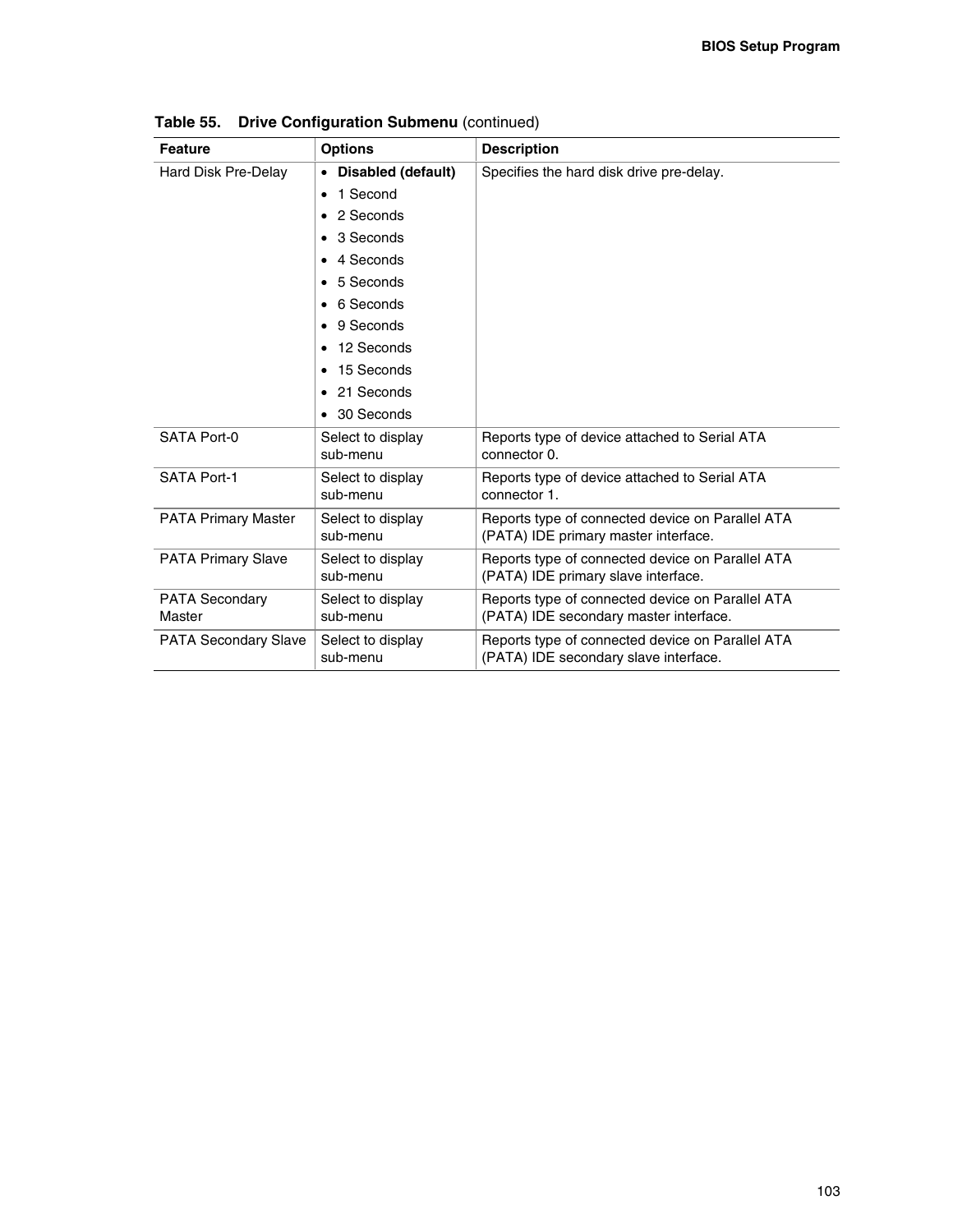#### **4.4.4.1 SATA/PATA Submenus**

To access these submenus, select Advanced on the menu bar, then Drive Configuration, and then the master or slave to be configured.

| Maintenance | Main | Advanced              | Security Power            |  | Boot | Exit |
|-------------|------|-----------------------|---------------------------|--|------|------|
|             |      |                       | PCI Configuration         |  |      |      |
|             |      |                       | Boot Configuration        |  |      |      |
|             |      |                       | Peripheral Configuration  |  |      |      |
|             |      | Drive Configuration   |                           |  |      |      |
|             |      | SATA Port-0           |                           |  |      |      |
|             |      | SATA Port-1           |                           |  |      |      |
|             |      |                       | PATA Primary Master       |  |      |      |
|             |      |                       | PATA Primary Slave        |  |      |      |
|             |      | PATA Secondary Master |                           |  |      |      |
|             |      |                       | PATA Secondary Slave      |  |      |      |
|             |      |                       | Floppy Configuration      |  |      |      |
|             |      |                       | Event Log Configuration   |  |      |      |
|             |      | Video Configuration   |                           |  |      |      |
|             |      | USB Configuration     |                           |  |      |      |
|             |      |                       | Chipset Configuration     |  |      |      |
|             |      |                       | Fan Control Configuration |  |      |      |
|             |      | Hardware Monitoring   |                           |  |      |      |

There are six SATA/PATA submenus: SATA Port-0, SATA Port-1, PATA primary master, PATA primary slave, PATA secondary master, and PATA secondary slave. [Table 56](#page-104-0) on page [105](#page-104-0)  shows the format of the SATA/PATA IDE submenus. For brevity, only one example is shown.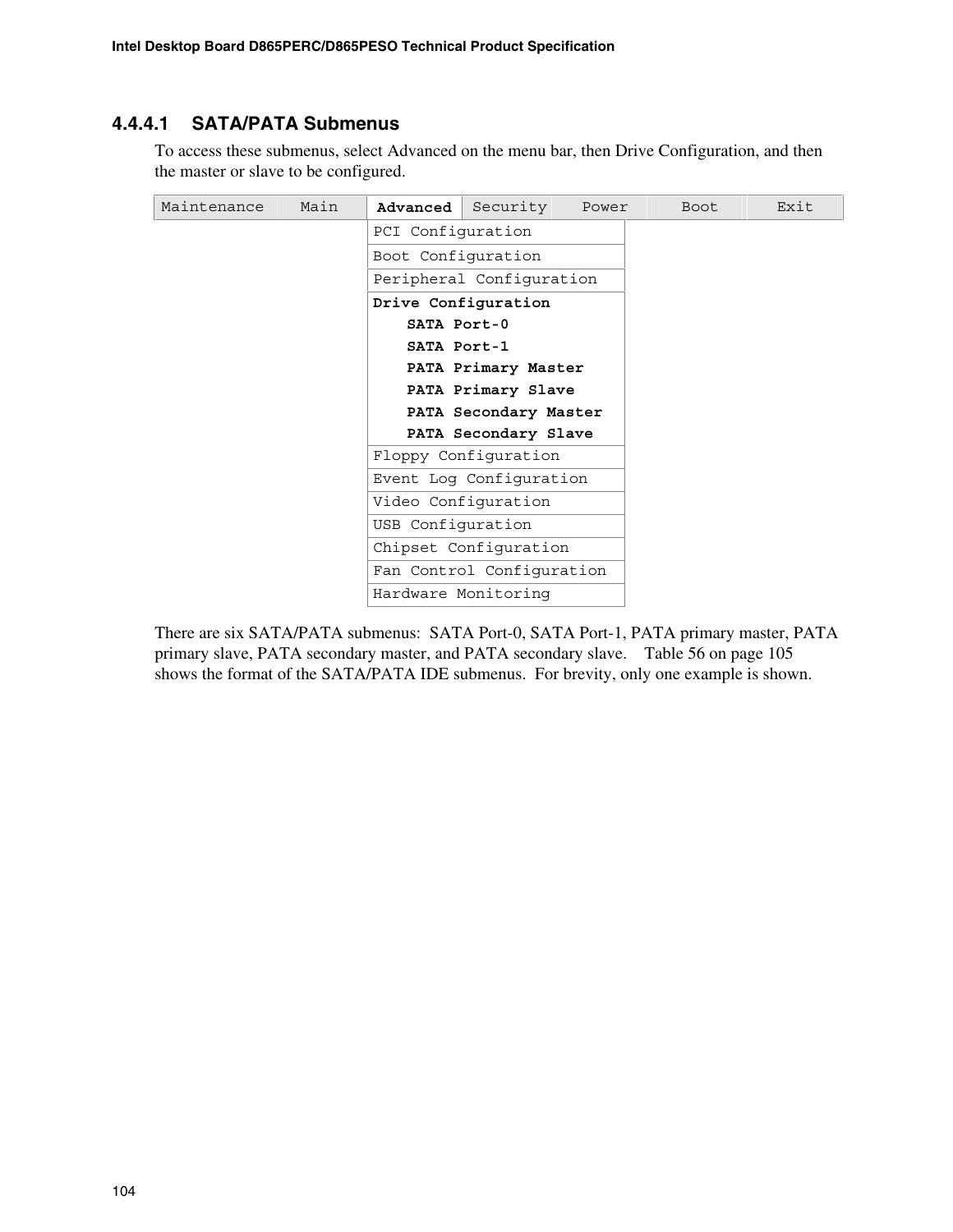| <b>Feature</b>          | <b>Options</b>               | <b>Description</b>                                                                                                       |
|-------------------------|------------------------------|--------------------------------------------------------------------------------------------------------------------------|
| Drive Installed         | No options                   | Displays the type of drive installed.                                                                                    |
| <b>Type</b>             | • Auto (default)             | Specifies the IDE configuration mode for IDE devices.                                                                    |
|                         | User<br>$\bullet$            | User allows capabilities to be changed.                                                                                  |
|                         |                              | Auto fills-in capabilities from ATA/ATAPI device.                                                                        |
| <b>Maximum Capacity</b> | No options                   | Displays the drive capacity.                                                                                             |
| LBA/Large Mode          | • Disabled                   | Displays whether automatic translation mode is                                                                           |
|                         | Auto (default)               | enabled for the hard disk.                                                                                               |
|                         |                              | (This item is read-only unless Type is set to User.)                                                                     |
| <b>Block Mode</b>       | <b>Disabled</b><br>$\bullet$ | Displays whether automatic multiple sector data<br>transfers are enabled.                                                |
|                         | Auto (default)               | (This item is read-only unless Type is set to User.)                                                                     |
| PIO Mode                | Auto (default)               | Sets the PIO mode.                                                                                                       |
|                         | 0                            |                                                                                                                          |
|                         | 1                            | (This item is read-only unless Type is set to User.)                                                                     |
|                         | 2                            |                                                                                                                          |
|                         | 3                            |                                                                                                                          |
|                         | 4                            |                                                                                                                          |
| DMA Mode                | Auto (default)<br>$\bullet$  | Specifies the DMA mode for the drive.                                                                                    |
|                         | SWDMA0                       | Auto = Auto-detected                                                                                                     |
|                         | SWDMA1                       | SWDMAn = Single Word DMAn                                                                                                |
|                         | SWDMA <sub>2</sub><br>٠      | <i>SWDMAn</i> = Multi Word DMAn                                                                                          |
|                         | MWDMA0                       | $UDMAn = Ultra DMAn$                                                                                                     |
|                         | MWDMA1                       |                                                                                                                          |
|                         | MWDMA2                       | (This item is read-only unless Type is set to User.)                                                                     |
|                         | UDMA0                        |                                                                                                                          |
|                         | UDMA1                        |                                                                                                                          |
|                         | UDMA2                        |                                                                                                                          |
| <b>S.M.A.R.T.</b>       | Auto (default)<br>$\bullet$  | Enables/disables S.M.A.R.T. (Self-Monitoring, Analysis,                                                                  |
|                         | <b>Disabled</b><br>$\bullet$ | and Reporting Technology).                                                                                               |
|                         | Enabled                      | (This item is read-only unless Type is set to User.)                                                                     |
| Cable Detected          | No options                   | Displays the type of cable connected to the IDE<br>interface: 40-conductor or 80-conductor (for ATA-100<br>peripherals). |

#### <span id="page-104-0"></span>**Table 56. SATA/PATA Submenus**

Note: If an LS-120 drive is attached to the system, a row entitled ARMD Emulation Type will be displayed in the above table. The BIOS will always recognize the drive as an ATAPI floppy drive. The ARMD Emulation Type should always be set to Floppy.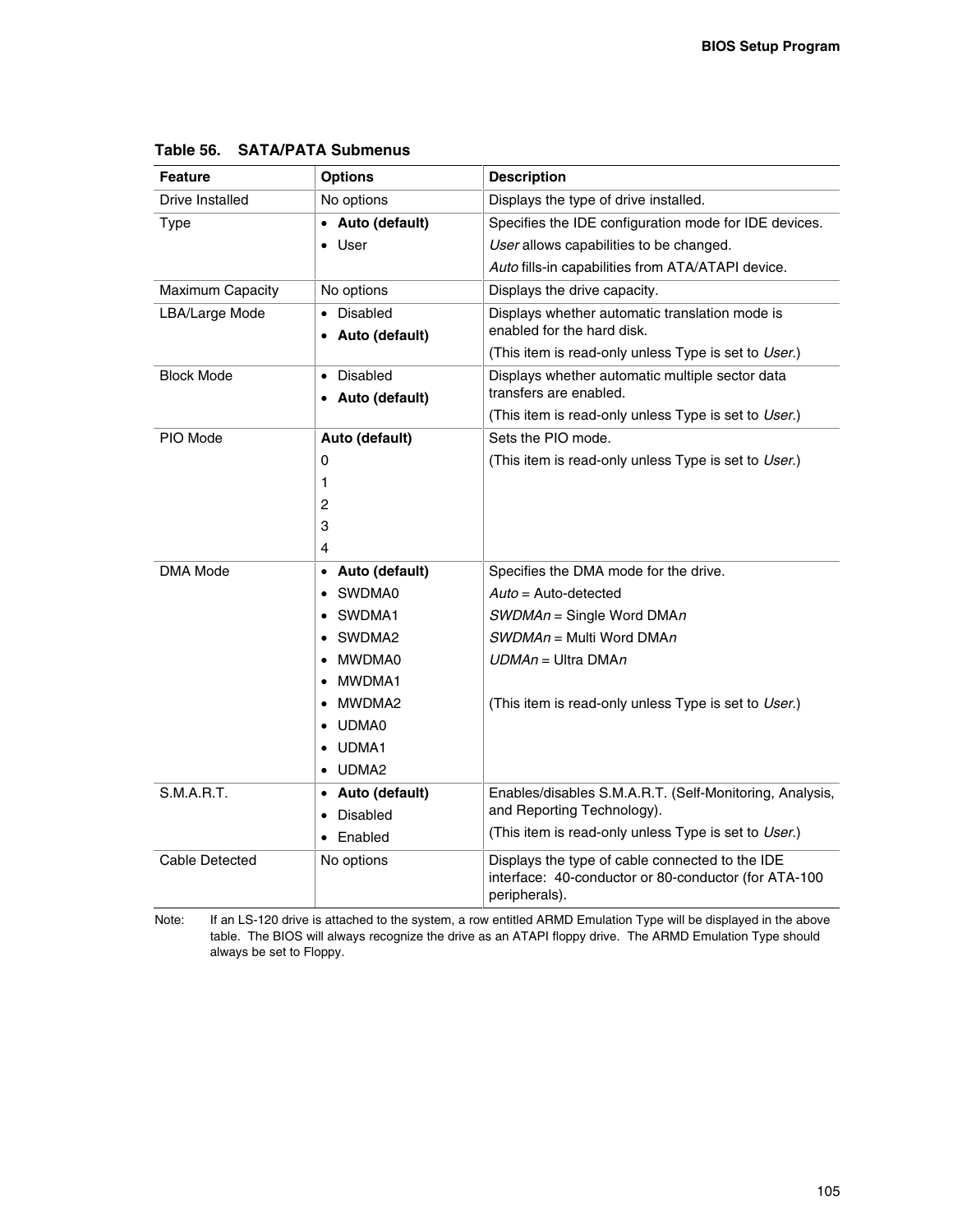# **4.4.5 Floppy Configuration Submenu**

To access this menu, select Advanced on the menu bar and then Floppy Configuration.

| Maintenance | Main | Advanced                | Security                  | Power |  | Boot | Exit |
|-------------|------|-------------------------|---------------------------|-------|--|------|------|
|             |      | PCI Configuration       |                           |       |  |      |      |
|             |      |                         | Boot Configuration        |       |  |      |      |
|             |      |                         | Peripheral Configuration  |       |  |      |      |
|             |      |                         | Drive Configuration       |       |  |      |      |
|             |      | Floppy Configuration    |                           |       |  |      |      |
|             |      | Event Log Configuration |                           |       |  |      |      |
|             |      | Video Configuration     |                           |       |  |      |      |
|             |      | USB Configuration       |                           |       |  |      |      |
|             |      |                         | Chipset Configuration     |       |  |      |      |
|             |      |                         | Fan Control Configuration |       |  |      |      |
|             |      | Hardware Monitoring     |                           |       |  |      |      |

The submenu represented by Table 57 is used for configuring the diskette drive.

| <b>Feature</b>         | <b>Options</b>                  |                            | <b>Description</b>                           |
|------------------------|---------------------------------|----------------------------|----------------------------------------------|
| Diskette Controller    | Disabled<br>$\bullet$           |                            | Disables or enables the integrated diskette  |
|                        | <b>Enabled (default)</b>        |                            | controller.                                  |
| Floppy A               | Disabled<br>$\bullet$           |                            | Specifies the capacity and physical size of  |
|                        | $\bullet$ 360 KB                | $5\frac{1}{4}$             | diskette drive A.                            |
|                        | $\bullet$ 1.2 MB                | $5\frac{1}{4}$             |                                              |
|                        | $\bullet$ 720 KB                | $3\frac{1}{2}$             |                                              |
|                        | $\bullet$ 1.44 MB               | $3\frac{1}{2}$ " (default) |                                              |
|                        | • 2.88 MB                       | $3\frac{1}{2}$             |                                              |
| Diskette Write Protect | Disabled (default)<br>$\bullet$ |                            | Disables or enables write protection for the |
|                        | Enabled                         |                            | diskette drive.                              |

**Table 57. Floppy Configuration Submenu**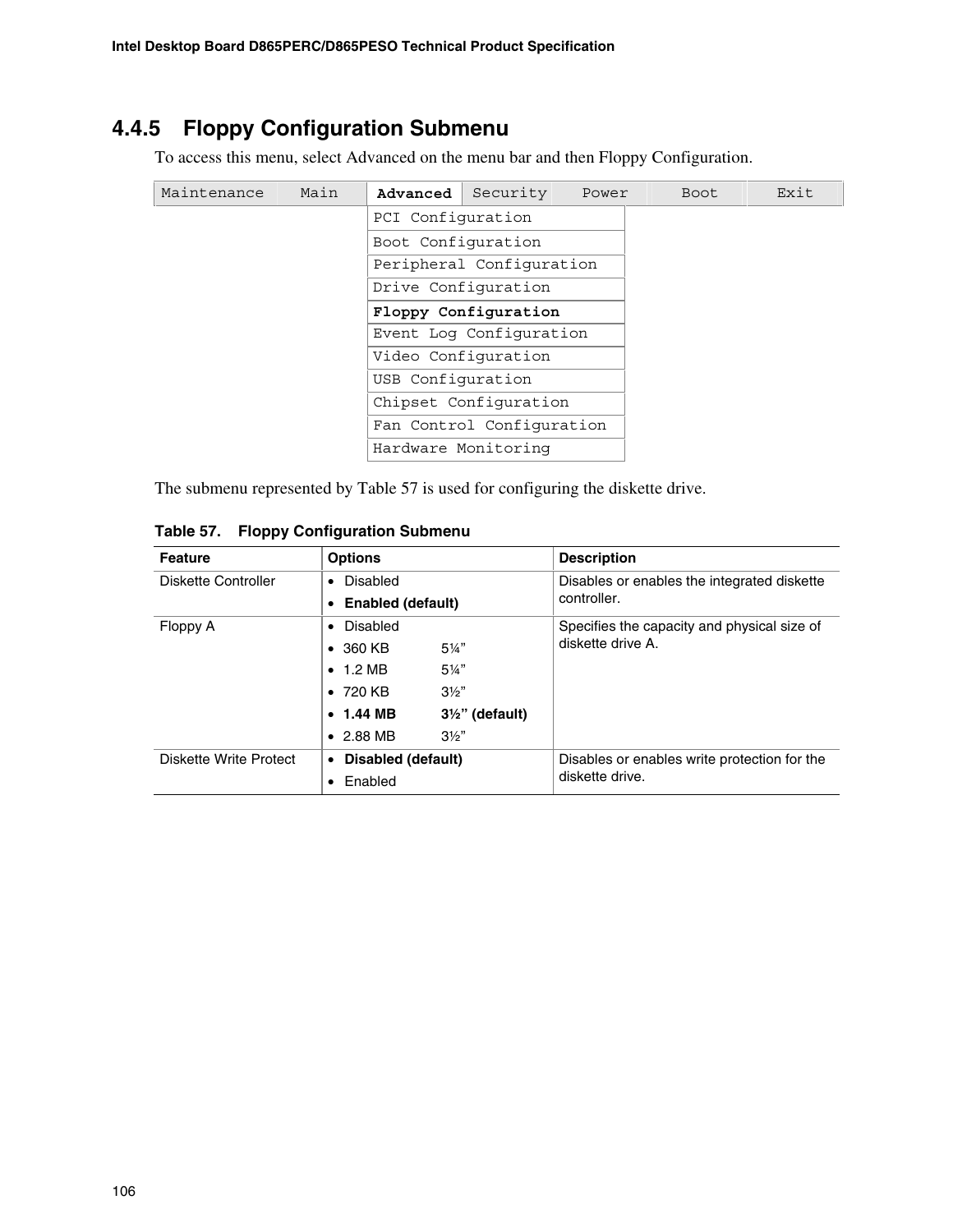### **4.4.6 Event Log Configuration Submenu**

To access this menu, select Advanced on the menu bar and then Event Log Configuration.

| Maintenance | Main | Advanced                | Security                  | Power |  | Boot | Exit |
|-------------|------|-------------------------|---------------------------|-------|--|------|------|
|             |      |                         | PCI Configuration         |       |  |      |      |
|             |      |                         | Boot Configuration        |       |  |      |      |
|             |      |                         | Peripheral Configuration  |       |  |      |      |
|             |      |                         | Drive Configuration       |       |  |      |      |
|             |      | Floppy Configuration    |                           |       |  |      |      |
|             |      | Event Log Configuration |                           |       |  |      |      |
|             |      | Video Configuration     |                           |       |  |      |      |
|             |      |                         | USB Configuration         |       |  |      |      |
|             |      | Chipset Configuration   |                           |       |  |      |      |
|             |      |                         | Fan Control Configuration |       |  |      |      |
|             |      | Hardware Monitoring     |                           |       |  |      |      |

The submenu represented by Table 58 is used to configure the event logging features.

| <b>Feature</b>      | <b>Options</b>            | <b>Description</b>                                      |
|---------------------|---------------------------|---------------------------------------------------------|
| Event Log           | No options                | Indicates if there is space available in the event log. |
| View Event Log      | [Enter]                   | Displays the event log.                                 |
| Clear Event Log     | Ok (default)<br>$\bullet$ | Clears the event log after rebooting.                   |
|                     | Cancel<br>$\bullet$       |                                                         |
| Event Logging       | Disabled<br>$\bullet$     | Enables/disables logging of DMI events.                 |
|                     | <b>Enabled (default)</b>  |                                                         |
| Mark Events As Read | Ok (default)<br>$\bullet$ | Marks all events as read.                               |
|                     | Cancel                    |                                                         |

**Table 58. Event Log Configuration Submenu**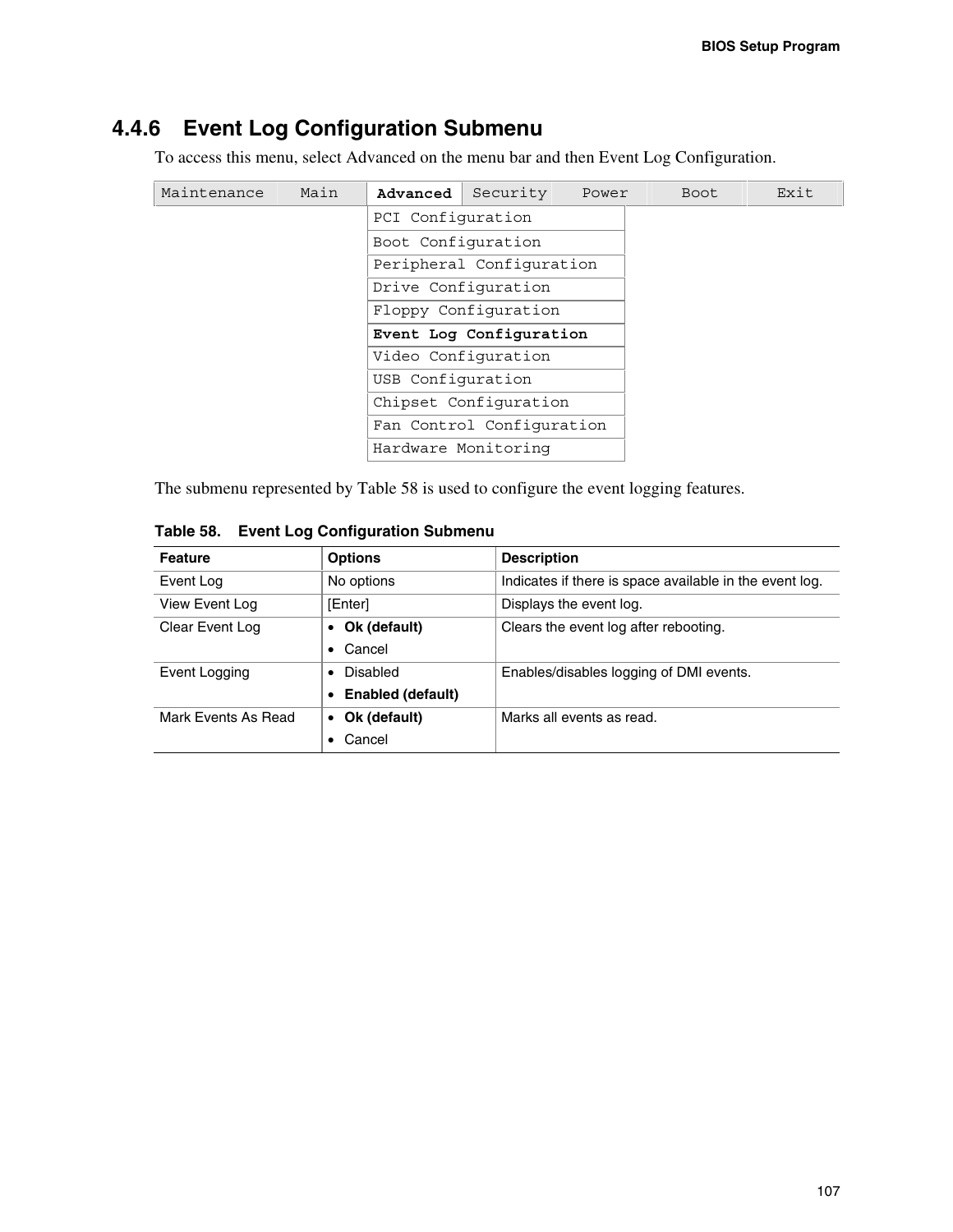# **4.4.7 Video Configuration Submenu**

To access this menu, select Advanced on the menu bar and then Video Configuration.

| Maintenance | Main | Advanced                | Security                  | Power | Boot | Exit |
|-------------|------|-------------------------|---------------------------|-------|------|------|
|             |      | PCI Configuration       |                           |       |      |      |
|             |      | Boot Configuration      |                           |       |      |      |
|             |      |                         | Peripheral Configuration  |       |      |      |
|             |      |                         | Drive Configuration       |       |      |      |
|             |      | Floppy Configuration    |                           |       |      |      |
|             |      | Event Log Configuration |                           |       |      |      |
|             |      | Video Configuration     |                           |       |      |      |
|             |      | USB Configuration       |                           |       |      |      |
|             |      |                         | Chipset Configuration     |       |      |      |
|             |      |                         | Fan Control Configuration |       |      |      |
|             |      | Hardware Monitoring     |                           |       |      |      |

The submenu represented in Table 59 is for configuring the video features.

| Table 59. |  | <b>Video Configuration Submenu</b> |  |
|-----------|--|------------------------------------|--|
|-----------|--|------------------------------------|--|

| <b>Feature</b>           | <b>Options</b>               | <b>Description</b>                               |
|--------------------------|------------------------------|--------------------------------------------------|
| <b>AGP Aperture Size</b> | $\bullet$ 4 MB               | Sets the aperture size for the video controller. |
|                          | $\bullet$ 8 MB               |                                                  |
|                          | $\bullet$ 16 MB              |                                                  |
|                          | $\bullet$ 32 MB              |                                                  |
|                          | 64 MB (default)<br>$\bullet$ |                                                  |
|                          | 128 MB<br>$\bullet$          |                                                  |
|                          | $\bullet$ 256 MB             |                                                  |
| Primary Video Adapter    | AGP (default)<br>$\bullet$   | Selects primary video adapter to be used         |
|                          | $\bullet$ PCI                | during boot.                                     |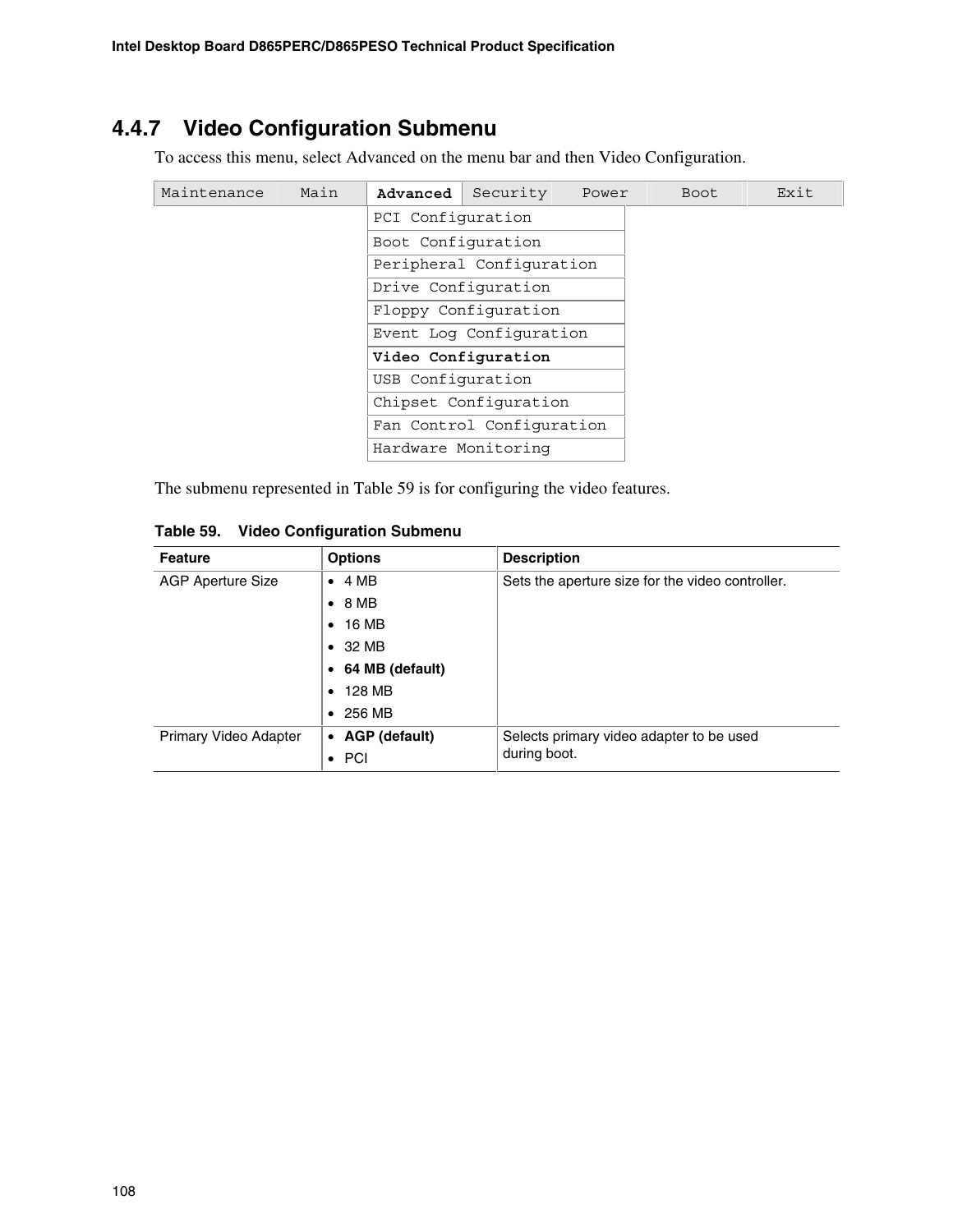# **4.4.8 USB Configuration Submenu**

To access this menu, select Advanced on the menu bar and then USB Configuration.

| Maintenance | Main | Advanced                 | Security                  | Power |  | Boot | Exit |
|-------------|------|--------------------------|---------------------------|-------|--|------|------|
|             |      |                          | PCI Configuration         |       |  |      |      |
|             |      |                          | Boot Configuration        |       |  |      |      |
|             |      | Peripheral Configuration |                           |       |  |      |      |
|             |      |                          | Drive Configuration       |       |  |      |      |
|             |      |                          | Floppy Configuration      |       |  |      |      |
|             |      |                          | Event Log Configuration   |       |  |      |      |
|             |      | Video Configuration      |                           |       |  |      |      |
|             |      | USB Configuration        |                           |       |  |      |      |
|             |      |                          | Chipset Configuration     |       |  |      |      |
|             |      |                          | Fan Control Configuration |       |  |      |      |
|             |      | Hardware Monitoring      |                           |       |  |      |      |

The submenu represented in Table 60 is for configuring the USB features.

|  |  | Table 60. USB Configuration Submenu |  |
|--|--|-------------------------------------|--|
|--|--|-------------------------------------|--|

| <b>Feature</b>         | <b>Options</b>                           | <b>Description</b>                                  |
|------------------------|------------------------------------------|-----------------------------------------------------|
| High-Speed USB         | <b>Enabled (default)</b>                 | Set to <i>Disabled</i> when a USB 2.0 driver is not |
|                        | Disabled                                 | available.                                          |
| Legacy USB Support     | Disabled                                 | Enables/disables legacy USB support.                |
|                        | <b>Enabled (default)</b>                 |                                                     |
| USB 2.0 Legacy Support | <b>Full-Speed (default)</b><br>$\bullet$ | Configures the USB 2.0 Legacy support to Hi-Speed   |
|                        | Hi-Speed                                 | (480 Mbps) or Full-Speed (12 Mbps).                 |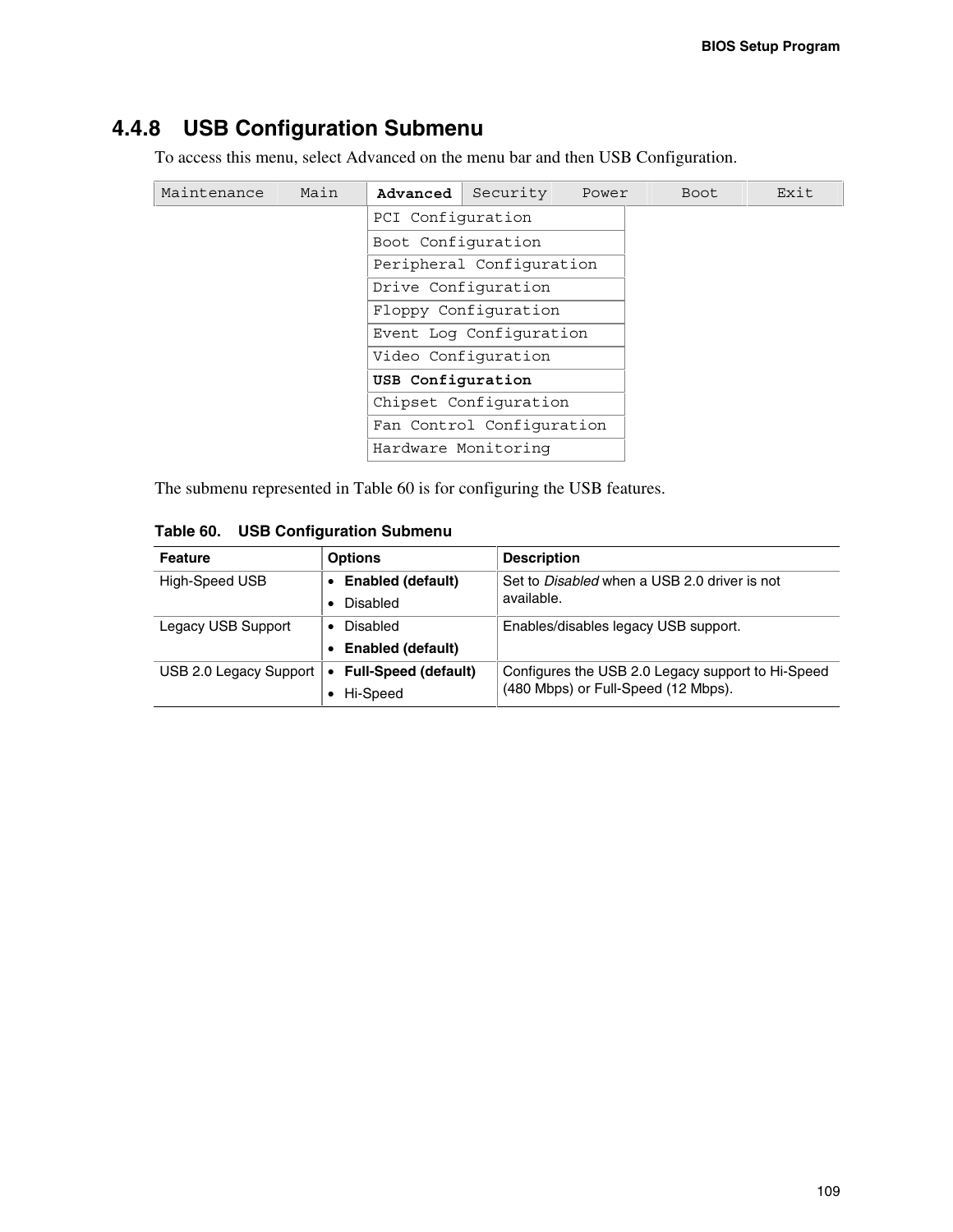### **4.4.9 Chipset Configuration Submenu**

To access this menu, select Advanced on the menu bar and then Chipset Configuration.

| Maintenance              | Main                 | Advanced            | Security                  | Power | Boot | Exit |
|--------------------------|----------------------|---------------------|---------------------------|-------|------|------|
|                          |                      | PCI Configuration   |                           |       |      |      |
|                          |                      | Boot Configuration  |                           |       |      |      |
| Peripheral Configuration |                      |                     |                           |       |      |      |
| Drive Configuration      |                      |                     |                           |       |      |      |
|                          | Floppy Configuration |                     |                           |       |      |      |
|                          |                      |                     | Event Log Configuration   |       |      |      |
|                          |                      | Video Configuration |                           |       |      |      |
|                          |                      | USB Configuration   |                           |       |      |      |
|                          |                      |                     | Chipset Configuration     |       |      |      |
|                          |                      |                     | Fan Control Configuration |       |      |      |
|                          |                      | Hardware Monitoring |                           |       |      |      |

The submenu represented in Table 61 is for configuring chipset options.

| <b>Feature</b>                | <b>Options</b>                | <b>Description</b>                                                                                               |  |  |  |  |
|-------------------------------|-------------------------------|------------------------------------------------------------------------------------------------------------------|--|--|--|--|
| <b>ISA Enable Bit</b>         | Disabled<br>$\bullet$         | When set to Enable, a PCI-to-PCI bridge will only                                                                |  |  |  |  |
|                               | <b>Enabled (default)</b><br>٠ | recognize I/O addresses that do not alias to an ISA<br>range (within the bridge's assigned I/O range).           |  |  |  |  |
| <b>PCI Latency Timer</b>      | $\bullet$ 32 (default)        | Allows you to control the time (in PCI bus clock                                                                 |  |  |  |  |
|                               | • 64                          | cycles) that an agent on the PC bus can hold the bus                                                             |  |  |  |  |
|                               | 96<br>$\bullet$               | when another agent has requested the bus.                                                                        |  |  |  |  |
|                               | 128<br>$\bullet$              |                                                                                                                  |  |  |  |  |
|                               | 160<br>$\bullet$              |                                                                                                                  |  |  |  |  |
|                               | 192<br>$\bullet$              |                                                                                                                  |  |  |  |  |
|                               | • 224                         |                                                                                                                  |  |  |  |  |
|                               | • 248                         |                                                                                                                  |  |  |  |  |
| <b>Extended Configuration</b> | Default (default)<br>٠        | Allows the setting of extended configuration options.                                                            |  |  |  |  |
|                               | User Defined<br>$\bullet$     |                                                                                                                  |  |  |  |  |
| <b>SDRAM Frequency</b>        | Auto (default)<br>٠           | Allows override of the detected memory frequency.                                                                |  |  |  |  |
| (Note 1)                      | 266 MHz<br>$\bullet$          | NOTE: If SDRAM Frequency is changed, you must                                                                    |  |  |  |  |
|                               | 333 MHz (Note 2)<br>$\bullet$ | reboot for the change to take effect. After changing                                                             |  |  |  |  |
|                               | $\bullet$ 400 MHz (Note 3)    | this setting and rebooting, the System Memory<br>Speed parameter in the Main menu will reflect the<br>new value. |  |  |  |  |

**Table 61. Chipset Configuration Submenu**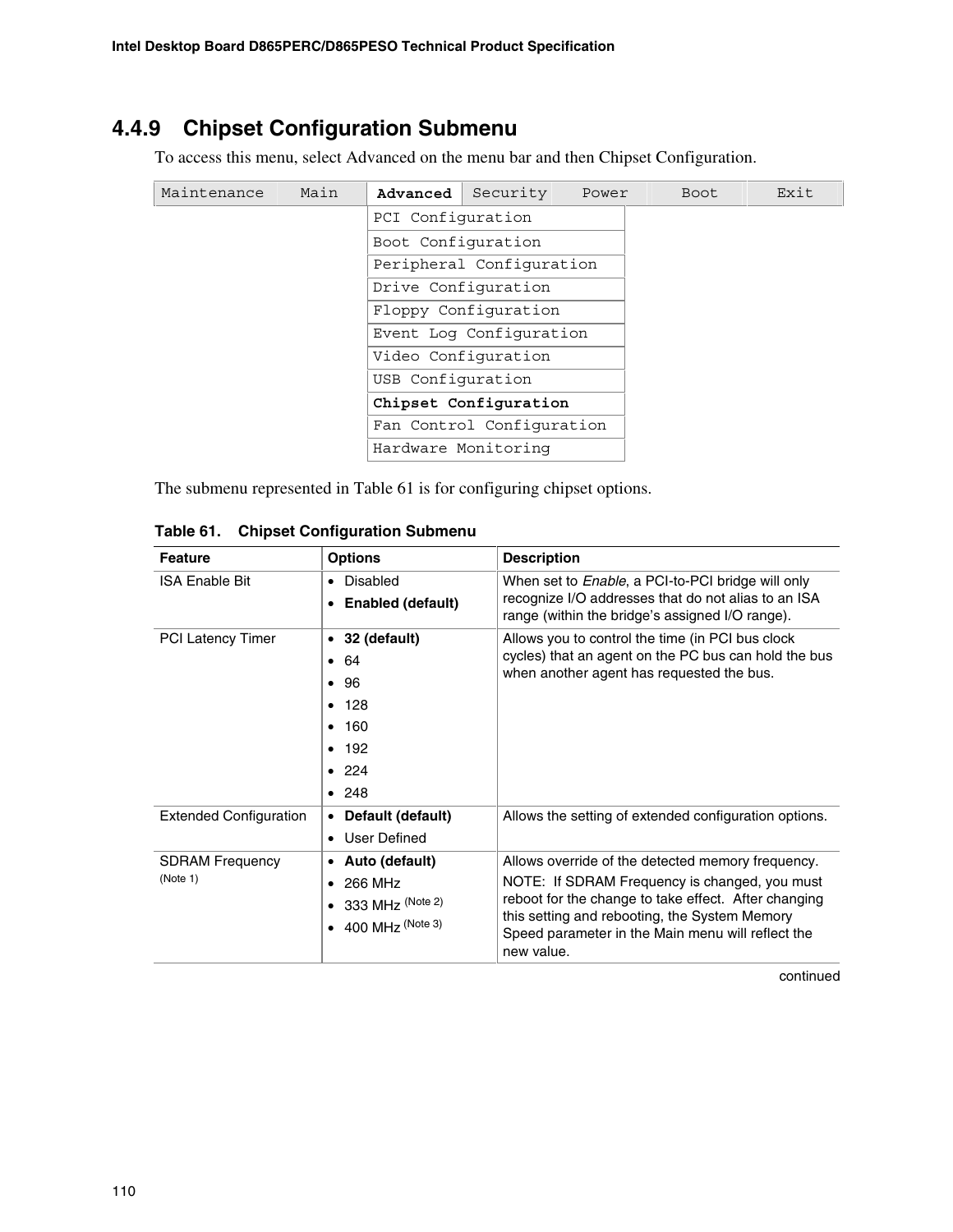| <b>Feature</b>              | <b>Options</b>                   | <b>Description</b>                                                            |
|-----------------------------|----------------------------------|-------------------------------------------------------------------------------|
| <b>CPC Override</b>         | • Auto (default)                 | Controls the CPC/1n rule mode.                                                |
|                             | Enabled<br>$\bullet$             | Enabled allows the DRAM controller to attempt chip                            |
|                             | Disabled                         | select assertions in two consecutive common clocks.                           |
| <b>SDRAM Timing Control</b> | • Auto (default)                 | $Auto =$ Timings will be programmed according to the                          |
| (Note 1)                    | Manual - Aggressive<br>$\bullet$ | memory detected.                                                              |
|                             | Manual - User Defined            | $Manual - Aggressive = Selects most aggressive$<br>user-defined timings.      |
|                             |                                  | Manual – User Defined = Allows manual override of<br>detected SDRAM settings. |
| SDRAM RAS Active to         | $\bullet$ 8                      | Corresponds to tRAS.                                                          |
| Precharge (Note 4)          | $\bullet$ 7                      |                                                                               |
|                             | 6 (default)<br>٠                 |                                                                               |
|                             | • 5                              |                                                                               |
| <b>SDRAM CAS# Latency</b>   | $\bullet$ 2.0                    | Selects the number of clock cycles required to                                |
| (Note 4)                    | 2.5 (default)<br>$\bullet$       | address a column in memory.                                                   |
|                             | • 3.0                            |                                                                               |
| SDRAM RAS# to CAS#          | $\bullet$ 4                      | Selects the number of clock cycles between                                    |
| Delay (Note 4)              | 3 (default)<br>$\bullet$         | addressing a row and addressing a column.                                     |
|                             | $\bullet$ 2                      |                                                                               |
| <b>SDRAM RAS#</b>           | $\bullet$ 4                      | Selects the length of time required before accessing                          |
| Precharge (Note 4)          | 3 (default)<br>٠                 | a new row.                                                                    |
|                             | $\bullet$ 2                      |                                                                               |

**Table 61. Chipset Configuration Submenu** (continued)

Notes:

1. This feature is displayed only if Extended Configuration is set to User Defined.

2. This option is displayed only if the installed processor has a 533 MHz system bus.

3. This option is displayed only if the installed processor has an 800 MHz system bus.

4. This feature is displayed only if SDRAM Timing Control is set to Manual – User Defined.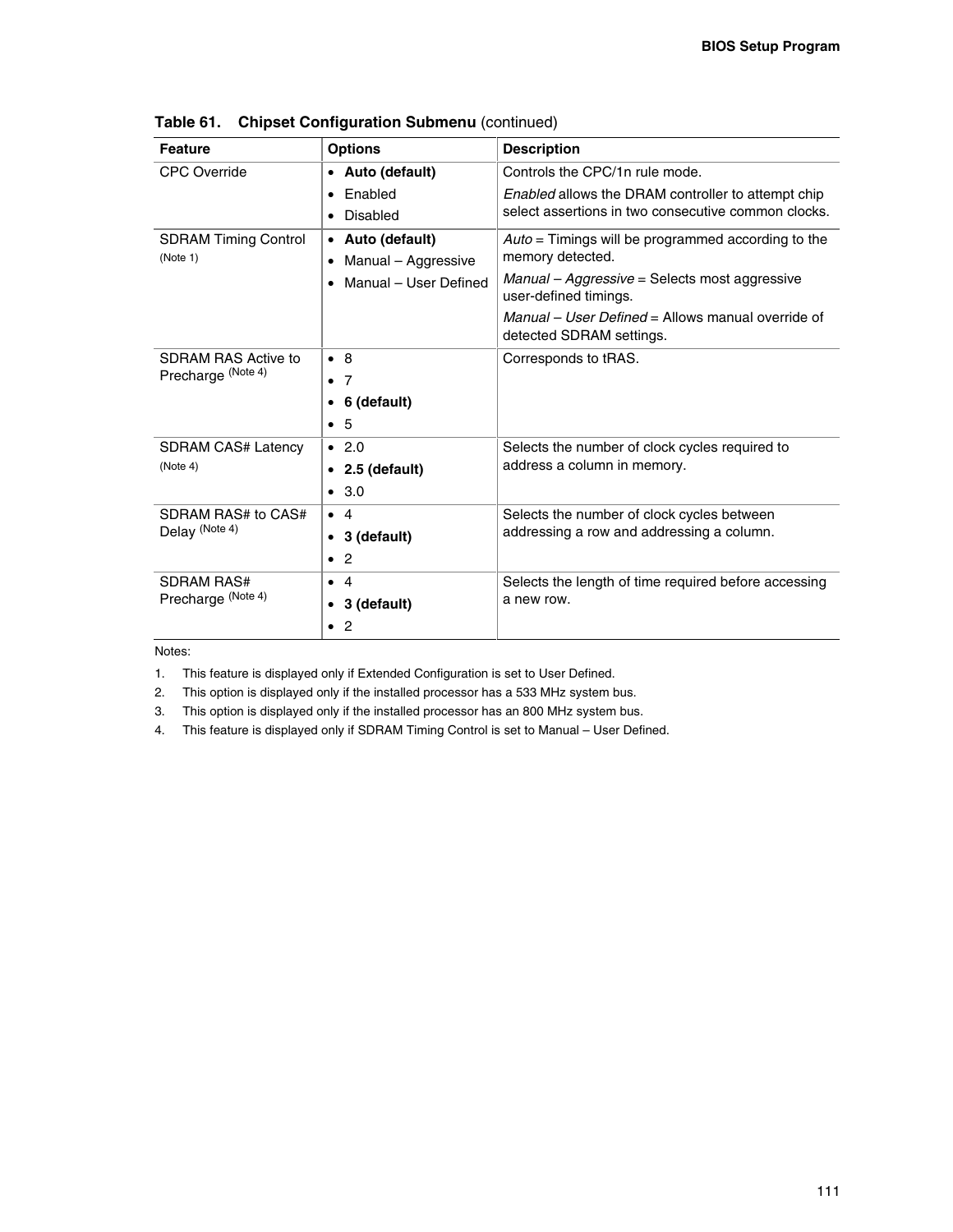### **4.4.10 Fan Control Configuration Submenu**

To access this menu, select Advanced on the menu bar and then Fan Control Configuration.

| Maintenance | Main | Advanced            | Security                  | Power | Boot | Exit |
|-------------|------|---------------------|---------------------------|-------|------|------|
|             |      | PCI Configuration   |                           |       |      |      |
|             |      | Boot Configuration  |                           |       |      |      |
|             |      |                     | Peripheral Configuration  |       |      |      |
|             |      |                     | Drive Configuration       |       |      |      |
|             |      |                     | Floppy Configuration      |       |      |      |
|             |      |                     | Event Log Configuration   |       |      |      |
|             |      | Video Configuration |                           |       |      |      |
|             |      | USB Configuration   |                           |       |      |      |
|             |      |                     | Chipset Configuration     |       |      |      |
|             |      |                     | Fan Control Configuration |       |      |      |
|             |      | Hardware Monitoring |                           |       |      |      |

The submenu represented in Table 62 is for configuring fan control options.

| Table 62. | <b>Fan Control Configuration Submenu</b> |
|-----------|------------------------------------------|
|-----------|------------------------------------------|

| <b>Feature</b>   | <b>Options</b>                        | <b>Description</b>                                                                                   |
|------------------|---------------------------------------|------------------------------------------------------------------------------------------------------|
| Fan Control      | Disabled                              | Enables or disables fan control.                                                                     |
|                  | <b>Enabled (default)</b><br>$\bullet$ |                                                                                                      |
| Lowest Fan Speed | • Slow (default)<br>$\bullet$ Off     | Defines the lower limit of chassis fan speed<br>operation.                                           |
|                  |                                       | When set to <i>Slow</i> , at low system temperatures the<br>fans will continue to run at slow speed. |
|                  |                                       | When set to Off, at low system temperatures the fans<br>will turn off.                               |

Note: These options will not take effect until power has been completely removed from the system. After saving the BIOS settings and turning off the system, unplug the power cord from the system and wait at least 30 seconds before reapplying power and turning the system back on.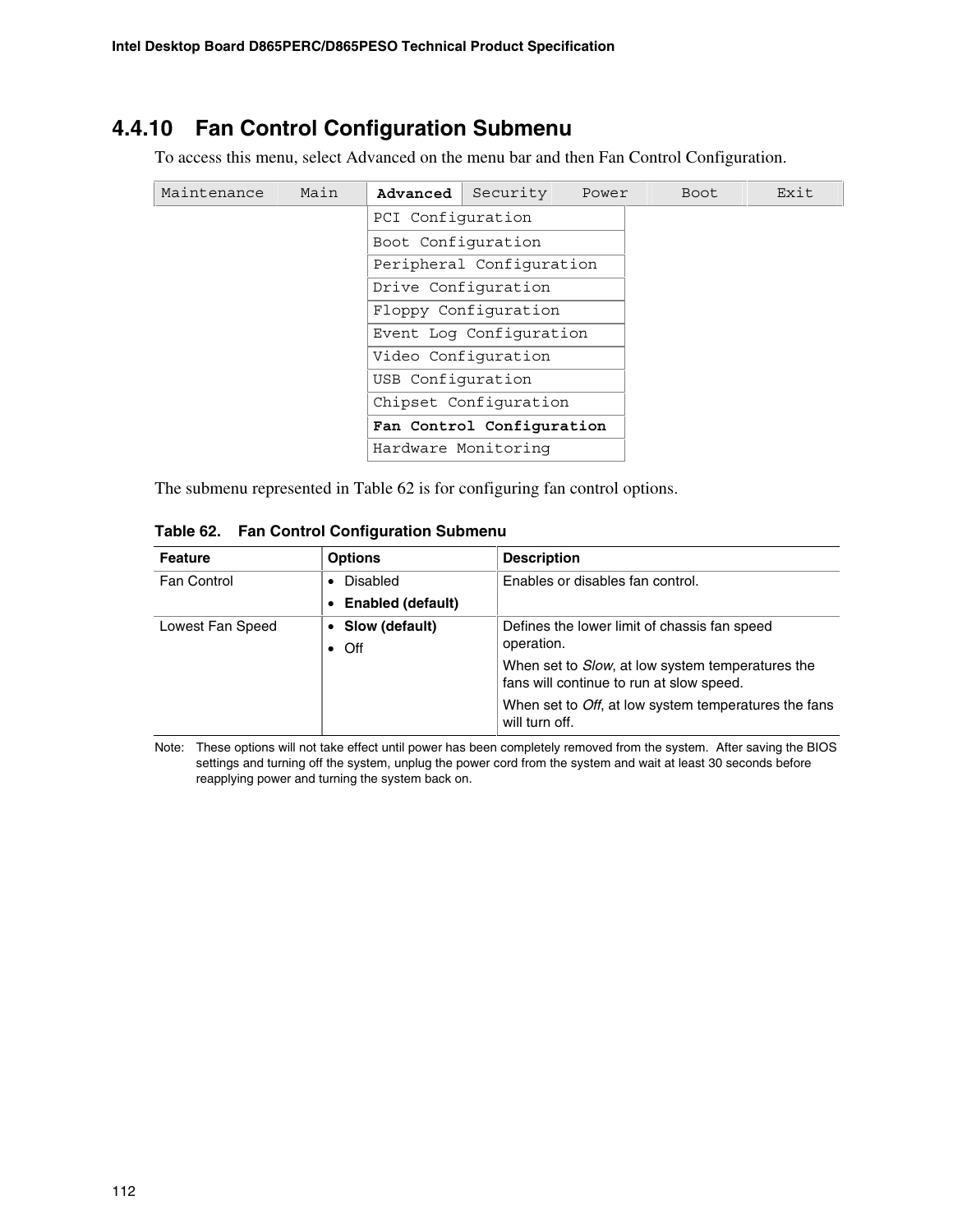# **4.4.11 Hardware Monitoring**

To access this screen, select Advanced on the menu bar and then Hardware Monitoring.

| Maintenance | Main | Advanced            | Security                  | Power | Boot | Exit |
|-------------|------|---------------------|---------------------------|-------|------|------|
|             |      |                     | PCI Configuration         |       |      |      |
|             |      |                     | Boot Configuration        |       |      |      |
|             |      |                     | Peripheral Configuration  |       |      |      |
|             |      |                     | Drive Configuration       |       |      |      |
|             |      |                     | Floppy Configuration      |       |      |      |
|             |      |                     | Event Log Configuration   |       |      |      |
|             |      | Video Configuration |                           |       |      |      |
|             |      | USB Configuration   |                           |       |      |      |
|             |      |                     | Chipset Configuration     |       |      |      |
|             |      |                     | Fan Control Configuration |       |      |      |
|             |      | Hardware Monitoring |                           |       |      |      |

Table 63 represents an example of the hardware monitoring display.

#### **Table 63. Hardware Monitoring Display**

| <b>Feature</b>             | <b>Description</b>                             |
|----------------------------|------------------------------------------------|
| Processor Zone Temperature | Displays temperature in Celsius and Fahrenheit |
| System Zone 1 Temperature  | Displays temperature in Celsius and Fahrenheit |
| System Zone 2 Temperature  | Displays temperature in Celsius and Fahrenheit |
| Processor Fan Speed        | Displays fan speed in RPM                      |
| <b>Rear Fan Speed</b>      | Displays fan speed in RPM                      |
| <b>Front Fan Speed</b>     | Displays fan speed in RPM                      |
| $+1.5$ V in                | Displays voltage level of $+1.5$ V in supply   |
| Vccp                       | Displays voltage level of Vccp supply          |
| $+3.3$ V in                | Displays voltage level of +3.3 V in supply     |
| $+5$ V in                  | Displays voltage level of $+5$ V in supply     |
| $+12$ V in                 | Displays voltage level of $+12$ V in supply    |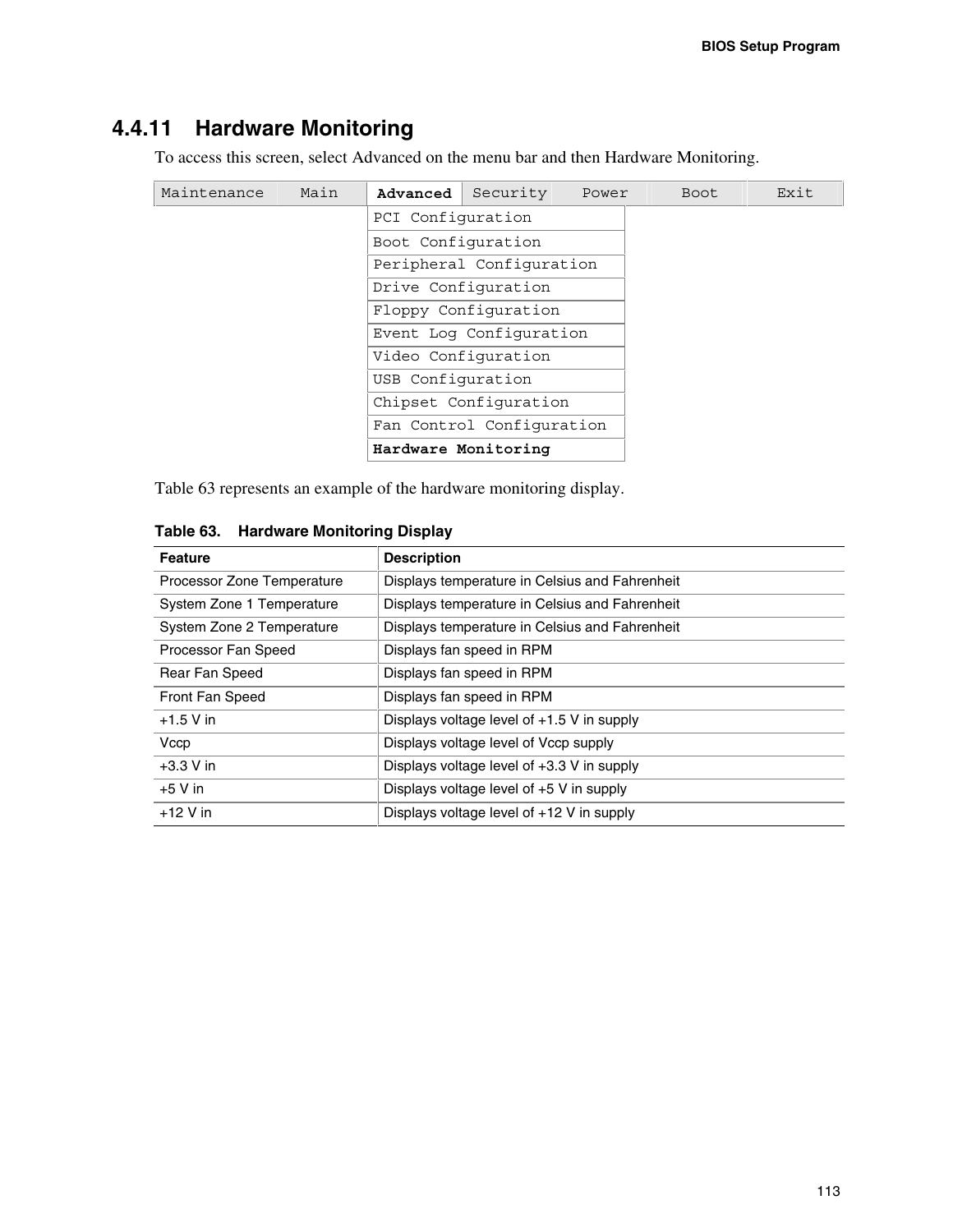# **4.5 Security Menu**

To access this menu, select Security from the menu bar at the top of the screen.

| Maintenance | Main |  | Advanced   Security | Power | Boot | Exit |
|-------------|------|--|---------------------|-------|------|------|
|-------------|------|--|---------------------|-------|------|------|

The menu represented by Table 64 is for setting passwords and security features.

| If no password entered previously:     |                                                                     |                                                                                                                                                                                        |  |  |  |  |  |
|----------------------------------------|---------------------------------------------------------------------|----------------------------------------------------------------------------------------------------------------------------------------------------------------------------------------|--|--|--|--|--|
| <b>Feature</b>                         | <b>Options</b>                                                      | <b>Description</b>                                                                                                                                                                     |  |  |  |  |  |
| Supervisor Password                    | No options                                                          | Reports if there is a supervisor password set.                                                                                                                                         |  |  |  |  |  |
| <b>User Password</b>                   | No options                                                          | Reports if there is a user password set.                                                                                                                                               |  |  |  |  |  |
| Set Supervisor Password                | Password can be up to seven<br>alphanumeric characters.<br>(Note 1) | Specifies the supervisor password.                                                                                                                                                     |  |  |  |  |  |
| User Access Level<br>(Note 2)          | • No Access<br>• View Only                                          | Sets the user access rights to the BIOS Setup<br>Utility.                                                                                                                              |  |  |  |  |  |
|                                        | • Limited<br>• Full (default)                                       | No Access prevents user access to the BIOS<br>Setup Utility.                                                                                                                           |  |  |  |  |  |
|                                        |                                                                     | View Only allows the user to view but not<br>change the BIOS Setup Utility fields.                                                                                                     |  |  |  |  |  |
|                                        |                                                                     | Limited allows the user to changes some<br>fields.                                                                                                                                     |  |  |  |  |  |
|                                        |                                                                     | Full allows the user to changes all fields<br>except the supervisor password.                                                                                                          |  |  |  |  |  |
| Set User Password                      | Password can be up to seven<br>alphanumeric characters.<br>(Note 1) | Specifies the user password.                                                                                                                                                           |  |  |  |  |  |
| <b>Clear User Password</b><br>(Note 3) | • Ok (default)<br>• Cancel                                          | Clears the user password.                                                                                                                                                              |  |  |  |  |  |
| Chassis Intrusion                      | • Disabled (default)                                                | Disabled = Disables Chassis Intrusion                                                                                                                                                  |  |  |  |  |  |
|                                        | $\bullet$ Loa                                                       | $Log = Logs$ the intrusion in the event log                                                                                                                                            |  |  |  |  |  |
|                                        | • Log, notify once<br>• Log, notify until cleared                   | Log, notify once = Halts system during POST.<br>User must press <f4> to continue. Intrusion<br/>flag is cleared and the event log is updated.</f4>                                     |  |  |  |  |  |
|                                        |                                                                     | Log, notify til cleared = Halts system during<br>POST. User must enter BIOS setup Security<br>Menu and select "Clear Chassis Intrusion<br>Status" to clear the Chassis intrusion flag. |  |  |  |  |  |

Notes:

1. Valid password characters are A-Z, a-z, and 0-9.

2. This feature is displayed only if a supervisor password has been set.

3. This feature is displayed only if a user password has been set.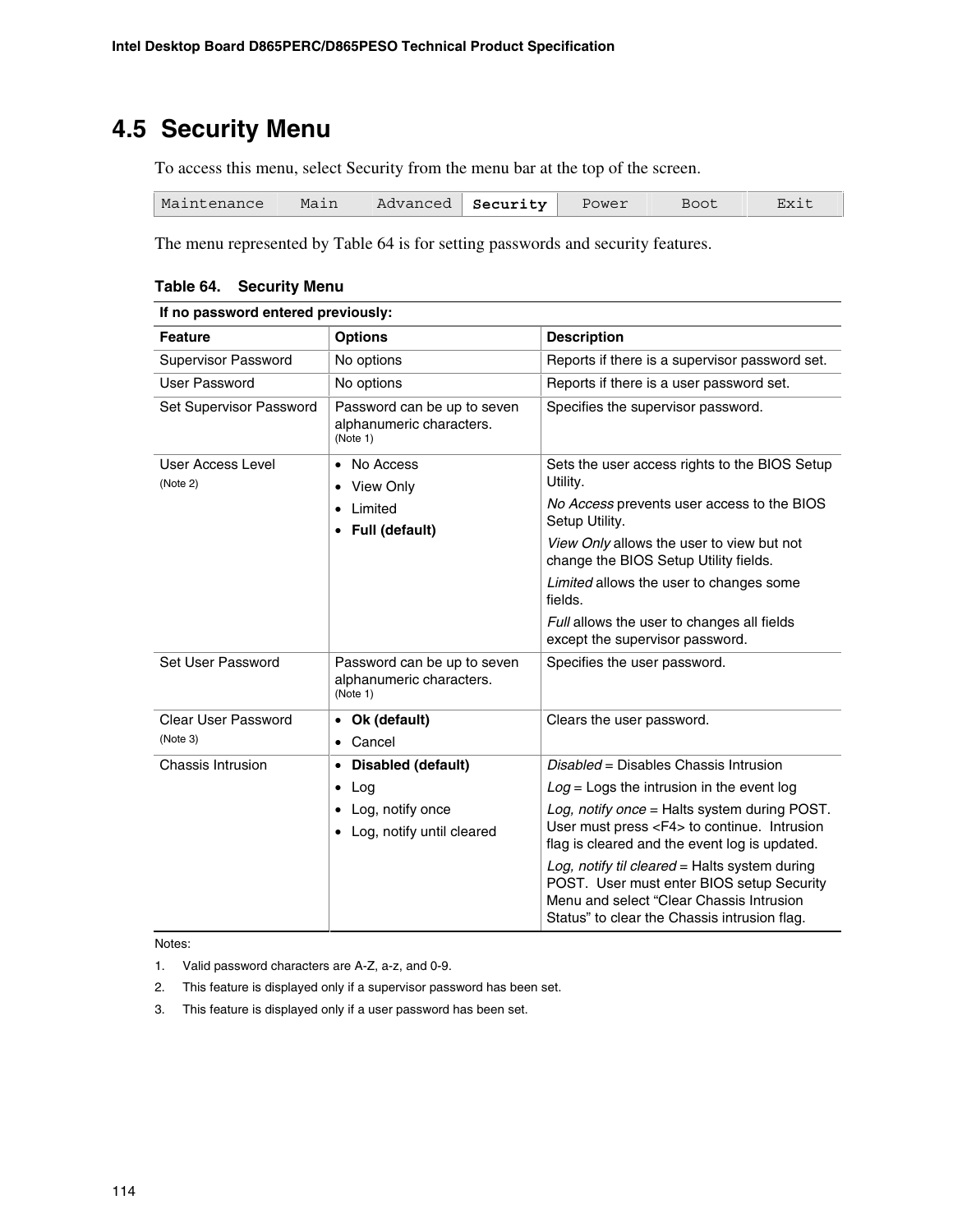### **4.6 Power Menu**

To access this menu, select Power from the menu bar at the top of the screen.

| Maintenance | Main | Advanced Security | Power | <b>Boot</b> | ロマー |
|-------------|------|-------------------|-------|-------------|-----|
|             |      |                   | ACPI  |             |     |

The menu represented in Table 65 is for setting the power management features.

| <b>Feature</b>      | <b>Options</b>                               | <b>Description</b>                                                          |
|---------------------|----------------------------------------------|-----------------------------------------------------------------------------|
| <b>ACPI</b>         | Select to display submenu                    | Sets the ACPI power management options.                                     |
| After Power Failure | Stay Off<br>٠<br><b>Last State (default)</b> | Specifies the mode of operation if an AC power loss<br>occurs.              |
|                     | Power On                                     | <i>Stay Off</i> keeps the power off until the power button is<br>pressed.   |
|                     |                                              | Last State restores the previous power state before<br>power loss occurred. |
|                     |                                              | <i>Power On restores power to the computer.</i>                             |
| Wake on PCI PME     | <b>Stay Off (default)</b><br>Power On        | Specifies how the computer responds to a PCI power<br>management event.     |

**Table 65. Power Menu** 

#### **4.6.1 ACPI Submenu**

To access this menu, select Power from the menu bar at the top of the screen and then ACPI.

| Maintenance | Main | Advanced Security | Power | Boot | Exit |
|-------------|------|-------------------|-------|------|------|
|             |      |                   | ACPI  |      |      |

The submenu represented in Table 66 is for setting the ACPI power options.

| Table 66. | <b>ACPI Submenu</b> |
|-----------|---------------------|
|-----------|---------------------|

| <b>Feature</b>            | <b>Options</b>                                     | <b>Description</b>                                                                                                        |
|---------------------------|----------------------------------------------------|---------------------------------------------------------------------------------------------------------------------------|
| <b>ACPI Suspend State</b> | • S1 State<br>S3 State                             | S1 is the safest mode but consumes more power.<br>S3 consumes less power, but some drivers may not<br>support this state. |
| Wake on LAN* from S5      | <b>Stay Off (default)</b><br>$\bullet$<br>Power On | In ACPI soft-off mode only, determines how the<br>system responds to a LAN wake-up event.                                 |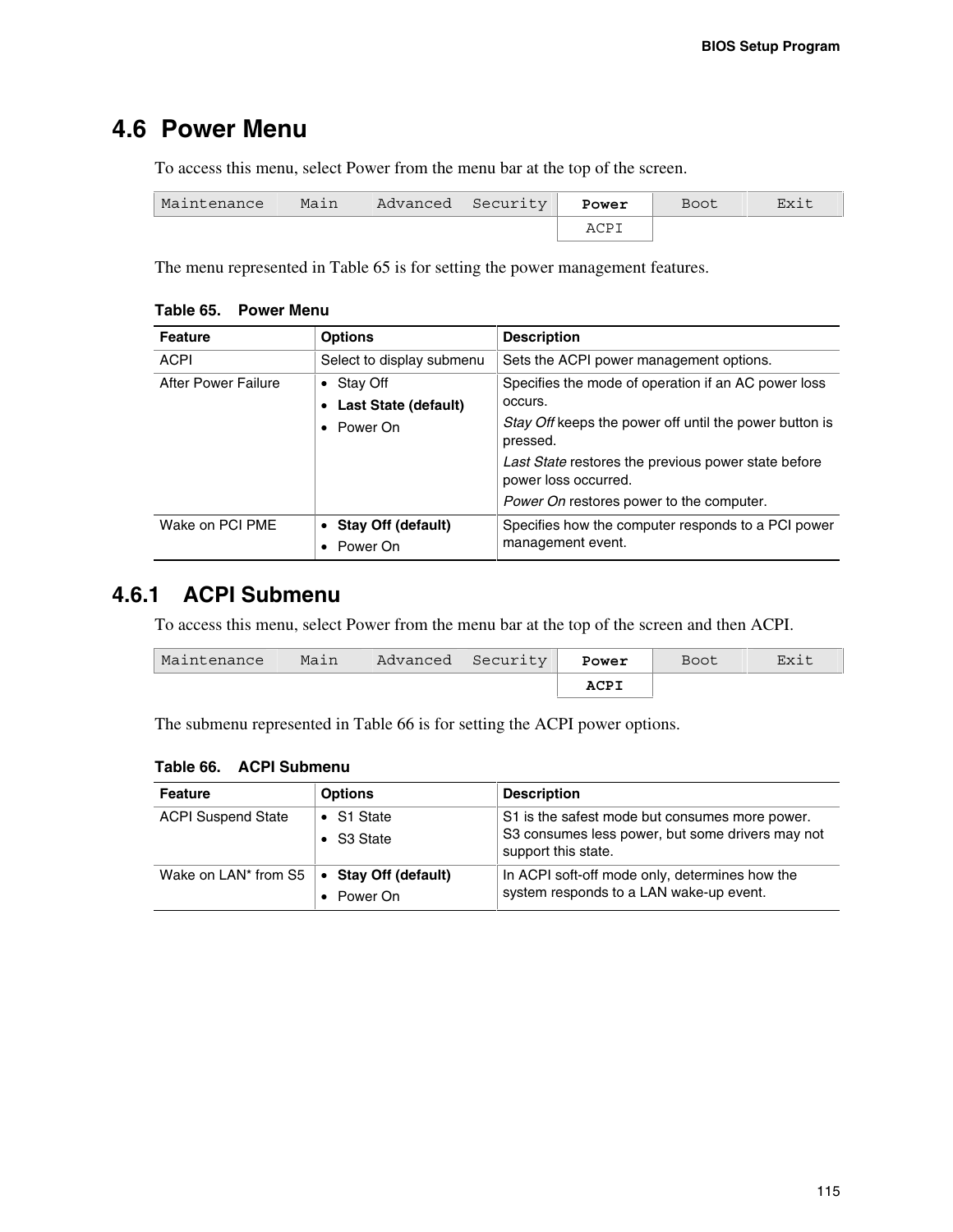# **4.7 Boot Menu**

To access this menu, select Boot from the menu bar at the top of the screen.

| Maintenance | Main | Advanced Security | Power |                   | Boot                 | Exit |
|-------------|------|-------------------|-------|-------------------|----------------------|------|
|             |      |                   |       |                   | Boot Device Priority |      |
|             |      |                   |       | Hard Disk Drives  |                      |      |
|             |      |                   |       | Removable Devices |                      |      |
|             |      |                   |       |                   | ATAPI CD-ROM Drives  |      |

The menu represented in Table 67 is used to set the boot features and the boot sequence.

| <b>Feature</b>              | <b>Options</b>                        | <b>Description</b>                                                                                                                |
|-----------------------------|---------------------------------------|-----------------------------------------------------------------------------------------------------------------------------------|
| Silent Boot                 | • Disabled                            | Disabled displays normal POST messages.                                                                                           |
|                             | • Enabled (default)                   | Enabled displays OEM graphic instead of POST<br>messages.                                                                         |
| Intel(R) Rapid BIOS Boot    | • Disabled                            | Enables the computer to boot without running                                                                                      |
|                             | <b>Enabled (default)</b><br>$\bullet$ | certain POST tests.                                                                                                               |
| PXE Boot to LAN             | Disabled (default)<br>$\bullet$       | Disables/enables PXE boot to LAN.                                                                                                 |
|                             | • Enabled                             | Note: When set to <i>Enabled</i> , you must reboot for<br>the Intel Boot Agent device to be available in the<br>Boot Device menu. |
| <b>USB Boot</b>             | Disabled<br>$\bullet$                 | Disables/enables booting to USB boot devices.                                                                                     |
|                             | • Enabled (default)                   |                                                                                                                                   |
| <b>Boot Device Priority</b> | Select to display submenu             | Specifies the boot sequence from the available<br>types of boot devices.                                                          |
| <b>Hard Disk Drives</b>     | Select to display submenu             | Specifies the boot sequence from the available<br>hard disk drives.                                                               |
| Removable Devices           | Select to display submenu             | Specifies the boot sequence from the available<br>removable devices.                                                              |
| <b>ATAPI CD-ROM Drives</b>  | Select to display submenu             | Specifies the boot sequence from the available<br>ATAPI CD-ROM drives.                                                            |

#### **Table 67. Boot Menu**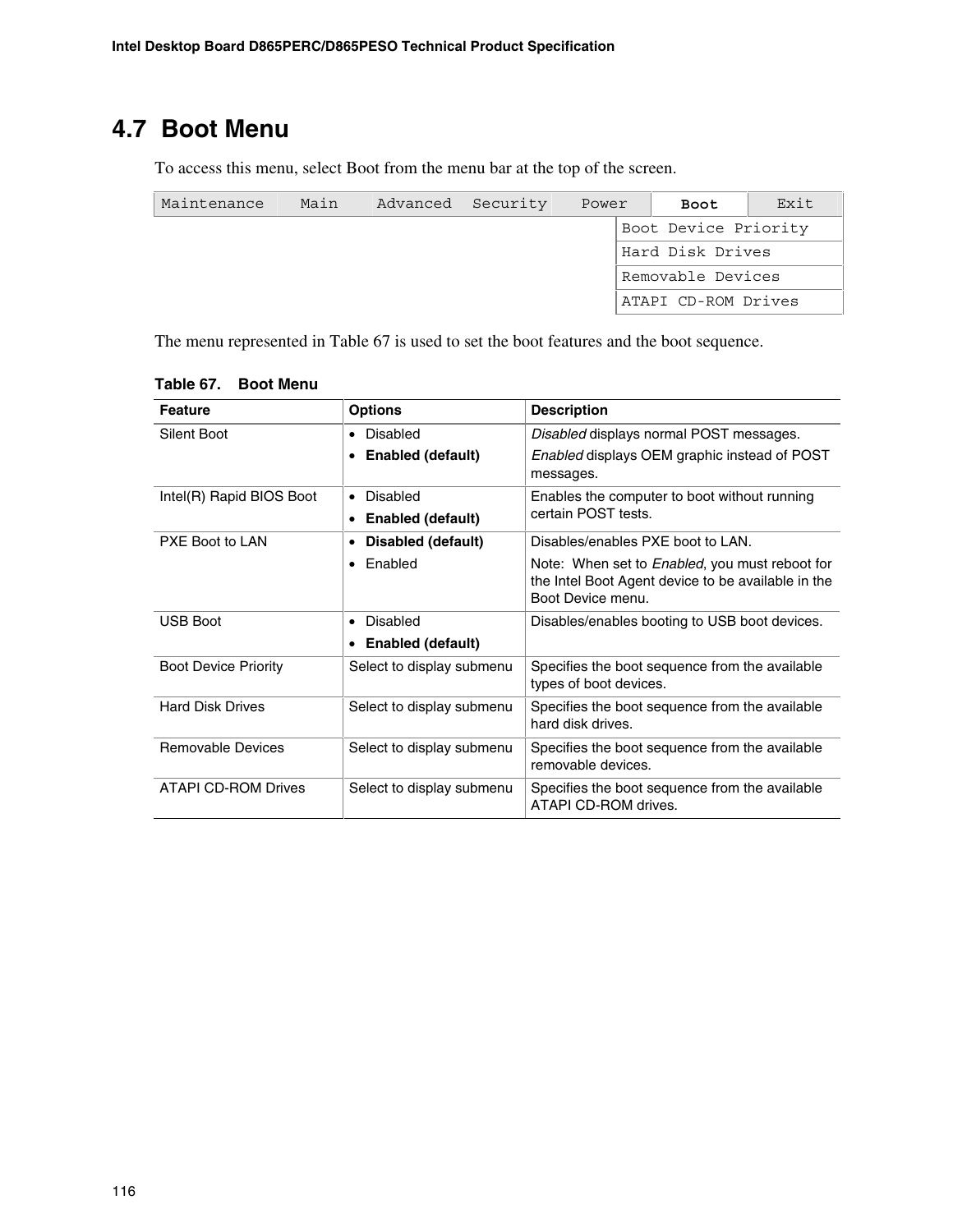### **4.7.1 Boot Device Priority Submenu**

To access this menu, select Boot on the menu bar and then Boot Devices Priority.

| Maintenance | Main | Advanced Security | Power | Boot                 | Exit |
|-------------|------|-------------------|-------|----------------------|------|
|             |      |                   |       | Boot Device Priority |      |
|             |      |                   |       | Hard Disk Drives     |      |
|             |      |                   |       | Removable Devices    |      |
|             |      |                   |       | ATAPI CD-ROM Drives  |      |

The submenu represented in Table 68 is for setting boot devices priority.

| <b>Feature</b>              | <b>Options</b>                          | <b>Description</b>                                                                                     |  |  |
|-----------------------------|-----------------------------------------|--------------------------------------------------------------------------------------------------------|--|--|
| 1 <sup>st</sup> Boot Device | • Removable Dev.                        | Specifies the boot sequence according to the device type.                                              |  |  |
| $2nd$ Boot Device           | • Hard Drive                            | The computer will attempt to boot from up to five devices                                              |  |  |
| 3 <sup>rd</sup> Boot Device | <b>ATAPI CD-ROM</b>                     | as specified here. Only one of the devices can be an IDE<br>hard disk drive. To specify boot sequence: |  |  |
| 4 <sup>th</sup> Boot Device | Intel <sup>®</sup> Boot Agent<br>(Note) | Select the boot device with $\langle \uparrow \rangle$ or $\langle \downarrow \rangle$ .<br>1.         |  |  |
|                             | Disabled                                | Press <enter> to set the selection as the intended<br/>2.<br/>boot device.</enter>                     |  |  |
|                             |                                         | The default settings for the first through fourth boot<br>devices are, respectively:                   |  |  |
|                             |                                         | Removable Dev.                                                                                         |  |  |
|                             |                                         | <b>Hard Drive</b>                                                                                      |  |  |
|                             |                                         | ATAPI CD-ROM                                                                                           |  |  |
|                             |                                         | Intel Boot Agent                                                                                       |  |  |

**Table 68. Boot Device Priority Submenu** 

Note: The boot device identifier for Intel Boot Agent (IBA) may vary depending on the BIOS release.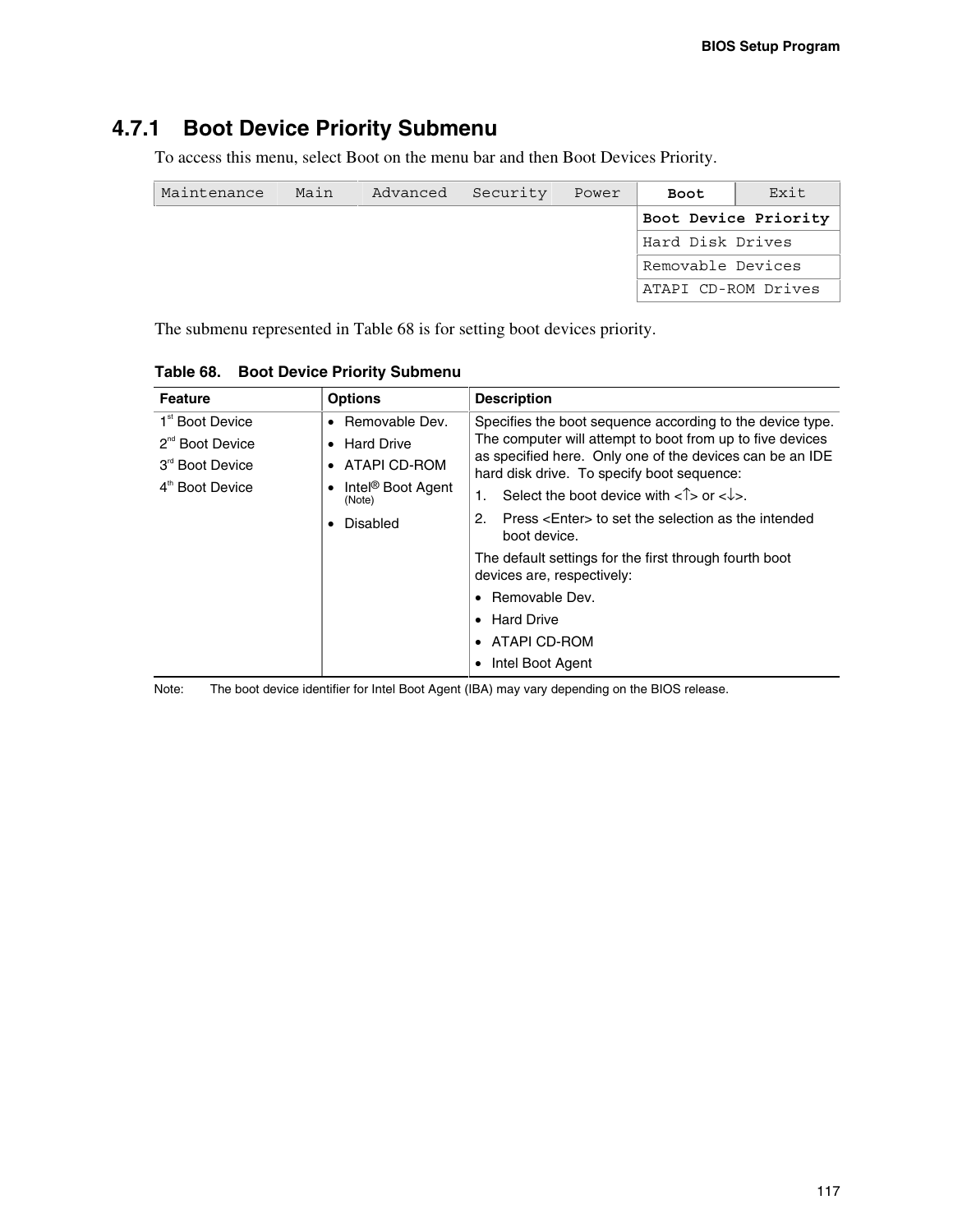#### **4.7.2 Hard Disk Drives Submenu**

To access this menu, select Boot on the menu bar and then Hard Disk Drives.

| Maintenance | Main | Advanced Security | Power | Boot                 | Exit |
|-------------|------|-------------------|-------|----------------------|------|
|             |      |                   |       | Boot Device Priority |      |
|             |      |                   |       | Hard Disk Drives     |      |
|             |      |                   |       | Removable Devices    |      |
|             |      |                   |       | ATAPI CD-ROM Drives  |      |
|             |      |                   |       |                      |      |

The submenu represented in Table 69 is for setting hard disk drive priority.

**Table 69. Hard Disk Drives Submenu** 

| <b>Feature</b>                            | <b>Options</b>                        | <b>Description</b>                                                                                                                                                                                                                                                              |
|-------------------------------------------|---------------------------------------|---------------------------------------------------------------------------------------------------------------------------------------------------------------------------------------------------------------------------------------------------------------------------------|
| 1 <sup>st</sup> Hard Disk Drive<br>(Note) | Dependent on installed<br>hard drives | Specifies the boot sequence from the available hard<br>disk drives. To specify boot sequence:<br>Select the boot device with $\langle \uparrow \rangle$ or $\langle \downarrow \rangle$ .<br>Press <enter> to set the selection as the<br/>2.<br/>intended boot device.</enter> |

Note: This boot device submenu appears only if at least one boot device of this type is installed. This list will display up to twelve hard disk drives, the maximum number of hard disk drives supported by the BIOS.

#### **4.7.3 Removable Devices Submenu**

To access this menu, select Boot on the menu bar, then Removable Devices.

| Maintenance | Main | Advanced Security | Power | Boot                 | Exit |
|-------------|------|-------------------|-------|----------------------|------|
|             |      |                   |       | Boot Device Priority |      |
|             |      |                   |       | Hard Disk Drives     |      |
|             |      |                   |       | Removable Devices    |      |
|             |      |                   |       | ATAPI CD-ROM Drives  |      |

The submenu represented in Table 70 is for setting removable device priority.

**Table 70. Removable Devices Submenu** 

| <b>Feature</b>                             | <b>Options</b>                              | <b>Description</b>                                                                                                                                                                                                                                                               |
|--------------------------------------------|---------------------------------------------|----------------------------------------------------------------------------------------------------------------------------------------------------------------------------------------------------------------------------------------------------------------------------------|
| 1 <sup>st</sup> Removable Device<br>(Note) | Dependent on installed<br>removable devices | Specifies the boot sequence from the available<br>removable devices. To specify boot sequence:<br>Select the boot device with $\langle \uparrow \rangle$ or $\langle \downarrow \rangle$ .<br>Press <enter> to set the selection as the<br/>2.<br/>intended boot device.</enter> |

Note: This boot device submenu appears only if at least one boot device of this type is installed. This list will display up to four removable devices, the maximum number of removable devices supported by the BIOS.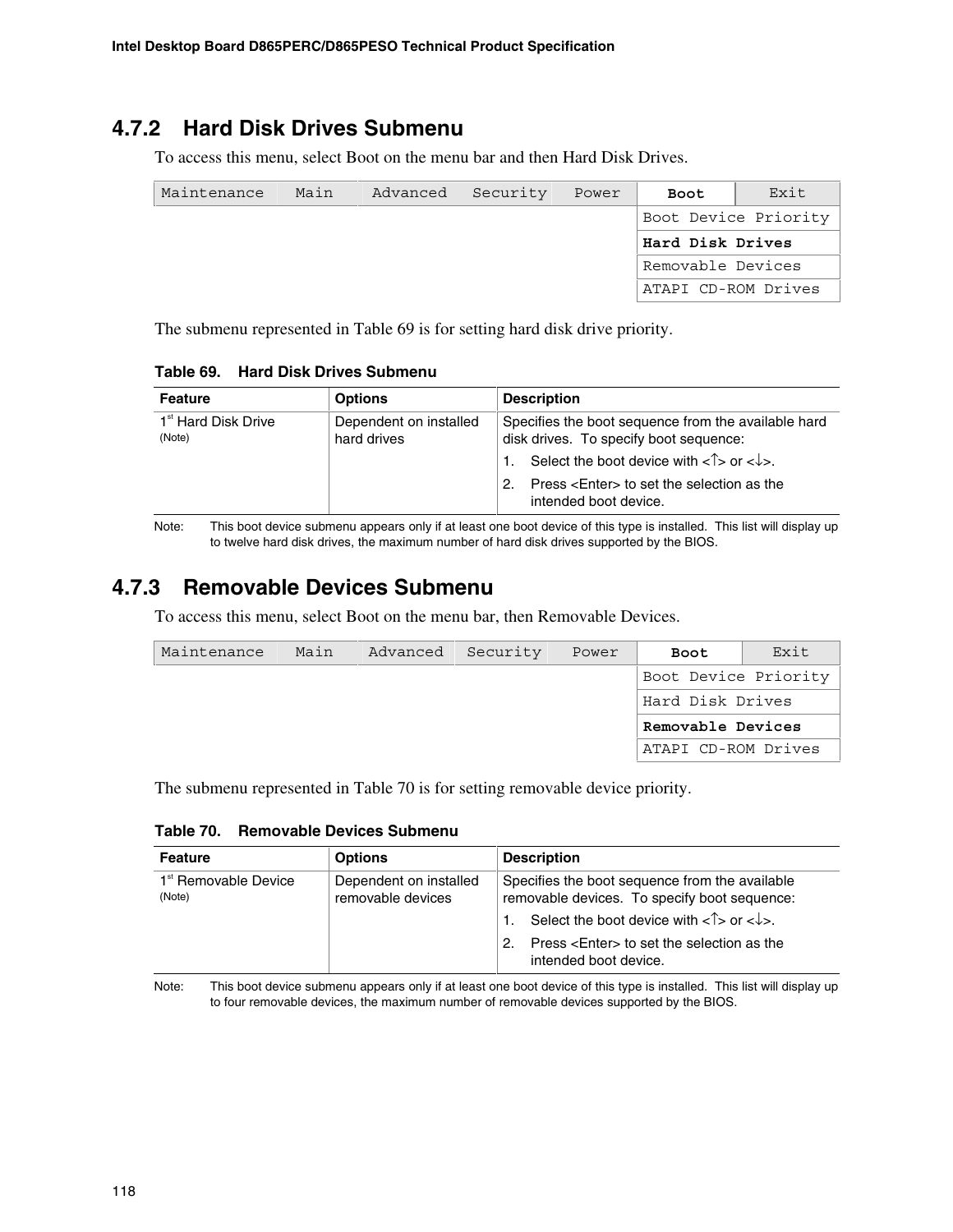#### **4.7.4 ATAPI CD-ROM Drives Submenu**

To access this menu, select Boot on the menu bar and then ATAPI CD-ROM Drives.

| Maintenance | Main | Advanced Security | Power | Boot                | Exit                 |
|-------------|------|-------------------|-------|---------------------|----------------------|
|             |      |                   |       |                     | Boot Device Priority |
|             |      |                   |       | Hard Disk Drives    |                      |
|             |      |                   |       | Removable Devices   |                      |
|             |      |                   |       | ATAPI CD-ROM Drives |                      |

The submenu represented in Table 71 is for setting ATAPI CD-ROM drive priority.

**Table 71. ATAPI CD-ROM Drives Submenu** 

| <b>Feature</b>                        | <b>Options</b>                                | <b>Description</b>                                                                                                                                                                                                                                                                 |
|---------------------------------------|-----------------------------------------------|------------------------------------------------------------------------------------------------------------------------------------------------------------------------------------------------------------------------------------------------------------------------------------|
| 1 <sup>st</sup> ATAPI CDROM<br>(Note) | Dependent on installed<br>ATAPI CD-ROM drives | Specifies the boot sequence from the available<br>ATAPI CD-ROM drives. To specify boot sequence:<br>Select the boot device with $\langle \uparrow \rangle$ or $\langle \downarrow \rangle$ .<br>Press <enter> to set the selection as the<br/>2.<br/>intended boot device.</enter> |

Note: This boot device submenu appears only if at least one boot device of this type is installed. This list will display up to four ATAPI CD-ROM drives, the maximum number of ATAPI CD-ROM drives supported by the BIOS.

# **4.8 Exit Menu**

To access this menu, select Exit from the menu bar at the top of the screen.

| Maintenance |  | Main Advanced Security Power |  |  | Boot | Exit |
|-------------|--|------------------------------|--|--|------|------|
|-------------|--|------------------------------|--|--|------|------|

The menu represented in Table 72 is for exiting the BIOS Setup program, saving changes, and loading and saving defaults.

| <b>Feature</b>                 | <b>Description</b>                                                                                                                                                                                                                                      |
|--------------------------------|---------------------------------------------------------------------------------------------------------------------------------------------------------------------------------------------------------------------------------------------------------|
| <b>Exit Saving Changes</b>     | Exits and saves the changes in CMOS SRAM.                                                                                                                                                                                                               |
| <b>Exit Discarding Changes</b> | Exits without saving any changes made in the BIOS Setup program.                                                                                                                                                                                        |
| <b>Load Optimal Defaults</b>   | Loads the optimal default values for all the Setup options.                                                                                                                                                                                             |
| Load Custom Defaults           | Loads the custom defaults for Setup options.                                                                                                                                                                                                            |
| Save Custom Defaults           | Saves the current values as custom defaults. Normally, the BIOS reads the<br>Setup values from flash memory. If this memory is corrupted, the BIOS reads the<br>custom defaults. If no custom defaults are set, the BIOS reads the factory<br>defaults. |
| <b>Discard Changes</b>         | Discards changes without exiting Setup. The option values present when the<br>computer was turned on are used.                                                                                                                                          |

**Table 72. Exit Menu**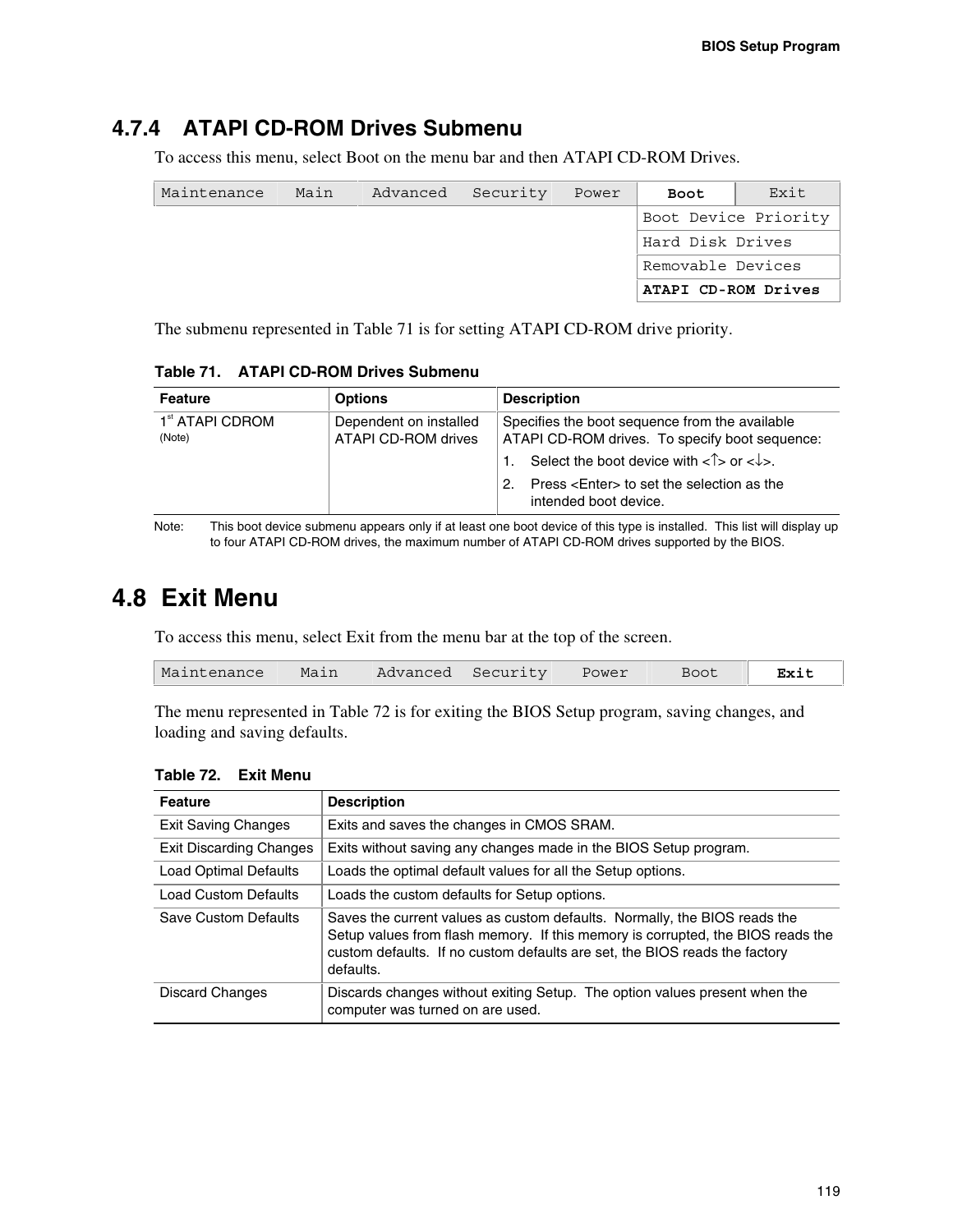**Intel Desktop Board D865PERC/D865PESO Technical Product Specification**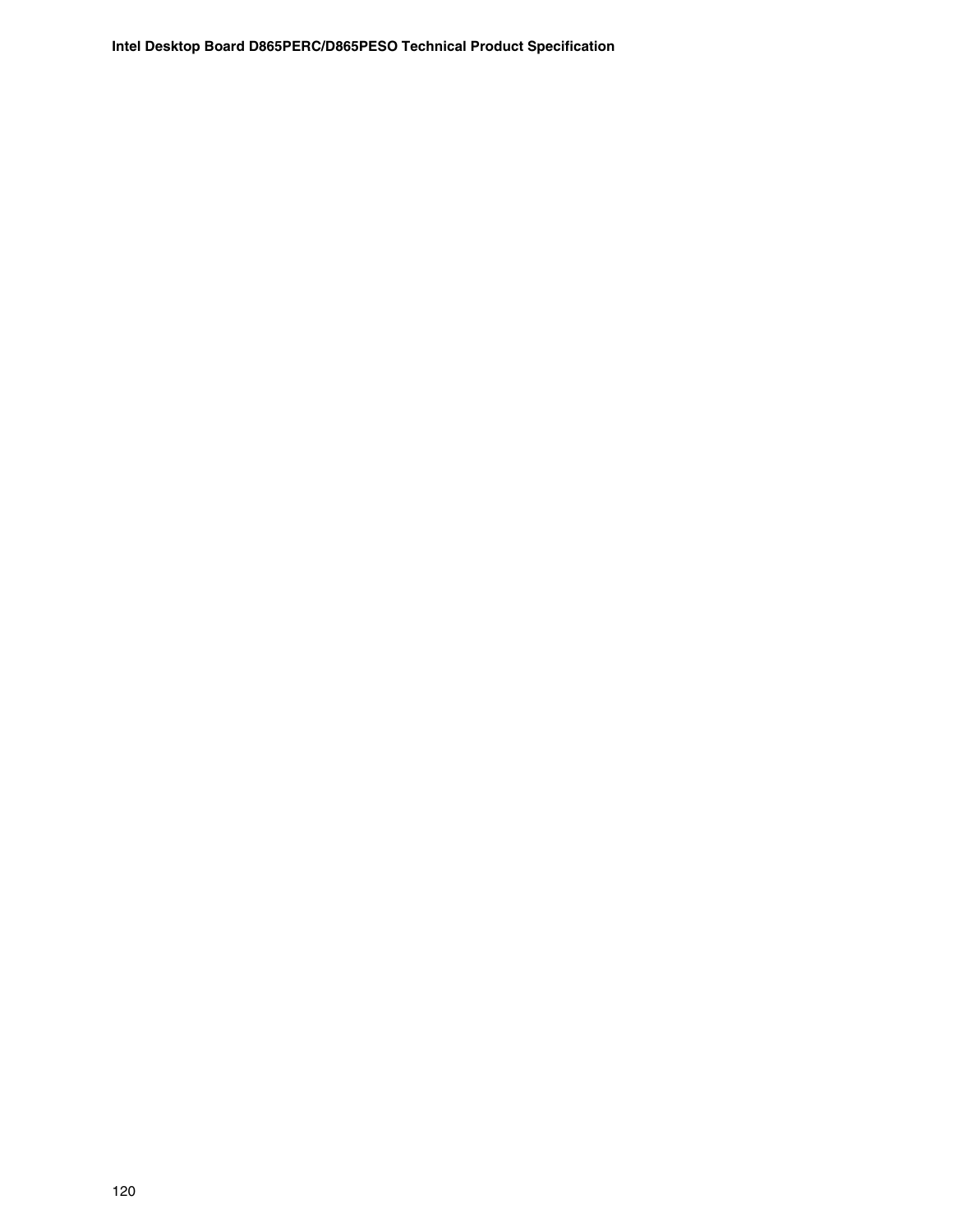# **5 Error Messages and Beep Codes**

# **What This Chapter Contains**

# **5.1 BIOS Error Messages**

Table 73 lists the error messages and provides a brief description of each.

| <b>Error Message</b>                                                                                                                                           | <b>Explanation</b>                                                                                                   |
|----------------------------------------------------------------------------------------------------------------------------------------------------------------|----------------------------------------------------------------------------------------------------------------------|
| GA20 Error                                                                                                                                                     | An error occurred with Gate A20 when switching to protected<br>mode during the memory test.                          |
| Pri Master HDD Error<br>Pri Slave HDD Error<br>Sec Master HDD Error<br>Sec Slave HDD Error                                                                     | Could not read sector from corresponding drive.                                                                      |
| Pri Master Drive - ATAPI Incompatible<br>Pri Slave Drive - ATAPI Incompatible<br>Sec Master Drive - ATAPI Incompatible<br>Sec Slave Drive - ATAPI Incompatible | Corresponding drive in not an ATAPI device. Run Setup to make<br>sure device is selected correctly.                  |
| A: Drive Error                                                                                                                                                 | No response from diskette drive.                                                                                     |
| Cache Memory Bad                                                                                                                                               | An error occurred when testing L2 cache. Cache memory may be<br>bad.                                                 |
| <b>CMOS Battery Low</b>                                                                                                                                        | The battery may be losing power. Replace the battery soon.                                                           |
| <b>CMOS Display Type Wrong</b>                                                                                                                                 | The display type is different than what has been stored in CMOS.<br>Check Setup to make sure type is correct.        |
| <b>CMOS Checksum Bad</b>                                                                                                                                       | The CMOS checksum is incorrect. CMOS memory may have<br>been corrupted. Run Setup to reset values.                   |
| <b>CMOS Settings Wrong</b>                                                                                                                                     | CMOS values are not the same as the last boot. These values<br>have either been corrupted or the battery has failed. |
| <b>CMOS Date/Time Not Set</b>                                                                                                                                  | The time and/or date values stored in CMOS are invalid. Run<br>Setup to set correct values.                          |
| <b>DMA Error</b>                                                                                                                                               | Error during read/write test of DMA controller.                                                                      |
| <b>FDC Failure</b>                                                                                                                                             | Error occurred trying to access diskette drive controller.                                                           |
| <b>HDC Failure</b>                                                                                                                                             | Error occurred trying to access hard disk controller.                                                                |

#### **Table 73. BIOS Error Messages**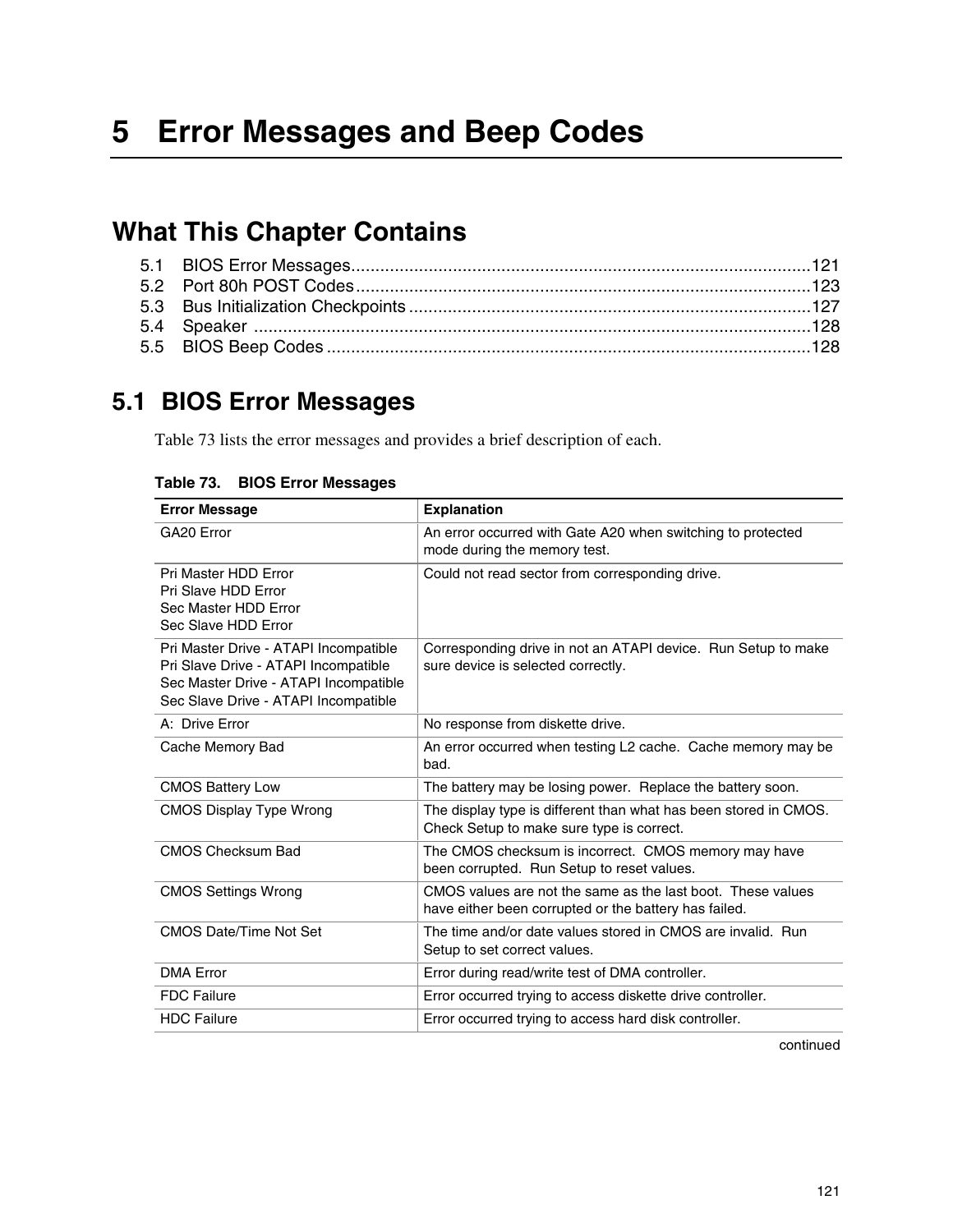| <b>Error Message</b>                     | <b>Explanation</b>                                                                                               |
|------------------------------------------|------------------------------------------------------------------------------------------------------------------|
| Checking NVRAM                           | NVRAM is being checked to see if it is valid.                                                                    |
| Update OK!                               | NVRAM was invalid and has been updated.                                                                          |
| <b>Updated Failed</b>                    | NVRAM was invalid but was unable to be updated.                                                                  |
| <b>Keyboard Error</b>                    | Error in the keyboard connection. Make sure keyboard is<br>connected properly.                                   |
| <b>KB/Interface Error</b>                | Keyboard interface test failed.                                                                                  |
| Memory Size Decreased                    | Memory size has decreased since the last boot. If no memory<br>was removed then memory may be bad.               |
| Memory Size Increased                    | Memory size has increased since the last boot. If no memory was<br>added there may be a problem with the system. |
| Memory Size Changed                      | Memory size has changed since the last boot. If no memory was<br>added or removed then memory may be bad.        |
| No Boot Device Available                 | System did not find a device to boot.                                                                            |
| Off Board Parity Error                   | A parity error occurred on an off-board card. This error is followed<br>by an address.                           |
| On Board Parity Error                    | A parity error occurred in onboard memory. This error is followed<br>by an address.                              |
| Parity Error                             | A parity error occurred in onboard memory at an unknown<br>address.                                              |
| NVRAM/CMOS/PASSWORD cleared by<br>Jumper | NVRAM, CMOS, and passwords have been cleared. The system<br>should be powered down and the jumper removed.       |
| <ctrl n=""> Pressed</ctrl>               | CMOS is ignored and NVRAM is cleared. User must enter Setup.                                                     |

**Table 73. BIOS Error Messages** (continued)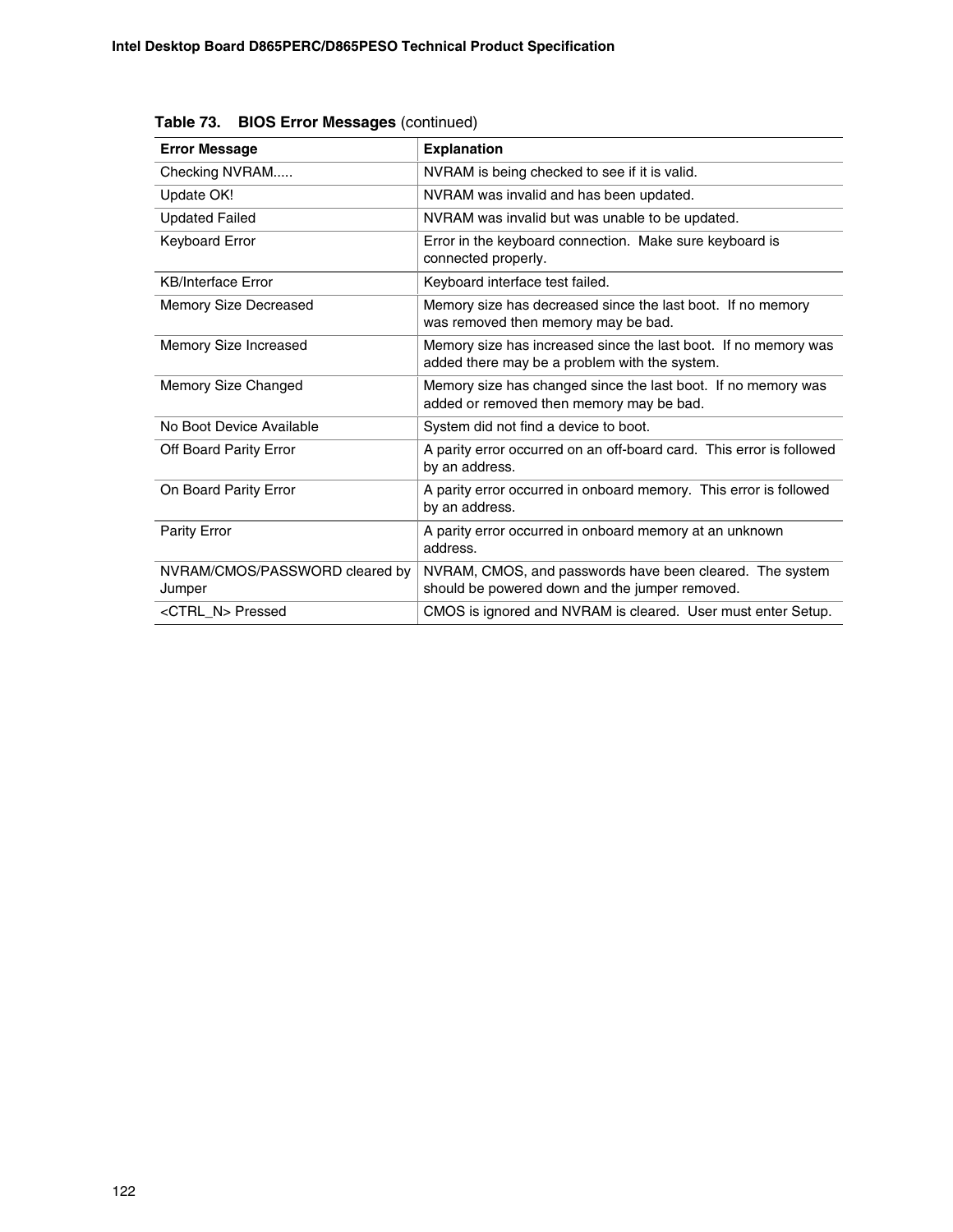# <span id="page-122-0"></span>**5.2 Port 80h POST Codes**

During the POST, the BIOS generates diagnostic progress codes (POST-codes) to I/O port 80h. If the POST fails, execution stops and the last POST code generated is left at port 80h. This code is useful for determining the point where an error occurred.

Displaying the POST-codes requires a PCI bus add-in card, often called a POST card. The POST card can decode the port and display the contents on a medium such as a seven-segment display.

#### ✏ **NOTE**

#### *The POST card must be installed in PCI bus connector 1.*

The tables below offer descriptions of the POST codes generated by the BIOS. Table 74 defines the uncompressed INIT code checkpoints, Table 75 describes the boot block recovery code checkpoints, and [Table 76](#page-123-0) lists the runtime code uncompressed in F000 shadow RAM. Some codes are repeated in the tables because that code applies to more than one operation.

| Code           | <b>Description of POST Operation</b>                                                                                                                                                                                                          |
|----------------|-----------------------------------------------------------------------------------------------------------------------------------------------------------------------------------------------------------------------------------------------|
| D <sub>0</sub> | NMI is Disabled. Onboard KBC, RTC enabled (if present). Init code Checksum verification<br>starting.                                                                                                                                          |
| D1             | Keyboard controller BAT test, CPU ID saved, and going to 4 GB flat mode.                                                                                                                                                                      |
| D <sub>3</sub> | Do necessary chipset initialization, start memory refresh, and do memory sizing.                                                                                                                                                              |
| D <sub>4</sub> | Verify base memory.                                                                                                                                                                                                                           |
| D <sub>5</sub> | Init code to be copied to segment 0 and control to be transferred to segment 0.                                                                                                                                                               |
| D <sub>6</sub> | Control is in segment 0. To check recovery mode and verify main BIOS checksum. If either it is<br>recovery mode or main BIOS checksum is bad, go to check point E0 for recovery else go to check<br>point D7 for giving control to main BIOS. |
| D7             | Find Main BIOS module in ROM image.                                                                                                                                                                                                           |
| D <sub>8</sub> | Uncompress the main BIOS module.                                                                                                                                                                                                              |
| D <sub>9</sub> | Copy main BIOS image to F000 shadow RAM and give control to main BIOS in F000<br>shadow RAM.                                                                                                                                                  |

|  | Table 74. Uncompressed INIT Code Checkpoints |
|--|----------------------------------------------|
|--|----------------------------------------------|

#### **Table 75. Boot Block Recovery Code Checkpoints**

| Code           | <b>Description of POST Operation</b>                                                                                                                                                                                                                                                                |
|----------------|-----------------------------------------------------------------------------------------------------------------------------------------------------------------------------------------------------------------------------------------------------------------------------------------------------|
| E <sub>0</sub> | Onboard Floppy Controller (if any) is initialized. Compressed recovery code is uncompressed in<br>F000:0000 in Shadow RAM and give control to recovery code in F000 Shadow RAM. Initialize<br>interrupt vector tables, initialize system timer, initialize DMA controller and interrupt controller. |
| E8             | Initialize extra (Intel Recovery) Module.                                                                                                                                                                                                                                                           |
| E9             | Initialize floppy drive.                                                                                                                                                                                                                                                                            |
| EA             | Try to boot from floppy. If reading of boot sector is successful, give control to boot sector code.                                                                                                                                                                                                 |
| EB.            | Booting from floppy failed, look for ATAPI (LS-120, Zip) devices.                                                                                                                                                                                                                                   |
| EC.            | Try to boot from ATAPI. If reading of boot sector is successful, give control to boot sector code.                                                                                                                                                                                                  |
| EF.            | Booting from floppy and ATAPI device failed. Give two beeps. Retry the booting procedure again<br>(go to check point E9).                                                                                                                                                                           |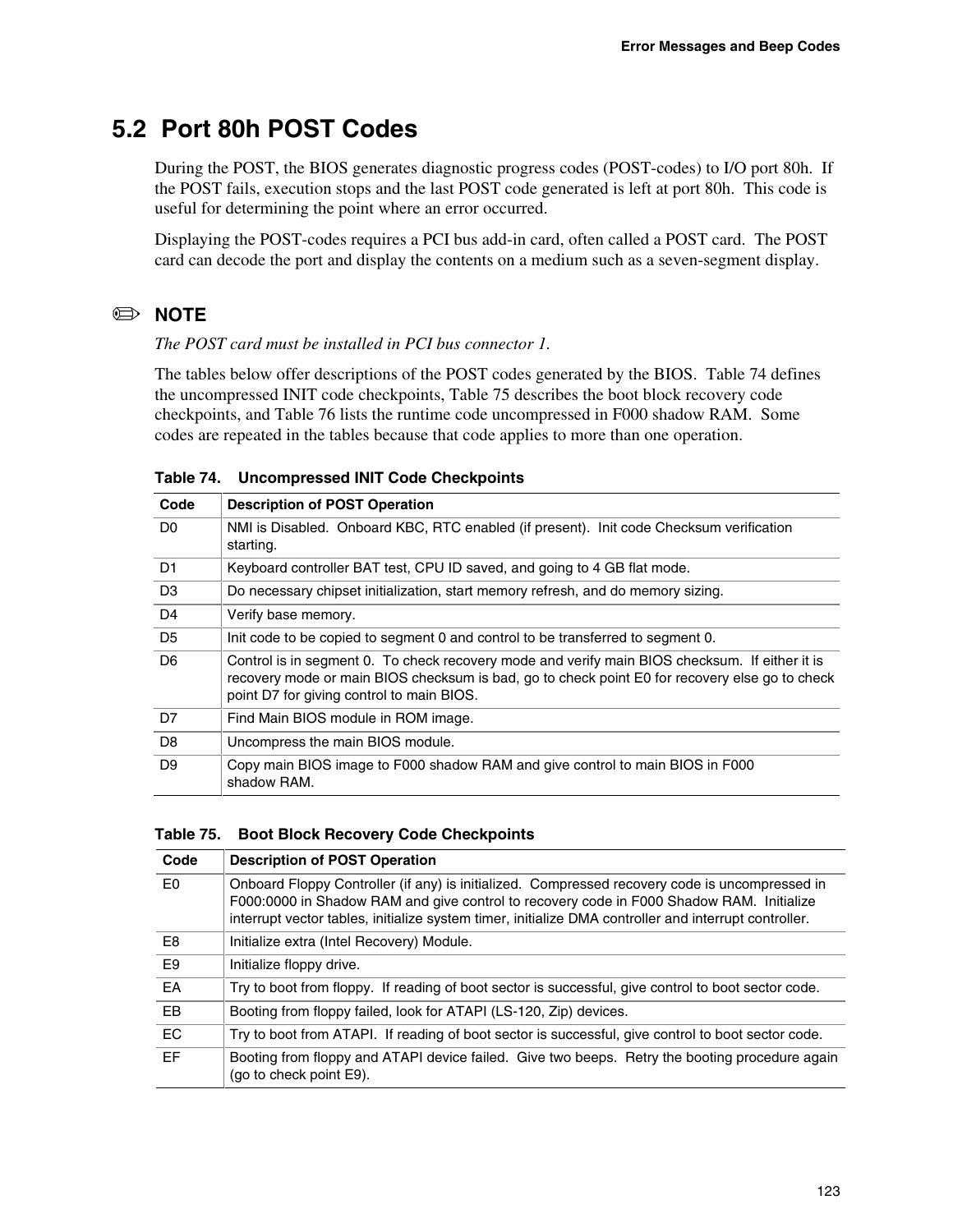| Code | <b>Description of POST Operation</b>                                                                                                |
|------|-------------------------------------------------------------------------------------------------------------------------------------|
| 03   | NMI is Disabled. To check soft reset/power-on.                                                                                      |
| 05   | BIOS stack set. Going to disable cache if any.                                                                                      |
| 06   | POST code to be uncompressed.                                                                                                       |
| 07   | CPU init and CPU data area init to be done.                                                                                         |
| 08   | CMOS checksum calculation to be done next.                                                                                          |
| 0В   | Any initialization before keyboard BAT to be done next.                                                                             |
| 0C   | KB controller I/B free. To issue the BAT command to keyboard controller.                                                            |
| 0Е   | Any initialization after KB controller BAT to be done next.                                                                         |
| 0F   | Keyboard command byte to be written.                                                                                                |
| 10   | Going to issue Pin-23,24 blocking/unblocking command.                                                                               |
| 11   | Going to check pressing of <ins>, <end> key during power-on.</end></ins>                                                            |
| 12   | To init CMOS if "Init CMOS in every boot" is set or <end> key is pressed. Going to disable DMA<br/>and Interrupt controllers.</end> |
| 13   | Video display is disabled and port-B is initialized. Chipset init about to begin.                                                   |
| 14   | 8254 timer test about to start.                                                                                                     |
| 19   | About to start memory refresh test.                                                                                                 |
| 1А   | Memory Refresh line is toggling. Going to check 15 µs ON/OFF time.                                                                  |
| 23   | To read 8042 input port and disable Megakey GreenPC feature. Make BIOS code segment<br>writeable.                                   |
| 24   | To do any setup before Int vector init.                                                                                             |
| 25   | Interrupt vector initialization to begin. To clear password if necessary.                                                           |
| 27   | Any initialization before setting video mode to be done.                                                                            |
| 28   | Going for monochrome mode and color mode setting.                                                                                   |
| 2A   | Different buses init (system, static, output devices) to start if present. (See Section 5.3 for details<br>of different buses.)     |
| 2В   | To give control for any setup required before optional video ROM check.                                                             |
| 2C   | To look for optional video ROM and give control.                                                                                    |
| 2D   | To give control to do any processing after video ROM returns control.                                                               |
| 2E   | If EGA/VGA not found then do display memory R/W test.                                                                               |
| 2F   | EGA/VGA not found. Display memory R/W test about to begin.                                                                          |
| 30   | Display memory R/W test passed. About to look for the retrace checking.                                                             |
| 31   | Display memory R/W test or retrace checking failed. To do alternate Display memory R/W test.                                        |
| 32   | Alternate Display memory R/W test passed. To look for the alternate display retrace checking.                                       |
| 34   | Video display checking over. Display mode to be set next.                                                                           |
| 37   | Display mode set. Going to display the power-on message.                                                                            |
| 38   | Different buses init (input, IPL, general devices) to start if present. (See Section 5.3 for details of<br>different buses.)        |
| 39   | Display different buses initialization error messages. (See Section 5.3 for details of different<br>buses.)                         |
| ЗA   | New cursor position read and saved. To display the Hit <del> message.</del>                                                         |

<span id="page-123-0"></span>**Table 76. Runtime Code Uncompressed in F000 Shadow RAM**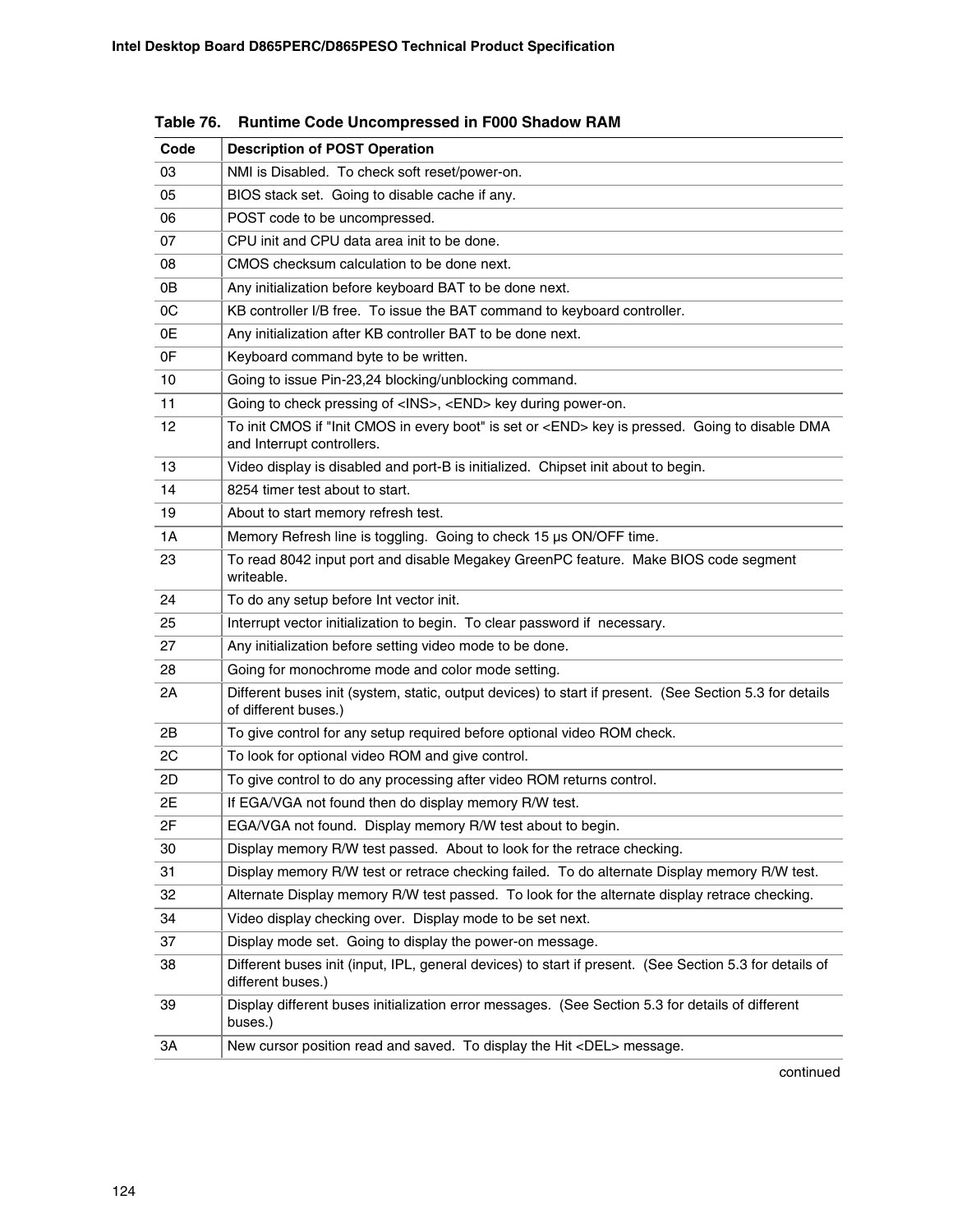| Code | <b>Description of POST Operation</b>                                                                                                                            |
|------|-----------------------------------------------------------------------------------------------------------------------------------------------------------------|
| 40   | To prepare the descriptor tables.                                                                                                                               |
| 42   | To enter in virtual mode for memory test.                                                                                                                       |
| 43   | To enable interrupts for diagnostics mode.                                                                                                                      |
| 44   | To initialize data to check memory wrap around at 0:0.                                                                                                          |
| 45   | Data initialized. Going to check for memory wrap around at 0:0 and finding the total system<br>memory size.                                                     |
| 46   | Memory wrap around test done. Memory size calculation over. About to go for writing patterns to<br>test memory.                                                 |
| 47   | Pattern to be tested written in extended memory. Going to write patterns in base 640k memory.                                                                   |
| 48   | Patterns written in base memory. Going to find out amount of memory below 1M memory.                                                                            |
| 49   | Amount of memory below 1M found and verified. Going to find out amount of memory above 1M<br>memory.                                                            |
| 4B   | Amount of memory above 1M found and verified. Check for soft reset and going to clear memory<br>below 1M for soft reset. (If power on, go to check point #4Eh). |
| 4C   | Memory below 1M cleared. (SOFT RESET) Going to clear memory above 1M.                                                                                           |
| 4D   | Memory above 1M cleared. (SOFT RESET) Going to save the memory size. (Go to check<br>point # 52h).                                                              |
| 4E   | Memory test started. (NOT SOFT RESET) About to display the first 64k memory size.                                                                               |
| 4F   | Memory size display started. This will be updated during memory test. Going for sequential and<br>random memory test.                                           |
| 50   | Memory testing/initialization below 1M complete. Going to adjust displayed memory size for<br>relocation/shadow.                                                |
| 51   | Memory size display adjusted due to relocation/ shadow. Memory test above 1M to follow.                                                                         |
| 52   | Memory testing/initialization above 1M complete. Going to save memory size information.                                                                         |
| 53   | Memory size information is saved. CPU registers are saved. Going to enter in real mode.                                                                         |
| 54   | Shutdown successful, CPU in real mode. Going to disable gate A20 line and disable parity/NMI.                                                                   |
| 57   | A20 address line, parity/NMI disable successful. Going to adjust memory size depending on<br>relocation/shadow.                                                 |
| 58   | Memory size adjusted for relocation/shadow. Going to clear Hit <del> message.</del>                                                                             |
| 59   | Hit <del> message cleared. <wait> message displayed. About to start DMA and interrupt<br/>controller test.</wait></del>                                         |
| 60   | DMA page register test passed. To do DMA#1 base register test.                                                                                                  |
| 62   | DMA#1 base register test passed. To do DMA#2 base register test.                                                                                                |
| 65   | DMA#2 base register test passed. To program DMA unit 1 and 2.                                                                                                   |
| 66   | DMA unit 1 and 2 programming over. To initialize 8259 interrupt controller.                                                                                     |
| 7F   | Extended NMI sources enabling is in progress.                                                                                                                   |
| 80   | Keyboard test started. Clearing output buffer, checking for stuck key, to issue keyboard reset<br>command.                                                      |
| 81   | Keyboard reset error/stuck key found. To issue keyboard controller interface test command.                                                                      |
| 82   | Keyboard controller interface test over. To write command byte and init circular buffer.                                                                        |
| 83   | Command byte written, global data init done. To check for lock-key.                                                                                             |

**Table 76. Runtime Code Uncompressed in F000 Shadow RAM** (continued)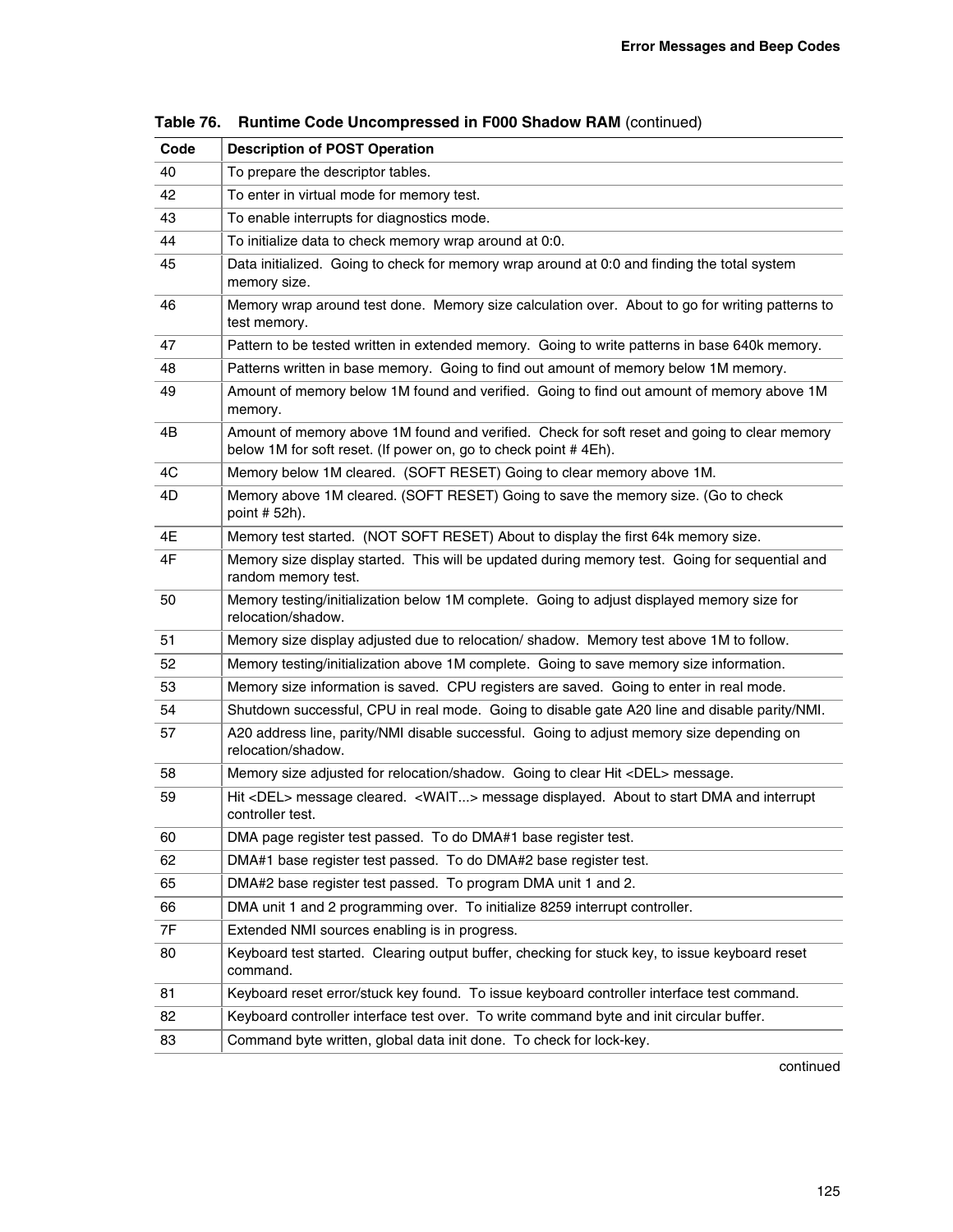| Code           | <b>Description of POST Operation</b>                                                                                                               |
|----------------|----------------------------------------------------------------------------------------------------------------------------------------------------|
| 84             | Lock-key checking over. To check for memory size mismatch with CMOS.                                                                               |
| 85             | Memory size check done. To display soft error and check for password or bypass setup.                                                              |
| 86             | Password checked. About to do programming before setup.                                                                                            |
| 87             | Programming before setup complete. To uncompress SETUP code and execute CMOS setup.                                                                |
| 88             | Returned from CMOS setup program and screen is cleared. About to do programming after<br>setup.                                                    |
| 89             | Programming after setup complete. Going to display power-on screen message.                                                                        |
| 8B             | First screen message displayed. < WAIT> message displayed. PS/2 Mouse check and<br>extended BIOS data area allocation to be done.                  |
| 8C             | Setup options programming after CMOS setup about to start.                                                                                         |
| 8D             | Going for hard disk controller reset.                                                                                                              |
| 8F             | Hard disk controller reset done. Floppy setup to be done next.                                                                                     |
| 91             | Floppy setup complete. Hard disk setup to be done next.                                                                                            |
| 95             | Init of different buses optional ROMs from C800 to start. (See Section 5.3 for details of different<br>buses.)                                     |
| 96             | Going to do any init before C800 optional ROM control.                                                                                             |
| 97             | Any init before C800 optional ROM control is over. Optional ROM check and control will be<br>done next.                                            |
| 98             | Optional ROM control is done. About to give control to do any required processing after optional<br>ROM returns control and enable external cache. |
| 99             | Any initialization required after optional ROM test over. Going to setup timer data area and printer<br>base address.                              |
| <b>9A</b>      | Return after setting timer and printer base address. Going to set the RS-232 base address.                                                         |
| 9Β             | Returned after RS-232 base address. Going to do any initialization before Coprocessor test.                                                        |
| 9C             | Required initialization before Coprocessor is over. Going to initialize the Coprocessor next.                                                      |
| 9D.            | Coprocessor initialized. Going to do any initialization after Coprocessor test.                                                                    |
| 9E             | Initialization after Coprocessor test is complete. Going to check extended keyboard, keyboard ID<br>and num-lock.                                  |
| A2             | Going to display any soft errors.                                                                                                                  |
| A <sub>3</sub> | Soft error display complete. Going to set keyboard typematic rate.                                                                                 |
| A <sub>4</sub> | Keyboard typematic rate set. To program memory wait states.                                                                                        |
| A5             | Going to enable parity/NMI.                                                                                                                        |
| A7             | NMI and parity enabled. Going to do any initialization required before giving control to optional<br>ROM at E000.                                  |
| A8             | Initialization before E000 ROM control over. E000 ROM to get control next.                                                                         |
| A <sub>9</sub> | Returned from E000 ROM control. Going to do any initialization required after E000 optional<br>ROM control.                                        |
| AA             | Initialization after E000 optional ROM control is over. Going to display the system configuration.                                                 |
| AB             | Put INT13 module runtime image to shadow.                                                                                                          |
| $\sf AC$       | Generate MP for multiprocessor support (if present).                                                                                               |
| AD             | Put CGA INT10 module (if present) in Shadow.                                                                                                       |

**Table 76. Runtime Code Uncompressed in F000 Shadow RAM** (continued)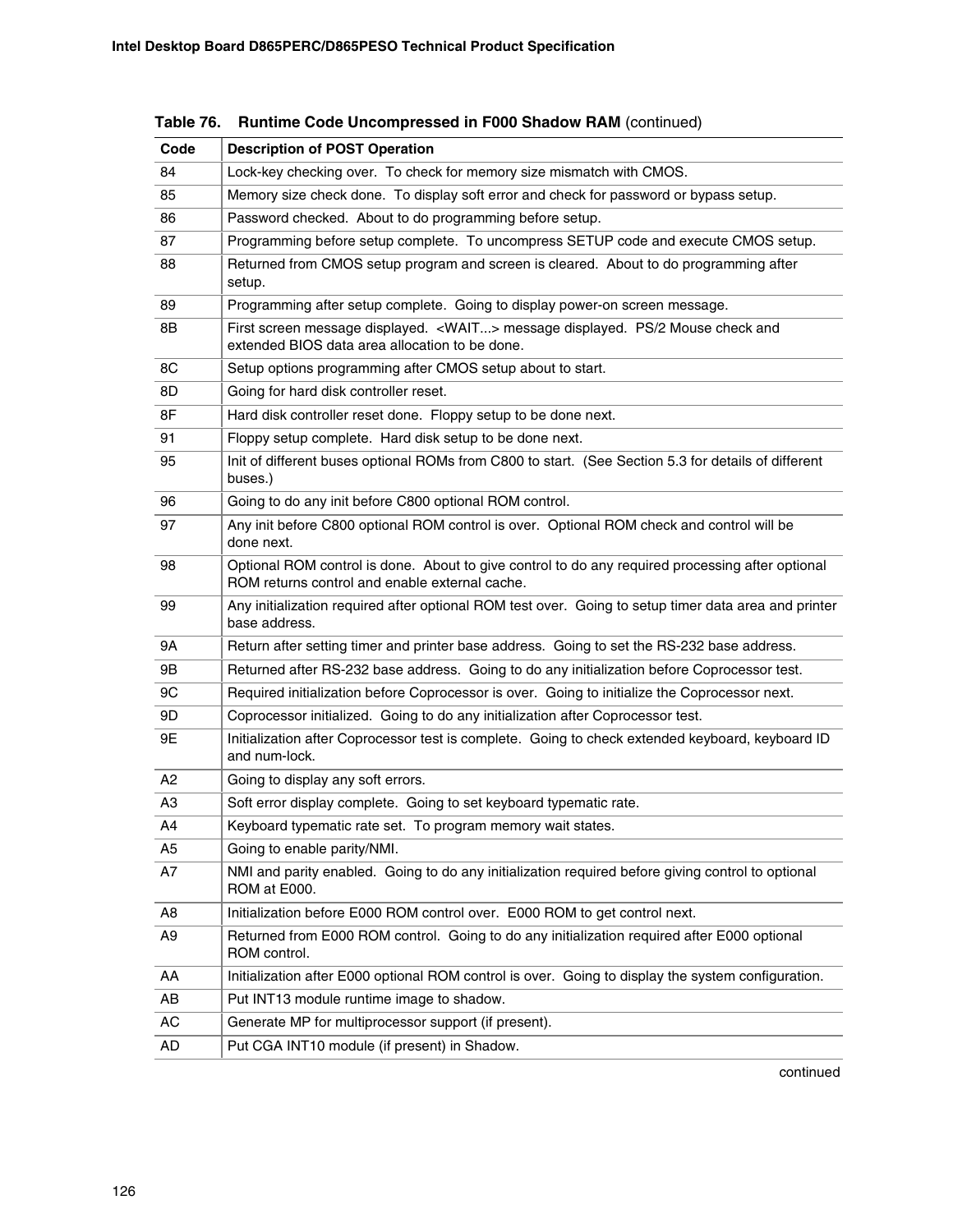| Code | <b>Description of POST Operation</b>                                                          |
|------|-----------------------------------------------------------------------------------------------|
| AE.  | Uncompress SMBIOS module and init SMBIOS code and form the runtime SMBIOS image in<br>shadow. |
| B1   | Going to copy any code to specific area.                                                      |
| 00   | Copying of code to specific area done. Going to give control to INT-19 boot loader.           |

<span id="page-126-0"></span>**Table 76. Runtime Code Uncompressed in F000 Shadow RAM** (continued)

### **5.3 Bus Initialization Checkpoints**

The system BIOS gives control to the different buses at several checkpoints to do various tasks. Table 77 describes the bus initialization checkpoints.

**Table 77. Bus Initialization Checkpoints** 

| <b>Checkpoint</b> | <b>Description</b>                                                             |
|-------------------|--------------------------------------------------------------------------------|
| 2A                | Different buses init (system, static, and output devices) to start if present. |
| 38                | Different buses init (input, IPL, and general devices) to start if present.    |
| 39                | Display different buses initialization error messages.                         |
| 95                | Init of different buses optional ROMs from C800 to start.                      |

While control is inside the different bus routines, additional checkpoints are output to port 80h as WORD to identify the routines under execution. In these WORD checkpoints, the low byte of the checkpoint is the system BIOS checkpoint from which the control is passed to the different bus routines. The high byte of the checkpoint is the indication of which routine is being executed in the different buses. Table 78 describes the upper nibble of the high byte and indicates the function that is being executed.

| Value          | <b>Description</b>                                |
|----------------|---------------------------------------------------|
| 0              | func#0, disable all devices on the bus concerned. |
|                | func#1, static devices init on the bus concerned. |
| 2              | func#2, output device init on the bus concerned.  |
| 3              | func#3, input device init on the bus concerned.   |
| $\overline{4}$ | func#4, IPL device init on the bus concerned.     |
| 5              | func#5, general device init on the bus concerned. |
| 6              | func#6, error reporting for the bus concerned.    |
|                | func#7, add-on ROM init for all buses.            |

**Table 78. Upper Nibble High Byte Functions**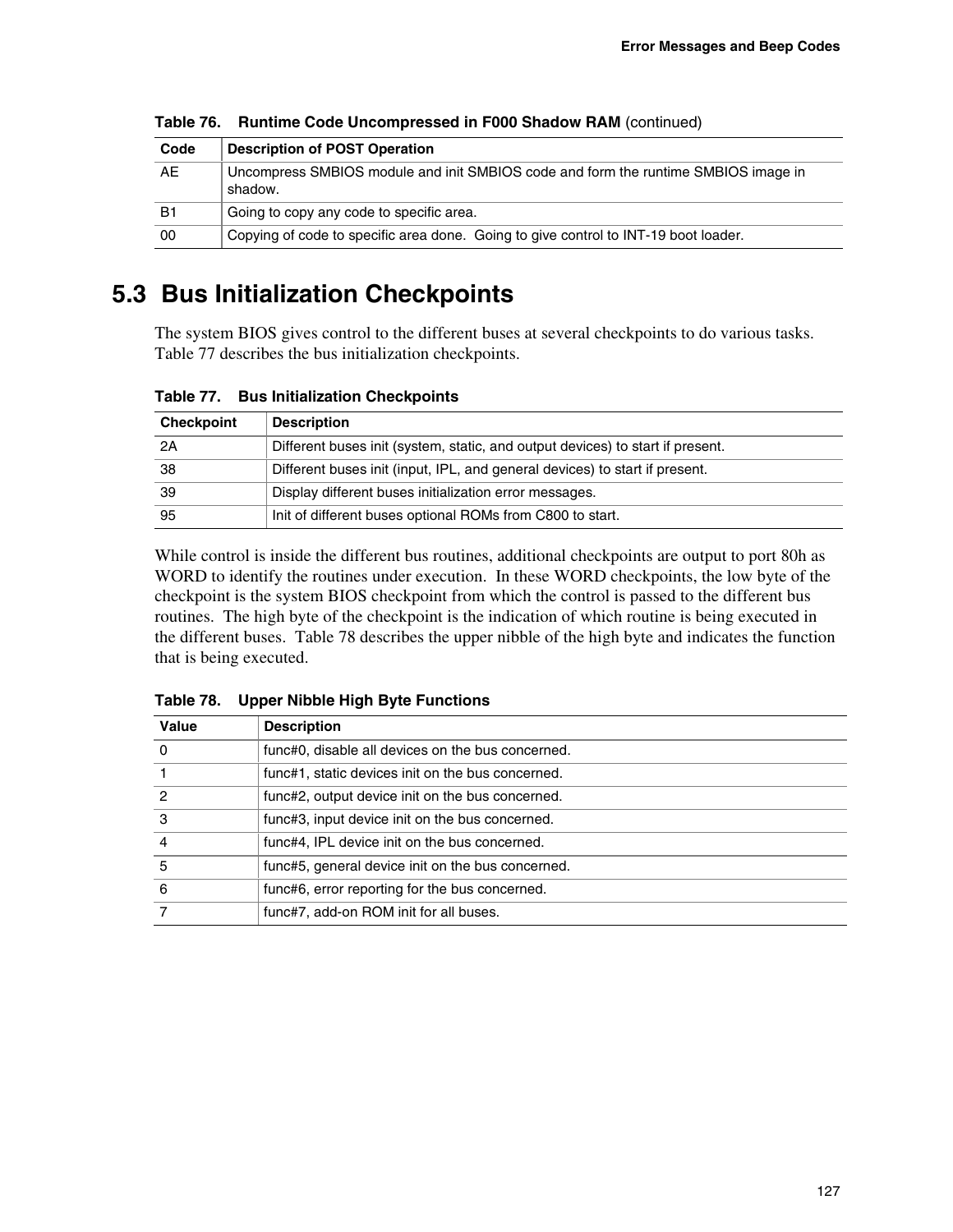<span id="page-127-0"></span>Table 79 describes the lower nibble of the high byte and indicates the bus on which the routines are being executed.

| Value | <b>Description</b>                          |
|-------|---------------------------------------------|
|       | Generic DIM (Device Initialization Manager) |
|       | On-board System devices                     |
| 2     | <b>ISA</b> devices                          |
| 3     | EISA devices                                |
| 4     | <b>ISA PnP devices</b>                      |
| 5     | <b>PCI</b> devices                          |

**Table 79. Lower Nibble High Byte Functions** 

### **5.4 Speaker**

A 47  $\Omega$  inductive speaker is mounted on the Desktop Board D865PERC and the Desktop Board D865PESO. The speaker provides audible error code (beep code) information during POST.

| For information about                                             | <b>Refer to</b>      |
|-------------------------------------------------------------------|----------------------|
| The location of the onboard speaker on the Desktop Board D865PERC | Figure 1, on page 14 |
| The location of the onboard speaker on the Desktop Board D865PESO | Figure 2, on page 15 |

# **5.5 BIOS Beep Codes**

Whenever a recoverable error occurs during POST, the BIOS displays an error message describing the problem (see [Table 80\)](#page-128-0). The BIOS also issues a beep code (one long tone followed by two short tones) during POST if the video configuration fails (a faulty video card or no card installed) or if an external ROM module does not properly checksum to zero.

An external ROM module (for example, a video BIOS) can also issue audible errors, usually consisting of one long tone followed by a series of short tones. For more information on the beep codes issued, check the documentation for that external device.

There are several POST routines that issue a POST terminal error and shut down the system if they fail. Before shutting down the system, the terminal-error handler issues a beep code signifying the test point error, writes the error to I/O port 80h, attempts to initialize the video and writes the error in the upper left corner of the screen (using both monochrome and color adapters).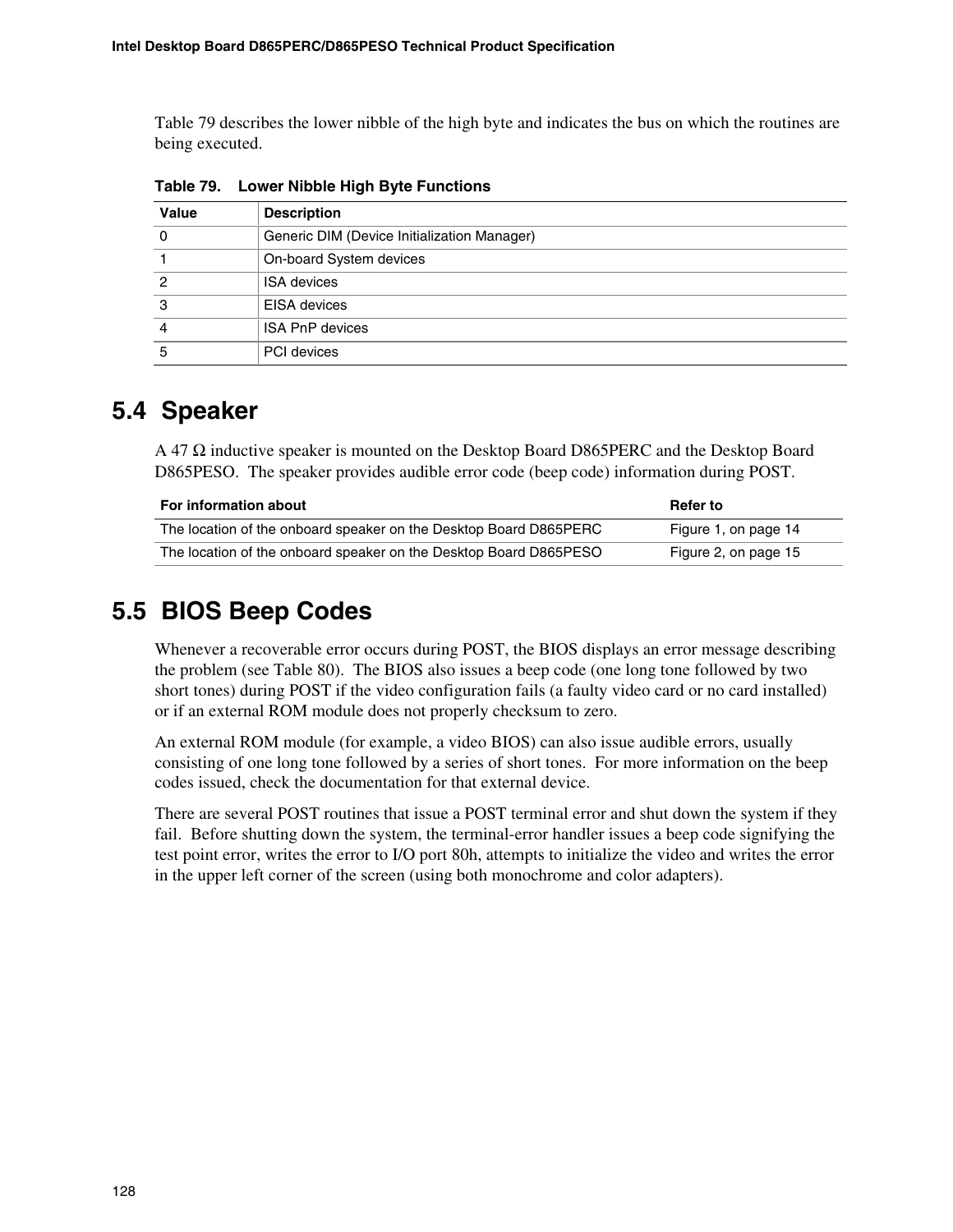<span id="page-128-0"></span>If POST completes normally, the BIOS issues one short beep before passing control to the operating system.

| <b>Beep</b>    | <b>Description</b>                              |
|----------------|-------------------------------------------------|
|                | Refresh failure                                 |
| $\mathcal{P}$  | Parity cannot be reset                          |
| 3              | First 64 KB memory failure                      |
| $\overline{4}$ | Timer not operational                           |
| 5              | Not used                                        |
| 6              | 8042 GateA20 cannot be toggled                  |
| 7              | Exception interrupt error                       |
| 8              | Display memory R/W error                        |
| 9              | Not used                                        |
| 10             | CMOS Shutdown register test error               |
| 11             | Invalid BIOS (e.g. POST module not found, etc.) |

**Table 80. Beep Codes**